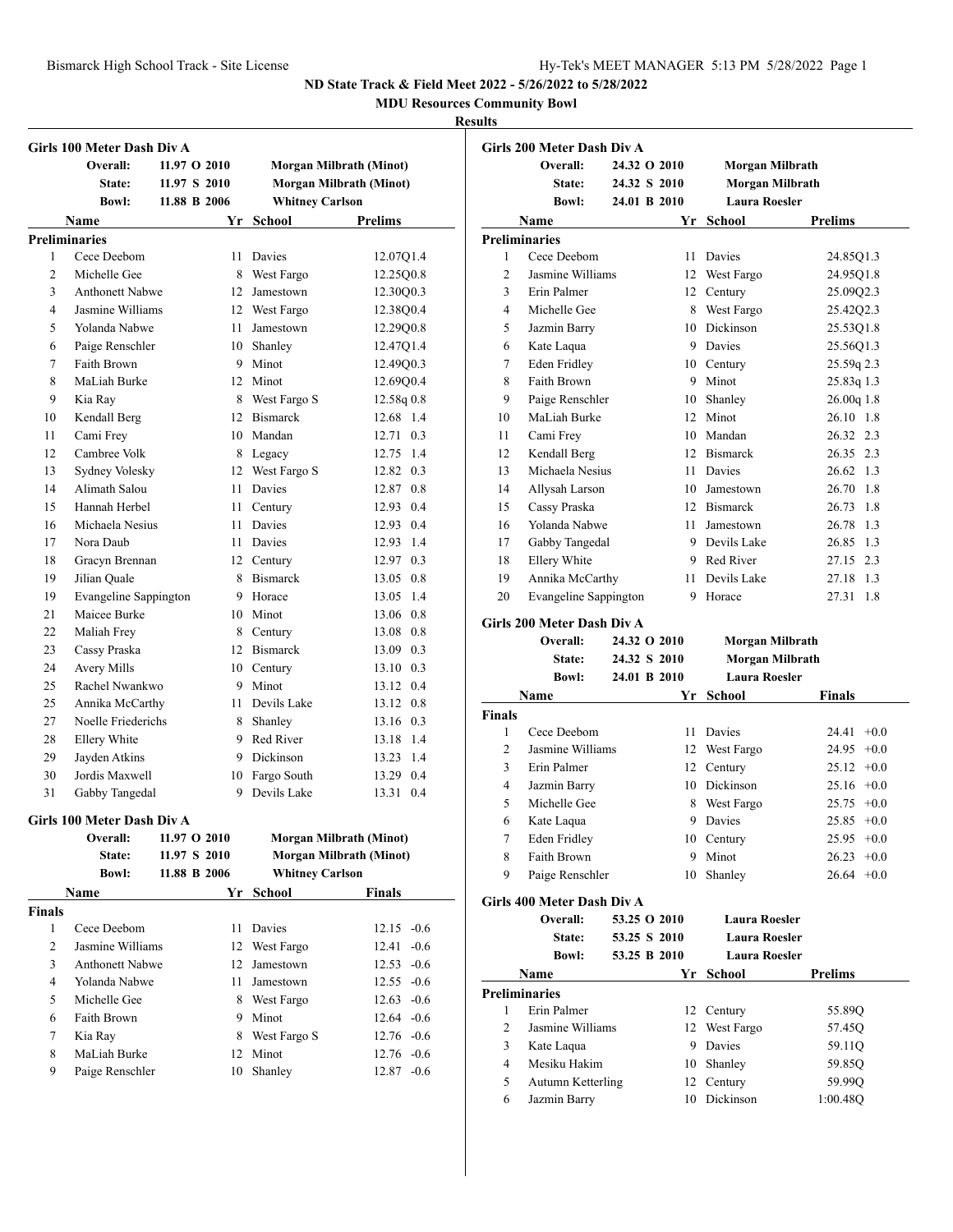**MDU Resources Community Bowl**

|               | Preliminaries  (Girls 400 Meter Dash Div A) |                |              |    |                      |                |
|---------------|---------------------------------------------|----------------|--------------|----|----------------------|----------------|
|               | Name                                        |                |              |    | Yr School            | <b>Prelims</b> |
| 7             | <b>Emily Mattern</b>                        |                |              | 11 | Minot                | 1:00.25q       |
| 8             | Avary Fitzpatrick                           |                |              |    | 10 West Fargo S      | 1:00.87q       |
| 9             | Mariah Burian                               |                |              |    | 9 Davies             | 1:01.74q       |
| 10            | Aspen Eslinger                              |                |              |    | 10 Legacy            | 1:01.97        |
| 11            | Allysah Larson                              |                |              |    | 10 Jamestown         | 1:02.08        |
| 12            | Ava Graf                                    |                |              |    | 10 Davies            | 1:02.52        |
| 13            | Clara Robin                                 |                |              | 9  | Shanley              | 1:02.87        |
|               | Girls 400 Meter Dash Div A                  |                |              |    |                      |                |
|               | Overall:                                    |                | 53.25 O 2010 |    | <b>Laura Roesler</b> |                |
|               | <b>State:</b>                               |                | 53.25 S 2010 |    | <b>Laura Roesler</b> |                |
|               | <b>Bowl:</b>                                |                | 53.25 B 2010 |    | <b>Laura Roesler</b> |                |
|               | <b>Name</b>                                 |                |              | Yr | School               | Finals         |
| <b>Finals</b> |                                             |                |              |    |                      |                |
| 1             | Erin Palmer                                 |                |              | 12 | Century              | 54.91          |
| 2             | Jasmine Williams                            |                |              |    | 12 West Fargo        | 56.77          |
| 3             | Kate Laqua                                  |                |              |    | 9 Davies             | 56.95          |
| 4             | Jazmin Barry                                |                |              |    | 10 Dickinson         | 59.16          |
| 5             | Mesiku Hakim                                |                |              | 10 | Shanley              | 59.71          |
| 6             | <b>Emily Mattern</b>                        |                |              |    | 11 Minot             | 59.86          |
| 7             | <b>Autumn Ketterling</b>                    |                |              |    | 12 Century           | 1:00.17        |
| 8             | Mariah Burian                               |                |              |    | 9 Davies             | 1:01.29        |
| 9             | Avary Fitzpatrick                           |                |              | 10 | West Fargo S         | 1:02.00        |
|               |                                             |                |              |    |                      |                |
|               | Girls 800 Meter Run Div A                   |                |              |    | <b>Laura Roesler</b> |                |
|               | Overall:                                    | 2:10.78 O 2008 |              |    |                      |                |
|               | State:                                      | 2:10.78 S 2008 |              |    | <b>Laura Roesler</b> |                |
|               | <b>Bowl:</b>                                | 2:10.78 B 2008 |              |    | <b>Laura Roesler</b> |                |
|               | <b>Name</b>                                 |                |              |    | Yr School            | Finals         |
| <b>Finals</b> |                                             |                |              |    |                      |                |
| 1             | Erin Palmer                                 |                |              |    | 12 Century           | 2:15.87        |
| 2             | Acey Elkins                                 |                |              |    | 11 Mandan            | 2:17.26        |
| 3             | Jocelyn Schiller                            |                |              |    | 10 Red River         | 2:18.35        |
| 4             | Hailey Bjerke                               |                |              |    | 12 Davies            | 2:18.82        |
| 5             | Anna Lien                                   |                |              |    | 12 Fargo North       | 2:19.65        |
| 6             | Greta Goven                                 |                |              |    | 9 Valley City        | 2:20.68        |
| 7             | Lauren Dosch                                |                |              |    | 11 Red River         | 2:21.12        |
| 8             | Eva Selensky                                |                |              | 9  | St. Mary's           | 2:21.29        |
| 9             | Eleni Lovgren                               |                |              | 12 | Williston            | 2:21.78        |
| 10            | Morgan Hartze                               |                |              | 10 | Red River            | 2:22.92        |
| 11            | Kylie Wald                                  |                |              | 11 | St. Mary's           | 2:23.13        |
| 12            | Elle Sondag                                 |                |              | 12 | Fargo North          | 2:23.46        |
| 13            | <b>Brenna Barnick</b>                       |                |              | 12 | Davies               | 2:23.58        |
| 14            | Brenna White                                |                |              | 12 | West Fargo           | 2:23.99        |
| 15            | Olivia Beschorner                           |                |              | 11 | West Fargo S         | 2:24.22        |
| 16            | Reagan Berg                                 |                |              | 10 | Valley City          | 2:24.84        |
| 17            | Taya Fettig                                 |                |              | 9  | Bismarck             | 2:25.48        |
| 18            | Abigail Eberle                              |                |              | 10 | St. Mary's           | 2:27.57        |
| 19            | Hallie Nash                                 |                |              | 9  | Minot                | 2:29.45        |
| 20            | Bayla Weigel                                |                |              | 10 | Bismarck             | 2:31.55        |
|               |                                             |                |              |    |                      |                |

|                  | Girls 1600 Meter Run Div A             |                                    |      |                             |                      |
|------------------|----------------------------------------|------------------------------------|------|-----------------------------|----------------------|
|                  | Overall:                               | 4:44.44 O 1993                     |      | <b>Becki Wells</b>          |                      |
|                  | State:                                 | 4:44.44 S 1993                     |      | <b>Becki Wells</b>          |                      |
|                  | <b>Bowl:</b>                           | 4:53.76 B 2016                     |      | <b>Karly Ackley</b>         |                      |
|                  | Name                                   |                                    | Yr   | <b>School</b>               | <b>Finals</b>        |
| Finals           |                                        |                                    |      |                             |                      |
| 1                | Anna Lien                              |                                    | 12   | Fargo North                 | 5:09.66              |
| 2                | Eleni Lovgren                          |                                    |      | 12 Williston                | 5:13.82              |
| 3                | Acey Elkins                            |                                    | 11 - | Mandan                      | 5:14.86              |
| 4                | Jocelyn Schiller                       |                                    |      | 10 Red River                | 5:15.56              |
| 5                | Eva Selensky                           |                                    |      | 9 St. Mary's                | 5:17.43              |
| 6                | Jaelyn Ogle                            |                                    | 11   | Watford City                | 5:17.64              |
| 7                | Bayla Weigel                           |                                    |      | 10 Bismarck                 | 5:17.70              |
| 8                | Elle Sondag                            |                                    |      | 12 Fargo North              | 5:17.75              |
| 9                | Reagan Berg                            |                                    |      | 10 Valley City              | 5:18.22              |
| 10               | Lauren Dosch                           |                                    | 11   | Red River                   | 5:21.81              |
| 11               | Kinley Steckler                        |                                    |      | 8 Davies                    | 5:25.57              |
| 12               | Hallie Nash                            |                                    |      | 9 Minot                     | 5:26.63              |
| 13               | Cierra Bornemann                       |                                    |      | 10 Davies                   | 5:28.41              |
| 14               | Greta Goven                            |                                    |      | 9 Valley City               | 5:28.50              |
| 15               | Kylie Wald                             |                                    | 11   | St. Mary's                  | 5:28.78              |
| 16               | <b>Brooklyn Herrick</b>                |                                    | 8    | Horace                      | 5:29.77              |
| 17               | Taya Fettig                            |                                    |      | 9 Bismarck                  | 5:29.90              |
| 18               | Sierra Watterud                        |                                    |      | 12 Williston                | 5:32.86              |
| 19               | Anna Bernhardt                         |                                    | 12   | Shanley                     | 5:32.90              |
| 20               | Abigail Eberle                         |                                    | 10   | St. Mary's                  | 5:33.43              |
|                  | Girls 3200 Meter Run Div A             |                                    |      |                             |                      |
|                  | Overall: 10:32.86 O 2016               |                                    |      | <b>Karly Ackley</b>         |                      |
|                  | <b>State:</b>                          |                                    |      |                             |                      |
|                  |                                        |                                    |      |                             |                      |
|                  | Bowl:                                  | 10:32.86 S 2016<br>10:32.86 B 2016 |      | <b>Karly Ackley</b>         |                      |
|                  |                                        |                                    |      | <b>Karly Ackley</b>         |                      |
|                  | Name                                   |                                    | Yr   | <b>School</b>               | <b>Finals</b>        |
| 1                |                                        |                                    | 12   | Williston                   | 11:08.99             |
| 2                | Eleni Lovgren<br>Jaelyn Ogle           |                                    | 11   |                             | 11:18.62             |
| 3                | Bayla Weigel                           |                                    |      | Watford City<br>10 Bismarck | 11:28.00             |
| 4                | Elle Sondag                            |                                    |      | 12 Fargo North              | 11:31.84             |
| 5                | Acey Elkins                            |                                    | 11   | Mandan                      | 11:40.49             |
| 6                | Anna Bernhardt                         |                                    | 12   | Shanley                     | 11:44.17             |
| Finals           |                                        |                                    |      |                             |                      |
| $\boldsymbol{7}$ | Reagan Berg<br>Kinley Steckler         |                                    | 8    | 10 Valley City<br>Davies    | 11:47.83<br>11:48.85 |
| 8<br>9           |                                        |                                    | 8    | Horace                      | 11:51.76             |
| 10               | <b>Brooklyn Herrick</b><br>Kaelyn Berg |                                    | 12   | West Fargo                  | 11:57.48             |
| 11               | Sierra Watterud                        |                                    | 12   | Williston                   | 11:59.31             |
| 12               | Greta Goven                            |                                    | 9    | Valley City                 | 12:00.49             |
| 13               | Leila Gregoire                         |                                    | 8    | Dickinson                   | 12:07.23             |
| 14               | Cambree Moss                           |                                    |      | Williston                   | 12:07.27             |
| 15               | Cierra Bornemann                       |                                    | 10   | Davies                      | 12:09.13             |
| 16               | Scout Ulrickson                        |                                    | 8    | Minot                       | 12:20.73             |
| 17               | Zoe Reichenberger                      |                                    | 10   | Bismarck                    | 12:25.37             |
| 18               | Jordan Knudsvig                        |                                    | 11   | West Fargo                  | 12:28.70             |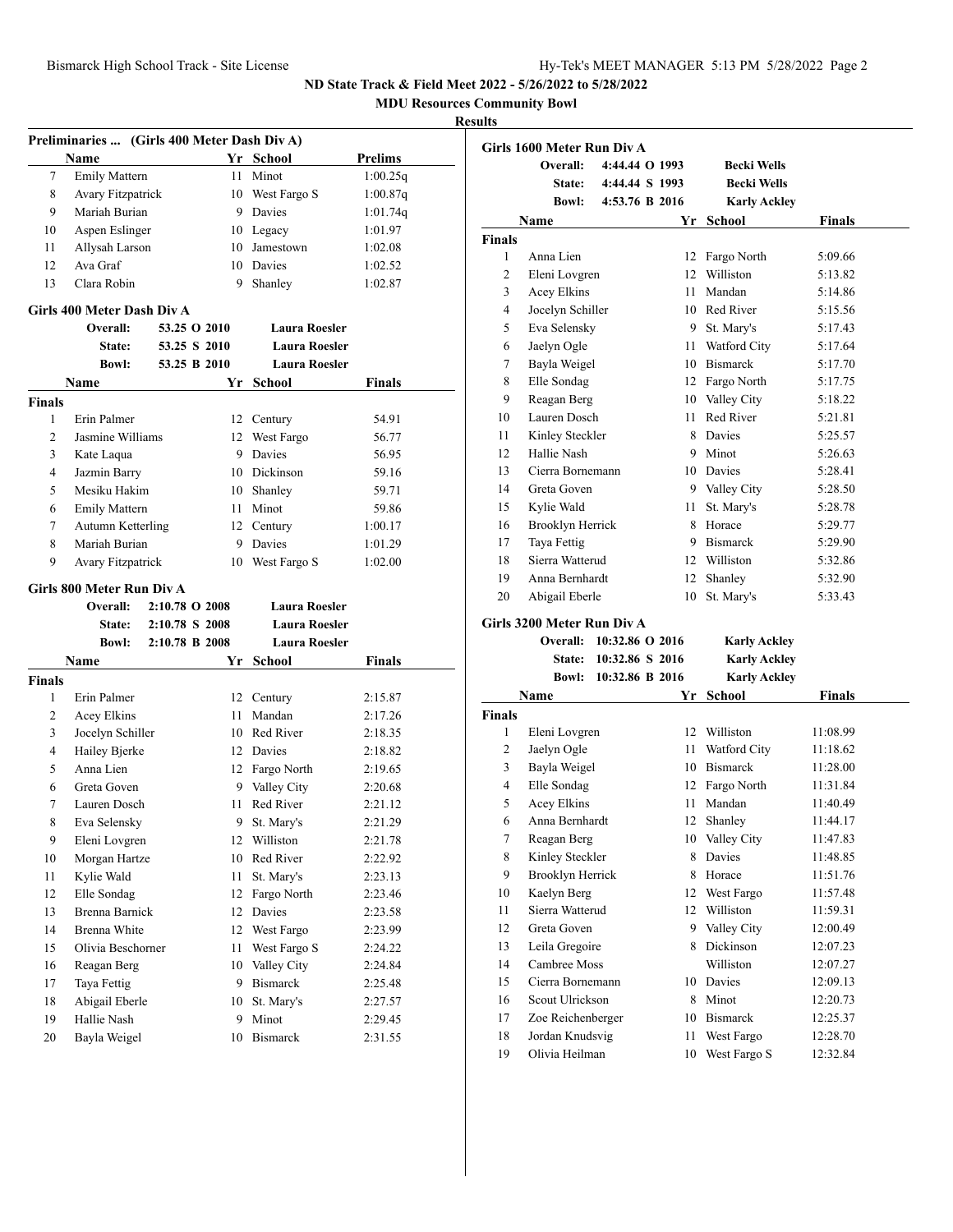**MDU Resources Community Bowl**

## **Resul**

|                | <b>Girls 100 Meter Hurdles Div A</b>       |              |                   |                        |                   |
|----------------|--------------------------------------------|--------------|-------------------|------------------------|-------------------|
|                | Overall:                                   |              | 14.00 O 5/27/2022 | <b>Cece Deebom</b>     |                   |
|                | <b>State:</b>                              |              | 14.00 S 5/27/2022 | <b>Cece Deebom</b>     |                   |
|                | <b>Bowl:</b>                               |              | 14.00 B 5/27/2022 | <b>Cece Deebom</b>     |                   |
|                | Name                                       |              |                   | Yr School              | <b>Prelims</b>    |
|                | <b>Preliminaries</b>                       |              |                   |                        |                   |
| 1              | Cece Deebom                                |              | 11                | Davies                 | O 14.00Q1.8       |
| $\overline{c}$ | Yolanda Nabwe                              |              | 11                | Jamestown              | 15.04Q1.8         |
| 3              | Morgan Sheldon                             |              |                   | 12 Mandan              | 15.09Q1.8         |
| $\overline{4}$ | Anna Rader                                 |              |                   | 12 Century             | 15.49Q1.8         |
| 5              | Hope Stein                                 |              |                   | 12 Century             | 15.65Q1.8         |
| 6              | Sanie Gayflor                              |              |                   | 8 Davies               | 15.71Q1.8         |
| 7              | Linnea Axtman                              |              |                   | 12 Davies              | 15.79q 1.8        |
| 8              | <b>Elyse Gulsvig</b>                       |              | 11 -              | Davies                 | 15.85q 1.8        |
| 9              | Samantha Gustafson                         |              | 11 -              | West Fargo             | 15.88q 1.8        |
| 10             | Erin McLean                                |              | 9.                | Minot                  | 16.08 1.8         |
| 11             | Brenna Curl                                |              | 10                | St. Mary's             | $16.11 \quad 1.8$ |
| 12             | Peyton Breidenbach                         |              | 11                | West Fargo S           | 16.15 1.8         |
| 13             | Amy Stringer                               |              |                   | 12 Bismarck            | 16.35 1.8         |
| 14             | Axumite (Wren) James                       |              |                   | 9 Fargo South          | 16.45 1.8         |
| 15             | <b>Bernadette Belzer</b>                   |              | 11                | Jamestown              | 16.63 1.8         |
| 16             | Zoie Austin                                |              |                   | 9 Century              | 16.66 1.8         |
| 17             | Hailey Markel                              |              |                   | 10 Mandan              | 16.99 1.8         |
| $\overline{a}$ | Vanessa Narmah                             |              |                   | 12 Davies              | DNF<br>1.8        |
|                |                                            |              |                   |                        |                   |
|                | <b>Girls 100 Meter Hurdles Div A</b>       |              |                   |                        |                   |
|                | Overall:                                   |              | 14.00 O 5/27/2022 | <b>Cece Deebom</b>     |                   |
|                | <b>State:</b>                              |              | 14.00 S 5/27/2022 | <b>Cece Deebom</b>     |                   |
|                | <b>Bowl:</b>                               |              | 14.00 B 5/27/2022 | <b>Cece Deebom</b>     |                   |
|                | Name                                       |              |                   | Yr School              | Finals            |
| <b>Finals</b>  |                                            |              |                   |                        |                   |
| 1              | Cece Deebom                                |              | 11                | Davies                 | $14.33 + 0.0$     |
| 2              | Yolanda Nabwe                              |              | 11                | Jamestown              | 15.11<br>$+0.0$   |
| 3              | Morgan Sheldon                             |              |                   | 12 Mandan              | $15.30 +0.0$      |
| 4              | Anna Rader                                 |              |                   | 12 Century             | $15.49 +0.0$      |
| 5              | Samantha Gustafson                         |              |                   | 11 West Fargo          | $16.06 + 0.0$     |
| 6              | Linnea Axtman                              |              |                   | 12 Davies              | $16.09 + 0.0$     |
| 7              | Hope Stein                                 |              |                   | 12 Century             | $16.25 +0.0$      |
| 8              | Sanie Gayflor                              |              |                   |                        |                   |
|                |                                            |              |                   | 8 Davies               | $16.30 + 0.0$     |
| 9              | Elyse Gulsvig                              |              |                   | 11 Davies              | $16.39 + 0.0$     |
|                |                                            |              |                   |                        |                   |
|                | Girls 300 Meter Hurdles Div A              |              |                   |                        |                   |
|                | Overall:                                   | 42.26 O 2006 |                   | <b>Whitney Carlson</b> |                   |
|                | State:                                     | 42.51 S 2010 |                   | <b>Ellie Grooters</b>  |                   |
|                | <b>Bowl:</b>                               | 42.26 B 2006 |                   | <b>Whitney Carlson</b> |                   |
|                | Name                                       |              |                   | Yr School              | Prelims           |
|                | <b>Preliminaries</b>                       |              |                   |                        |                   |
| 1              | Kate Laqua                                 |              |                   | 9 Davies               | 45.56Q            |
| 2              | Julia Skari                                |              | 9.                | Jamestown              | 45.93Q            |
| 3              | Jazmin Barry                               |              |                   | 10 Dickinson           | 46.48Q            |
| 4              | Anna Rader                                 |              |                   | 12 Century             | 46.93Q            |
| 5              | Aspen Eslinger                             |              |                   | 10 Legacy              | 47.24Q            |
| 6              | Erin McLean                                |              |                   | 9 Minot                | 47.30Q            |
| 7<br>8         | <b>Bernadette Belzer</b><br>Morgan Sheldon |              | 11<br>12          | Jamestown<br>Mandan    | 47.33q<br>47.34q  |

| ults          |                                                                                              |                   |                                                 |                |
|---------------|----------------------------------------------------------------------------------------------|-------------------|-------------------------------------------------|----------------|
| 9             | Jane Donat                                                                                   |                   | 10 Davies                                       | 47.57q         |
| 10            | Zoie Austin                                                                                  |                   | 9 Century                                       | 47.57          |
| 11            | Ashton Safranski                                                                             |                   | 10 Davies                                       | 47.61          |
| 12            | Sophie Brakke                                                                                |                   | 9 Red River                                     | 47.84          |
| 13            | Alexis Lovehaug                                                                              |                   | 9 Davies                                        | 49.02          |
| 14            | Hailey Markel                                                                                |                   | 10 Mandan                                       | 49.64          |
| 15            | Sara Kraft                                                                                   |                   | 7 Devils Lake                                   | 49.68          |
| 16            | Londyn Dschaak                                                                               |                   | 10 Century                                      | 49.69          |
| 17            | Samantha Gustafson                                                                           |                   | 11 West Fargo                                   | 50.33          |
| 18            | Peyton Breidenbach                                                                           | 11                | West Fargo S                                    | 50.80          |
|               | Girls 300 Meter Hurdles Div A                                                                |                   |                                                 |                |
|               | <b>Overall:</b>                                                                              | 42.26 O 2006      | <b>Whitney Carlson</b>                          |                |
|               | <b>State:</b>                                                                                | 42.51 S 2010      | <b>Ellie Grooters</b>                           |                |
|               | <b>Bowl:</b>                                                                                 | 42.26 B 2006      | <b>Whitney Carlson</b>                          |                |
|               | Name                                                                                         | Yr                | <b>School</b>                                   | Finals         |
| <b>Finals</b> |                                                                                              |                   |                                                 |                |
| 1             | Kate Laqua                                                                                   |                   | 9 Davies                                        | 44.68          |
| 2             | Jazmin Barry                                                                                 |                   | 10 Dickinson                                    | 45.33          |
| 3             | Julia Skari                                                                                  |                   | 9 Jamestown                                     | 45.41          |
| 4             | <b>Bernadette Belzer</b>                                                                     |                   | 11 Jamestown                                    | 46.91          |
| 5             | Morgan Sheldon                                                                               |                   | 12 Mandan                                       | 47.07          |
| 6             | Aspen Eslinger                                                                               |                   | 10 Legacy                                       | 47.07          |
| 7             | Anna Rader                                                                                   |                   | 12 Century                                      | 47.16          |
| 8             | Jane Donat                                                                                   |                   | 10 Davies                                       | 47.19          |
|               |                                                                                              |                   |                                                 |                |
| 9             | Erin McLean<br>Girls 4x100 Meter Relay Div A<br>Overall:<br>K Beil, S Korgho, M Beil, R Gaye | 9<br>48.35 O 2018 | Minot                                           | 47.74          |
|               | State:<br>K Beil, S Korgho, M Beil, R Gaye                                                   | 48.35 S 2018      | <b>Fargo Davies</b>                             |                |
|               | <b>Bowl:</b>                                                                                 | 48.33 B 2017      |                                                 |                |
|               | Beil, Carlson, Jahner, Gaye                                                                  |                   |                                                 |                |
|               | Team                                                                                         |                   | Relay                                           | <b>Prelims</b> |
|               | <b>Preliminaries</b>                                                                         |                   |                                                 |                |
| 1             | Minot                                                                                        |                   | A                                               | 48.98Q         |
|               | 1) Faith Brown 9                                                                             |                   | 2) Maicee Burke 10                              |                |
|               | 3) MaLiah Burke 12                                                                           |                   | 4) Kierra Orr 12                                |                |
| 2             | Jamestown                                                                                    |                   | А                                               | 49.67Q         |
|               | 1) Allysah Larson 10                                                                         |                   | 2) Hunter Petersen 12                           |                |
|               | 3) Julia Skari 9                                                                             |                   | 4) Yolanda Nabwe 11                             |                |
| 3             | West Fargo                                                                                   |                   | А                                               | 49.42Q         |
|               | 1) Ella Heilman 9                                                                            |                   | 2) Michelle Gee 8                               |                |
|               | 3) Samantha Gustafson 11                                                                     |                   | 4) Jasmine Williams 12                          |                |
| 4             | Century                                                                                      |                   | А                                               | 49.82Q         |
|               | 1) Avery Mills 10                                                                            |                   | 2) Elydia Symens 11                             |                |
|               | 3) Gracyn Brennan 12                                                                         |                   | 4) Hannah Herbel 11                             |                |
| 5             | Davies                                                                                       |                   | А                                               | 49.62Q         |
|               | 1) Sanie Gayflor 8                                                                           |                   | 2) Alimath Salou 11                             |                |
|               | 3) Ashton Safranski 10                                                                       |                   | 4) Michaela Nesius 11                           |                |
| 6             | West Fargo Sheyenne                                                                          |                   | A                                               | 50.77Q         |
|               | 1) Kia Ray 8<br>3) Jules Tiongson 10                                                         |                   | 2) Sydney Volesky 12<br>4) Avary Fitzpatrick 10 |                |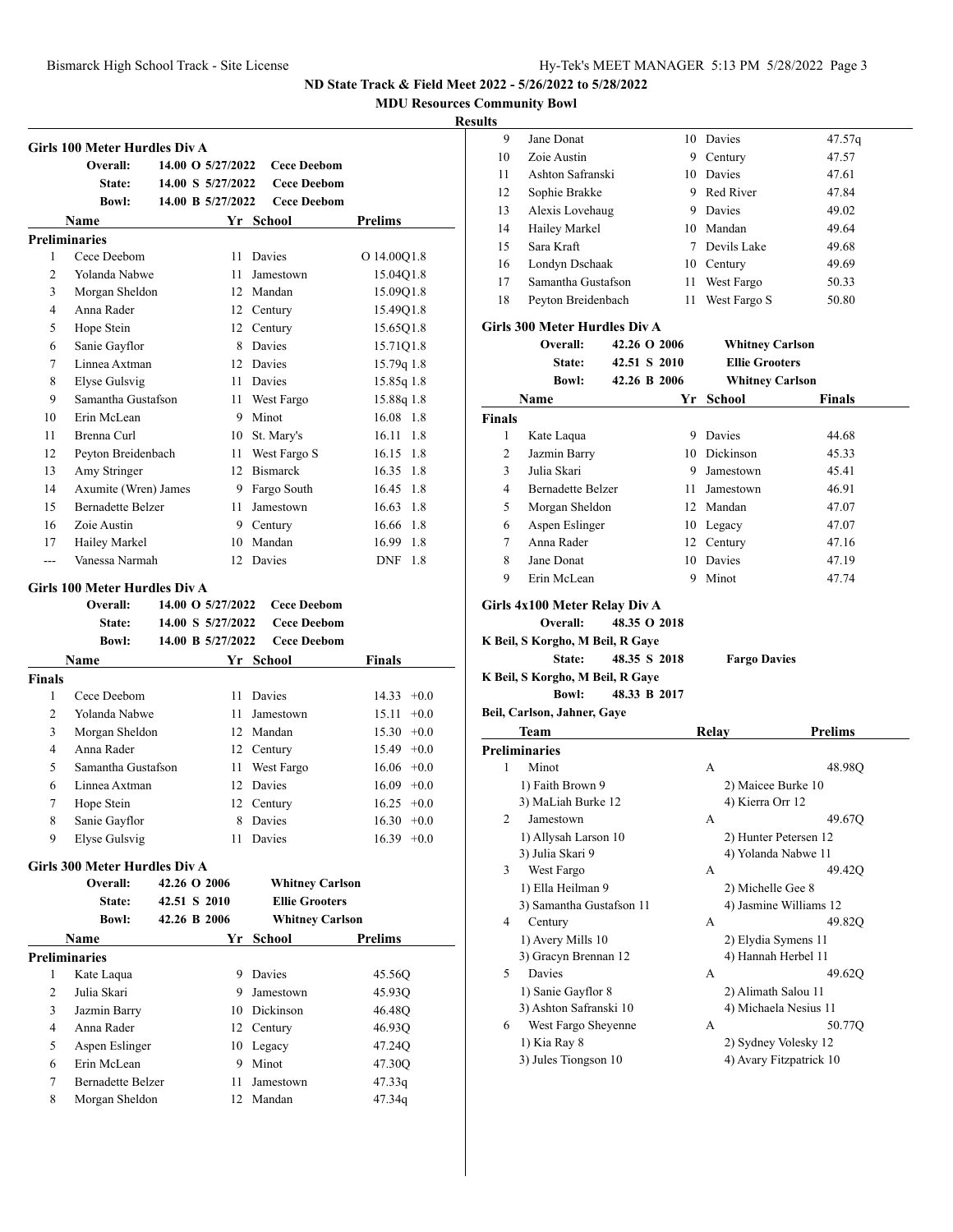## **MDU Resources Community Bowl**

|               | Preliminaries  (Girls 4x100 Meter Relay Div A) |              |                            |
|---------------|------------------------------------------------|--------------|----------------------------|
|               | Team                                           | Relay        | <b>Prelims</b>             |
| 7             | Mandan                                         | А            | 50.59q                     |
|               | 1) Cami Frey 10                                |              | 2) Jelani Jones 10         |
|               | 3) Teya Barrios 10                             |              | 4) McKayla Lindbo 12       |
| 8             | Shanley                                        | A            | 50.72q                     |
|               | 1) Noelle Friederichs 8                        |              | 2) Isabelle Snyder 12      |
|               | 3) Mesiku Hakim 10                             |              | 4) Paige Renschler 10      |
| 9             | <b>Bismarck</b>                                | А            | 51.02q                     |
|               | 1) Cassy Praska 12                             |              | 2) Kendall Berg 12         |
|               | 3) Jilian Quale 8                              |              | 4) Emery Schmitz 11        |
| 10            | Legacy                                         | A            | 51.62                      |
|               | 1) Autumn Bossert 9                            |              | 2) Olivia Weiler 11        |
|               | 3) Reese Duchsherer 10                         |              | 4) Machaela Pochant 11     |
| 11            | Fargo South                                    | А            | 51.79                      |
|               | 1) Nishi Yvette 9                              |              | 2) Callie Baukol 11        |
|               | 3) Riley Giere 8                               |              | 4) Jordis Maxwell 10       |
|               | Williston                                      |              |                            |
| 12            |                                                | А            | 52.21                      |
|               | 1) Kaylea Kealoha 10                           |              | 2) Micah Fleck             |
|               | 3) Elyse Lux 9                                 |              | 4) Kaelyn Sime 12          |
| 13            | Dickinson                                      | А            | 52.21                      |
|               | 1) Jayden Atkins 9                             |              | 2) Emily Ash 11            |
|               | 3) Staci Kempenich 12                          |              | 4) Kamora Phillips 8       |
| 14            | Wahpeton                                       | А            | 52.41                      |
|               | 1) Christa Habiger 12                          |              | 2) Halle Miller 9          |
|               | 3) Anika Birkelo 11                            |              | 4) Quinn Bassingthwaite 12 |
| 15            | Fargo North                                    | А            | 53.06                      |
|               | 1) Taylor Tedford 12                           |              | 2) Reagan Carlson 11       |
|               | 3) Emily Skalicky 12                           |              | 4) Grace Miller 12         |
| 16            | Devils Lake                                    | A            | 53.87                      |
|               | 1) Isabella Tangedal 10                        |              | 2) Chaylee Hewson 10       |
|               | 3) Sara Kraft 7                                |              | 4) Cabryn Fritel 9         |
| 17            | Horace                                         | А            | 55.62                      |
|               | 1) Sydney Schweyen 10                          |              | 2) Evangeline Sappington 9 |
|               | 3) Sydney Bailey 9                             |              | 4) Isabella Nygaard 8      |
|               | Girls 4x100 Meter Relay Div A                  |              |                            |
|               | 48.35 O 2018<br>Overall:                       |              |                            |
|               | K Beil, S Korgho, M Beil, R Gaye               |              |                            |
|               |                                                |              |                            |
|               | State:<br>48.35 S 2018                         |              | <b>Fargo Davies</b>        |
|               | K Beil, S Korgho, M Beil, R Gave               |              |                            |
|               | <b>Bowl:</b><br>48.33 B 2017                   |              |                            |
|               | Beil, Carlson, Jahner, Gaye                    |              |                            |
|               | Team                                           | <b>Relay</b> | <b>Finals</b>              |
| <b>Finals</b> |                                                |              |                            |
| 1             | West Fargo                                     | А            | 48.96                      |
|               | 1) Ella Heilman 9                              |              | 2) Michelle Gee 8          |
|               | 3) Samantha Gustafson 11                       |              | 4) Jasmine Williams 12     |
| 2             | Minot                                          | A            | 49.05                      |
|               | 1) Faith Brown 9                               |              | 2) Maicee Burke 10         |
|               | 3) MaLiah Burke 12                             |              | 4) Kierra Orr 12           |
| 3             | Jamestown                                      | А            | 49.35                      |
|               | 1) Allysah Larson 10                           |              | 2) Hunter Petersen 12      |
|               | 3) Julia Skari 9                               |              | 4) Yolanda Nabwe 11        |
|               |                                                |              |                            |

| uits |                                               |              |                                        |  |
|------|-----------------------------------------------|--------------|----------------------------------------|--|
| 4    | Davies                                        | А            | 49.88                                  |  |
|      | 1) Sanie Gayflor 8                            |              | 2) Alimath Salou 11                    |  |
|      | 3) Ashton Safranski 10                        |              | 4) Michaela Nesius 11                  |  |
| 5    | <b>Bismarck</b>                               | А            | 50.54                                  |  |
|      | 1) Cassy Praska 12                            |              | 2) Kendall Berg 12                     |  |
|      | 3) Jilian Quale 8                             |              | 4) Emery Schmitz 11                    |  |
| 6    | Mandan                                        | A            | 50.71                                  |  |
|      | 1) Cami Frey 10                               |              | 2) Jelani Jones 10                     |  |
|      | 3) Teya Barrios 10                            |              | 4) McKayla Lindbo 12                   |  |
| 7    | Century                                       | A            | 50.81                                  |  |
|      | 1) Avery Mills 10                             |              | 2) Elydia Symens 11                    |  |
|      | 3) Gracyn Brennan 12                          |              | 4) Hannah Herbel 11                    |  |
| 8    | West Fargo Sheyenne                           | А            | 50.93                                  |  |
|      | 1) Kia Ray 8                                  |              | 2) Sydney Volesky 12                   |  |
|      | 3) Jules Tiongson 10                          |              | 4) Avary Fitzpatrick 10                |  |
| 9    | Shanley                                       | А            | 51.02                                  |  |
|      | 1) Noelle Friederichs 8                       |              | 2) Isabelle Snyder 12                  |  |
|      | 3) Mesiku Hakim 10                            |              | 4) Paige Renschler 10                  |  |
|      | Girls 4x200 Meter Relay Div A                 |              |                                        |  |
|      | Overall:<br>1:41.73 O 2016                    |              |                                        |  |
|      | R Gaye, K Carlson, E Jahner, R Gaye           |              |                                        |  |
|      | State:<br>1:41.73 S 2016                      |              | <b>Fargo Davies</b>                    |  |
|      | Roseline Gaye, K Carlson, E Jahner, Rose Gaye |              |                                        |  |
|      | 1:41.73 B 2016<br><b>Bowl:</b>                |              |                                        |  |
|      | Gaye, Carlson, Jahner, Gaye                   |              |                                        |  |
|      | Team                                          | <b>Relay</b> | Prelims                                |  |
|      |                                               |              |                                        |  |
|      |                                               |              |                                        |  |
| 1    | <b>Preliminaries</b>                          |              |                                        |  |
|      | Davies                                        | А            | 1:44.41Q                               |  |
|      | 1) Sanie Gayflor 8                            |              | 2) Alimath Salou 11                    |  |
| 2    | 3) Ashton Safranski 10<br>Minot               | А            | 4) Michaela Nesius 11<br>1:44.83Q      |  |
|      | 1) Faith Brown 9                              |              |                                        |  |
|      |                                               |              | 2) Maicee Burke 10<br>4) Kierra Orr 12 |  |
| 3    | 3) MaLiah Burke 12<br>Shanley                 | A            | 1:45.64Q                               |  |
|      | 1) Noelle Friederichs 8                       |              | 2) Clara Robin 9                       |  |
|      | 3) Mesiku Hakim 10                            |              | 4) Paige Renschler 10                  |  |
| 4    | Century                                       | A            | 1:46.68Q                               |  |
|      | 1) Avery Mills 10                             |              | 2) Hannah Herbel 11                    |  |
|      | 3) Elydia Symens 11                           |              | 4) Norah Green 8                       |  |
| 5    | West Fargo                                    | А            | 1:46.18Q                               |  |
|      | 1) Ella Heilman 9                             |              | 2) Michelle Gee 8                      |  |
|      | 3) Zevina Scarbrough 9                        |              | 4) Samantha Gustafson 11               |  |
| 6    | West Fargo Sheyenne                           | А            | 1:46.720                               |  |
|      | 1) Kia Ray 8                                  |              | 2) Sydney Volesky 12                   |  |
|      | 3) Jules Tiongson 10                          |              | 4) Avary Fitzpatrick 10                |  |
| 7    | Legacy                                        | А            | 1:46.76q                               |  |
|      | 1) Aspen Eslinger 10                          |              | 2) Cambree Volk 8                      |  |
|      | 3) Whitney Welk 9                             |              | 4) Olivia Weiler 11                    |  |
| 8    | <b>Bismarck</b>                               | А            | 1:47.63q                               |  |
|      | 1) Cassy Praska 12                            |              | 2) Kendall Berg 12                     |  |
|      | 3) Katelyn Luther 9                           |              | 4) Jilian Quale 8                      |  |
| 9    | Fargo South                                   | А            | 1:48.65q                               |  |
|      | 1) Jordis Maxwell 10                          |              | 2) Axumite (Wren) James 9              |  |
|      | 3) Nishi Yvette 9                             |              | 4) Callie Baukol 11                    |  |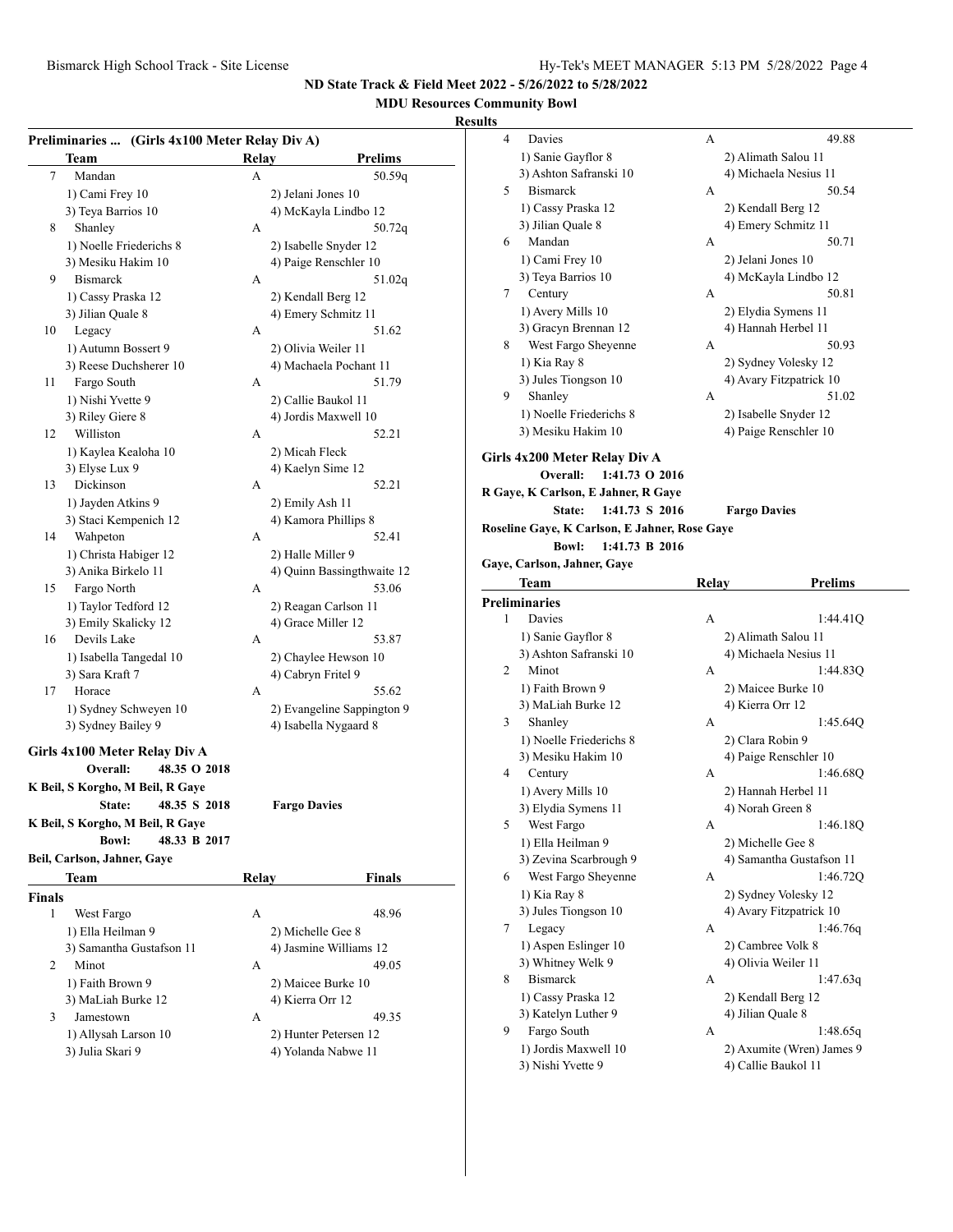## **MDU Resources Community Bowl**

| Preliminaries  (Girls 4x200 Meter Relay Div A) | Team                                                                                                                                             | Relay | <b>Prelims</b>                         |
|------------------------------------------------|--------------------------------------------------------------------------------------------------------------------------------------------------|-------|----------------------------------------|
| 10                                             | Williston                                                                                                                                        | А     | 1:48.79                                |
|                                                | 1) Kaylea Kealoha 10                                                                                                                             |       | 2) Emma Solberg 12                     |
|                                                | 3) Micah Fleck                                                                                                                                   |       | 4) Kaelyn Sime 12                      |
| 11                                             | Dickinson                                                                                                                                        | А     | 1:49.19                                |
|                                                | 1) Jayden Atkins 9                                                                                                                               |       | 2) Emily Ash 11                        |
|                                                | 3) Staci Kempenich 12                                                                                                                            |       | 4) Cecilia Homiston 8                  |
| 12                                             | Devils Lake                                                                                                                                      | А     | 1:50.05                                |
|                                                | 1) Gabby Tangedal 9                                                                                                                              |       | 2) Kiya McLaurin 12                    |
|                                                | 3) Cabryn Fritel 9                                                                                                                               |       | 4) Annika McCarthy 11                  |
| 13                                             | Red River                                                                                                                                        | A     | 1:50.44                                |
|                                                | 1) Morgan Hartze 10                                                                                                                              |       | 2) Jocelynne Hoefs 7                   |
|                                                | 3) Mya Mannausau 9                                                                                                                               |       | 4) Ellery White 9                      |
| 14                                             | Mandan                                                                                                                                           | А     | 1:50.64                                |
|                                                |                                                                                                                                                  |       |                                        |
|                                                | 1) Breann Radke 11                                                                                                                               |       | 2) Jelani Jones 10                     |
|                                                | 3) Abigail Kapella 9                                                                                                                             |       | 4) Hailey Markel 10                    |
| 15                                             | Fargo North                                                                                                                                      | А     | 1:52.75                                |
|                                                | 1) Taylor Tedford 12                                                                                                                             |       | 2) Nora Fluge 9                        |
|                                                | 3) Emily Skalicky 12                                                                                                                             |       | 4) Grace Miller 12                     |
| 16                                             | St. Mary's                                                                                                                                       | А     | 1:54.64                                |
|                                                | 1) Brenna Curl 10                                                                                                                                |       | 2) Emma Mckenzie 11                    |
|                                                | 3) Katee Hollenbeck 11                                                                                                                           |       | 4) Alexis Gerving 10                   |
|                                                | Overall:<br>$1:41.73$ O 2016<br>R Gaye, K Carlson, E Jahner, R Gaye<br>State:<br>1:41.73 S 2016<br>Roseline Gaye, K Carlson, E Jahner, Rose Gaye |       | <b>Fargo Davies</b>                    |
|                                                | 1:41.73 B 2016<br><b>Bowl:</b><br>Gaye, Carlson, Jahner, Gaye                                                                                    |       |                                        |
|                                                | Team                                                                                                                                             | Relay | Finals                                 |
| Finals                                         |                                                                                                                                                  |       |                                        |
| 1                                              | Davies                                                                                                                                           | А     | 1:43.52                                |
|                                                | 1) Sanie Gayflor 8                                                                                                                               |       | 2) Alimath Salou 11                    |
|                                                | 3) Ashton Safranski 10                                                                                                                           |       | 4) Michaela Nesius 11                  |
| 2                                              | Century                                                                                                                                          | А     | 1:43.95                                |
|                                                | 1) Avery Mills 10                                                                                                                                |       | 2) Elydia Symens 11                    |
|                                                | 3) Hannah Herbel 11                                                                                                                              |       | 4) Eden Fridley 10                     |
| 3                                              | Minot                                                                                                                                            | А     | 1:44.51                                |
|                                                | 1) Faith Brown 9                                                                                                                                 |       |                                        |
|                                                | 3) MaLiah Burke 12                                                                                                                               |       | 2) Maicee Burke 10<br>4) Kierra Orr 12 |
| 4                                              | Shanley                                                                                                                                          | А     | 1:46.32                                |
|                                                | 1) Noelle Friederichs 8                                                                                                                          |       | 2) Clara Robin 9                       |
|                                                | 3) Mesiku Hakim 10                                                                                                                               |       | 4) Paige Renschler 10                  |
| 5                                              | West Fargo Sheyenne                                                                                                                              | А     |                                        |
|                                                | 1) Kia Ray 8                                                                                                                                     |       | 1:46.46                                |
|                                                | 3) Jules Tiongson 10                                                                                                                             |       | 2) Sydney Volesky 12                   |
| 6                                              | <b>Bismarck</b>                                                                                                                                  | А     | 4) Avary Fitzpatrick 10<br>1:46.47     |
|                                                | 1) Cassy Praska 12                                                                                                                               |       | 2) Kendall Berg 12                     |
|                                                | 3) Katelyn Luther 9                                                                                                                              |       | 4) Jilian Quale 8                      |
| 7                                              | West Fargo                                                                                                                                       | А     | 1:47.00                                |
|                                                | 1) Ella Heilman 9                                                                                                                                |       | 2) Michelle Gee 8                      |

| ults           |                                                |       |                           |
|----------------|------------------------------------------------|-------|---------------------------|
| 8              | Legacy                                         | А     | 1:47.37                   |
|                | 1) Autumn Bossert 9                            |       | 2) Aspen Eslinger 10      |
|                | 3) Whitney Welk 9                              |       | 4) Olivia Weiler 11       |
| 9              | Fargo South                                    | А     | 1:47.48                   |
|                | 1) Jordis Maxwell 10                           |       | 2) Axumite (Wren) James 9 |
|                | 3) Nishi Yvette 9                              |       | 4) Callie Baukol 11       |
|                |                                                |       |                           |
|                | Girls 4x400 Meter Relay Div A                  |       |                           |
|                | Overall:<br>3:58.32 O 2021                     |       |                           |
|                | A Ketterling, E Goldade, A Kinnebrew, E Palmer |       |                           |
|                | 3:58.32 S 2021<br>State:                       |       | <b>Bismarck Century</b>   |
|                | A Ketterling, E Goldade, A Kinnebrew, E Palmer |       |                           |
|                | 3:58.32 B 2021<br><b>Bowl:</b>                 |       |                           |
|                | A Ketterling, E Goldade, A Kinnebrew, E Palmer |       |                           |
|                | Team                                           | Relay | <b>Finals</b>             |
| <b>Finals</b>  |                                                |       |                           |
| 1              | Davies                                         | A     | 4:02.85                   |
|                | 1) Ashton Safranski 10                         |       | 2) Brenna Barnick 12      |
|                | 3) Hailey Bjerke 12                            |       | 4) Kate Laqua 9           |
| $\overline{2}$ | Fargo North                                    | A     | 4:03.55                   |
|                | 1) Abigail Lovelace 11                         |       | 2) Grayce Anderson 9      |
|                | 3) Grace Thiel 9                               |       | 4) Anna Lien 12           |
| 3              | Century                                        | А     | 4:05.37                   |
|                | 1) Autumn Ketterling 12                        |       | 2) Leah Herbel 11         |
|                | 3) Norah Green 8                               |       | 4) Eden Fridley 10        |
| 4              | Devils Lake                                    | А     | 4:11.27                   |
|                | 1) Gabby Tangedal 9                            |       | 2) Cabryn Fritel 9        |
|                | 3) Kiya McLaurin 12                            |       | 4) Annika McCarthy 11     |
| 5              | Mandan                                         | А     | 4:11.36                   |
|                | 1) Cami Frey 10                                |       | 2) Morgan Sheldon 12      |
|                | 3) Abigail Kapella 9                           |       | 4) Acey Elkins 11         |
| 6              | Red River                                      | А     | 4:11.40                   |
|                | 1) Morgan Hartze 10                            |       | 2) Jocelynne Hoefs 7      |
|                | 3) Lauren Dosch 11                             |       | 4) Jocelyn Schiller 10    |
| 7              | Jamestown                                      | А     | 4:13.30                   |
|                | 1) Allysah Larson 10                           |       | 2) Julia Skari 9          |
|                | 3) Haylie Hakanson 11                          |       | 4) Bernadette Belzer 11   |
| 8              | Shanley                                        | А     | 4:14.11                   |
|                | 1) Clara Robin 9                               |       | 2) Mesiku Hakim 10        |
|                | 3) Anna Bernhardt 12                           |       | 4) Noelle Friederichs 8   |
| 9              | St. Mary's                                     | А     | 4:14.63                   |
|                | 1) Alexis Gerving 10                           |       | 2) Kylie Wald 11          |
|                | 3) Abigail Eberle 10                           |       | 4) Eva Selensky 9         |
| 10             | Watford City                                   | А     | 4:15.31                   |
|                | 1) Jessica Mogen 10                            |       | 2) Savanna Olson 11       |
|                | 3) Fallon Sampsel 9                            |       | 4) Jaelyn Ogle 11         |
| 11             | Legacy                                         | А     | 4:16.24                   |
|                | 1) Whitney Welk 9                              |       | 2) Lauren Woeste 8        |
|                | 3) McKenzie Hildremyr 8                        |       | 4) Aspen Eslinger 10      |
| 12             | West Fargo                                     | А     | 4:17.63                   |
|                | 1) Brenna White 12                             |       | 2) Ella Heilman 9         |
|                | 3) Lily Wavrin 7                               |       | 4) Sadie Wavrin 9         |
| 13             | Dickinson                                      | А     | 4:18.85                   |
|                | 1) Sadie Stevenson 10                          |       | 2) Arabella Privatsky 9   |
|                | 3) Emily Ash 11                                |       | 4) Claire Kreidt 12       |
|                |                                                |       |                           |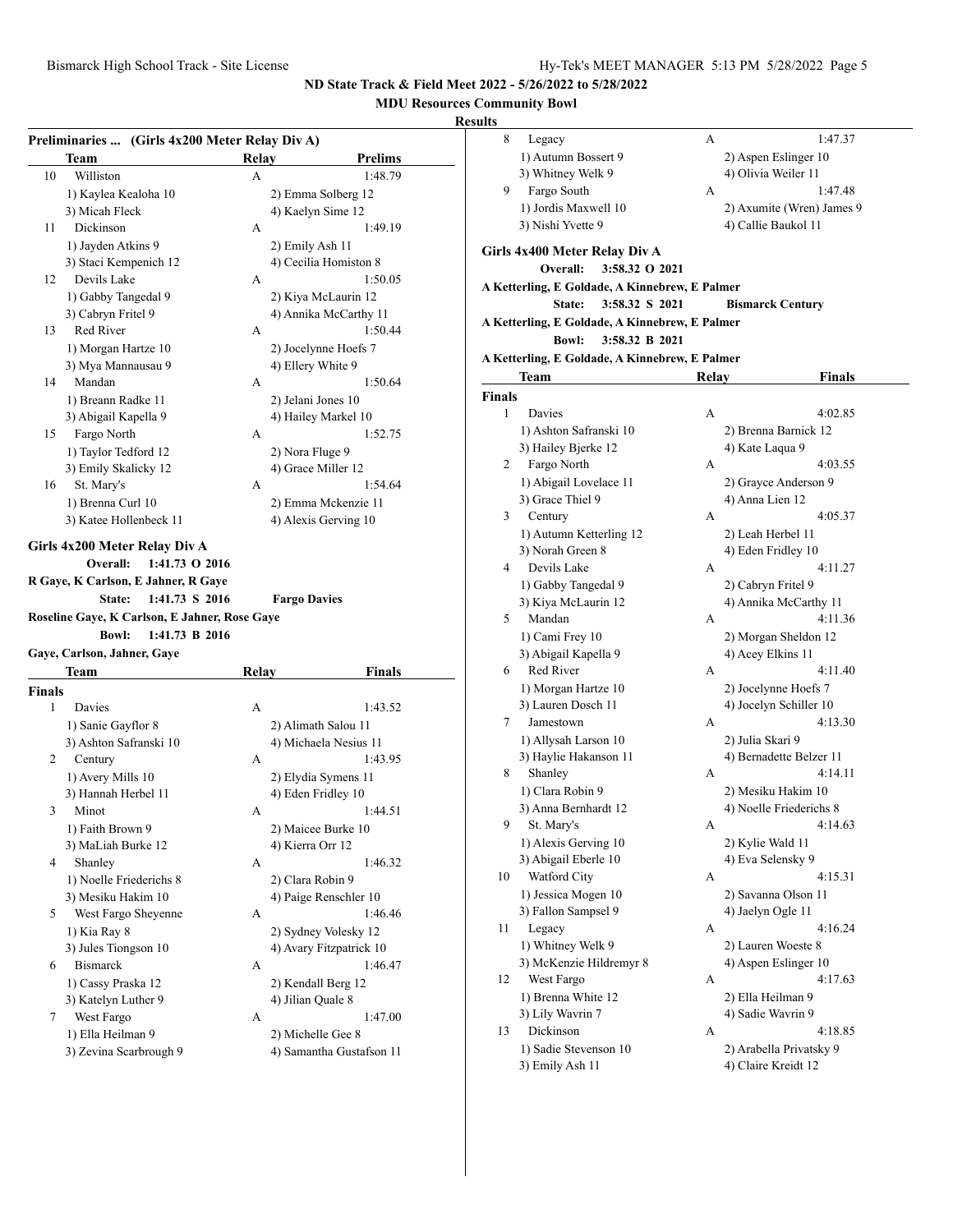**MDU Resources Community Bowl**

|        | Finals  (Girls 4x400 Meter Relay Div A)<br>Team | Relay        | Finals                                      |
|--------|-------------------------------------------------|--------------|---------------------------------------------|
| 14     | Minot                                           | A            | 4:22.24                                     |
|        | 1) Emily Mattern 11                             |              | 2) Annyca Wilson 9                          |
|        | 3) Nevaeh Perez-Coleman 11                      |              | 4) Kierra Orr 12                            |
| 15     | West Fargo Sheyenne                             | A            | 4:23.79                                     |
|        | 1) Jules Tiongson 10                            |              | 2) Olivia Beschorner 11                     |
|        | 3) Leziga Kpeenu 11                             |              | 4) Jersey Lang 9                            |
| 16     | <b>Bismarck</b>                                 | А            | 4:27.23                                     |
|        | 1) Amy Stringer 12                              |              | 2) Emerson Carufel 10                       |
|        | 3) Katelyn Luther 9                             |              | 4) Jilian Quale 8                           |
|        |                                                 |              |                                             |
|        | Girls 4x800 Meter Relay Div A                   |              |                                             |
|        | Overall:<br>9:22.68 O 2017                      |              |                                             |
|        | P Jensen, K Wescom, J Guidinger, L Werner       |              |                                             |
|        | State:<br>9:22.68 S 2017                        |              | <b>Bismarck Legay</b>                       |
|        | P Jensen, K Wescom, J Guidinger, L Werner       |              |                                             |
|        | <b>Bowl:</b><br>9:22.68 B 2017                  |              |                                             |
|        | Jensen, Wescom, Guidinger, Werner               |              |                                             |
|        | Team                                            | <b>Relay</b> | Finals                                      |
| Finals |                                                 |              |                                             |
| 1      | Fargo North                                     | А            | 9:39.35                                     |
|        | 1) Elle Sondag 12                               |              | 2) Grayce Anderson 9                        |
|        | 3) Grace Thiel 9                                |              | 4) Anna Lien 12                             |
| 2      | Century                                         | А            | 9:48.01                                     |
|        | 1) Leah Herbel 11                               |              | 2) Autumn Ketterling 12                     |
|        | 3) Addison Heck 8                               |              | 4) Erin Palmer 12                           |
| 3      | Red River                                       | А            | 9:48.89                                     |
|        |                                                 |              |                                             |
|        | 1) Jocelyn Schiller 10<br>3) Morgan Hartze 10   |              | 2) Campbell Dorsey 12<br>4) Lauren Dosch 11 |
| 4      | Davies                                          | А            | 9:51.26                                     |
|        |                                                 |              |                                             |
|        | 1) Brenna Barnick 12<br>3) Cierra Bornemann 10  |              | 2) Kinley Steckler 8<br>4) Hailey Bjerke 12 |
| 5      | West Fargo                                      | А            | 9:54.69                                     |
|        | 1) Brenna White 12                              |              | 2) Jordan Knudsvig 11                       |
|        | 3) Kaelyn Berg 12                               |              | 4) Emily Klaman 12                          |
| 6      | Williston                                       | А            | 9:56.55                                     |
|        | 1) Marenn Larsen 11                             |              | 2) Sierra Watterud 12                       |
|        | 3) Dru Zander                                   |              | 4) Eleni Lovgren 12                         |
| 7      | St. Mary's                                      | А            | 9:57.65                                     |
|        | 1) Kylie Wald 11                                |              | 2) Abigail Eberle 10                        |
|        | 3) Hattie Roemmich 7                            |              | 4) Eva Selensky 9                           |
| 8      | Legacy                                          | А            | 10:05.22                                    |
|        | 1) Lauren Woeste 8                              |              | 2) Taylor Gabbert 10                        |
|        | 3) Bre Axt 9                                    |              | 4) Aubrey Rost 9                            |
| 9      | <b>Bismarck</b>                                 |              |                                             |
|        |                                                 | А            | 10:08.38                                    |
|        | 1) Dalila Sharp 10                              |              | 2) Bayla Weigel 10                          |
|        | 3) Sophia Ness 10                               |              | 4) Taya Fettig 9                            |
| 10     | Watford City                                    | А            | 10:08.53                                    |
|        | 1) Jessica Mogen 10<br>3) Fallon Sampsel 9      |              | 2) Savanna Olson 11                         |
|        |                                                 |              | 4) Jaelyn Ogle 11                           |
|        |                                                 |              |                                             |
| 11     | Minot                                           | А            | 10:17.40                                    |
|        | 1) Mandy Schmidt 10<br>3) Amisa Miller 8        |              | 2) Scout Ulrickson 8<br>4) Hallie Nash 9    |

| ults          |                               |              |      |                       |                         |  |
|---------------|-------------------------------|--------------|------|-----------------------|-------------------------|--|
| 12            | Dickinson                     |              |      | А                     | 10:18.52                |  |
|               | 1) Claire Kreidt 12           |              |      |                       | 2) Arabella Privatsky 9 |  |
|               | 3) Abby Praus 7               |              |      | 4) Leila Gregoire 8   |                         |  |
| 13            | Valley City                   |              |      | А                     | 10:19.07                |  |
|               | 1) Reagan Berg 10             |              |      | 2) Carly Goven 11     |                         |  |
|               | 3) Sydnee Ingstad 11          |              |      | 4) Greta Goven 9      |                         |  |
| 14            | Shanley                       |              |      | А                     | 10:20.35                |  |
|               | 1) Lucy Grothmann 8           |              |      | 2) Kiley Craft 12     |                         |  |
|               | 3) Anna Bernhardt 12          |              |      |                       | 4) Brynn McNeally 10    |  |
| 15            | West Fargo Sheyenne           |              |      | A                     | 10:29.72                |  |
|               | 1) Olivia Heilman 10          |              |      | 2) Jersey Lang 9      |                         |  |
|               | 3) Jazlyn Heilman 8           |              |      |                       | 4) Olivia Beschorner 11 |  |
| 16            | Devils Lake                   |              |      | А                     | 10:37.90                |  |
|               | 1) Gabrielle McLaurin 10      |              |      | 2) Kayla Britsch 11   |                         |  |
|               | 3) Emily McLaurin 7           |              |      | 4) Kiya McLaurin 12   |                         |  |
|               | <b>Girls High Jump Div A</b>  |              |      |                       |                         |  |
|               | Overall:                      | 5-10 O 2014  |      | <b>Lexy Wittmayer</b> |                         |  |
|               | State:                        | 5-09 S 2013  |      | <b>Kira Larson</b>    |                         |  |
|               | <b>Bowl:</b>                  | 5-10 B 2014  |      | Lexi Wittmayer        |                         |  |
|               | Name                          |              | Yr   | School                | <b>Finals</b>           |  |
| <b>Finals</b> |                               |              |      |                       |                         |  |
| 1             | Morgan Sheldon                |              |      | 12 Mandan             | 5-03.00                 |  |
| 2             | Hope Stein                    |              |      | 12 Century            | 5-02.00                 |  |
| 3             | Lauryn Rydell                 |              |      | 11 Red River          | J5-02.00                |  |
| 4             | Linnea Axtman                 |              |      | 12 Davies             | 5-01.00                 |  |
| 5             | Jordyn Rood                   |              |      | 8 Bismarck            | J5-01.00                |  |
| 6             | Hunter Petersen               |              |      | 12 Jamestown          | J5-01.00                |  |
| 7             | Lexi Hagen                    |              |      | 12 Bismarck           | J5-01.00                |  |
| 8             | Mallory Docktor               |              |      | 11 West Fargo         | J5-01.00                |  |
| 9             | Sannie Yeanay                 |              |      | 10 West Fargo S       | 4-11.00                 |  |
| 9             | Abigail Lovelace              |              | 11 - | Fargo North           | 4-11.00                 |  |
| 9             | Rachel Dahlen                 |              |      | 12 Devils Lake        | 4-11.00                 |  |
| 9             | Rachel Nwankwo                |              |      | 9 Minot               | 4-11.00                 |  |
| 9             | Haidyn Tollefson              |              |      | 11 Fargo North        | 4-11.00                 |  |
| 9             | Adison Sagaser                |              | 11 - | Legacy                | 4-11.00                 |  |
| 9             | Axumite (Wren) James          |              |      | 9 Fargo South         | 4-11.00                 |  |
| 16            | Reagan Carlson                |              | 11   | Fargo North           | 4-09.00                 |  |
| 16            | Camille Deringer              |              |      | 11 Davies             | 4-09.00                 |  |
| 16            | Sadie Stevenson               |              |      | 10 Dickinson          | 4-09.00                 |  |
| 16            | Haylie Hakanson               |              | 11 - | Jamestown             | 4-09.00                 |  |
|               | <b>Girls Pole Vault Div A</b> |              |      |                       |                         |  |
|               | Overall:                      | 12-05 O 2014 |      | <b>Lauren Gietzen</b> |                         |  |
|               | State:                        | 12-05 S 2014 |      | <b>Lauren Gietzen</b> |                         |  |
|               | <b>Bowl:</b>                  | 12-05 B 2014 |      | <b>Lauren Gietzen</b> |                         |  |
|               | Name                          |              | Yr   | <b>School</b>         | <b>Finals</b>           |  |
| <b>Finals</b> |                               |              |      |                       |                         |  |
| 1             | Emma Briggs                   |              |      | 9 West Fargo S        | 11-00.00                |  |
| 2             | Emily Ash                     |              | 11 - | <b>Dickinson</b>      | 10-09.00                |  |
| 3             | Jolee Dahl                    |              |      | 9 West Fargo          | J10-09.00               |  |
| 4             | Onya Kretchman                |              |      | 10 Davies             | 10-06.00                |  |
| 5             | Madison Berger                |              |      | 11 Legacy             | 10-03.00                |  |
| 6             | <b>Brynlie Thueson</b>        |              | 11 - | Century               | J10-03.00               |  |
| 7             | Rachel Dunlop                 |              | 11   | Century               | J10-03.00               |  |
| 8             | Kaitlyn Barbarick             |              | 11   | Williston             | 9-09.00                 |  |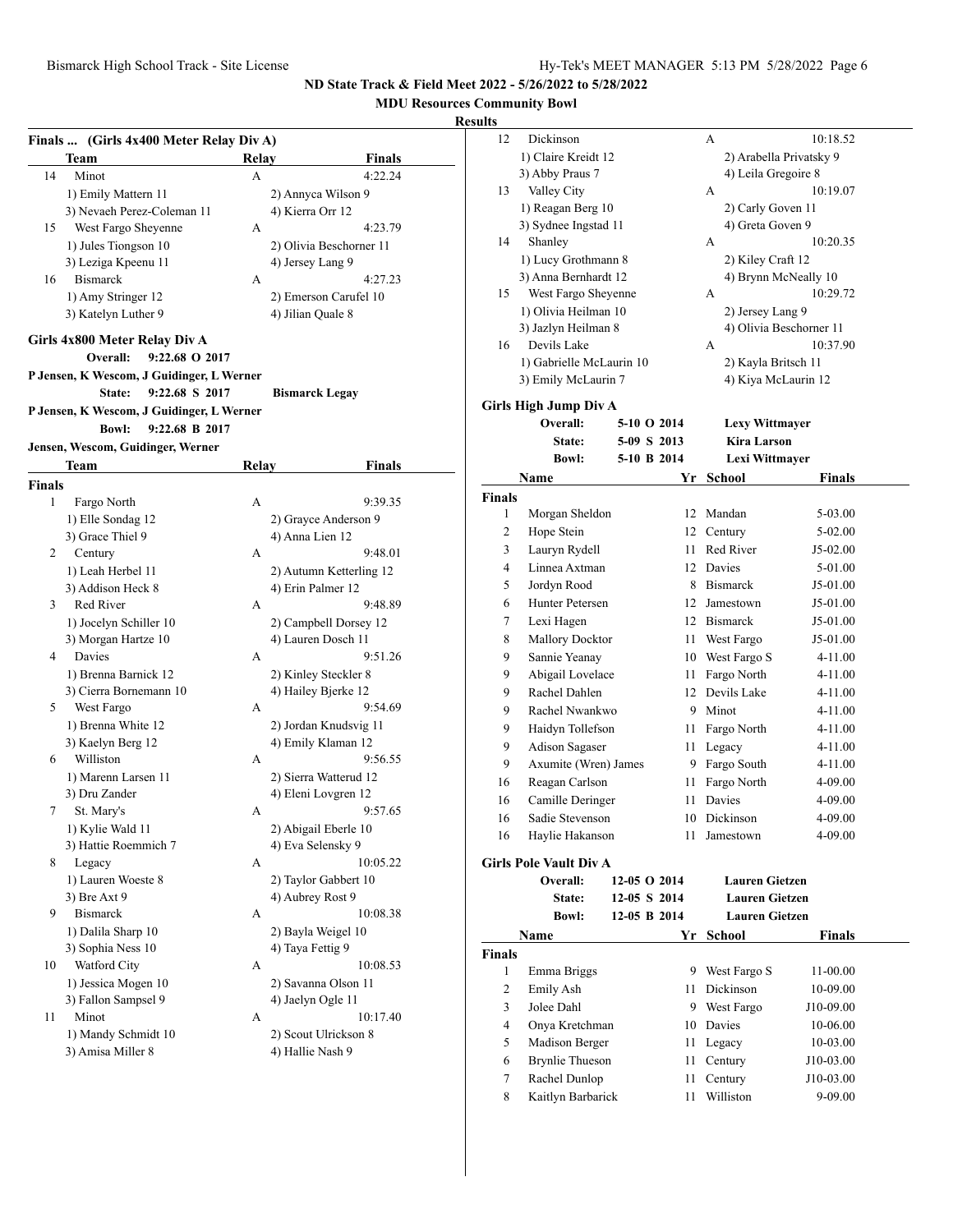**MDU Resources Community Bowl**

#### **Results**

|     | Finals  (Girls Pole Vault Div A) |     |                          |             |
|-----|----------------------------------|-----|--------------------------|-------------|
|     | Name                             | Yr. | School                   | Finals      |
| 9   | <b>Taylor Tang</b>               | 11  | West Fargo               | J9-09.00    |
| 10  | Alyson Krug                      | 10  | <b>Bismarck</b>          | J9-09.00    |
| 11  | Addison Tandeski                 | 9   | Davies                   | 9-03.00     |
| 11  | <b>Emery Aasen</b>               | 10  | West Fargo               | $9 - 03.00$ |
| 11  | Camille Finney                   | 11  | <b>Grand Forks</b>       | 9-03.00     |
| 14  | Elly Kuball                      |     | 10 Legacy                | 8-09.00     |
| 14  | Kadence McEvers                  | 9   | Century                  | 8-09.00     |
| 14  | Isabelle Snyder                  | 12  | Shanley                  | 8-09.00     |
| 14  | <b>Quinn Bassingthwaite</b>      | 12  | Wahpeton                 | 8-09.00     |
| 18  | Alexa Evanger                    | 11  | Legacy                   | 8-03.00     |
| --- | Corrina Ugland                   | 11  | Century                  | NH          |
|     | Girls Long Jump Div A            |     |                          |             |
|     | 19-05.50 O 2006<br>Overall:      |     | <b>Whitney Carlson</b>   |             |
|     | 19-03.25 S 2005<br><b>State:</b> |     | <b>McKenzie Mehlisch</b> |             |

|        | 19-05.50 B 2006<br><b>Bowl:</b> |    | <b>Whitney Carlson</b> |                      |
|--------|---------------------------------|----|------------------------|----------------------|
|        | Name                            | Yr | School                 | <b>Finals</b>        |
| Finals |                                 |    |                        |                      |
| 1      | Cece Deebom                     | 11 | Davies                 | $19-01.00 \quad 0.2$ |
| 2      | Jazmin Barry                    | 10 | Dickinson              | $18-04.25 -0.8$      |
| 3      | Hope Stein                      | 12 | Century                | 17-04.00<br>1.2      |
| 4      | Anna Rader                      | 12 | Century                | $J17-04.00 -1.2$     |
| 5      | Onya Kretchman                  | 10 | Davies                 | $17-03.50 -1.6$      |
| 6      | Cambree Volk                    | 8  | Legacy                 | $17-02.50 -1.8$      |
| 7      | Ajaye Gill                      | 10 | <b>Bismarck</b>        | $17-00.00 + 0.0$     |
| 8      | McKayla Lindbo                  | 12 | Mandan                 | $16-10.50 -1.2$      |
| 9      | Breena Sand                     | 12 | Legacy                 | $16-06.50 -0.7$      |
| 10     | Ava Wild                        | 12 | Davies                 | $16-04.00 -1.6$      |
| 11     | Eden Fridley                    | 10 | Century                | $16-03.75 -1.2$      |
| 12     | <b>Emery Schmitz</b>            | 11 | <b>Bismarck</b>        | $16-03.50 -0.8$      |
| 13     | Karina Olson                    | 11 | Valley City            | $16-03.00 -1.4$      |
| 14     | Kierra Orr                      | 12 | Minot                  | $16-02.50 -1.9$      |
| 15     | Grace Miller                    | 12 | Fargo North            | $15-10.50 +0.0$      |
| 16     | Ava Olson                       | 12 | <b>Davies</b>          | 15-10.00<br>-1.1     |
| 17     | Micah Sander                    | 10 | West Fargo S           | $15-09.00 +0.0$      |
| 18     | Halle Miller                    | 9  | Wahpeton               | $14-07.50 +0.0$      |

#### **Girls Triple Jump Div A**

|        | 39-04.25 O 1998<br>Overall: |     | <b>Crystal Cummins</b>  |                 |  |
|--------|-----------------------------|-----|-------------------------|-----------------|--|
|        | 39-04.25 S 1998<br>State:   |     | <b>Crystal Cummins</b>  |                 |  |
|        | 39-08.25 B 2008<br>Bowl:    |     | <b>Kristen Killoran</b> |                 |  |
|        | Name                        | Yr. | School                  | <b>Finals</b>   |  |
| Finals |                             |     |                         |                 |  |
| 1      | Hope Stein                  |     | 12 Century              | $37-00.50 +0.0$ |  |
| 2      | Onya Kretchman              | 10  | Davies                  | $36-07.00 +0.0$ |  |
| 3      | Cayla Sailer                | 10  | Davies                  | 35-08.25 0.4    |  |
| 4      | Hunter Petersen             | 12  | Jamestown               | $35-08.00 +0.0$ |  |
| 5      | Axumite (Wren) James        | 9   | Fargo South             | 35-02.50 0.9    |  |
| 6      | Breena Sand                 |     | 12 Legacy               | $35-01.00 +0.0$ |  |
| 7      | Haley Conklin               | 9   | Minot                   | $34-07.50 +0.0$ |  |
| 8      | Gracyn Brennan              |     | 12 Century              | $34-07.00 +0.0$ |  |
| 9      | <b>Kennedy Marcus</b>       | 10  | <b>Bismarck</b>         | $33-09.75$ +0.0 |  |
| 10     | Anna Wicklow                | 11  | Davies                  | $33-09.00 +0.0$ |  |
| 11     | Ajaye Gill                  | 10  | <b>Bismarck</b>         | $33-08.75$ +0.0 |  |
|        |                             |     |                         |                 |  |

| 12 | Sophie Brakke    |   | 9 Red River     | $33-07.00 +0.0$  |  |
|----|------------------|---|-----------------|------------------|--|
| 12 | Sannie Yeanay    |   | 10 West Fargo S | 33-07.00 0.8     |  |
| 14 | Kendra King      |   | 10 Dickinson    | 33-06.75 0.2     |  |
| 15 | Linnea Axtman    |   | 12 Davies       | 33-05.00 1.1     |  |
| 16 | Haidyn Tollefson |   | 11 Fargo North  | $33-02.50 + 0.0$ |  |
| 17 | Julia Skari      | 9 | Jamestown       | 33-01.50 0.3     |  |
| 18 | Londyn Dschaak   |   | 10 Century      | $32-09.00 + 0.0$ |  |
|    |                  |   |                 |                  |  |

#### **Girls Shot Put Div A**

|                | Overall:               | 49-10 O 5/26/2022 | <b>Anthonett Nabwe</b> |               |
|----------------|------------------------|-------------------|------------------------|---------------|
|                | State:                 | 49-10 S 5/26/2022 | <b>Anthonett Nabwe</b> |               |
|                | <b>Bowl:</b>           | 49-10 B 5/26/2022 | <b>Anthonett Nabwe</b> |               |
|                | Name                   |                   | Yr School              | <b>Finals</b> |
| <b>Finals</b>  |                        |                   |                        |               |
| 1              | <b>Anthonett Nabwe</b> | 12                | Jamestown              | 49-10.000     |
| $\overline{c}$ | Mary Schnell           | 12                | West Fargo             | 41-08.00      |
| 3              | Adisyn Schenck         | 12                | West Fargo S           | 41-01.00      |
| $\overline{4}$ | Abby Fletcher          | 12                | Century                | 39-11.00      |
| 5              | Cailey Moton           | 10                | West Fargo             | 39-07.50      |
| 6              | Scout Woods            | 9                 | Wahpeton               | 39-00.00      |
| 7              | Aliya Selensky         | 11                | Legacy                 | 38-02.00      |
| 8              | Seely Stockmoe         | 10                | Shanley                | 37-09.00      |
| 9              | Julia Clements         | 12                | Legacy                 | 36-10.00      |
| 10             | Kaylynn Red Tomahawk   | 12                | <b>Bismarck</b>        | 36-08.00      |
| 11             | Elsie Hardy            | 12                | Minot                  | 36-06.00      |
| 11             | <b>Riley Guscette</b>  | 11                | West Fargo             | 36-06.00      |
| 13             | Tayla Andersen         | 10                | <b>Bismarck</b>        | 36-04.50      |
| 14             | Christine Nwaigwe      | 12                | West Fargo S           | 35-05.00      |
| 15             | Berlyn Lindbo          | 9                 | Legacy                 | 35-02.50      |
| 16             | Jaiden Haile           | 9                 | Horace                 | 34-09.00      |
| 17             | Katelyn Rath           | 11                | <b>Bismarck</b>        | 34-06.00      |
| 18             | Jecelyn Arends         | 10                | Dickinson              | 33-09.00      |
| 19             | <b>Talea Furcht</b>    | 10                | Legacy                 | 32-09.00      |
| ---            | Emma Osier             | 11                | Fargo North            | <b>FOUL</b>   |
| ---            | Mylie Trahan           | 11                | Century                | <b>FOUL</b>   |
|                |                        |                   |                        |               |

#### **Girls Discus Throw Div A**

| Overall: | 172-00 O 1999             |
|----------|---------------------------|
| State:   | 172-00 S 1999             |
| Rowl·    | 173 <sub>-10</sub> R 1999 |

|        | <b>Bowl:</b>           | 173-10 B 1999 | <b>Brionna Reynolds</b> |               |
|--------|------------------------|---------------|-------------------------|---------------|
|        | Name                   | Yr            | <b>School</b>           | <b>Finals</b> |
| Finals |                        |               |                         |               |
| 1      | <b>Anthonett Nabwe</b> | 12            | Jamestown               | 154-07        |
| 2      | Tayla Andersen         | 10            | <b>Bismarck</b>         | 126-08        |
| 3      | Aliya Selensky         | 11            | Legacy                  | 123-11        |
| 4      | Scout Woods            | 9             | Wahpeton                | 120-08        |
| 5      | Elsie Hardy            | 12            | Minot                   | 120-02        |
| 6      | Kiera Oukrop           | 12            | St. Mary's              | 118-10        |
| 7      | Kaylynn Red Tomahawk   | 12            | <b>Bismarck</b>         | 117-04        |
| 8      | Berlyn Lindbo          | 9             | Legacy                  | 114-05        |
| 9      | Raya Rood              | 10            | <b>Bismarck</b>         | 113-02        |
| 10     | Kinley Anderson        | 10            | Jamestown               | 113-00        |
| 11     | Emma Osier             | 11            | Fargo North             | 112-02        |
| 11     | Cailey Moton           | 10            | West Fargo              | 112-02        |
| 13     | Chloe Wolff            | 9             | Century                 | 108-04        |
| 14     | Mary Schnell           | 12            | West Fargo              | 105-04        |

 $B$ riona Reynolds **State: 172-00 S 1999 Briona Reynolds**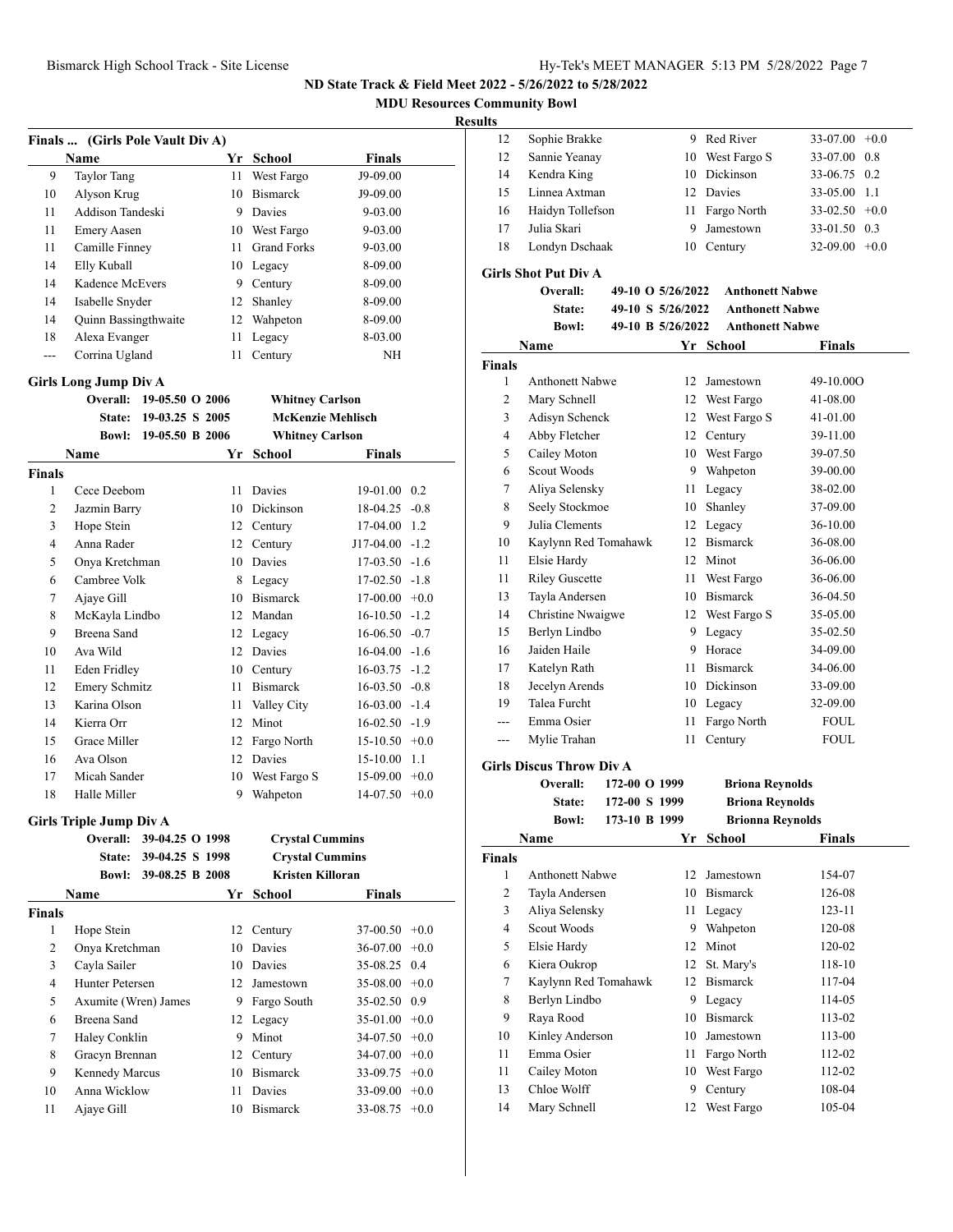**MDU Resources Community Bowl**

|                | Finals  (Girls Discus Throw Div A) |               |                   |                        |                         |
|----------------|------------------------------------|---------------|-------------------|------------------------|-------------------------|
|                | Name                               |               |                   | Yr School              | Finals                  |
| 15             | Dru Bogden                         |               | 11                | Minot                  | 104-04                  |
| 16             | Katelyn Rath                       |               | 11                | <b>Bismarck</b>        | 103-07                  |
| 17             | Jaiden Haile                       |               |                   | 9 Horace               | 102-09                  |
| 18             | Camille Deringer                   |               |                   | 11 Davies              | 102-07                  |
| 19             | <b>Riley Guscette</b>              |               |                   | 11 West Fargo          | 101-05                  |
| 20             | Maggie Kleinknecht                 |               |                   | 10 Mandan              | 101-01                  |
| 21             | Kiara Zepeda                       |               |                   | 10 West Fargo          | 100-06                  |
| 22             | Adisyn Schenck                     |               |                   | 12 West Fargo S        | 98-04                   |
| 23             | Lizzy Kerzman                      |               |                   | 9 Bismarck             | 95-02                   |
| 24             | Kaylee Baker                       |               | 11                | <b>Grand Forks</b>     | 93-00                   |
|                | <b>Girls Javelin Throw Div A</b>   |               |                   |                        |                         |
|                | Overall:                           | 148-03 O 2002 |                   | <b>Katie Wilson</b>    |                         |
|                | State:                             | 148-03 S 2002 |                   | <b>Katie Wilson</b>    |                         |
|                | <b>Bowl:</b>                       | 147-07 B 2021 |                   | <b>Taylor Leingang</b> |                         |
|                | Name                               |               | Yr                | <b>School</b>          | Finals                  |
| <b>Finals</b>  |                                    |               |                   |                        |                         |
| 1              | <b>Anthonett Nabwe</b>             |               |                   | 12 Jamestown           | 144-09                  |
| 2              | Camille Deringer                   |               |                   | 11 Davies              | 127-08                  |
| 3              | Mya Sheldon                        |               |                   | 11 Mandan              | 123-09                  |
| 4              | Ella Weippert                      |               |                   | 10 Red River           | $121 - 10$              |
| 5              | Morgan Johnson-Colbert             |               |                   | 10 Bismarck            | $120 - 10$              |
| 6              | Alexis Gerving                     |               |                   | 10 St. Mary's          | 118-04                  |
| 7              | Abby Fletcher                      |               |                   | 12 Century             | 117-07                  |
| 8              | Cambrie Fischer                    |               |                   | 10 Bismarck            | 116-02                  |
| 9              | Kiera Oukrop                       |               | 12                | St. Mary's             | $113 - 10$              |
| 10             | Mary Schnell                       |               |                   | 12 West Fargo          | 111-10                  |
| 11             | Dru Bogden                         |               | 11                | Minot                  | 109-04                  |
| 12             | Cayla Sailer                       |               |                   | 10 Davies              | 106-00                  |
| 13             | Paige McAllister                   |               | 12                | Shanley                | 105-10                  |
| 14             | Adisyn Schenck                     |               |                   | 12 West Fargo S        | 104-10                  |
| 15             | Emma Bontjes                       |               | 11                | Wahpeton               | 102-04                  |
| 16             | Brenna Curl                        |               |                   | 10 St. Mary's          | 101-04                  |
| 17             | Anna Bendish                       |               | 11 -              | Mandan                 | 100-11                  |
| 18             | Kambelle Freije                    |               |                   | 9 Red River            | 96-09                   |
| 19             | Julia Clements                     |               |                   | 12 Legacy              | 95-09                   |
| 20             | Mariah Evenson                     |               |                   | 12 Minot               | 93-00                   |
| 21             | Elyse Gulsvig                      |               |                   | 11 Davies              | 88-01                   |
|                | Girls 100 Meter Dash Div B         |               |                   |                        |                         |
|                | Overall:                           | 11.97 O 2010  |                   |                        | Morgan Milbrath (Minot) |
|                | State:                             |               | 12.14 S 5/27/2022 | <b>Elise Wisnewski</b> |                         |
|                | <b>Bowl:</b>                       | 11.88 B 2006  |                   | <b>Whitney Carlson</b> |                         |
|                | Name                               |               |                   | Yr School              | Prelims                 |
|                | <b>Preliminaries</b>               |               |                   |                        |                         |
| 1              | Elise Wisnewski                    |               |                   | 10 Central Cass        | S 12.14Q1.0             |
| $\overline{c}$ | Decontee Smith                     |               |                   | 11 Central Cass        | 12.40Q2.1               |
| 3              | Ella Olson                         |               |                   | 10 Oak Grove Lu        | 12.47Q1.0               |
| 4              | Anya Olson                         |               |                   | 8 Velva-Drake/         | 12.54Q1.0               |
| 5              | Tochi Udekwe                       |               |                   | 8 Bishop Ryan          | 12.70Q2.1               |
| 6              | Summer Krebsbach                   |               |                   | 12 South Prairi        | 12.80Q1.0               |
| 7              | Helena Pavek                       |               |                   | 10 Dickinson Tr        | 12.76q 2.1              |
| 8              | Alexis Tompkins                    |               |                   | 8 Grafton              | 12.80q 2.1              |
| 9              | Aliya Schock                       |               | 11 -              | Shiloh Chris           | 12.91q 1.0              |
|                |                                    |               |                   |                        |                         |

| սււծ          |                                                  |              |                   |                                           |                                |
|---------------|--------------------------------------------------|--------------|-------------------|-------------------------------------------|--------------------------------|
| 10            | Jamie Cunningham                                 |              | 11                | Glen Ullin/H                              | 12.96 1.0                      |
| 11            | Aubrey Lindteigen                                |              | 8                 | Oak Grove Lu                              | 2.1<br>13.12                   |
| 12            | Danielle Hagler                                  |              |                   | 12 North Star                             | 2.1<br>13.13                   |
| 12            | MaryJane Mayer                                   |              |                   | 12 Mott/Regent-                           | 13.13 1.0                      |
| 14            | Drew Rostvet                                     |              |                   | 9 Langdon Area                            | 13.19 1.0                      |
| 15            | Monica Goven                                     |              |                   | 10 Southern McL                           | 13.24<br>1.0                   |
| 16            | Camryn Adams                                     |              | 11 -              | Hatton-North                              | 13.31<br>1.0                   |
| 17            | Jordan Stahl                                     |              |                   | 8 Shiloh Chris                            | 13.36 1.0                      |
| 18            | Chinelo Udekwe                                   |              |                   | 10 Bishop Ryan                            | 13.50 1.0                      |
| 19            | Paris Hoverson                                   |              | 11                | Hatton-North                              | 13.70<br>-1.0                  |
|               |                                                  |              |                   |                                           |                                |
|               | <b>Girls 100 Meter Dash Div B</b>                |              |                   |                                           |                                |
|               | Overall:                                         | 11.97 O 2010 |                   |                                           | <b>Morgan Milbrath (Minot)</b> |
|               | State:                                           |              | 12.14 S 5/27/2022 | <b>Elise Wisnewski</b>                    |                                |
|               | <b>Bowl:</b>                                     | 11.88 B 2006 |                   | <b>Whitney Carlson</b>                    |                                |
|               | Name                                             |              | Yr                | School                                    | Finals                         |
| <b>Finals</b> |                                                  |              |                   |                                           |                                |
| 1             | Elise Wisnewski                                  |              |                   | 10 Central Cass                           | $12.62 - 1.6$                  |
| 2             | Decontee Smith                                   |              | 11 -              | Central Cass                              | $12.76 - 1.6$                  |
| 3             | Ella Olson                                       |              |                   | 10 Oak Grove Lu                           | $12.88 - 1.6$                  |
| 4             | Tochi Udekwe                                     |              |                   | 8 Bishop Ryan                             | $12.91 - 1.6$                  |
| 5             | Anya Olson                                       |              |                   | 8 Velva-Drake/                            | $12.92 - 1.6$                  |
| 6             | Summer Krebsbach                                 |              |                   | 12 South Prairi                           | $13.11 - 1.6$                  |
| 7             | <b>Alexis Tompkins</b>                           |              |                   | 8 Grafton                                 | $13.19 - 1.6$                  |
| 8             | Aliya Schock                                     |              | 11                | Shiloh Chris                              | $13.25 - 1.6$                  |
| 9             | Helena Pavek                                     |              |                   | 10 Dickinson Tr                           | $13.30 - 1.6$                  |
|               | Girls 200 Meter Dash Div B<br>Overall:<br>State: | 24.32 O 2010 | 24.63 S 5/28/2022 | Morgan Milbrath<br><b>Kelsie Belquist</b> |                                |
|               | <b>Bowl:</b>                                     | 24.01 B 2010 |                   | <b>Laura Roesler</b>                      |                                |
|               | Name                                             |              |                   | Yr School                                 | <b>Prelims</b>                 |
|               |                                                  |              |                   |                                           |                                |
|               |                                                  |              |                   |                                           |                                |
|               | <b>Preliminaries</b>                             |              |                   |                                           |                                |
| 1             | Kelsie Belquist                                  |              |                   | 10 New Rockford                           | 25.03Q1.2                      |
| 2             | Elise Wisnewski                                  |              |                   | 10 Central Cass                           | 25.21Q1.3                      |
| 3             | Ella Olson                                       |              |                   | 10 Oak Grove Lu                           | 25.72Q1.2                      |
| 4             | Decontee Smith                                   |              |                   | 11 Central Cass                           | 25.88Q1.3                      |
| 5             | Tochi Udekwe                                     |              | 8                 | Bishop Ryan                               | 26.11Q1.2                      |
| 6             | Anya Olson                                       |              |                   | 8 Velva-Drake/                            | 26.18Q1.3                      |
| 7             | Tatum Limke                                      |              |                   | 12 Hillsboro/Ce                           | 26.74q 1.3                     |
| 8             | <b>Quin Andrews</b>                              |              |                   | 7 Bowman Count                            | 26.79q 1.2                     |
| 9             | Helena Pavek                                     |              |                   | 10 Dickinson Tr                           | 26.79q 1.2                     |
| 10            | Kodi Lautt                                       |              |                   | 11 Lisbon                                 | 26.90 1.3                      |
| 11            | Alexis Tompkins                                  |              |                   | 8 Grafton                                 | 26.98 1.3                      |
| 12            | Morgan Snyder                                    |              |                   | 7 Central McLe                            | 26.99 1.2                      |
| 13            | Summer Krebsbach                                 |              |                   | 12 South Prairi                           | 27.55 1.2                      |
| 14            | Ava Schuster                                     |              | 11                | Stanley                                   | 27.97 1.3                      |
|               | Girls 200 Meter Dash Div B                       |              |                   |                                           |                                |
|               | Overall:                                         | 24.32 O 2010 |                   | Morgan Milbrath                           |                                |
|               | <b>State:</b>                                    |              | 24.63 S 5/28/2022 | <b>Kelsie Belquist</b>                    |                                |
|               | <b>Bowl:</b>                                     | 24.01 B 2010 |                   | <b>Laura Roesler</b>                      |                                |
|               | Name                                             |              | Yr                | <b>School</b>                             | Finals                         |
| Finals        |                                                  |              |                   |                                           |                                |
| 1             | Kelsie Belquist                                  |              |                   | 10 New Rockford                           | $24.63S + 0.0$                 |
| 2             | Elise Wisnewski                                  |              |                   | 10 Central Cass                           | $25.10 +0.0$                   |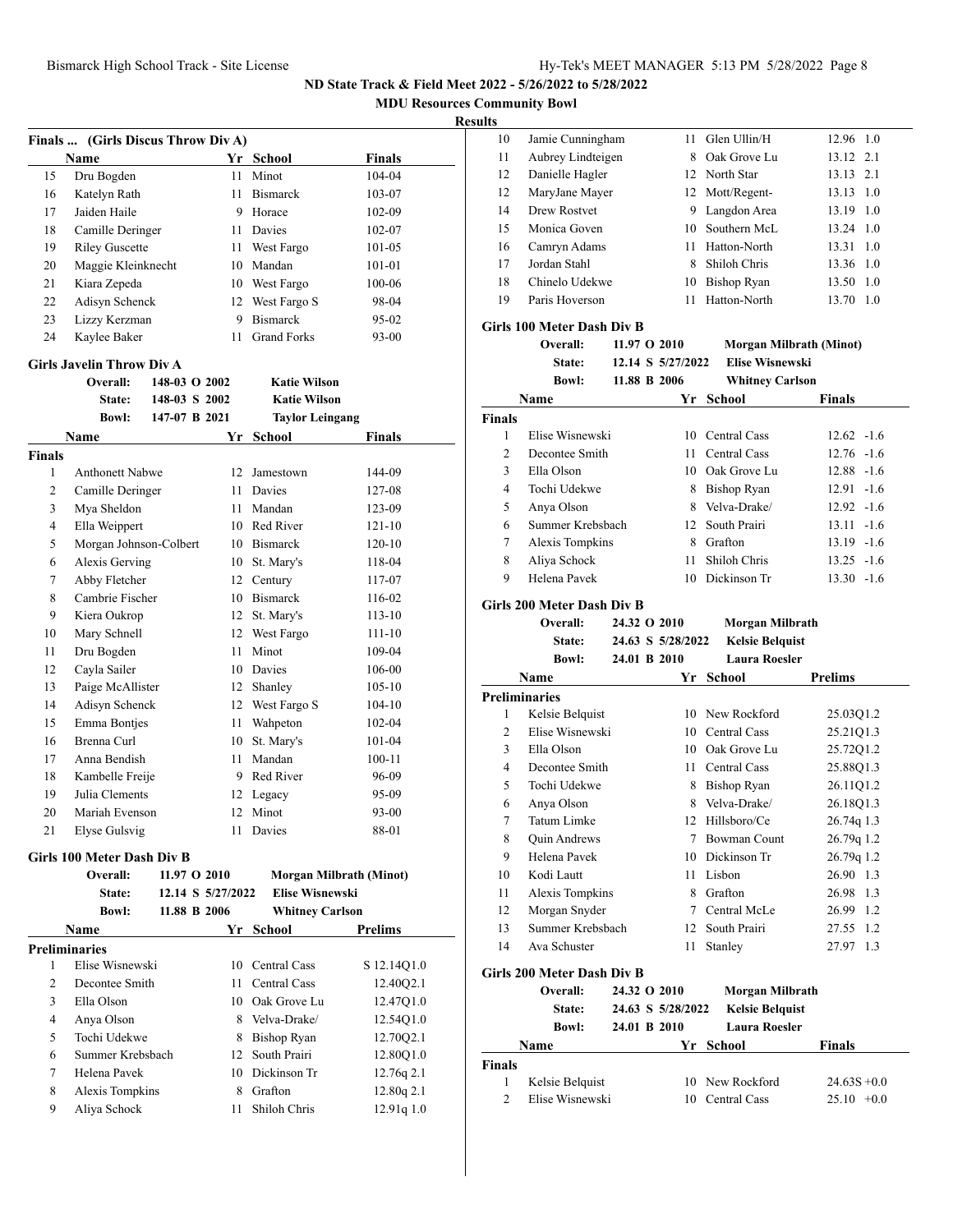**MDU Resources Community Bowl**

|                      | Finals  (Girls 200 Meter Dash Div B) |              |        |                        |                 |  |
|----------------------|--------------------------------------|--------------|--------|------------------------|-----------------|--|
|                      | Name                                 |              |        | Yr School              | <b>Finals</b>   |  |
| 3                    | Ella Olson                           |              |        | 10 Oak Grove Lu        | 25.61<br>$+0.0$ |  |
| 4                    | Tochi Udekwe                         |              |        | 8 Bishop Ryan          | $26.18 + 0.0$   |  |
| 5                    | Anya Olson                           |              |        | 8 Velva-Drake/         | $26.23 +0.0$    |  |
| 6                    | Decontee Smith                       |              | 11     | Central Cass           | $26.36 + 0.0$   |  |
| 7                    | Helena Pavek                         |              |        | 10 Dickinson Tr        | $26.70 +0.0$    |  |
| 8                    | Tatum Limke                          |              |        | 12 Hillsboro/Ce        | $26.95 +0.0$    |  |
| 9                    | <b>Quin Andrews</b>                  |              | $\tau$ | <b>Bowman Count</b>    | $27.22 +0.0$    |  |
|                      | Girls 400 Meter Dash Div B           |              |        |                        |                 |  |
|                      | Overall:                             | 53.25 O 2010 |        | <b>Laura Roesler</b>   |                 |  |
|                      | State:                               | 56.50 S 2018 |        | <b>Grace Zimmerman</b> |                 |  |
|                      | <b>Bowl:</b>                         | 53.25 B 2010 |        | <b>Laura Roesler</b>   |                 |  |
|                      | Name                                 |              | Yr     | School                 | Prelims         |  |
| <b>Preliminaries</b> |                                      |              |        |                        |                 |  |
| 1                    | Kelsie Belquist                      |              |        | 10 New Rockford        | 57.83Q          |  |
| 2                    | Helena Pavek                         |              |        | 10 Dickinson Tr        | 1:00.55Q        |  |
| 3                    | Decontee Smith                       |              | 11.    | Central Cass           | 1:01.09Q        |  |
| 4                    | Kinsey Pedersen                      |              |        | 11 LaMoure/Lite        | 1:00.09Q        |  |
| 5                    | <b>Brynley Differding</b>            |              |        | 7 Lisbon               | 1:00.97Q        |  |
| 6                    | <b>Brea Sweet</b>                    |              |        | 9 Lisbon               | 1:01.23Q        |  |
| 7                    | Tatum Limke                          |              |        | 12 Hillsboro/Ce        | 1:00.18q        |  |
| 8                    | Tochi Udekwe                         |              |        | 8 Bishop Ryan          | 1:01.50q        |  |
| 9                    | Morgan Schweitzer                    |              |        | 10 Bottineau           | 1:01.64q        |  |
| 10                   | Christalea Wagner                    |              |        | 9 Harvey/Wells         | 1:01.93         |  |
| 11                   | Edyn Hoornaert                       |              |        | 9 Carrington           | 1:01.98         |  |
| 12                   | Kayla Tretter                        |              |        | 10 Northern Cas        | 1:02.01         |  |
| 13                   | Emma Duffy                           |              |        | 9 Shiloh Chris         | 1:02.13         |  |
| 14                   | Ava Schuster                         |              | 11 -   | Stanley                | 1:02.57         |  |
| 15                   | Elizabeth Fedje                      |              |        | 8 Drayton/Vall         | 1:03.03         |  |
| 16                   | Sophie Olsonawski                    |              |        | 10 Mott/Regent-        | 1:03.47         |  |
| 17                   | Anna Skachenko                       |              |        | 10 Central McLe        | 1:03.47         |  |
| 18                   | Elise Fahnestock                     |              |        | 9 Rugby                | 1:03.76         |  |
| 19                   | Jenna Larson                         |              | 12     | Griggs Midko           | 1:04.23         |  |
|                      | Girls 400 Meter Dash Div B           |              |        |                        |                 |  |
|                      | Overall:                             | 53.25 O 2010 |        | <b>Laura Roesler</b>   |                 |  |
|                      | State:                               | 56.50 S 2018 |        | <b>Grace Zimmerman</b> |                 |  |
|                      | <b>Bowl:</b>                         | 53.25 B 2010 |        | Laura Roesler          |                 |  |
|                      | Name                                 |              |        |                        | <b>Finals</b>   |  |
|                      |                                      |              | Yr     | <b>School</b>          |                 |  |
| <b>Finals</b><br>1   | Kelsie Belquist                      |              | 10     | New Rockford           | 57.08           |  |
| $\overline{c}$       | Tatum Limke                          |              | 12     | Hillsboro/Ce           | 59.59           |  |
| 3                    | Decontee Smith                       |              | 11     | Central Cass           | 59.63           |  |
| 4                    | Kinsey Pedersen                      |              | 11 -   | LaMoure/Litc           | 1:00.08         |  |
|                      | Helena Pavek                         |              |        | 10 Dickinson Tr        |                 |  |
| 5                    |                                      |              |        |                        | 1:00.38         |  |
| 6                    | <b>Brea Sweet</b>                    |              |        | 9 Lisbon               | 1:00.55         |  |
| 7                    | Tochi Udekwe                         |              | 8      | <b>Bishop Ryan</b>     | 1:00.94         |  |
| 8                    | <b>Brynley Differding</b>            |              | 7      | Lisbon                 | 1:01.08         |  |
| 9                    | Morgan Schweitzer                    |              | 10     | Bottineau              | 1:02.44         |  |

|                | <b>Girls 800 Meter Run Div B</b> |                |      |                         |         |
|----------------|----------------------------------|----------------|------|-------------------------|---------|
|                | Overall:                         | 2:10.78 O 2008 |      | <b>Laura Roesler</b>    |         |
|                | State:                           | 2:13.46 S 2005 |      | <b>Christine Bruins</b> |         |
|                | <b>Bowl:</b>                     | 2:10.78 B 2008 |      | <b>Laura Roesler</b>    |         |
|                | Name                             |                | Yr   | <b>School</b>           | Finals  |
| <b>Finals</b>  |                                  |                |      |                         |         |
| 1              | Brynn Hanson                     |                |      | 8 Des-Lacs Bur          | 2:20.52 |
| 2              | Annika Stroh                     |                |      | 10 Sargent Coun         | 2:21.41 |
| 3              | <b>Brooklyn Bartsch</b>          |                |      | 10 Rugby                | 2:21.66 |
| 4              | Norah Entzi                      |                | 11 - | Edgeley/Kulm            | 2:21.75 |
| 5              | Madison Johnson                  |                |      | 10 Carrington           | 2:23.01 |
| 6              | Quinn Neppl                      |                |      | 12 Benson Count         | 2:23.31 |
| 7              | <b>Tatum Mehus</b>               |                |      | 9 May-Port CG           | 2:23.77 |
| 8              | Jordyn Thorson                   |                |      | 11 Southern McL         | 2:23.99 |
| 9              | Olivia Frolek                    |                |      | 10 Wyndmere-Lid         | 2:25.56 |
| 10             | Jaci Fischer                     |                |      | 10 Bowman Count         | 2:26.23 |
| 11             | Anna Strand                      |                |      | 12 May-Port CG          | 2:26.30 |
| 12             | Katie Wilhelmi                   |                |      | 12 Stanley              | 2:27.09 |
| 13             | Hannah Westin                    |                | 11   | Shiloh Chris            | 2:28.00 |
| 14             | Sophie Olsonawski                |                |      | 10 Mott/Regent-         | 2:28.93 |
| 15             | Addie Miller                     |                |      | 8 Killdeer              | 2:29.07 |
| 16             | Jerzi Narum                      |                |      | 8 Central Cass          | 2:29.09 |
| 17             | Morgan Aune                      |                |      | 12 Richardton-T         | 2:29.42 |
| 18             | Aubrey Kenner                    |                |      | 8 Benson Count          | 2:30.09 |
| 19             | Mashae Miller                    |                |      | 9 Kenmare/Bowb          | 2:30.99 |
| 20             | Claire Snyder                    |                | 12   | Thompson                | 2:32.70 |
|                | Girls 1600 Meter Run Div B       |                |      |                         |         |
|                | Overall:                         | 4:44.44 O 1993 |      | <b>Becki Wells</b>      |         |
|                | <b>State:</b>                    | 4:56.96 S 2005 |      | <b>Lindsay Anderson</b> |         |
|                | <b>Bowl:</b>                     | 4:53.76 B 2016 |      | <b>Karly Ackley</b>     |         |
|                | Name                             |                | Yr   | <b>School</b>           | Finals  |
| <b>Finals</b>  |                                  |                |      |                         |         |
| 1              | Brynn Hanson                     |                |      | 8 Des-Lacs Bur          | 5:21.13 |
| $\overline{2}$ | Annika Stroh                     |                |      | 10 Sargent Coun         | 5:22.95 |
| 3              | Dreah Frolek                     |                |      | 12 Wyndmere-Lid         | 5:23.81 |
| 4              | Madison Johnson                  |                |      | 10 Carrington           | 5:23.88 |
| 5              | Norah Entzi                      |                | 11 - | Edgeley/Kulm            | 5:27.49 |
| 6              | Jordyn Thorson                   |                | 11   | Southern McL            | 5:28.28 |
| 7              | Anna Strand                      |                |      | 12 May-Port CG          | 5:28.32 |
| 8              | Olivia Frolek                    |                | 10   | Wyndmere-Lid            | 5:29.13 |
| 9              | Hannah Westin                    |                | 11   | Shiloh Chris            | 5:32.04 |
| 10             | Madison Lauf                     |                |      | 12 Des-Lacs Bur         | 5:33.50 |
| 11             | Kenadie Pazdernik                |                |      | 9 Carrington            | 5:33.77 |
| 12             | Maycie Talbott                   |                |      | 8 South Prairi          | 5:35.25 |
| 13             | <b>Brooklyn Bartsch</b>          |                |      | 10 Rugby                | 5:35.86 |
| 14             | Jaci Fischer                     |                |      | 10 Bowman Count         | 5:36.06 |
| 15             | Jenna Soine                      |                |      | 11 Hatton-North         | 5:36.21 |
| 16             | Mara Kempel                      |                |      | 8 Lisbon                | 5:37.30 |
| 17             | Mashae Miller                    |                |      | 9 Kenmare/Bowb          | 5:37.38 |
| 18             | Hannah Senechal                  |                | 8    | Rugby                   | 5:40.05 |
| 19             | Carissa Mueller                  |                | 9.   | May-Port CG             | 5:42.25 |
| 20             | Alexis Huntimer                  |                |      | 10 Beulah               | 5:42.61 |
| 21             | Abby Hardersen                   |                |      | 9 Killdeer              | 5:45.52 |
|                | Shanna Buttke                    |                | 8    | Oakes                   | 5:48.90 |
| 22             |                                  |                |      |                         |         |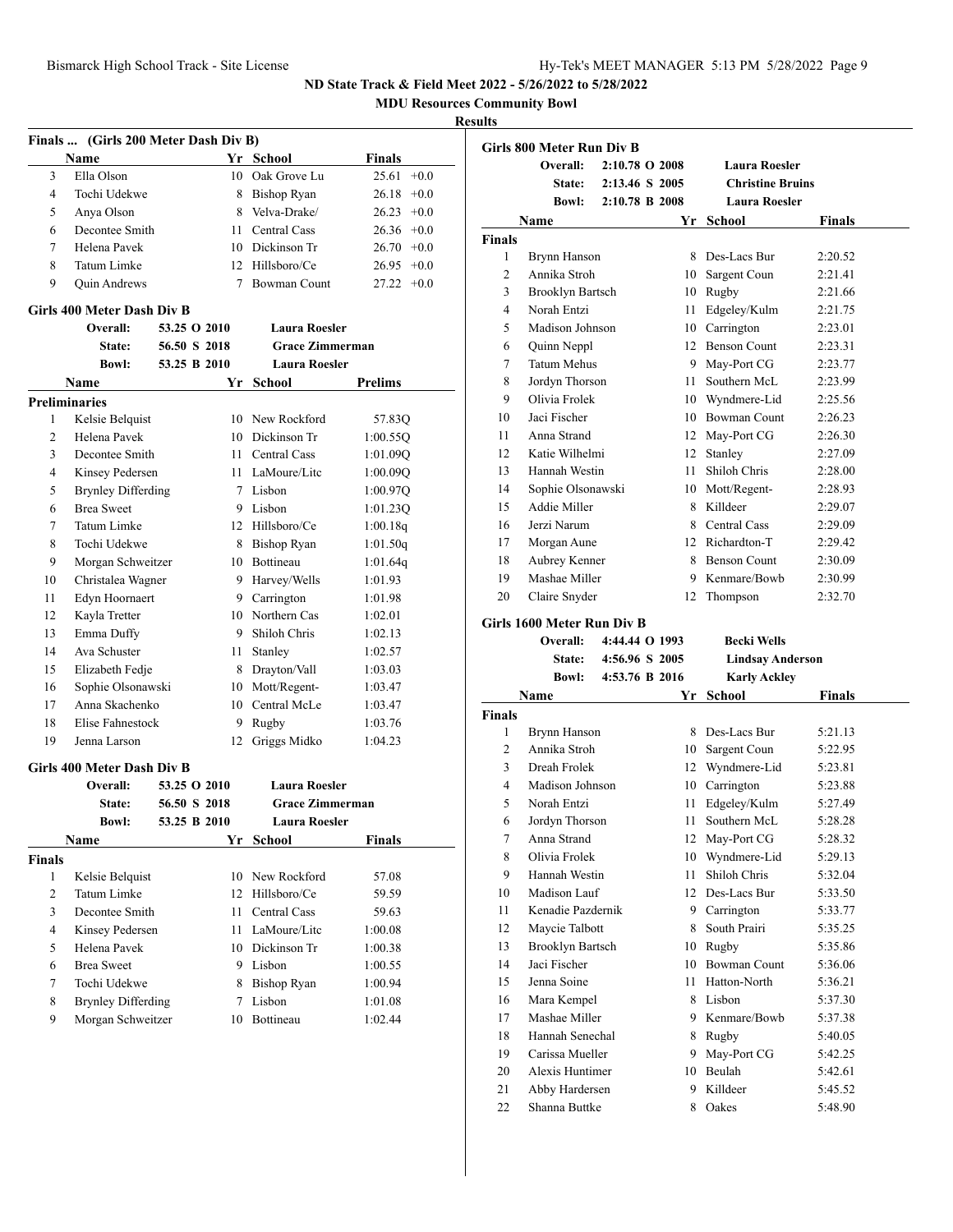| <b>MDU Resources Community Bowl</b> |  |  |
|-------------------------------------|--|--|
|-------------------------------------|--|--|

## **Results**

|               | Finals  (Girls 1600 Meter Run Div B) |                 |    |                        |                |
|---------------|--------------------------------------|-----------------|----|------------------------|----------------|
|               | Name                                 |                 |    | Yr School              | <b>Finals</b>  |
| 23            | Lily Elbert                          |                 |    | 8 Oak Grove Lu         | 5:52.61        |
| 24            | Kayla Schauer                        |                 |    | 8 Hettinger-Sc         | 6:18.15        |
| 25            | Myla Kaldor                          |                 |    | 9 Hillsboro/Ce         | 6:25.03        |
|               |                                      |                 |    |                        |                |
|               | Girls 3200 Meter Run Div B           |                 |    |                        |                |
|               | <b>Overall:</b>                      | 10:32.86 O 2016 |    | <b>Karly Ackley</b>    |                |
|               | <b>State:</b>                        | 10:36.95 S 2004 |    | <b>Krista Anderson</b> |                |
|               | Bowl:                                | 10:32.86 B 2016 |    | <b>Karly Ackley</b>    |                |
|               | Name                                 |                 | Yr | School                 | <b>Finals</b>  |
| <b>Finals</b> |                                      |                 |    |                        |                |
| 1             | Brynn Hanson                         |                 | 8  | Des-Lacs Bur           | 11:44.20       |
| 2             | Annika Stroh                         |                 |    | 10 Sargent Coun        | 11:51.89       |
| 3             | Norah Entzi                          |                 |    | 11 Edgeley/Kulm        | 11:52.67       |
| 4             | Jenna Soine                          |                 |    | 11 Hatton-North        | 11:58.96       |
| 5             | Dreah Frolek                         |                 |    | 12 Wyndmere-Lid        | 12:03.95       |
| 6             | Mara Kempel                          |                 |    | 8 Lisbon               | 12:10.69       |
| 7             | Kenadie Pazdernik                    |                 |    | 9 Carrington           | 12:13.10       |
| 8             | Brooklyn Bartsch                     |                 |    | 10 Rugby               | 12:24.08       |
| 9             | Hannah Westin                        |                 | 11 | Shiloh Chris           | 12:34.22       |
| 10            | Lily Elbert                          |                 |    | 8 Oak Grove Lu         | 12:36.53       |
| 11            | Keely Arnston                        |                 |    | 12 Benson Count        | 12:45.94       |
| 12            | Hannah Senechal                      |                 |    | 8 Rugby                | 12:47.47       |
| 13            | Kari Patterson                       |                 |    | 9 Southern McL         | 12:48.78       |
| 14            | Kenley Bowman                        |                 |    | 10 Bowman Count        | 12:51.69       |
| 15            | Emery Holland                        |                 |    | 9 Central Cass         | 12:55.41       |
| 16            | Jada Erie                            |                 |    | 12 Dickinson Tr        | 12:55.86       |
| 17            | Abby Hardersen                       |                 |    | 9 Killdeer             | 13:02.12       |
| 18            | Savaejah Aune                        |                 |    | Stanley                | 13:03.93       |
| 19            | Lily Kaldor                          |                 |    | 7 Hillsboro/Ce         | 13:06.36       |
| 20            | Maycie Talbott                       |                 |    | 8 South Prairi         | 13:10.90       |
| 21            | Emma Wheeling                        |                 |    | 11 New Town            | 13:30.65       |
| 22            | Baylee Lura                          |                 | 11 | Carrington             | 13:32.12       |
| 23            | Amelia Shepard                       |                 | 10 | Rugby                  | 14:04.54       |
|               | Girls 100 Meter Hurdles Div B        |                 |    |                        |                |
|               | Overall:                             | 14.33 O 2005    |    | <b>Whitney Carlson</b> |                |
|               | State:                               | 14.33 S 2005    |    | <b>Whitney Carlson</b> |                |
|               | <b>Bowl:</b>                         | 14.33 B 2005    |    | <b>Whitney Carlson</b> |                |
|               | Name                                 |                 |    | Yr School              | <b>Prelims</b> |
|               | <b>Preliminaries</b>                 |                 |    |                        |                |
| 1             | Kelsie Belquist                      |                 |    | 10 New Rockford        | 14.77Q1.2      |
| 2             | Elsa Ingebrigtson                    |                 |    | 9 Kindred              | 15.86Q1.2      |
| 3             | Karli Klein                          |                 | 11 | Garrison               | 16.11Q1.3      |
| 4             | Jenna Koppelsloen                    |                 | 11 | Beulah                 | 16.00Q1.2      |
| 5             | Kyra Haecherl                        |                 | 10 | Lisbon                 | 16.01Q1.2      |
| 6             | Harys Beauchamp                      |                 | 11 | Beulah                 | 16.46Q1.3      |
| $\tau$        | Haley Wolsky                         |                 | 11 | Carrington             | 16.43q 1.2     |
| 8             | Marlee Hetletved                     |                 | 12 | Langdon Area           | 16.44q 1.2     |
| 9             | Maggie Hauk                          |                 | 11 | Trenton                | 16.46q 1.2     |
| 10            | Zoey Heid                            |                 | 11 | <b>Grant County</b>    | 16.48 1.3      |
| 11            | Emma Muggli                          |                 | 11 | Oakes                  | 16.64 1.3      |
| 11            | Katie Mack                           |                 | 12 | Velva-Drake/           | 16.64 1.2      |
| 13            | Macey Moore                          |                 | 11 | Des-Lacs Bur           | 16.67<br>1.2   |
| 14            | Kate Bradner                         |                 | 11 | May-Port CG            | 16.70 1.3      |

| ĽS    |                 |   |                 |           |  |
|-------|-----------------|---|-----------------|-----------|--|
| 15    | MaryJane Mayer  |   | 12 Mott/Regent- | 17.07 1.2 |  |
| 16    | Isabel Wendel   |   | 9 Carrington    | 17.65 1.3 |  |
| 17    | Ali Moses       |   | 12 Thompson     | 17.68 1.2 |  |
| 18    | Ryleigh Martin  |   | 12 Medina-Pingr | 17.75 1.2 |  |
| 19    | Peyton Hauck    |   | 11 Rugby        | 18.41 1.3 |  |
| $---$ | Ashley Martodam | 9 | Rugby           | FS 1.2    |  |

### **Girls 100 Meter Hurdles Div B**

|                               | Overall:            | 14.33 O 2005 |    | <b>Whitney Carlson</b> |               |
|-------------------------------|---------------------|--------------|----|------------------------|---------------|
|                               | State:              | 14.33 S 2005 |    | <b>Whitney Carlson</b> |               |
|                               | <b>Bowl:</b>        | 14.33 B 2005 |    | <b>Whitney Carlson</b> |               |
|                               | Name                |              | Yr | School                 | Finals        |
| <b>Finals</b>                 |                     |              |    |                        |               |
| 1                             | Kelsie Belquist     |              |    | 10 New Rockford        | $14.95 - 0.4$ |
| 2                             | Elsa Ingebrigtson   |              | 9  | Kindred                | 15.86 -0.4    |
| 3                             | Karli Klein         |              | 11 | Garrison               | $15.91 - 0.4$ |
| 4                             | Kyra Haecherl       |              | 10 | Lisbon                 | $16.10 - 0.4$ |
| 5                             | Jenna Koppelsloen   |              | 11 | <b>Beulah</b>          | $16.13 - 0.4$ |
| 6                             | Maggie Hauk         |              | 11 | Trenton                | $16.20 -0.4$  |
| 7                             | <b>Haley Wolsky</b> |              | 11 | Carrington             | $16.37 - 0.4$ |
| 8                             | Harys Beauchamp     |              | 11 | Beulah                 | $16.44 - 0.4$ |
| 9                             | Marlee Hetletved    |              |    | 12 Langdon Area        | $16.55 - 0.4$ |
| Girls 300 Meter Hurdles Div B |                     |              |    |                        |               |

## **Overall: 42.02 O 5/27/2022 Kelsie Belquist**

| <b>State:</b> | 42.02 S 5/27/2022 | <b>Kelsie Belquist</b> |
|---------------|-------------------|------------------------|
| Bowl:         | 42.02 B 5/27/2022 | <b>Kelsie Belquist</b> |

|  | <b>TANA D</b> JIAHAVAA | <b>INU</b> |
|--|------------------------|------------|
|  |                        | Vr School  |

|                                                                                          | Name                      | Yr | School              | <b>Prelims</b> |  |  |
|------------------------------------------------------------------------------------------|---------------------------|----|---------------------|----------------|--|--|
|                                                                                          | <b>Preliminaries</b>      |    |                     |                |  |  |
| 1                                                                                        | Kelsie Belquist           | 10 | New Rockford        | O 42.02Q       |  |  |
| 2                                                                                        | Elsa Ingebrigtson         | 9  | Kindred             | 46.37Q         |  |  |
| 3                                                                                        | <b>Brynley Differding</b> | 7  | Lisbon              | 46.80Q         |  |  |
| 4                                                                                        | Emma Muggli               | 11 | Oakes               | 47.36Q         |  |  |
| 5                                                                                        | Zoey Heid                 | 11 | <b>Grant County</b> | 47.77Q         |  |  |
| 6                                                                                        | Karli Klein               | 11 | Garrison            | 47.81Q         |  |  |
| 7                                                                                        | Elizabeth Fedje           | 8  | Drayton/Vall        | 47.90q         |  |  |
| 8                                                                                        | Macey Moore               | 11 | Des-Lacs Bur        | 48.36q         |  |  |
| 9                                                                                        | Harys Beauchamp           | 11 | Beulah              | 48.56g         |  |  |
| 10                                                                                       | Jordan West               | 11 | Thompson            | 49.11          |  |  |
| 11                                                                                       | Brynn Hyttinen            | 12 | Southern McL        | 49.55          |  |  |
| 12                                                                                       | Mercedes Lura             | 9  | Carrington          | 49.71          |  |  |
| 13                                                                                       | Mataeya Mathern           | 10 | Edgeley/Kulm        | 50.02          |  |  |
| 14                                                                                       | Berkley Lundeen           | 12 | <b>Bishop Ryan</b>  | 50.28          |  |  |
| 15                                                                                       | <b>Brynley Coleman</b>    | 10 | Hatton-North        | 50.57          |  |  |
| Girls 300 Meter Hurdles Div B<br>42.02 O 5/27/2022<br>Overall:<br><b>Kelsie Belquist</b> |                           |    |                     |                |  |  |

|               | State:             | 42.02 S 5/27/2022 | <b>Kelsie Belguist</b> |               |
|---------------|--------------------|-------------------|------------------------|---------------|
|               | <b>Bowl:</b>       | 42.02 B 5/27/2022 | <b>Kelsie Belguist</b> |               |
|               | Name               | Yr                | School                 | <b>Finals</b> |
| <b>Finals</b> |                    |                   |                        |               |
|               | Kelsie Belquist    |                   | 10 New Rockford        | 43.46         |
| 2             | Elsa Ingebrigtson  | 9                 | Kindred                | 46.06         |
| 3             | Brynley Differding |                   | Lisbon                 | 46.39         |
| 4             | Karli Klein        | 11                | Garrison               | 46.60         |
| 5             | Elizabeth Fedje    | 8                 | Drayton/Vall           | 47.14         |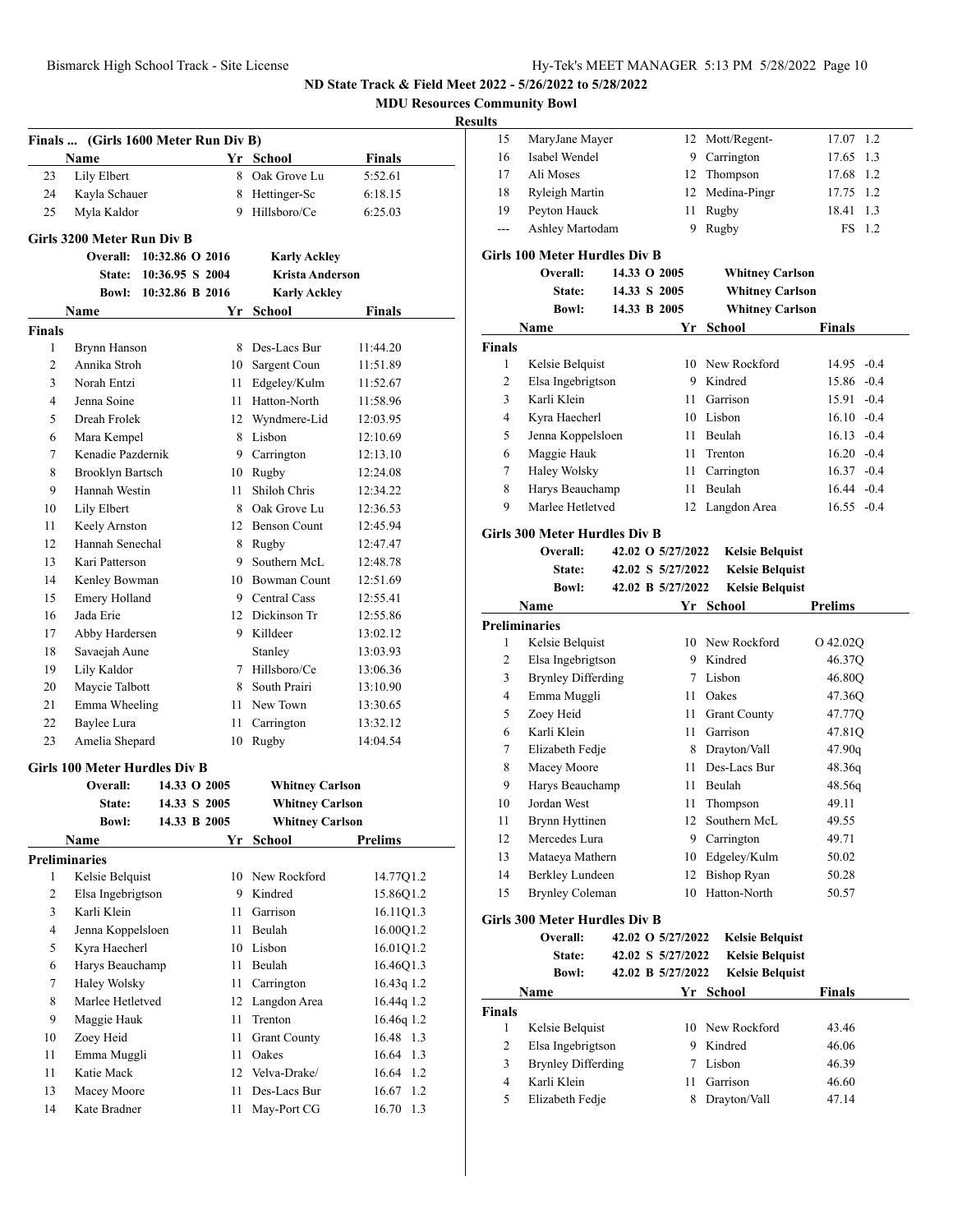**MDU Resources Community Bowl**

|    | Finals  (Girls 300 Meter Hurdles Div B) |     |                          |                                    |
|----|-----------------------------------------|-----|--------------------------|------------------------------------|
|    | Name                                    |     | Yr School                | <b>Finals</b>                      |
| 6  | Emma Muggli                             | 11  | Oakes                    | 47.23                              |
| 7  | Zoey Heid                               | 11  | <b>Grant County</b>      | 47.30                              |
|    |                                         |     | Beulah                   |                                    |
| 8  | Harys Beauchamp                         | 11  |                          | 47.68                              |
| 9  | Macey Moore                             | 11. | Des-Lacs Bur             | 49.36                              |
|    | Girls 4x100 Meter Relay Div B           |     |                          |                                    |
|    | Overall:<br>48.35 O 2018                |     |                          |                                    |
|    | K Beil, S Korgho, M Beil, R Gaye        |     |                          |                                    |
|    | 49.66 S 2018<br>State:                  |     |                          | <b>Park River/Fordville-Lankin</b> |
|    | E Swartz, V Cooper, J Sveen, B Kjelland |     |                          |                                    |
|    | <b>Bowl:</b><br>48.33 B 2017            |     |                          |                                    |
|    | Beil, Carlson, Jahner, Gaye             |     |                          |                                    |
|    |                                         |     |                          |                                    |
|    | Team                                    |     | Relay                    | Prelims                            |
|    | <b>Preliminaries</b>                    |     |                          |                                    |
| 1  | Oak Grove Lutheran                      |     | A                        | 50.75Q                             |
|    | 1) Aubrey Lindteigen 8                  |     | 2) Taylor Christenson 10 |                                    |
|    | 3) Ellie Machayya 10                    |     | 4) Ella Olson 10         |                                    |
| 2  | <b>Central Cass</b>                     |     | А                        | 50.85Q                             |
|    | 1) Mayzee Jacobson 11                   |     | 2) Olivia Ellenson 9     |                                    |
|    | 3) Grace Lemar 8                        |     | 4) Olivia Siverson 8     |                                    |
| 3  | Beulah                                  |     | А                        | 51.03Q                             |
|    | 1) Taryn Askim 10                       |     | 2) Jenna Koppelsloen 11  |                                    |
|    | 3) Aisha Zaffino 11                     |     | 4) Kinsey Zuroff 12      |                                    |
| 4  | Bottineau                               |     | А                        | 50.99Q                             |
|    | 1) Averi Riedel 7                       |     | 2) Claire Brown 11       |                                    |
|    | 3) Kylie Simpson 10                     |     | 4) Morgan Schweitzer 10  |                                    |
| 5  | Lisbon                                  |     | А                        | 51.21Q                             |
|    | 1) Kayla Cavett 12                      |     | 2) Brea Sweet 9          |                                    |
|    | 3) Kendra Differding 10                 |     | 4) Kodi Lautt 11         |                                    |
| 6  | Kindred                                 |     | A                        | 51.35Q                             |
|    | 1) Peyton Gette 10                      |     | 2) Tess Rohrbeck 10      |                                    |
|    | 3) Ava Olson 12                         |     | 4) Ali Henke 9           |                                    |
| 7  | Shiloh Christian                        |     | A                        | 51.25q                             |
|    | 1) Jordan Stahl 8                       |     |                          |                                    |
|    |                                         |     | 2) Emma Duffy 9          |                                    |
|    | 3) Kennady Walth 12                     |     | 4) Aliya Schock 11<br>A  |                                    |
| 8  | May-Port CG                             |     |                          | 51.52q                             |
|    | 1) Brooklyn Groth 11                    |     | 2) Kate Bradner 11       |                                    |
|    | 3) Carissa Mueller 9                    |     | 4) Rylee Satrom 10       |                                    |
| 9  | Rugby                                   |     | А                        | 51.60q                             |
|    | 1) Taylor Mayer 12                      |     | 2) Elise Fahnestock 9    |                                    |
|    | 3) Peyton Hauck 11                      |     | 4) Ashley Martodam 9     |                                    |
| 10 | Velva-Drake/Anamoose                    |     | А                        | 51.61                              |
|    | 1) Jadyn Sandy 12                       |     | 2) Laykin Feller 8       |                                    |
|    | 3) Katie Mack 12                        |     | 4) Anya Olson 8          |                                    |
| 11 | Northern Cass                           |     | А                        | 51.65                              |
|    | 1) MaKayla Allmaras 10                  |     | 2) Kayla Tretter 10      |                                    |
|    | 3) Cady Evenson 11                      |     | 4) Jocie Aasen 11        |                                    |
| 12 | <b>Bowman County</b>                    |     | А                        | 51.94                              |
|    | 1) Adyson Gerbig 9                      |     | 2) Ellie Powell 11       |                                    |
|    | 3) Landyn Gerbig 9                      |     | 4) Quin Andrews 7        |                                    |
| 13 | Central McLean                          |     | А                        | 52.32                              |
|    | 1) Anna Skachenko 10                    |     | 2) Adlyn Eng 9           |                                    |
|    | 3) Morgan Snyder 7                      |     | 4) Lexie Jo Jacobson 12  |                                    |
|    |                                         |     |                          |                                    |

| 14           | Carrington                              | А     | 53.00                       |
|--------------|-----------------------------------------|-------|-----------------------------|
|              | 1) Sierra Friedt 9                      |       | 2) Haley Wolsky 11          |
|              | 3) Mercedes Lura 9                      |       | 4) Kylie Skadberg 10        |
| 15           | Glen Ullin/Hebron                       | А     | 53.01                       |
|              | 1) Jamia Cunningham 9                   |       | 2) Sophia Hauser 11         |
|              | 3) Peyton Schantz 11                    |       | 4) Jamie Cunningham 11      |
| 16           | Hazen                                   | А     | 53.06                       |
|              | 1) Chelsea Olander 11                   |       | 2) Lucy Pulver 11           |
|              | 3) Myah Mosset 10                       |       | 4) Macee Smith 9            |
| 17           | Hatton-Northwood                        | А     | 53.33                       |
|              | 1) Paris Hoverson 11                    |       | 2) Skylar Uglem 12          |
|              | 3) Brooke Carroll 10                    |       | 4) Camryn Adams 11          |
| 18           | North Star                              | А     | 53.39                       |
|              | 1) Gracie Miller 12                     |       | 2) Jorie Ahlberg 9          |
|              | 3) Lindsey Nyhagen 12                   |       | 4) Danielle Hagler 12       |
| 19           | Southern McL                            | A     | 53.40                       |
|              | 1) Sydney Shoemaker 11                  |       | 2) Sydney Ternes 9          |
|              | 3) Sydney Schmit 11                     |       | 4) Monica Goven 10          |
| 20           | Grafton                                 | A     | 53.62                       |
|              | 1) Isabelle Cole 8                      |       | 2) Annelise Presteng 9      |
|              | 3) Trinity Parsons 10                   |       | 4) Alexis Tompkins 8        |
| 21           | Hillsboro/Ce                            | A     | 53.71                       |
|              | 1) Olivia Anderson 11                   |       | 2) Hailey Sherva 9          |
|              | 3) Hope Frey 10                         |       | 4) Kennedy Olsen 9          |
| 22           | Surrey                                  | А     | 53.80                       |
|              | 1) Taylor Spaulding 9                   |       | 2) Harly Ryals 8            |
|              | 3) Katie Mogard 8                       |       | 4) Holly Lattendresse 8     |
| 23           | Hettinger-Scranton                      | A     | 53.96                       |
|              | 1) Ella Jenson 11                       |       | 2) Gracia Jorgenson 9       |
|              | 3) Monica Morris 9                      |       | 4) Sophia Kennedy 9         |
| 24           | Dickinson Trinity                       | А     | 54.47                       |
|              | 1) Serenity Pavlicek 10                 |       | 2) Anna Clifton 10          |
|              | 3) Veronica Pavek 12                    |       | 4) Kate Glaser 8            |
| 25           | New Rockford-Sheyenne                   | А     | 54.57                       |
|              | 1) Lucy Meier 10                        |       | 2) Kennedy Demester 12      |
|              | 3) Emmie Belquist 7                     |       | 4) Katie Allmaras 10        |
| 26           | <b>Bishop Ryan</b>                      | А     | 54.95                       |
|              | 1) Tyanna Weeks 10                      |       | 2) Claire Fegley 8          |
|              | 3) Katelyn O'Farrell 10                 |       | 4) Chinelo Udekwe 10        |
| 27           | New Town                                | А     | 55.96                       |
|              | 1) Cadence Bracklin 12                  |       | 2) Ariana Little Owl 12     |
|              | 3) Meadow Haugen 10                     |       | 4) Roberta Chapin 11        |
|              |                                         |       |                             |
|              | Girls 4x100 Meter Relay Div B           |       |                             |
|              | Overall:<br>48.35 O 2018                |       |                             |
|              | K Beil, S Korgho, M Beil, R Gaye        |       |                             |
|              | 49.66 S 2018<br>State:                  |       | Park River/Fordville-Lankin |
|              | E Swartz, V Cooper, J Sveen, B Kjelland |       |                             |
|              | 48.33 B 2017<br><b>Bowl:</b>            |       |                             |
|              | Beil, Carlson, Jahner, Gaye             |       |                             |
|              | Team                                    | Relay | <b>Finals</b>               |
| Finals       |                                         |       |                             |
| $\mathbf{1}$ | Beulah                                  | А     | 50.57                       |
|              | 1) Taryn Askim 10                       |       | 2) Jenna Koppelsloen 11     |
|              | 3) Aisha Zaffino 11                     |       | 4) Kinsey Zuroff 12         |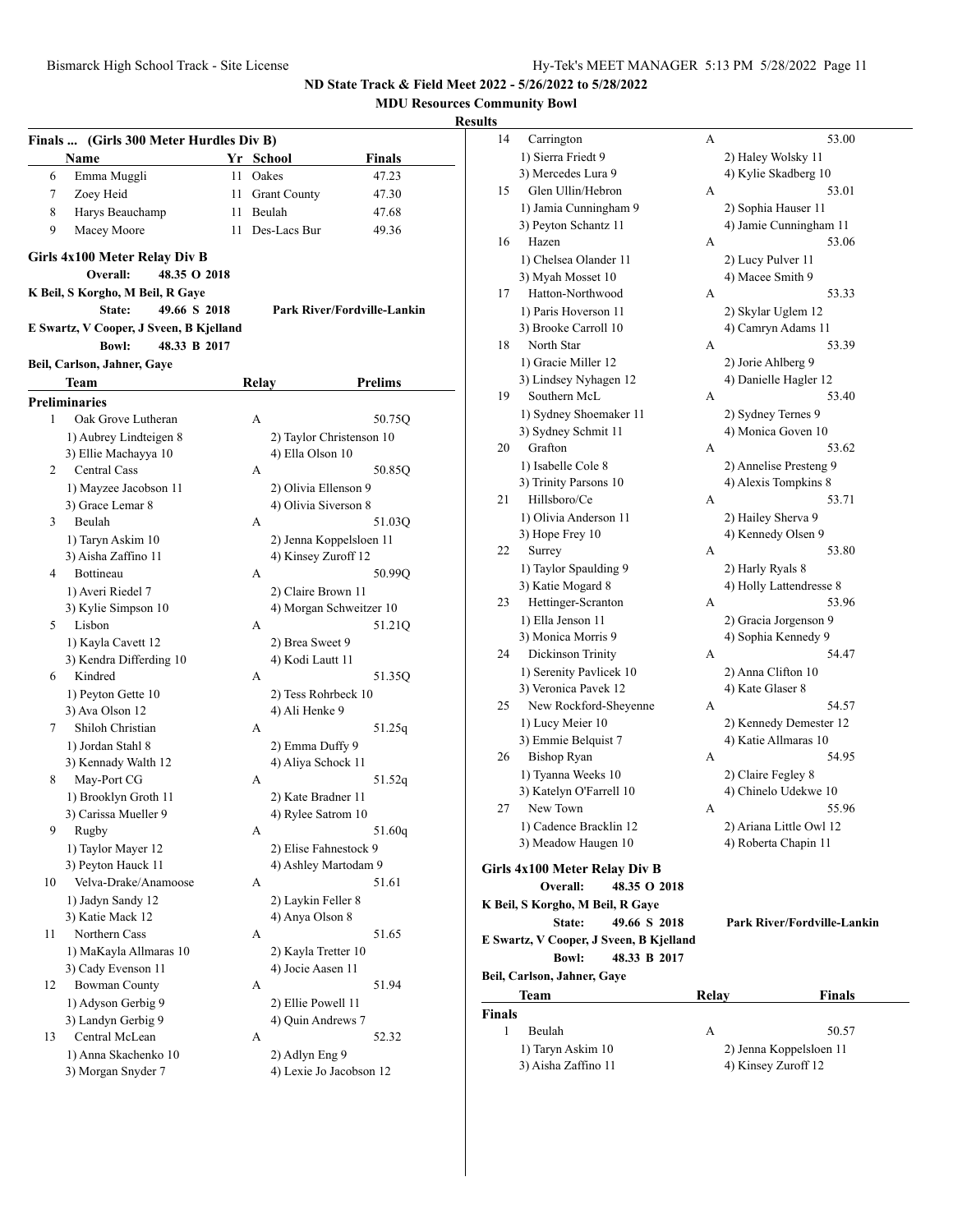#### **MDU Resources Community Bowl**

#### **Results**

| Finals  (Girls 4x100 Meter Relay Div B) |  |  |  |
|-----------------------------------------|--|--|--|
|                                         |  |  |  |

| 50.59                      |
|----------------------------|
|                            |
|                            |
| 50.65                      |
| 2) Taylor Christenson 10   |
|                            |
| 50.80                      |
|                            |
|                            |
| 51.03                      |
|                            |
| 4) Morgan Schweitzer 10    |
| 51.12                      |
|                            |
|                            |
|                            |
| 51.18                      |
|                            |
|                            |
| 51.28                      |
|                            |
|                            |
| 51.29                      |
|                            |
|                            |
| Milnor/Wyndmere/Lidgerwood |
|                            |
|                            |
| <b>Prelims</b>             |
|                            |
| 1:44.07Q                   |
|                            |
|                            |
| 1:45.59Q                   |
| 2) Harys Beauchamp 11      |
|                            |
| 1:47.38Q                   |
|                            |
|                            |
| 1:45.97Q                   |
| 2) Taylor Christenson 10   |
|                            |
| 1:46.62Q                   |
|                            |
|                            |
| 1:48.32Q                   |
|                            |
| 4) Ashley Martodam 9       |

| 7  | Bottineau               | А | 1:46.51q                |
|----|-------------------------|---|-------------------------|
|    | 1) Claire Brown 11      |   | 2) Kylie Simpson 10     |
|    | 3) Hallie Nero 8        |   | 4) Morgan Schweitzer 10 |
| 8  | <b>Bowman County</b>    | А | 1:47.48q                |
|    | 1) Adyson Gerbig 9      |   | 2) Ellie Powell 11      |
|    | 3) Landyn Gerbig 9      |   | 4) Quin Andrews 7       |
| 9  | Shiloh Christian        | А | 1:48.36q                |
|    | 1) Kennady Walth 12     |   | 2) Emma Duffy 9         |
|    | 3) Brooklyn Fuller 9    |   | 4) Aliya Schock 11      |
| 10 | Kindred                 | А | 1:48.68                 |
|    | 1) Elsa Ingebrigtson 9  |   | 2) Ava Olson 12         |
|    | 3) Tina Freier 12       |   | 4) Tess Rohrbeck 10     |
| 11 | May-Port CG             | А | 1:49.23                 |
|    | 1) Brooklyn Groth 11    |   | 2) Kate Bradner 11      |
|    | 3) Tatum Mehus 9        |   | 4) Rylee Satrom 10      |
| 12 | <b>Benson County</b>    | А | 1:49.35                 |
|    | 1) Shayna Gossen 9      |   | 2) Quinn Neppl 12       |
|    | 3) Ella Fossen 8        |   | 4) Aubrey Kenner 8      |
| 13 | Rugby                   | А | 1:49.48                 |
|    | 1) Taylor Mayer 12      |   | 2) Elise Fahnestock 9   |
|    | 3) Peyton Hauck 11      |   | 4) Ashley Martodam 9    |
| 14 | Hatton-Northwood        | А | 1:49.53                 |
|    | 1) Paris Hoverson 11    |   | 2) Skylar Uglem 12      |
|    | 3) Brynley Coleman 10   |   | 4) Brooke Carroll 10    |
| 15 | Hazen                   | А | 1:50.26                 |
|    | 1) Chelsea Olander 11   |   | 2) Lucy Pulver 11       |
|    | 3) Myah Mosset 10       |   | 4) Macee Smith 9        |
| 16 | <b>Bishop Ryan</b>      | А | 1:50.52                 |
|    | 1) Chinelo Udekwe 10    |   | 2) Ajah Braun 11        |
|    | 3) Berkley Lundeen 12   |   | 4) Tochi Udekwe 8       |
| 17 | Harvey/Wells County     | А | 1:50.65                 |
|    | 1) Christalea Wagner 9  |   | 2) Rachel Neumiller 8   |
|    | 3) Larissa Arnold 11    |   | 4) Kamryn Sanders 11    |
| 18 | Dickinson Trinity       | А | 1:51.15                 |
|    | 1) Serenity Pavlicek 10 |   | 2) Anna Clifton 10      |
|    | 3) Veronica Pavek 12    |   | 4) Helena Pavek 10      |
| 19 | Carrington              | А | 1:51.20                 |
|    | 1) Sierra Friedt 9      |   | 2) Edyn Hoornaert 9     |
|    | 3) Isabel Wendel 9      |   | 4) Haley Wolsky 11      |
| 20 | Hillsboro/Ce            | А | 1:52.55                 |
|    | 1) Hope Frey 10         |   | 2) Olivia Anderson 11   |
|    | 3) Kennedy Olsen 9      |   | 4) Tatum Limke 12       |
| 21 | Grafton                 | А | 1:52.57                 |
|    | 1) Isabelle Cole 8      |   | 2) Annelise Presteng 9  |
|    | 3) Trinity Parsons 10   |   | 4) Alexis Tompkins 8    |
| 22 | Northern Cass           | А | 1:52.66                 |
|    | 1) MaKayla Allmaras 10  |   | 2) Kayla Tretter 10     |
|    | 3) Cady Evenson 11      |   | 4) Jocie Aasen 11       |
| 23 | New Rockford-Sheyenne   | А | 1:52.93                 |
|    | 1) Lucy Meier 10        |   | 2) Katie Allmaras 10    |
|    | 3) Ava Peterson 8       |   | 4) Emmie Belquist 7     |
| 24 | Hettinger-Scranton      | А | 1:53.65                 |
|    | 1) Ella Jenson 11       |   |                         |
|    |                         |   | 2) Gracia Jorgenson 9   |
|    | 3) Sienna Burwick 9     |   | 4) Sophia Kennedy 9     |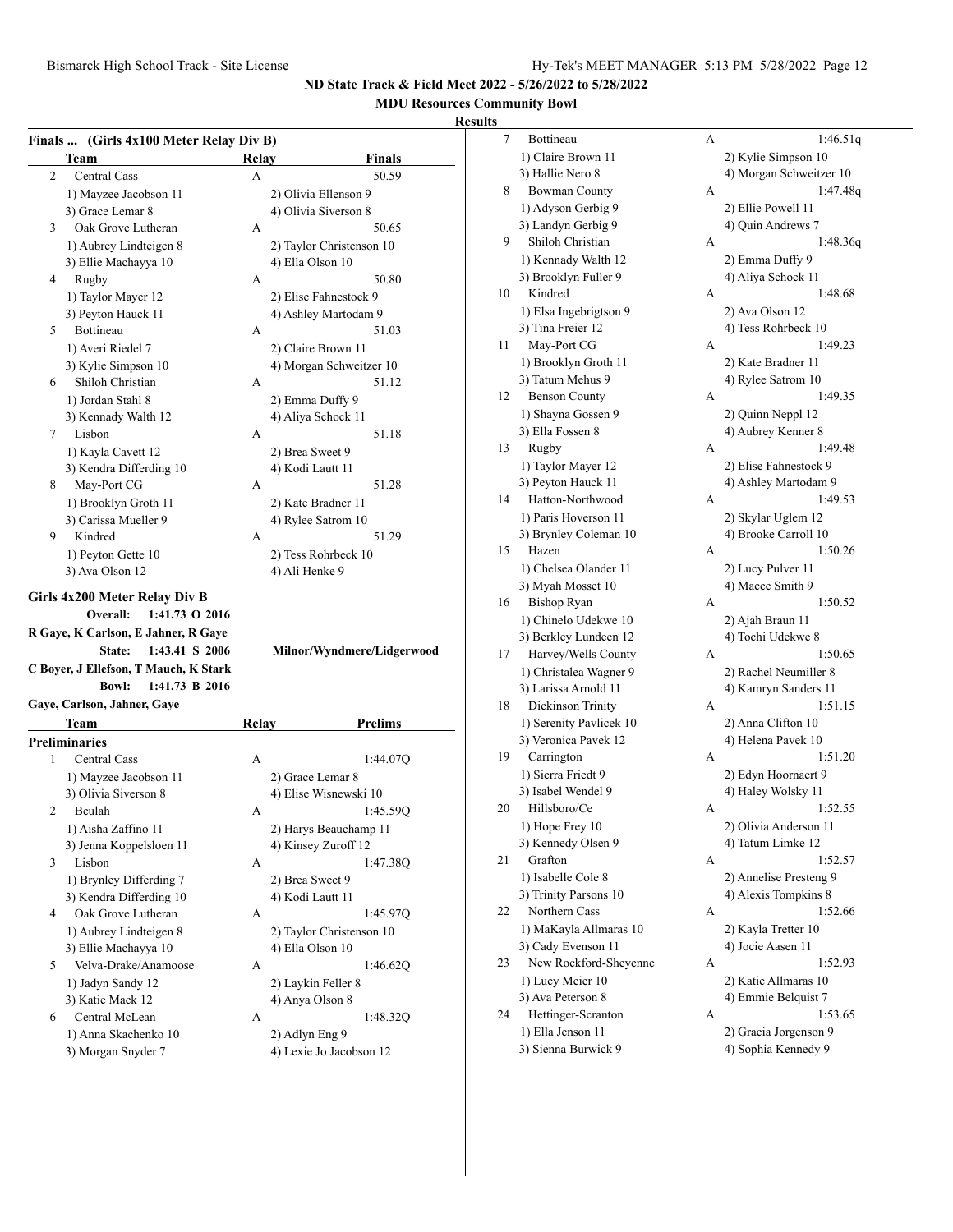## **MDU Resources Community Bowl**

| Preliminaries  (Girls 4x200 Meter Relay Div B) |                                       |              |                            |  |  |  |
|------------------------------------------------|---------------------------------------|--------------|----------------------------|--|--|--|
|                                                | Team                                  | <b>Relay</b> | Prelims                    |  |  |  |
| 25                                             | Southern McL                          | A            | 1:54.03                    |  |  |  |
|                                                | 1) Sydney Shoemaker 11                |              | 2) River Soto 11           |  |  |  |
|                                                | 3) Molly Jennings 11                  |              | 4) Monica Goven 10         |  |  |  |
| 26                                             | Williams Cou                          | А            | 1:54.25                    |  |  |  |
|                                                | 1) Brianna Rose 8                     |              | 2) Cheyenne Hayes 10       |  |  |  |
|                                                | 3) Anna Bishop 8                      |              | 4) Brooklyn Ray 12         |  |  |  |
| 27                                             | Surrey                                | А            | 1:54.68                    |  |  |  |
|                                                | 1) Taylor Spaulding 9                 |              | 2) Harly Ryals 8           |  |  |  |
|                                                | 3) Katie Mogard 8                     |              | 4) Holly Lattendresse 8    |  |  |  |
|                                                | Girls 4x200 Meter Relay Div B         |              |                            |  |  |  |
|                                                | Overall:<br>1:41.73 O 2016            |              |                            |  |  |  |
|                                                | R Gaye, K Carlson, E Jahner, R Gaye   |              |                            |  |  |  |
|                                                | State:<br>1:43.41 S 2006              |              | Milnor/Wyndmere/Lidgerwood |  |  |  |
|                                                | C Boyer, J Ellefson, T Mauch, K Stark |              |                            |  |  |  |
|                                                | <b>Bowl:</b><br>1:41.73 B 2016        |              |                            |  |  |  |
|                                                | Gaye, Carlson, Jahner, Gaye           |              |                            |  |  |  |
|                                                | Team                                  | Relay        | <b>Finals</b>              |  |  |  |
| <b>Finals</b>                                  |                                       |              |                            |  |  |  |
| 1                                              | <b>Central Cass</b>                   | А            | 1:43.98                    |  |  |  |
|                                                | 1) Mayzee Jacobson 11                 |              | 2) Grace Lemar 8           |  |  |  |
|                                                | 3) Olivia Siverson 8                  |              | 4) Elise Wisnewski 10      |  |  |  |
| 2                                              | Beulah                                | A            | 1:45.28                    |  |  |  |
|                                                | 1) Aisha Zaffino 11                   |              | 2) Harys Beauchamp 11      |  |  |  |
|                                                | 3) Jenna Koppelsloen 11               |              | 4) Kinsey Zuroff 12        |  |  |  |
| 3                                              | Lisbon                                | A            | 1:46.15                    |  |  |  |
|                                                | 1) Brynley Differding 7               |              | 2) Brea Sweet 9            |  |  |  |
|                                                | 3) Kendra Differding 10               |              | 4) Kodi Lautt 11           |  |  |  |
| 4                                              | Bottineau                             | А            | 1:46.68                    |  |  |  |
|                                                | 1) Claire Brown 11                    |              | 2) Kylie Simpson 10        |  |  |  |
|                                                | 3) Hallie Nero 8                      |              | 4) Morgan Schweitzer 10    |  |  |  |
| 5                                              | Oak Grove Lutheran                    | А            | 1:47.20                    |  |  |  |
|                                                | 1) Aubrey Lindteigen 8                |              | 2) Taylor Christenson 10   |  |  |  |
|                                                | 3) Ellie Machayya 10                  |              | 4) Ella Olson 10           |  |  |  |
| 6                                              | Central McLean                        | А            | 1:48.18                    |  |  |  |
|                                                | 1) Anna Skachenko 10                  |              | 2) Adlyn Eng 9             |  |  |  |
|                                                | 3) Morgan Snyder 7                    |              | 4) Lexie Jo Jacobson 12    |  |  |  |
| 7                                              | Shiloh Christian                      | А            | 1:48.21                    |  |  |  |
|                                                | 1) Kennady Walth 12                   |              | 2) Emma Duffy 9            |  |  |  |
|                                                | 3) Brooklyn Fuller 9                  |              | 4) Aliya Schock 11         |  |  |  |
| 8                                              | <b>Bowman County</b>                  | А            | 1:48.32                    |  |  |  |
|                                                | 1) Adyson Gerbig 9                    |              | 2) Ellie Powell 11         |  |  |  |
|                                                | 3) Landyn Gerbig 9                    |              | 4) Quin Andrews 7          |  |  |  |
| 9                                              | Velva-Drake/Anamoose                  | А            | 1:51.25                    |  |  |  |
|                                                | 1) Jadyn Sandy 12                     |              | 2) Laykin Feller 8         |  |  |  |
|                                                | 3) Katie Mack 12                      |              | 4) Anya Olson 8            |  |  |  |
|                                                |                                       |              |                            |  |  |  |

|                                                | Girls 4x400 Meter Relay Div B<br>3:58.32 O 2021<br>Overall: |   |                                 |  |  |  |  |  |  |
|------------------------------------------------|-------------------------------------------------------------|---|---------------------------------|--|--|--|--|--|--|
|                                                | A Ketterling, E Goldade, A Kinnebrew, E Palmer              |   |                                 |  |  |  |  |  |  |
|                                                | 4:00.24 S 2018<br>State:                                    |   | <b>Hillsboro/Central Valley</b> |  |  |  |  |  |  |
|                                                | R Baesler, G Dryburgh, J Zink, G Wright                     |   |                                 |  |  |  |  |  |  |
|                                                | <b>Bowl:</b><br>3:58.32 B 2021                              |   |                                 |  |  |  |  |  |  |
|                                                |                                                             |   |                                 |  |  |  |  |  |  |
| A Ketterling, E Goldade, A Kinnebrew, E Palmer |                                                             |   |                                 |  |  |  |  |  |  |
| <b>Relay</b><br>Team<br>Finals                 |                                                             |   |                                 |  |  |  |  |  |  |
| <b>Finals</b>                                  |                                                             |   |                                 |  |  |  |  |  |  |
| 1                                              | Lisbon                                                      | A | 4:04.65                         |  |  |  |  |  |  |
|                                                | 1) Kendra Differding 10                                     |   | 2) Brea Sweet 9                 |  |  |  |  |  |  |
|                                                | 3) Brynley Differding 7                                     |   | 4) Kodi Lautt 11                |  |  |  |  |  |  |
| 2                                              | Kindred                                                     | A | 4:07.42                         |  |  |  |  |  |  |
|                                                | 1) Elsa Ingebrigtson 9                                      |   | 2) Ava Olson 12                 |  |  |  |  |  |  |
|                                                | 3) Tina Freier 12                                           |   | 4) Peyton Gette 10              |  |  |  |  |  |  |
| 3                                              | Bottineau                                                   | A | 4:10.03                         |  |  |  |  |  |  |
|                                                | 1) Claire Brown 11                                          |   | 2) Erin Guariglia 9             |  |  |  |  |  |  |
|                                                | 3) Kylie Simpson 10                                         |   | 4) Morgan Schweitzer 10         |  |  |  |  |  |  |
| 4                                              | Central McLean                                              | А | 4:10.61                         |  |  |  |  |  |  |
|                                                | 1) Lexie Jo Jacobson 12                                     |   | 2) Anna Skachenko 10            |  |  |  |  |  |  |
|                                                | 3) Morgan Snyder 7                                          |   | 4) Natalie Whitcomb 11          |  |  |  |  |  |  |
| 5                                              | Carrington                                                  | А | 4:11.01                         |  |  |  |  |  |  |
|                                                | 1) Madison Johnson 10                                       |   | 2) Mercedes Lura 9              |  |  |  |  |  |  |
|                                                | 3) Isabel Wendel 9                                          |   | 4) Edyn Hoornaert 9             |  |  |  |  |  |  |
| 6                                              | Beulah                                                      | А | 4:11.33                         |  |  |  |  |  |  |
|                                                | 1) Kinsey Zuroff 12                                         |   | 2) Harys Beauchamp 11           |  |  |  |  |  |  |
|                                                | 3) Aisha Zaffino 11                                         |   | 4) Jenna Koppelsloen 11         |  |  |  |  |  |  |
| 7                                              | Shiloh Christian                                            | A | 4:11.83                         |  |  |  |  |  |  |
|                                                | 1) Kennady Walth 12                                         |   | 2) Brooklyn Fuller 9            |  |  |  |  |  |  |
|                                                | 3) Emma Duffy 9                                             |   | 4) Aliya Schock 11              |  |  |  |  |  |  |
| 8                                              | Edgeley/Kulm                                                | А | 4:13.17                         |  |  |  |  |  |  |
|                                                | 1) Jaelyn Bertsch 8                                         |   | 2) Betsy Huber 7                |  |  |  |  |  |  |
|                                                | 3) Mataeya Mathern 10                                       |   | 4) Norah Entzi 11               |  |  |  |  |  |  |
| 9.                                             | May-Port CG                                                 | А | 4:14.11                         |  |  |  |  |  |  |
|                                                | 1) Brooklyn Groth 11                                        |   | 2) Kate Bradner 11              |  |  |  |  |  |  |
|                                                | 3) Tatum Mehus 9                                            |   | 4) Anna Strand 12               |  |  |  |  |  |  |
| 10                                             | Wyndmere-Lidgerwood                                         | А | 4:16.68                         |  |  |  |  |  |  |
|                                                | 1) Ava Krier 9                                              |   | 2) Dreah Frolek 12              |  |  |  |  |  |  |
|                                                | 3) Tarah Heley 11                                           |   | 4) Olivia Frolek 10             |  |  |  |  |  |  |
| 11                                             | Bowman County                                               | А | 4:18.25                         |  |  |  |  |  |  |
|                                                | 1) Adyson Gerbig 9                                          |   | 2) Landyn Gerbig 9              |  |  |  |  |  |  |
|                                                | 3) Mickellyn Walker 8                                       |   | 4) Jaci Fischer 10              |  |  |  |  |  |  |
| 12                                             | Rugby                                                       | А | 4:19.25                         |  |  |  |  |  |  |
|                                                | 1) Elise Fahnestock 9                                       |   | 2) Mikaylee Livedalen 11        |  |  |  |  |  |  |
|                                                | 3) Hannah Senechal 8                                        |   | 4) Hallie Hauck 7               |  |  |  |  |  |  |
| 13                                             | Southern McL                                                | А | 4:19.32                         |  |  |  |  |  |  |
|                                                | 1) River Soto 11                                            |   | 2) Brynn Hyttinen 12            |  |  |  |  |  |  |
|                                                | 3) Sydney Shoemaker 11                                      |   | 4) Jordyn Thorson 11            |  |  |  |  |  |  |
| 14                                             | Grant County/Flasher                                        | А | 4:21.28                         |  |  |  |  |  |  |
|                                                | 1) Zoey Heid 11                                             |   | 2) Ameerah Rosin 10             |  |  |  |  |  |  |
|                                                | 3) Mya Meyer 11                                             |   | 4) Rylee Fleck 10               |  |  |  |  |  |  |
| 15                                             | Stanley                                                     | А | 4:21.47                         |  |  |  |  |  |  |
|                                                | 1) Katie Wilhelmi 12                                        |   | 2) Lexi Neset                   |  |  |  |  |  |  |
|                                                | 3) Harley DeTienne 9                                        |   | 4) Ava Schuster 11              |  |  |  |  |  |  |
|                                                |                                                             |   |                                 |  |  |  |  |  |  |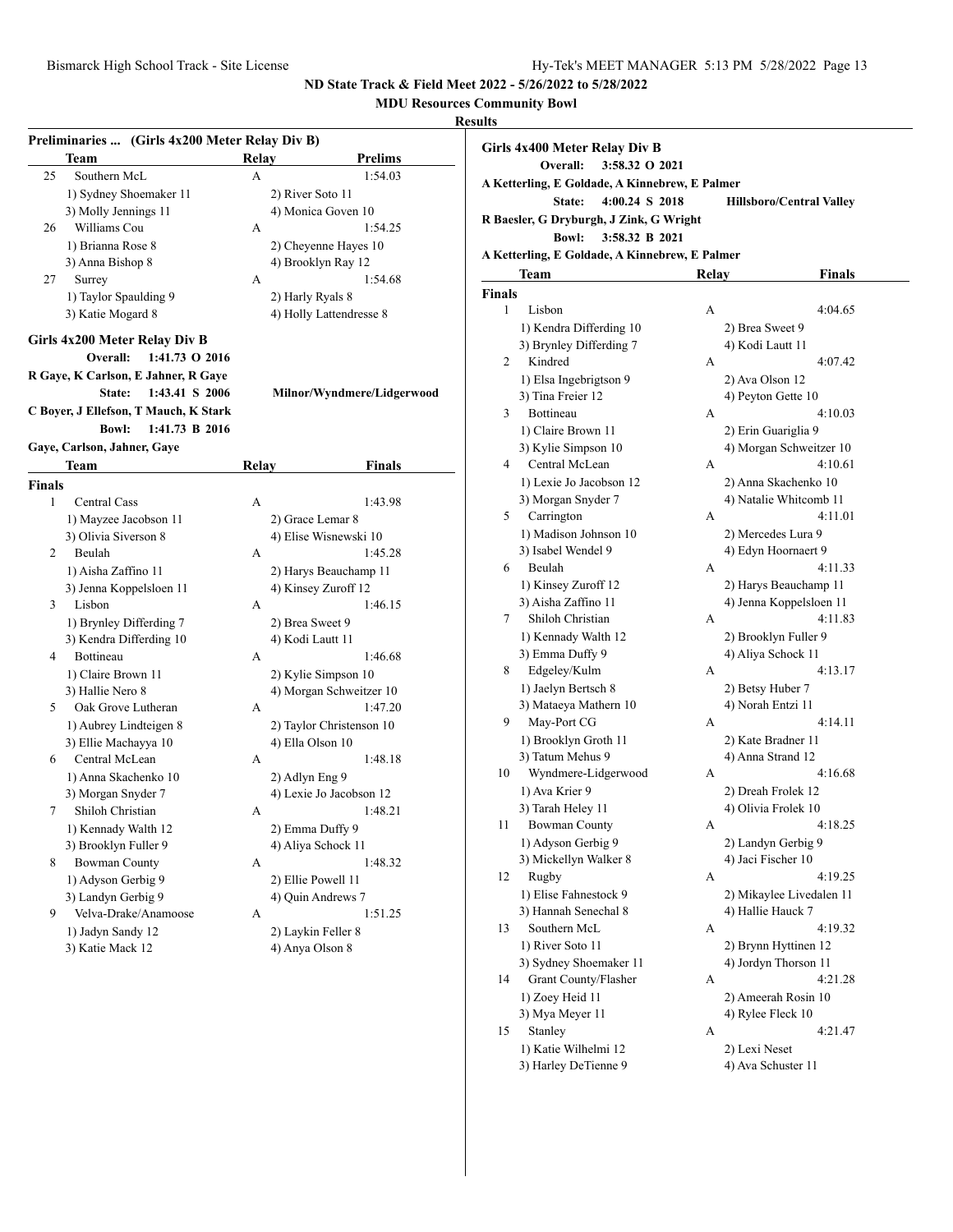## **MDU Resources Community Bowl**

| 16<br>17<br>18<br>19<br>20 | Team<br>Williams Cou<br>1) Brianna Rose 8<br>3) Cheryl Hayes 8<br><b>Central Cass</b><br>1) Malva Gimbringer 12<br>3) Olivia Ellenson 9<br>Drayton/Vall<br>1) Jacey Nelson 8<br>3) Alyssa Hoyles 8<br>Des-Lacs Bur<br>1) Fallon Fagerland 9<br>3) Allie Glasoe 8 | Relay<br>А<br>A<br>A<br>А | Finals<br>4:22.96<br>2) Anna Bishop 8<br>4) Brooklyn Ray 12<br>4:23.29<br>2) Jersey Vogel 9<br>4) Jerzi Narum 8<br>4:23.58<br>2) Easton Larson 9 |
|----------------------------|------------------------------------------------------------------------------------------------------------------------------------------------------------------------------------------------------------------------------------------------------------------|---------------------------|--------------------------------------------------------------------------------------------------------------------------------------------------|
|                            |                                                                                                                                                                                                                                                                  |                           |                                                                                                                                                  |
|                            |                                                                                                                                                                                                                                                                  |                           |                                                                                                                                                  |
|                            |                                                                                                                                                                                                                                                                  |                           |                                                                                                                                                  |
|                            |                                                                                                                                                                                                                                                                  |                           |                                                                                                                                                  |
|                            |                                                                                                                                                                                                                                                                  |                           |                                                                                                                                                  |
|                            |                                                                                                                                                                                                                                                                  |                           |                                                                                                                                                  |
|                            |                                                                                                                                                                                                                                                                  |                           |                                                                                                                                                  |
|                            |                                                                                                                                                                                                                                                                  |                           |                                                                                                                                                  |
|                            |                                                                                                                                                                                                                                                                  |                           |                                                                                                                                                  |
|                            |                                                                                                                                                                                                                                                                  |                           | 4) Elizabeth Fedje 8<br>4:25.26                                                                                                                  |
|                            |                                                                                                                                                                                                                                                                  |                           |                                                                                                                                                  |
|                            |                                                                                                                                                                                                                                                                  |                           | 2) Macey Moore 11                                                                                                                                |
|                            |                                                                                                                                                                                                                                                                  |                           | 4) Madison Lauf 12                                                                                                                               |
|                            | Velva-Drake/Anamoose                                                                                                                                                                                                                                             | А                         | 4:26.00                                                                                                                                          |
|                            | 1) Katie Mack 12                                                                                                                                                                                                                                                 |                           | 2) Lyla McCasson 9                                                                                                                               |
|                            | 3) Rylie Weninger Fr                                                                                                                                                                                                                                             |                           | 4) Laykin Feller 8                                                                                                                               |
| 21                         | New Rockford-Sheyenne                                                                                                                                                                                                                                            | А                         | 4:32.43                                                                                                                                          |
|                            | 1) Lucy Meier 10                                                                                                                                                                                                                                                 |                           | 2) Katie Allmaras 10                                                                                                                             |
|                            | 3) Ava Peterson 8                                                                                                                                                                                                                                                |                           | 4) Emmie Belquist 7                                                                                                                              |
|                            | Hillsboro/Ce                                                                                                                                                                                                                                                     | А                         | DO                                                                                                                                               |
|                            | 1) Addison Saure 8                                                                                                                                                                                                                                               |                           | 2) Kennedy Olsen 9                                                                                                                               |
|                            | 3) Hope Frey 10                                                                                                                                                                                                                                                  |                           | 4) Tatum Limke 12                                                                                                                                |
|                            | <b>Bowl:</b><br>9:22.68 B 2017<br>Jensen, Wescom, Guidinger, Werner                                                                                                                                                                                              |                           |                                                                                                                                                  |
|                            | Team                                                                                                                                                                                                                                                             | Relay                     | Finals                                                                                                                                           |
| <b>Finals</b>              |                                                                                                                                                                                                                                                                  |                           |                                                                                                                                                  |
| 1                          | Rugby                                                                                                                                                                                                                                                            | A                         | 10:08.41                                                                                                                                         |
|                            | 1) Hannah Senechal 8                                                                                                                                                                                                                                             |                           | 2) Amelia Shepard 10                                                                                                                             |
|                            | 3) Mikaylee Livedalen 11                                                                                                                                                                                                                                         |                           |                                                                                                                                                  |
|                            |                                                                                                                                                                                                                                                                  |                           | 4) Brooklyn Bartsch 10                                                                                                                           |
| 2                          | Carrington                                                                                                                                                                                                                                                       | А                         | 10:12.39                                                                                                                                         |
|                            | 1) Edyn Hoornaert 9                                                                                                                                                                                                                                              |                           | 2) Kenadie Pazdernik 9                                                                                                                           |
|                            | 3) Baylee Lura 11                                                                                                                                                                                                                                                |                           | 4) Madison Johnson 10                                                                                                                            |
| 3                          | May-Port CG                                                                                                                                                                                                                                                      | А                         | 10:16.05                                                                                                                                         |
|                            |                                                                                                                                                                                                                                                                  |                           | 2) Kiaza Carlson 8                                                                                                                               |
|                            | 1) Carissa Mueller 9<br>3) Tatum Mehus 9                                                                                                                                                                                                                         |                           | 4) Anna Strand 12                                                                                                                                |
| 4                          | <b>Benson County</b>                                                                                                                                                                                                                                             | А                         |                                                                                                                                                  |
|                            |                                                                                                                                                                                                                                                                  |                           |                                                                                                                                                  |
|                            | 1) Aubrey Kenner 8<br>3) Evyn Jacobson 7                                                                                                                                                                                                                         |                           | 2) Keely Arnston 12<br>4) Quinn Neppl 12                                                                                                         |
| 5                          | Stanley                                                                                                                                                                                                                                                          | А                         |                                                                                                                                                  |
|                            |                                                                                                                                                                                                                                                                  |                           | 2) Lexi Neset                                                                                                                                    |
|                            | 1) Ava Schuster 11                                                                                                                                                                                                                                               |                           | 10:20.72                                                                                                                                         |
| 6                          | 3) Harley DeTienne 9<br>Kindred                                                                                                                                                                                                                                  | А                         | 4) Katie Wilhelmi 12                                                                                                                             |
|                            |                                                                                                                                                                                                                                                                  |                           | 2) Ally Goodmanson 10                                                                                                                            |
|                            | 1) Lexi Ogren 9                                                                                                                                                                                                                                                  |                           | 4) Peyton Gette 10                                                                                                                               |
| 7                          | 3) Stella Walberg 9<br>Southern McL                                                                                                                                                                                                                              | А                         | 10:22.73                                                                                                                                         |
|                            | 1) Chev Obering                                                                                                                                                                                                                                                  |                           | 10:21.34<br>10:22.19<br>2) Brynn Hyttinen 12                                                                                                     |

| 8             | Kenmare/Bowbells             |             | А |                          | 10:22.86      |  |
|---------------|------------------------------|-------------|---|--------------------------|---------------|--|
|               | 1) Karliegh Quinata 12       |             |   | 2) Brooklyn Rodin 12     |               |  |
|               | 3) Anna Petersen 8           |             |   | 4) Mashae Miller 9       |               |  |
| 9             | <b>Bowman County</b>         |             | А |                          | 10:34.52      |  |
|               | 1) Julie Sarsland 9          |             |   | 2) Kenley Bowman 10      |               |  |
|               | 3) Rhyann Heyen 12           |             |   | 4) Jaci Fischer 10       |               |  |
| 10            | <b>Central Cass</b>          |             | А |                          | 10:36.22      |  |
|               | 1) Jersey Vogel 9            |             |   | 2) Molly Meier 8         |               |  |
|               | 3) Emery Holland 9           |             |   | 4) Jerzi Narum 8         |               |  |
| 11            | Des-Lacs Bur                 |             | А |                          | 10:42.69      |  |
|               | 1) Madison Lauf 12           |             |   | 2) Shayne Simons 8       |               |  |
|               | 3) Kyleigh Wiltse 10         |             |   | 4) Brynn Hanson 8        |               |  |
| 12            | Hillsboro/Ce                 |             | А |                          | 10:43.45      |  |
|               | 1) Myla Kaldor 9             |             |   | 2) Mallory Alfson 10     |               |  |
|               | 3) Paige Cotton 8            |             |   | 4) Addison Saure 8       |               |  |
| 13            | Bottineau                    |             | А |                          | 10:45.07      |  |
|               | 1) Hailey Myer 7             |             |   | 2) Tessa Guariglia 7     |               |  |
|               | 3) Jules Gonitzke 10         |             |   | 4) Madeline Guariglia 11 |               |  |
| 14            | Thompson                     |             | А |                          | 10:45.76      |  |
|               | 1) Liz Cullen 9              |             |   | 2) Kiley Huebner 9       |               |  |
|               | 3) Anna Welsh 11             |             |   | 4) Claire Snyder 12      |               |  |
| 15            | Killdeer                     |             | А |                          | 10:47.66      |  |
|               | 1) Taylee Andersen 8         |             |   | 2) Addie Miller 8        |               |  |
|               | 3) Leah Duttenhefner 8       |             |   | 4) Abby Hardersen 9      |               |  |
| 16            | Dickinson Trinity            |             | А |                          | 10:51.25      |  |
|               | 1) Jersey Erie 10            |             |   | 2) Brenna Wolbaum 9      |               |  |
|               | 3) Delaney Deschamp 10       |             |   | 4) Claire Anderson 10    |               |  |
| 17            | Hazen                        |             | А |                          | 11:00.81      |  |
|               | 1) Sheyanne Busche 10        |             |   | 2) Kennedy Michelsen 8   |               |  |
|               | 3) BrookLynn Schwab 7        |             |   | 4) Marina Grueneich 7    |               |  |
| 18            | Edgeley/Kulm                 |             | А | 11:09.23                 |               |  |
|               | 1) Emily Fredenburg 9        |             |   | 2) Elli Lloyd 8          |               |  |
|               | 3) Betsy Huber 7             |             |   | 4) Mataeya Mathern 10    |               |  |
| 19            | Nedrose                      |             | A | 11:10.50                 |               |  |
|               | 1) Maecey McKibbin 9         |             |   | 2) Blake Boucher 8       |               |  |
|               | 3) Khylie Schlotz 8          |             |   | 4) Natalie Becker 10     |               |  |
| $---$         | Central McLean               |             | А | DQ                       |               |  |
|               | 1) Sadie O'Shea 9            |             |   | 2) Emily Schantz 9       |               |  |
|               | 3) Vivian Schlafmann 7       |             |   | 4) Natalie Whitcomb 11   |               |  |
|               | <b>Girls High Jump Div B</b> |             |   |                          |               |  |
|               | Overall:                     | 5-10 O 2014 |   | <b>Lexy Wittmayer</b>    |               |  |
|               | State:                       | 5-10 S 2014 |   | <b>Lexy Wittmayer</b>    |               |  |
|               | <b>Bowl:</b>                 | 5-10 B 2014 |   | Lexi Wittmayer           |               |  |
|               | Name                         | Yr          |   | <b>School</b>            | <b>Finals</b> |  |
| <b>Finals</b> |                              |             |   |                          |               |  |
| 1             | Kaylin Slivoskey             | 10          |   | Ellendale                | 5-02.00       |  |
| 2             | Jenna Larson                 | 12          |   | Griggs Midko             | 5-01.00       |  |
| 2             | Janikka Miller               | 11          |   | Rugby                    | 5-01.00       |  |
| 4             | Josie Jensen                 | 10          |   | Northern Cas             | 4-11.00       |  |
| 4             | Jordan West                  | 11          |   | Thompson                 | 4-11.00       |  |
| 6             | Reagan Kjelstrup             | 9           |   | Central McLe             | J4-11.00      |  |
| $\tau$        | Kennedy Harter               | 11          |   | Kidder Count             | J4-11.00      |  |
| $\tau$        | Annika Nelson                |             |   |                          |               |  |
|               |                              | 12          |   | Sargent Coun             | J4-11.00      |  |
| 9             | Anne Stroklund               | 9           |   | Kenmare/Bowb             | 4-09.00       |  |
| 9             | Anna Nasset                  | 10          |   | Mott/Regent-             | 4-09.00       |  |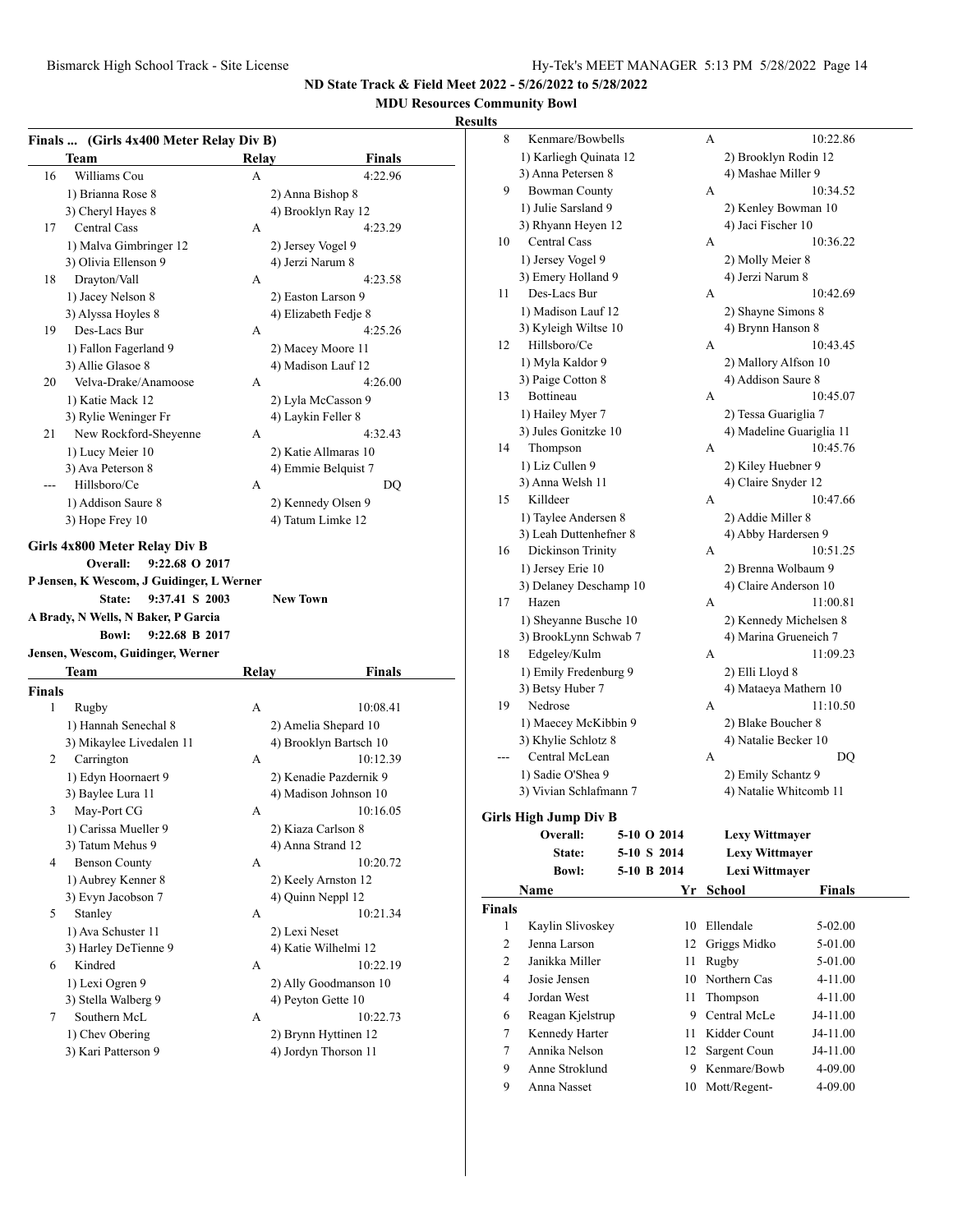**MDU Resources Community Bowl**

#### **Results**

| Finals  (Girls High Jump Div B) |                                          |                                    |              |                                                  |               |        |  |  |
|---------------------------------|------------------------------------------|------------------------------------|--------------|--------------------------------------------------|---------------|--------|--|--|
|                                 | Name                                     |                                    |              | Yr School                                        | <b>Finals</b> |        |  |  |
| 9                               | <b>Rylee Satrom</b>                      |                                    | 10           | May-Port CG                                      | 4-09.00       |        |  |  |
| 9                               | Halle Handegard                          |                                    | 8.           | Rolette/Wolf                                     | 4-09.00       |        |  |  |
| 9                               | Madeline Lambert                         |                                    |              | 10 Killdeer                                      | 4-09.00       |        |  |  |
| 9                               | Allie Dockter                            |                                    |              | 10 Linton/HMB                                    | 4-09.00       |        |  |  |
| 9                               | Isabel Wendel                            |                                    |              | 9 Carrington                                     | 4-09.00       |        |  |  |
| $- - -$                         | Claire Brown                             |                                    |              | 11 Bottineau                                     | NH            |        |  |  |
| $---$                           | Sophia Svytunova                         |                                    |              | 12 Nedrose                                       | NH            |        |  |  |
| ---                             | Olivia Kessel                            |                                    |              | 10 Dickinson Tr                                  | NΗ            |        |  |  |
| $---$                           | Lainey Schmidt                           |                                    |              | 12 Mohall-Lansf                                  | <b>NH</b>     |        |  |  |
| ---                             | Brooklyn Schumacher                      |                                    |              | 8 Linton/HMB                                     | NΗ            |        |  |  |
| $---$                           | Carolina Moutas                          |                                    | 11.          | Hillsboro/Ce                                     | <b>NH</b>     |        |  |  |
|                                 | <b>Girls Pole Vault Div B</b>            |                                    |              |                                                  |               |        |  |  |
|                                 | Overall:                                 |                                    | 12-05 O 2014 | <b>Lauren Gietzen</b>                            |               |        |  |  |
|                                 | State:                                   |                                    | 12-04 S 2006 | <b>Kelsey Aide</b>                               |               |        |  |  |
|                                 | <b>Bowl:</b>                             |                                    | 12-05 B 2014 | <b>Lauren Gietzen</b>                            |               |        |  |  |
|                                 | Name                                     |                                    |              | Yr School                                        | Finals        |        |  |  |
| <b>Finals</b>                   |                                          |                                    |              |                                                  |               |        |  |  |
| 1                               | <b>Brynley Coleman</b>                   |                                    |              | 10 Hatton-North                                  | 10-03.00      |        |  |  |
| $\overline{c}$                  | Mercedes Lura                            |                                    |              | 9 Carrington                                     | 10-00.00      |        |  |  |
| 3                               | Anna Clifton                             |                                    |              | 10 Dickinson Tr                                  | 9-09.00       |        |  |  |
| $\overline{4}$                  | Alexa Schneider                          |                                    |              | 12 Langdon Area                                  | 9-06.00       |        |  |  |
| 5                               | Haley Wolsky                             |                                    |              | 11 Carrington                                    | J9-06.00      |        |  |  |
| 6                               | Jenna Larson                             |                                    |              | 12 Griggs Midko                                  | J9-06.00      |        |  |  |
| 7                               | Laisha Martens                           |                                    |              | 9 Beulah                                         | 9-00.00       |        |  |  |
| 8                               | Gracia Rolf                              |                                    |              | 11 Lisbon                                        | J9-00.00      |        |  |  |
| 9                               | Ella Fossen                              |                                    |              | 8 Benson Count                                   | 8-06.00       |        |  |  |
| 10                              | Kenadie Pazdernik                        |                                    |              | 9 Carrington                                     | 8-00.00       |        |  |  |
| 10                              | Danielle Dobitz                          |                                    | 11.          | Killdeer                                         | 8-00.00       |        |  |  |
| ---                             | Kale Williams                            |                                    |              | 8 Benson Count                                   | NH            |        |  |  |
|                                 |                                          |                                    |              |                                                  |               |        |  |  |
| ---                             | Tyanna Weeks                             |                                    |              | 10 Bishop Ryan                                   | NΗ            |        |  |  |
| ---                             | Emma Bixby                               |                                    | 9.           | Sargent Coun                                     | NH            |        |  |  |
| ---                             | Hope Walen                               |                                    |              | 8 Des-Lacs Bur                                   | NΗ            |        |  |  |
| ---                             | Allie Glasoe                             |                                    |              | 8 Des-Lacs Bur                                   | NΗ            |        |  |  |
| ---                             | Kylie Skadberg                           |                                    |              | 10 Carrington                                    | NΗ            |        |  |  |
| ---                             | Jazmyn Ybarra                            |                                    |              | 9 Carrington                                     | NΗ            |        |  |  |
| $---$                           | Haley Mayer                              |                                    |              | 10 Rugby                                         | ΝH            |        |  |  |
|                                 | Greta McKenney                           |                                    |              | 9 Kindred                                        | NΗ            |        |  |  |
|                                 | <b>Girls Long Jump Div B</b><br>Overall: |                                    |              |                                                  |               |        |  |  |
|                                 | State:                                   | 19-05.50 O 2006<br>19-05.50 S 2006 |              | <b>Whitney Carlson</b><br><b>Whitney Carlson</b> |               |        |  |  |
|                                 | <b>Bowl:</b>                             |                                    |              |                                                  |               |        |  |  |
|                                 |                                          | 19-05.50 B 2006                    |              | <b>Whitney Carlson</b>                           |               |        |  |  |
|                                 | Name                                     |                                    |              | Yr School                                        | <b>Finals</b> |        |  |  |
| <b>Finals</b>                   |                                          |                                    |              |                                                  |               |        |  |  |
| 1                               | Elise Wisnewski                          |                                    | 10           | Central Cass                                     | 16-11.00      | $+0.0$ |  |  |
| 2                               | Decontee Smith                           |                                    | 11           | Central Cass                                     | J16-11.00     | 1.9    |  |  |
| 3                               | Ellie Machayya                           |                                    |              | 10 Oak Grove Lu                                  | 16-09.00      | $+0.0$ |  |  |
| 4                               | Danielle Hagler                          |                                    |              | 12 North Star                                    | 16-07.00      | $+0.0$ |  |  |
| 5                               | Kennedy Harter                           |                                    | 11           | Kidder Count                                     | J16-07.00     | $+0.0$ |  |  |
| 6                               | Brooklyn Groth                           |                                    | 11           | May-Port CG                                      | 16-05.00      | $+0.0$ |  |  |
| 7                               | Mayzee Jacobson                          |                                    | 11           | Central Cass                                     | 16-03.75      | $+0.0$ |  |  |
| 8                               | Berkley Lundeen                          |                                    | 12           | <b>Bishop Ryan</b>                               | 16-03.00      | 1.3    |  |  |
| 9                               | Adlyn Eng                                |                                    | 9            | Central McLe                                     | 16-01.25      | 1.4    |  |  |

| пs  |                         |    |                     |                  |     |
|-----|-------------------------|----|---------------------|------------------|-----|
| 10  | Ellie Powell            | 11 | <b>Bowman Count</b> | $15-09.50 -1.3$  |     |
| 11  | Taylor Mayer            | 12 | Rugby               | $15-06.75 +0.0$  |     |
| 12  | <b>Rylee Satrom</b>     | 10 | May-Port CG         | 15-06.25 0.7     |     |
| 13  | Abby Talkington         | 10 | Heart River         | $15-06.00 + 0.0$ |     |
| 14  | Peyton Hauck            | 11 | Rugby               | $15-05.50 +0.0$  |     |
| 14  | <b>Quin Andrews</b>     | 7  | <b>Bowman Count</b> | $15-05.50 +0.0$  |     |
| 14  | Alaina Vander Wal       |    | 10 New Salem-Al     | $15-05.50 +0.0$  |     |
| 17  | Marlee Hetletved        | 12 | Langdon Area        | $15-02.00$ 0.3   |     |
| 17  | Ally Walcker            | 12 | Beulah              | 15-02.00 0.7     |     |
| 19  | Lainey Schmidt          | 12 | Mohall-Lansf        | $15-01.00 +0.0$  |     |
| 20  | Adyson Gerbig           | 9  | <b>Bowman Count</b> | $15-00.00 + 0.0$ |     |
| 21  | Anna Duchscherer        | 12 | Rugby               | $14-10.50 +0.0$  |     |
| 22  | Landyn Gerbig           | 9  | <b>Bowman Count</b> | $14-10.00 +0.0$  |     |
| 23  | Parker Strand           | 9  | May-Port CG         | 14-07.00         | 0.3 |
| 24  | Kaydee Boyce            | 10 | Nedrose             | $14-04.50 +0.0$  |     |
| 25  | Sophie Johnson          | 11 | Mott/Regent-        | 14-03.50 0.7     |     |
| --- | Hallie Hauck            | 7  | Rugby               | <b>FOUL</b>      |     |
|     | Girls Triple Jump Div B |    |                     |                  |     |

|                | Overall:         | 39-04.25 O 1998 |    | <b>Crystal Cummins</b>  |                  |        |
|----------------|------------------|-----------------|----|-------------------------|------------------|--------|
|                | State:           | 38-09.75 S 2007 |    | <b>Sarah Fegley</b>     |                  |        |
|                | <b>Bowl:</b>     | 39-08.25 B 2008 |    | <b>Kristen Killoran</b> |                  |        |
|                | Name             |                 | Yr | <b>School</b>           | <b>Finals</b>    |        |
| <b>Finals</b>  |                  |                 |    |                         |                  |        |
| 1              | Kennedy Harter   |                 | 11 | Kidder Count            | 37-03.75         | $-0.5$ |
| $\overline{c}$ | Ashley Martodam  |                 | 9  | Rugby                   | 35-06.25         | $-1.8$ |
| 3              | Mayzee Jacobson  |                 | 11 | Central Cass            | 34-09.50         | $-0.3$ |
| 4              | Kylie Simpson    |                 | 10 | <b>Bottineau</b>        | $34-09.00 +0.0$  |        |
| 5              | Mya Geisinger    |                 | 12 | Rugby                   | 34-00.50         | $+0.0$ |
| 6              | Anna Nasset      |                 | 10 | Mott/Regent-            | 33-11.75         | $+0.0$ |
| 7              | Adlyn Eng        |                 | 9  | Central McLe            | 33-08.50         | $-1.3$ |
| 8              | Gracie Nelson    |                 | 11 | Kindred                 | $33-07.00 -2.5$  |        |
| 9              | Allie Dockter    |                 | 10 | Linton/HMB              | 33-05.50         | $+0.0$ |
| 10             | Taylor Mayer     |                 | 12 | Rugby                   | $33-02.00 -1.8$  |        |
| 11             | Monica Goven     |                 | 10 | Southern McL            | $33-01.50 -0.7$  |        |
| 12             | Ella Holkesvig   |                 | 11 | Hatton-North            | $33-00.75 -0.9$  |        |
| 13             | Berkley Lundeen  |                 | 12 | <b>Bishop Ryan</b>      | 32-08.00         | 1.1    |
| 14             | Stella Benson    |                 | 12 | Hillsboro/Ce            | $32-07.75 - 2.0$ |        |
| 15             | Emma Muggli      |                 | 11 | Oakes                   | $32-00.25 -1.1$  |        |
| 16             | Ellie Powell     |                 | 11 | <b>Bowman Count</b>     | 31-10.00 0.4     |        |
| 17             | Amber Houck      |                 | 12 | Kenmare/Bowb            | $31-06.50 +0.0$  |        |
| 18             | Jordyn Tozer     |                 | 9  | Thompson                | $30-11.00 +0.0$  |        |
| 19             | Kaydee Boyce     |                 | 10 | Nedrose                 | $30-10.75 - 2.8$ |        |
| ---            | BriElle Killoran |                 | 9  | Maple River             | <b>FOUL</b>      |        |

### **Girls Shot Put Div B**

|                | Overall:<br><b>State:</b> | 48-06 O 2017<br>48-02.50 S 1997 |    | <b>Akealy Moton</b><br>Jessica Sommerfeld |               |
|----------------|---------------------------|---------------------------------|----|-------------------------------------------|---------------|
|                | <b>Bowl:</b>              | 48-06 B 2017                    |    | <b>Akealy Moton</b>                       |               |
|                | Name                      |                                 | Yr | School                                    | <b>Finals</b> |
| <b>Finals</b>  |                           |                                 |    |                                           |               |
| 1              | Laikyn Roney              |                                 | 11 | Oakes                                     | 38-11.50      |
| $\mathfrak{D}$ | Asia Becherl              |                                 | 11 | Griggs Midko                              | 37-07.00      |
| 3              | Paige Bishop              |                                 | 11 | Hillsboro/Ce                              | 37-05.50      |
| 4              | Rebecca Bohrer            |                                 | 12 | Stanley                                   | 37-05.00      |
| 5              | Terryn Johnson            |                                 |    | 12 Kindred                                | 36-09.50      |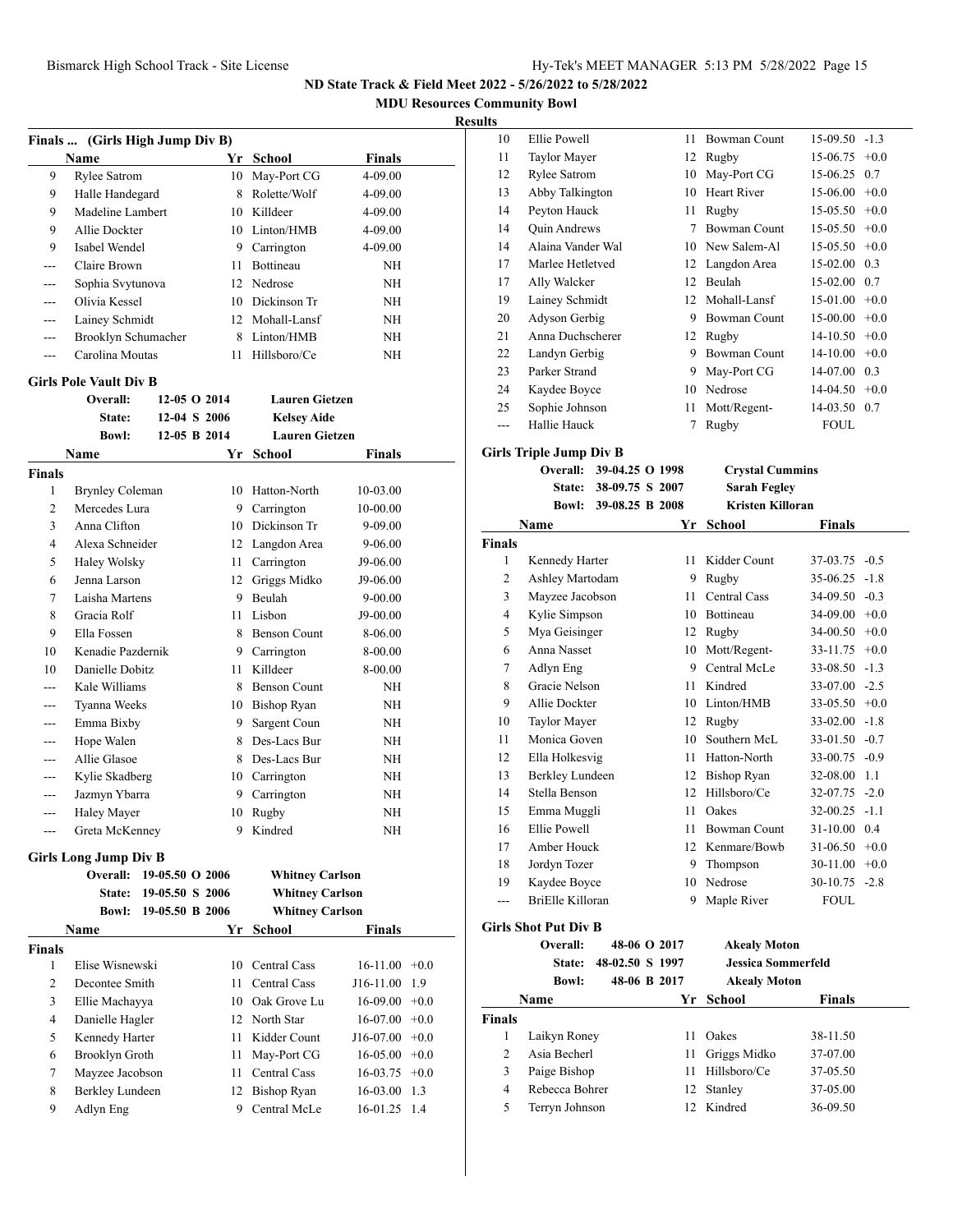**MDU Resources Community Bowl**

#### **Result**

| Finals  (Girls Shot Put Div B) |                   |    |                     |               |  |  |  |  |
|--------------------------------|-------------------|----|---------------------|---------------|--|--|--|--|
|                                | Name              | Yr | School              | <b>Finals</b> |  |  |  |  |
| 6                              | Kaylee Johnson    | 11 | Griggs Midko        | 36-05.00      |  |  |  |  |
| 7                              | Alison Hoff       | 12 | <b>Bowman Count</b> | 36-02.50      |  |  |  |  |
| 8                              | Emily Kinzler     | 12 | Edgeley/Kulm        | $36 - 02.00$  |  |  |  |  |
| 9                              | Lacey Bosch       | 11 | Linton/HMB          | 35-10.00      |  |  |  |  |
| 10                             | Eastyn Gebhardt   | 10 | Richardton-T        | 34-06.00      |  |  |  |  |
| 11                             | Riley Bonebrake   | 10 | Rugby               | 34-05.00      |  |  |  |  |
| 12                             | MaKenna Brunmeier | 11 | Hazen               | 34-00.00      |  |  |  |  |
| 13                             | Harli Dickman     | 11 | Surrey              | $33 - 04.00$  |  |  |  |  |
| 13                             | Brooke Anderson   | 12 | Rugby               | 33-04.00      |  |  |  |  |
| 15                             | Kaisa Mortensen   | 12 | Stanley             | 33-03.00      |  |  |  |  |
| 16                             | Ashlynn Sundquist | 9  | Sargent Coun        | 32-10.50      |  |  |  |  |
| 17                             | Trista Bilden     | 10 | Hatton-North        | 32-05.00      |  |  |  |  |
| 18                             | Keziah Erickson   | 12 | Mott/Regent-        | 32-02.00      |  |  |  |  |
| 19                             | Taryn Sieg        | 11 | Velva-Drake/        | 32-00.00      |  |  |  |  |
| 20                             | Carlee Mitzel     | 10 | Shiloh Chris        | 30-07.00      |  |  |  |  |

#### **Girls Discus Throw Div B**

|                | Overall:                         | 172-00 O 1999 |    | <b>Briona Reynolds</b>  |               |
|----------------|----------------------------------|---------------|----|-------------------------|---------------|
|                | State:                           | 148-08 S 2006 |    | <b>Sara Neubauer</b>    |               |
|                | <b>Bowl:</b>                     | 173-10 B 1999 |    | <b>Brionna Reynolds</b> |               |
|                | Name                             |               | Yr | School                  | <b>Finals</b> |
| <b>Finals</b>  |                                  |               |    |                         |               |
| 1              | Alison Hoff                      |               | 12 | <b>Bowman Count</b>     | 120-03        |
| $\overline{c}$ | MaKenna Brunmeier                |               | 11 | Hazen                   | 116-02        |
| 3              | Gracie Hoffman                   |               | 12 | South Border            | 112-03        |
| $\overline{4}$ | Terryn Johnson                   |               |    | 12 Kindred              | 111-09        |
| 5              | Samantha Meehl                   |               | 11 | Oakes                   | 109-08        |
| 6              | Sofia Schantz                    |               | 10 | Beulah                  | 109-04        |
| 7              | Harli Dickman                    |               | 11 | Surrey                  | 105-11        |
| 8              | Jenneva Ward                     |               | 9  | Hazen                   | 103-04        |
| 9              | Lainey Kucera                    |               | 9  | Killdeer                | $100 - 11$    |
| 10             | Chloe Wetch                      |               | 11 | Maple River             | $100 - 03$    |
| 11             | Bethany O'Toole                  |               |    | 12 Drayton/Vall         | 98-04         |
| 12             | Delaney Hankel                   |               | 9  | South Prairi            | 95-03         |
| 13             | Megan Lahtonen                   |               | 12 | Glenburn                | $92 - 00$     |
| 14             | Ali Moses                        |               | 12 | Thompson                | 90-09         |
| 15             | Jenna Green                      |               | 11 | Harvey/Wells            | 89-11         |
| 16             | Rebecca Bohrer                   |               | 12 | Stanley                 | 89-01         |
| 17             | Taryn Sieg                       |               | 11 | Velva-Drake/            | 87-09         |
| 18             | Sydney Suda                      |               | 9  | Grafton                 | $74-10$       |
|                | <b>Girls Javelin Throw Div B</b> |               |    |                         |               |
|                | Overall:                         | 148-03 O 2002 |    | <b>Katie Wilson</b>     |               |
|                | State:                           | 144-02 S 2017 |    | Kari Wolfe              |               |
|                | <b>Bowl:</b>                     | 147-07 B 2021 |    | <b>Taylor Leingang</b>  |               |
|                | <b>Name</b>                      |               | Yr | <b>School</b>           | <b>Finals</b> |
| <b>Finals</b>  |                                  |               |    |                         |               |
| 1              | Abby Duchscherer                 |               | 12 | Kindred                 | 136-11        |
| $\overline{c}$ | Meredith Romfo                   |               | 9  | Langdon Area            | 130-07        |
| 3              | Kinsey Zuroff                    |               | 12 | Beulah                  | 128-05        |

 Brynn Hyttinen 12 Southern McL 128-01 5 Genevieve Gruba 11 Enderlin 117-07 Morgan Lee 12 Central Cass 115-11 Ainsley McLain 11 Grafton 115-06

| lts |                                             |              |                     |            |
|-----|---------------------------------------------|--------------|---------------------|------------|
| 8   | Callie Hase                                 |              | 12 Linton/HMB       | 112-08     |
| 9   | Brenna Stroklund                            | 11           | Kenmare/Bowb        | 110-07     |
| 10  | Cheyenne Hayes                              | 10           | Williams Cou        | 109-04     |
| 11  | <b>Madison Rafferty</b>                     |              | 12 Mott/Regent-     | $105 - 10$ |
| 12  | Ashley Schmitt                              |              | 12 Kidder Count     | 105-01     |
| 13  | Anna Schatz                                 | 11           | <b>Grant County</b> | 104-02     |
| 14  | Rebecca Bohrer                              | 12           | Stanley             | $103 - 10$ |
| 15  | Rachel Neumiller                            | 8            | Harvey/Wells        | 103-06     |
| 16  | Clover Gillespie                            | 11           | Park River/F        | 93-02      |
| 17  | Ava Peterson                                | 8            | New Rockford        | 90-09      |
| 18  | Joran Jundt                                 | 11           | Rugby               | 89-04      |
| 19  | Payton Reis                                 | 10           | Pembina Coun        | 86-05      |
|     | Boys 100 Meter Dash Div A<br><b>Overall</b> | 10 44 O 2004 | Weston Dressler     |            |

|                | Оуеган.                 | 10.44 V 4004 | eston diessi           |                 |
|----------------|-------------------------|--------------|------------------------|-----------------|
|                | State:                  | 10.44 S 2004 | <b>Weston Dressler</b> |                 |
|                | <b>Bowl:</b>            | 10.44 B 2004 | <b>Weston Dressler</b> |                 |
|                | Name                    | Yr           | <b>School</b>          | Prelims         |
|                | <b>Preliminaries</b>    |              |                        |                 |
| 1              | Carson Hegerle          |              | 12 West Fargo          | 10.65Q2.2       |
| $\overline{c}$ | Dawson Hawkinson        |              | 12 Bismarck            | $10.85Q+0.0$    |
| 3              | Oscar White             |              | 12 West Fargo S        | 10.98Q1.1       |
| $\overline{4}$ | Nathan Mathern          | 11 -         | Legacy                 | 10.99Q2.2       |
| 5              | Talen Farland           | 11 -         | Legacy                 | $11.07Q+0.0$    |
| 6              | John Gores              |              | 12 Shanley             | $11.00q + 0.0$  |
| 7              | Quentin Lewis           |              | 12 Dickinson           | $11.01q$ 1.1    |
| 8              | Jackson Greff           |              | 11 Davies              | $11.05q$ 2.2    |
| 9              | JD Williams             | 11           | Williston              | $11.07q$ 2.2    |
| 10             | Dylan McGlothlin        |              | 11 Legacy              | $11.08 +0.0$    |
| 11             | Evan Hoffer             |              | 11 Legacy              | $11.12 +0.0$    |
| 11             | Hudson Schroeder        |              | 11 Bismarck            | 11.12 2.2       |
| 13             | Wyatt Mutzenberger      |              | 12 Grand Forks         | 11.16 2.2       |
| 14             | Aiden Bryce Volk        |              | 11 Devils Lake         | 11.18 2.2       |
| 15             | Ian Skari               |              | 8 West Fargo           | 11.25 2.2       |
| 16             | Caleb Severson          | 11           | Red River              | 11.30 1.1       |
| 17             | Cedric Taylor           |              | 10 West Fargo          | $11.32 +0.0$    |
| 18             | Ethan Raan              |              | 11 West Fargo S        | 11.34 2.2       |
| 19             | Keaton Schwab           | 11           | Davies                 | 11.35 2.2       |
| 19             | Austin Shape            |              | 12 Valley City         | 11.35<br>1.1    |
| 21             | Ty Schlichting          | 11 -         | West Fargo S           | $11.36 +0.0$    |
| 22             | A'Johntez Moore         |              | 10 Fargo South         | 11.38<br>1.1    |
| 22             | Abel Gartei             |              | 10 West Fargo S        | $11.38 + 0.0$   |
| 24             | Colby Fleck             |              | 9 St. Mary's           | 11.40 2.2       |
| 24             | Dakota Cluchie          |              | 12 Watford City        | 11.40 2.2       |
| 26             | Aiden Bourke            | 11           | Fargo South            | $11.41 + 0.0$   |
| 27             | Moise Kaba              | 11           | West Fargo S           | $+0.0$<br>11.41 |
| 28             | Nicholas Nyquist        | 12           | Davies                 | 1.1<br>11.41    |
| 29             | <b>Trinity Anderson</b> |              | 9 Mandan               | 2.2<br>11.42    |
| 30             | Isaac Schumacher        |              | 10 Davies              | $11.44 + 0.0$   |
| 31             | Peder Haugo             |              | 10 Fargo North         | $11.47 +0.0$    |
| 32             | Karsyn Jablonski        | 11 -         | Mandan                 | $11.49 + 0.0$   |
| 32             | Manasseh Boakye         | 11           | Minot                  | $11.49 + 0.0$   |
| 34             | Aden Nojang             |              | 9 Fargo North          | 11.51<br>2.2    |
| 35             | George Hanesgard        |              | 10 Fargo South         | 1.1<br>11.52    |
| 36             | Ibrahim Bangura         | 10           | West Fargo             | 2.2<br>11.57    |
| 37             | Isaac Peterchuk         |              | 10 Mandan              | 11.71 2.2       |
|                |                         |              |                        |                 |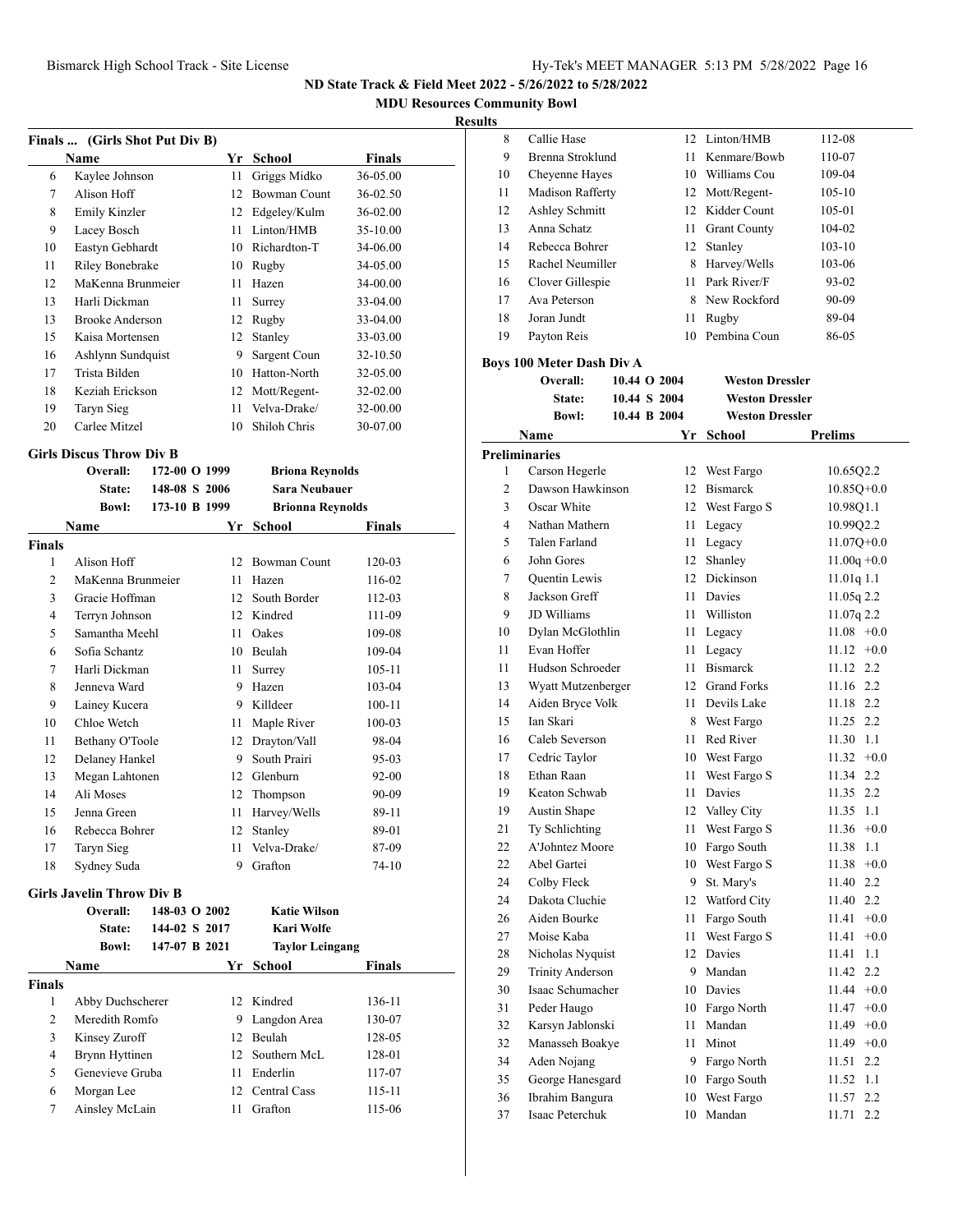**MDU Resources Community Bowl**

|                    | Preliminaries  (Boys 100 Meter Dash Div A) |              |                               |                  |
|--------------------|--------------------------------------------|--------------|-------------------------------|------------------|
|                    | Name                                       |              | Yr School                     | <b>Prelims</b>   |
| ---                | Tyson Ruzicka                              |              | 10 Minot                      | $FS$ +0.0        |
| $---$              | Payton McGregor                            | 11           | West Fargo                    | FS.<br>1.1       |
| ---                | Golden Deebom                              | 9            | Davies                        | $DO + 0.0$       |
|                    |                                            |              |                               |                  |
|                    | <b>Boys 100 Meter Dash Div A</b>           |              |                               |                  |
|                    | Overall:                                   | 10.44 O 2004 | <b>Weston Dressler</b>        |                  |
|                    | State:                                     | 10.44 S 2004 | <b>Weston Dressler</b>        |                  |
|                    | <b>Bowl:</b>                               | 10.44 B 2004 | <b>Weston Dressler</b>        |                  |
|                    | Name                                       | Yr           | School                        | Finals           |
| <b>Finals</b><br>1 | Carson Hegerle                             | 12           | West Fargo                    | $10.91 + 0.0$    |
| 2                  | Dawson Hawkinson                           |              | 12 Bismarck                   | 11.11<br>$+0.0$  |
| 3                  | John Gores                                 |              |                               |                  |
| 4                  | Oscar White                                |              | 12 Shanley<br>12 West Fargo S | $11.17 +0.0$     |
|                    |                                            |              | 12 Dickinson                  | $11.21 +0.0$     |
| 5                  | Quentin Lewis<br>Nathan Mathern            |              |                               | $11.22 +0.0$     |
| 6                  |                                            | 11           | Legacy                        | $11.24 +0.0$     |
| 7                  | Jackson Greff                              | 11           | Davies                        | $11.29 +0.0$     |
| 8                  | Talen Farland                              | 11           | Legacy                        | $11.35 +0.0$     |
| 9                  | <b>JD</b> Williams                         | 11           | Williston                     | $11.48 + 0.0$    |
|                    | Boys 200 Meter Dash Div A                  |              |                               |                  |
|                    | Overall:                                   | 21.36 O 2021 | <b>Calob Larson</b>           |                  |
|                    | State:                                     | 21.36 S 2021 | <b>Calob Larson</b>           |                  |
|                    | <b>Bowl:</b>                               | 21.12 B 2021 | <b>Calob Larson</b>           |                  |
|                    | Name                                       |              | Yr School                     | <b>Prelims</b>   |
|                    | <b>Preliminaries</b>                       |              |                               |                  |
| 1                  | Carson Hegerle                             |              | 12 West Fargo                 | 21.51Q1.0        |
| 2                  | <b>Ouentin Lewis</b>                       |              | 12 Dickinson                  | 21.89Q1.6        |
| 3                  | Wyatt Mutzenberger                         |              | 12 Grand Forks                | 22.13Q3.1        |
| 4                  | Oscar White                                |              | 12 West Fargo S               | 22.26Q1.7        |
| 5                  | Nathan Mathern                             | 11           | Legacy                        | 22.17Q3.1        |
| 6                  | Drew Kelsch                                |              | 12 Century                    | 22.20Q1.0        |
| 7                  | Talen Farland                              | 11           | Legacy                        | 22.22Q1.6        |
| 8                  | Justin Zulu                                |              | 10 Fargo South                | 22.51Q1.7        |
| 9                  | Austin Shape                               |              | 12 Valley City                | 22.31q1.0        |
| 10                 | Jordan Edwards                             | 9            | Davies                        | 22.36 1.0        |
| 11                 | Austin Zulu                                |              | 10 Fargo South                | 22.58 1.7        |
| 12                 | Josh Beil                                  |              | 9 Davies                      | 22.61 3.1        |
| 13                 | Evan Hoffer                                | 11           | Legacy                        | 22.73<br>1.0     |
| 13                 | Isaac Felchle                              | 12           | St. Mary's                    | 22.73<br>3.1     |
| 15                 | John Gores                                 | 12           | Shanley                       | 22.79<br>1.6     |
| 16                 | Keaton Schwab                              | 11           | Davies                        | 22.85<br>$1.0\,$ |
| 17                 | Payton McGregor                            | 11           | West Fargo                    | 22.86<br>1.6     |
| 18                 | Caleb Severson                             | 11           | Red River                     | 3.1<br>22.96     |
| 19                 | Colby Fleck                                | 9            | St. Mary's                    | 23.02<br>1.6     |
| 20                 | Aiden Bryce Volk                           | 11           | Devils Lake                   | 1.7<br>23.03     |
| 21                 | Ethan Raan                                 | 11           | West Fargo S                  | 23.09<br>1.7     |
| 22                 | Tristan Quibell                            | 11           | Fargo South                   | 3.1<br>23.13     |
| 23                 | Preston Kroeber                            | 12           | Jamestown                     | 23.22<br>1.6     |
| 24                 | Tyson Ruzicka                              | 10           | Minot                         | 1.7<br>23.25     |
| 25                 | Aaron Cutshall                             | 11           | Watford City                  | 23.28<br>1.0     |
| 26                 | Mason Reynolds                             | 11           | Red River                     | 23.32<br>1.6     |
| 27                 | Jonathan Galbert                           | 10           | Minot                         | 23.39<br>$1.0\,$ |
| 28                 | <b>Brode Hillstrom</b>                     | 12           | Jamestown                     | 23.48<br>1.7     |

| 29             | Deandrey Ansah                   |                              | 11   | West Fargo S         | 23.49 3.1      |
|----------------|----------------------------------|------------------------------|------|----------------------|----------------|
| 30             | A'Johntez Moore                  |                              |      | 10 Fargo South       | 23.62 1.7      |
| 31             | Beau Arenstein                   |                              | 11 - | Wahpeton             | 23.70 1.0      |
| ---            | George Hanesgard                 |                              |      | 10 Fargo South       | FS 3.1         |
|                | <b>Boys 200 Meter Dash Div A</b> |                              |      |                      |                |
|                | Overall:                         | 21.36 O 2021                 |      | <b>Calob Larson</b>  |                |
|                | State:                           | 21.36 S 2021                 |      | <b>Calob Larson</b>  |                |
|                | <b>Bowl:</b>                     | 21.12 B 2021                 |      | <b>Calob Larson</b>  |                |
|                | Name                             |                              | Yr   | School               | Finals         |
| <b>Finals</b>  |                                  |                              |      |                      |                |
| 1              | Carson Hegerle                   |                              |      | 12 West Fargo        | $21.61 + 0.0$  |
| 2              | <b>Quentin Lewis</b>             |                              |      | 12 Dickinson         | $22.16 + 0.0$  |
| 3              | Drew Kelsch                      |                              |      | 12 Century           | $22.34 +0.0$   |
| 4              | Oscar White                      |                              |      | 12 West Fargo S      | $22.35 +0.0$   |
| 5              | Nathan Mathern                   |                              | 11 - | Legacy               | $22.39 +0.0$   |
| 6              | Justin Zulu                      |                              |      | 10 Fargo South       | $22.51 + 0.0$  |
| 7              | Wyatt Mutzenberger               |                              |      | 12 Grand Forks       | $22.64 + 0.0$  |
| 8              | Talen Farland                    |                              | 11 - | Legacy               | $22.64 + 0.0$  |
| 9              | Austin Shape                     |                              | 12   | Valley City          | $22.77 +0.0$   |
|                |                                  |                              |      |                      |                |
|                | <b>Boys 400 Meter Dash Div A</b> |                              |      | <b>Landon Jochim</b> |                |
|                | Overall:                         | 47.84 O 2014                 |      | <b>Landon Jochim</b> |                |
|                | State:<br><b>Bowl:</b>           | 47.84 S 2014<br>47.84 B 2014 |      | <b>Landon Jochim</b> |                |
|                | Name                             |                              | Yr   | <b>School</b>        | <b>Prelims</b> |
|                | <b>Preliminaries</b>             |                              |      |                      |                |
| 1              | Austin Zulu                      |                              |      | 10 Fargo South       | 49.58Q         |
| $\overline{c}$ | Jordan Edwards                   |                              |      | 9 Davies             | 49.69Q         |
| 3              | Isaac Felchle                    |                              |      | 12 St. Mary's        | 49.77Q         |
| 4              | Carter Elde                      |                              |      | 12 Grand Forks       | 49.76Q         |
| 5              | Dawson Hawkinson                 |                              |      | 12 Bismarck          | 49.93Q         |
| 6              | Justin Zulu                      |                              |      | 10 Fargo South       | 50.14Q         |
| 7              | Parker Nelson                    |                              |      | 12 West Fargo        | 50.59q         |
| 8              | Joseph Eberle                    |                              |      | 12 St. Mary's        | 50.78q         |
| 8              | Drew Henriksen                   |                              |      | 11 Bismarck          | 50.78q         |
| 10             | Reece Snow                       |                              |      | 10 Legacy            | 50.81          |
| 11             | Tristan Quibell                  |                              |      | 11 Fargo South       | 50.92          |
| 12             | Josh Berger                      |                              |      | 9 Century            | 50.93          |
| 13             | Nathaniel Fritel                 |                              | 12   | Fargo North          | 51.02          |
| 14             | Aiden Bryce Volk                 |                              | 11 - | Devils Lake          | 51.12          |
| 15             | Jacob Renz                       |                              | 12   | Century              | 51.16          |
| 16             | Cayden Kraft                     |                              |      | 10 Legacy            | 51.29          |
| 17             | Chance Bowlinger                 |                              | 12   | Century              | 51.43          |
| 18             | Reece Breidenbach                |                              | 11   | West Fargo S         | 51.48          |
| 19             | Deandrey Ansah                   |                              | 11   | West Fargo S         | 51.63          |
| 20             | Daniel Santos                    |                              |      | 12 Minot             | 51.65          |
| 21             | Charles Humann                   |                              |      | 12 Bismarck          | 52.06          |
| 22             | Wyatt Mutzenberger               |                              |      | 12 Grand Forks       | 52.74          |
| 23             | Chase Knoll                      |                              |      | 11 Legacy            | 52.75          |
| 24             | Gannon Brooks                    |                              |      | 12 Red River         | 53.22          |
| 25             | Michael Leier                    |                              |      | 9 Bismarck           | 53.55          |
|                |                                  |                              |      |                      |                |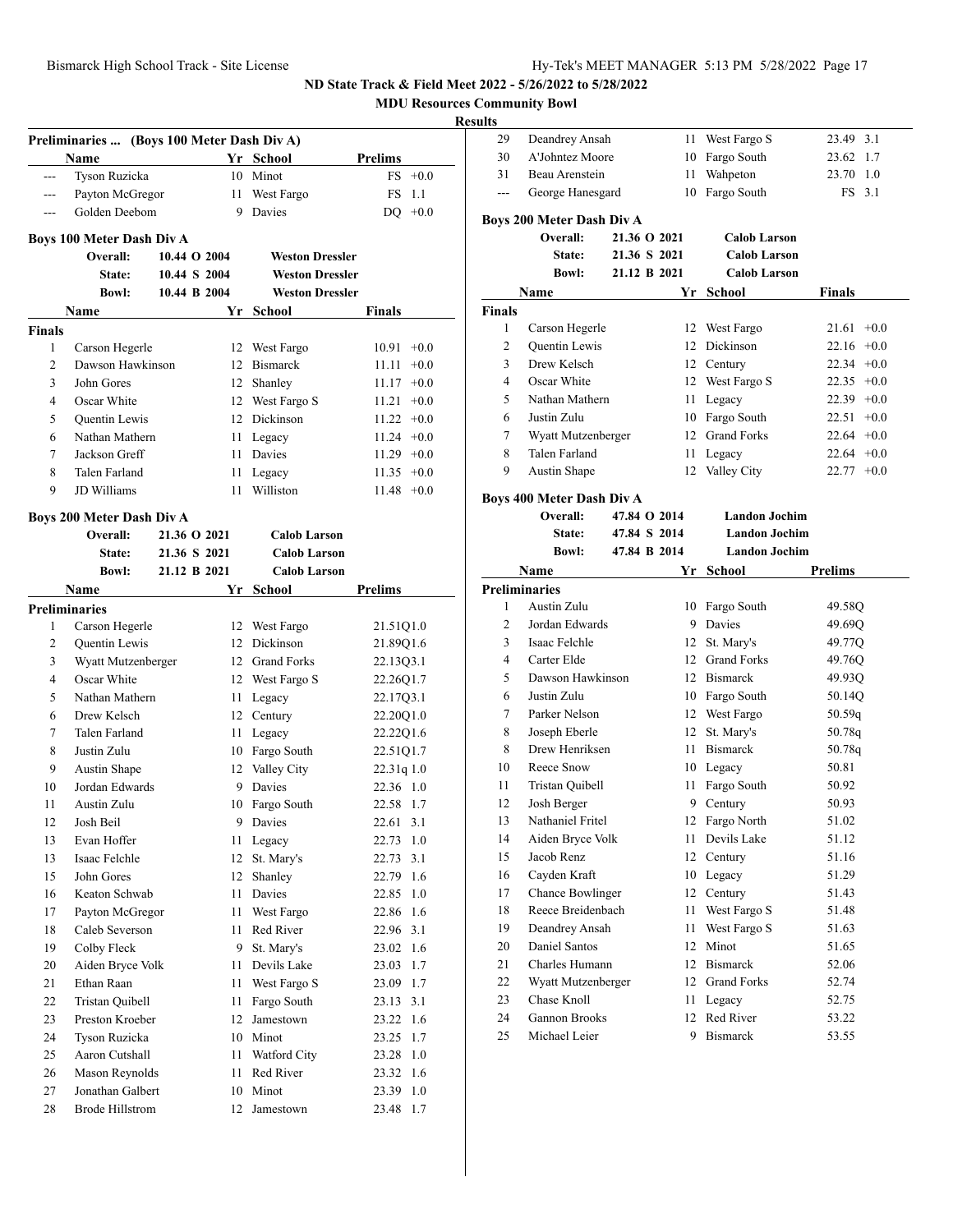**MDU Resources Community Bowl**

#### **Results**

|               | Boys 400 Meter Dash Div A        |                                  |    |                                                |               |
|---------------|----------------------------------|----------------------------------|----|------------------------------------------------|---------------|
|               | Overall:                         | 47.84 O 2014                     |    | <b>Landon Jochim</b>                           |               |
|               | <b>State:</b>                    | 47.84 S 2014                     |    | <b>Landon Jochim</b>                           |               |
|               | <b>Bowl:</b>                     | 47.84 B 2014                     |    | <b>Landon Jochim</b>                           |               |
|               | Name                             |                                  | Yr | School                                         | Finals        |
| <b>Finals</b> |                                  |                                  |    |                                                |               |
| 1             | Austin Zulu                      |                                  | 10 | Fargo South                                    | 49.00         |
| 2             | Carter Elde                      |                                  | 12 | <b>Grand Forks</b>                             | 49.11         |
| 3             | Jordan Edwards                   |                                  | 9  | Davies                                         | 49.31         |
| 4             | Justin Zulu                      |                                  |    | 10 Fargo South                                 | 49.62         |
| 5             | Dawson Hawkinson                 |                                  | 12 | <b>Bismarck</b>                                | 49.70         |
| 6             | Isaac Felchle                    |                                  | 12 | St. Mary's                                     | 50.03         |
| 7             | Parker Nelson                    |                                  | 12 | West Fargo                                     | 50.49         |
| 8             | Joseph Eberle                    |                                  | 12 | St. Mary's                                     | 50.67         |
| 9             | Drew Henriksen                   |                                  | 11 | <b>Bismarck</b>                                | 51.71         |
|               |                                  |                                  |    |                                                |               |
|               | Boys 800 Meter Run Div A         |                                  |    |                                                |               |
|               | Overall:                         | 1:52.02 O 1996                   |    | <b>Brian McCulley</b>                          |               |
|               | <b>State:</b><br><b>Bowl:</b>    | 1:52.02 S 1996<br>1:51.21 B 2010 |    | <b>Brian McCulley</b><br><b>Brandon Barnes</b> |               |
|               |                                  |                                  |    |                                                |               |
| <b>Finals</b> | Name                             |                                  |    | Yr School                                      | Finals        |
| 1             | Ethan Moe                        |                                  | 11 | Williston                                      | 1:54.09       |
| 2             | <b>Chance Bowlinger</b>          |                                  | 12 | Century                                        | 1:54.53       |
| 3             | Quinn Roehl                      |                                  | 11 | <b>Grand Forks</b>                             | 1:54.70       |
| 4             | Brady Korsmo                     |                                  | 11 | <b>Bismarck</b>                                | 1:55.02       |
| 5             | Caeden Johnson                   |                                  | 12 | West Fargo S                                   | 1:55.09       |
| 6             | Regan Bosch                      |                                  | 12 | Davies                                         | 1:55.67       |
| 7             | Drew Rempher                     |                                  | 11 | Davies                                         | 1:55.73       |
| 8             | Jonah Dafoe                      |                                  | 11 | Red River                                      | 1:55.83       |
| 9             | Griffin House                    |                                  | 12 | Century                                        | 1:55.93       |
| 10            | Parker Hintz                     |                                  |    | 10 Bismarck                                    | 1:57.68       |
| 11            | Gavyn Graham                     |                                  |    | 10 Century                                     | 1:58.07       |
| 12            | Parker Nelson                    |                                  |    | 12 West Fargo                                  | 1:58.45       |
| 13            | Joseph Eberle                    |                                  | 12 | St. Mary's                                     | 1:58.55       |
| 14            | Justin Smith                     |                                  | 12 | West Fargo                                     | 1:58.66       |
| 15            | Ivan Askim                       |                                  | 11 | Williston                                      | 1:58.93       |
| 16            | Aiden Johnson                    |                                  |    | 10 West Fargo S                                | 1:59.03       |
| 17            | Chase Knoll                      |                                  | 11 | Legacy                                         | 1:59.05       |
| 18            | Dameon Zenawick                  |                                  | 12 | Red River                                      | 1:59.09       |
| 19            | Lane Dullum                      |                                  | 12 | West Fargo                                     | 1:59.94       |
| 20            | Gabe Sagvold                     |                                  | 12 | Fargo North                                    | 2:00.74       |
| 21            | Tanner Schiller                  |                                  | 12 | Red River                                      | 2:00.83       |
| 22            | Charles Hardcastle               |                                  |    | 12 Williston                                   | 2:01.67       |
| 23            | Lincoln Retzlaff                 |                                  | 12 | West Fargo                                     | 2:03.38       |
| 24            | Hunter McHenry                   |                                  | 12 | Red River                                      | 2:03.52       |
|               | <b>Boys 1600 Meter Run Div A</b> |                                  |    |                                                |               |
|               | <b>Overall:</b>                  | 4:12.16 O 2021                   |    | <b>Sean Korsmo</b>                             |               |
|               | <b>State:</b>                    | 4:12.16 S 2021                   |    | <b>Sean Korsmo</b>                             |               |
|               | Bowl:                            | 4:08.57 B 2013                   |    | <b>Jake Leingang</b>                           |               |
|               | Name                             |                                  | Yr | <b>School</b>                                  | <b>Finals</b> |
| Finals        |                                  |                                  |    |                                                |               |
| 1             | Brady Korsmo                     |                                  | 11 | <b>Bismarck</b>                                | 4:14.77       |
| 2             | Ethan Moe                        |                                  | 11 | Williston                                      | 4:15.41       |
|               |                                  |                                  |    |                                                |               |

| s  |                     |    |                    |         |
|----|---------------------|----|--------------------|---------|
| 3  | Caeden Johnson      |    | 12 West Fargo S    | 4:16.37 |
| 4  | Parker Hintz        | 10 | <b>Bismarck</b>    | 4:16.51 |
| 5  | Quinn Roehl         | 11 | <b>Grand Forks</b> | 4:16.68 |
| 6  | Aiden Johnson       | 10 | West Fargo S       | 4:20.32 |
| 7  | Hunter McHenry      | 12 | Red River          | 4:20.63 |
| 8  | Griffin House       | 12 | Century            | 4:21.18 |
| 9  | Dameon Zenawick     | 12 | Red River          | 4:23.05 |
| 10 | Ivan Askim          | 11 | Williston          | 4:23.06 |
| 11 | Justin Smith        | 12 | West Fargo         | 4:23.76 |
| 12 | <b>Brady Goss</b>   | 11 | Devils Lake        | 4:27.19 |
| 13 | Elijah Dafoe        | 9  | Red River          | 4:27.63 |
| 14 | Regan Bosch         | 12 | Davies             | 4:29.62 |
| 15 | AJ Ash              | 12 | Dickinson          | 4:30.52 |
| 16 | Chase Hoechst       | 12 | Century            | 4:31.06 |
| 17 | Gabe Sagvold        | 12 | Fargo North        | 4:31.12 |
| 18 | Gavyn Graham        | 10 | Century            | 4:31.15 |
| 19 | <b>Tyler Goss</b>   | 11 | Devils Lake        | 4:32.42 |
| 20 | Benjamin Harris     | 9  | Minot              | 4:32.60 |
| 21 | Jake Coulter        | 10 | Davies             | 4:32.66 |
| 22 | Dalton Fleckenstein | 11 | Legacy             | 4:40.00 |
| 23 | Oscar Hultz         | 12 | Minot              | 4:40.27 |
|    |                     |    |                    |         |

#### **Boys 3200 Meter Run Div A Overall: 8:57.82 O 2021 Sean Korsmo**

|                | State:                              | 8:57.82 S 2021 |              | <b>Sean Korsmo</b>    |                |
|----------------|-------------------------------------|----------------|--------------|-----------------------|----------------|
|                | <b>Bowl:</b>                        | 8:57.82 B 2021 |              | <b>Sean Korsmo</b>    |                |
|                | Name                                |                | Yr           | School                | Finals         |
| <b>Finals</b>  |                                     |                |              |                       |                |
| 1              | Caeden Johnson                      |                |              | 12 West Fargo S       | 9:19.90        |
| $\overline{2}$ | Aiden Johnson                       |                |              | 10 West Fargo S       | 9:21.04        |
| 3              | Brady Korsmo                        |                | 11.          | <b>Bismarck</b>       | 9:23.83        |
| 4              | Ivan Askim                          |                | 11           | Williston             | 9:23.91        |
| 5              | Griffin House                       |                |              | 12 Century            | 9:24.72        |
| 6              | Hunter McHenry                      |                |              | 12 Red River          | 9:25.49        |
| 7              | <b>Brady Goss</b>                   |                | 11.          | Devils Lake           | 9:28.75        |
| 8              | <b>Quinn Roehl</b>                  |                | 11           | <b>Grand Forks</b>    | 9:31.96        |
| 9              | Parker Hintz                        |                |              | 10 Bismarck           | 9:40.86        |
| 10             | Dameon Zenawick                     |                |              | 12 Red River          | 9:41.91        |
| 11             | AJ Ash                              |                |              | 12 Dickinson          | 9:47.49        |
| 12             | Regan Bosch                         |                |              | 12 Davies             | 9:47.58        |
| 13             | Elijah Dafoe                        |                | 9            | Red River             | 9:50.75        |
| 14             | Fynn Krenz                          |                | 11           | Williston             | 9:52.67        |
| 15             | Chase Hoechst                       |                |              | 12 Century            | 9:54.80        |
| 16             | Jake Coulter                        |                |              | 10 Davies             | 9:55.74        |
| 17             | <b>Tyler Goss</b>                   |                | 11           | Devils Lake           | 10:02.78       |
| 18             | Tyler Wahl                          |                |              | 10 Bismarck           | 10:04.09       |
| 19             | Jaxsyn Olson                        |                |              | 12 Bismarck           | 10:20.19       |
| ---            | Owen Sondag                         |                |              | 10 Fargo North        | <b>DNF</b>     |
|                | <b>Boys 110 Meter Hurdles Div A</b> |                |              |                       |                |
|                | Overall:                            |                | 14.26 O 2009 | <b>Ryan Todhunter</b> |                |
|                | State:                              |                | 14.26 S 2009 | <b>Ryan Todhunter</b> |                |
|                | <b>Bowl:</b>                        |                | 13.93 B 2007 | <b>Weston Leutz</b>   |                |
|                | Name                                |                | Yr           | School                | <b>Prelims</b> |
|                | <b>Preliminaries</b>                |                |              |                       |                |
| 1              | Ryan Brynjolfson                    |                | 11           | Century               | 14.81Q1.2      |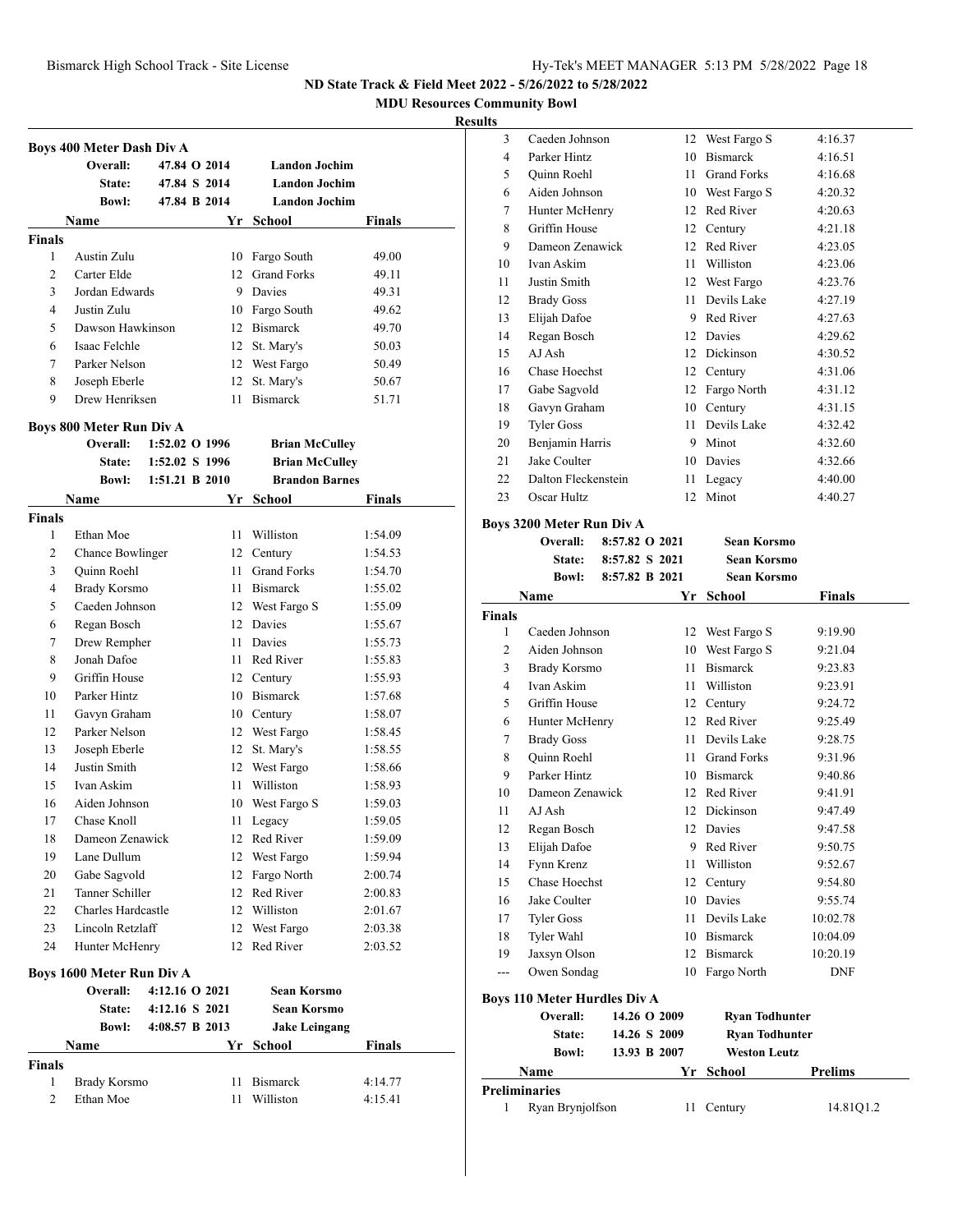**MDU Resources Community Bowl**

#### **Results**

|                | Preliminaries  (Boys 110 Meter Hurdles Div A) |    |                    |              |
|----------------|-----------------------------------------------|----|--------------------|--------------|
|                | Name                                          |    | Yr School          | Prelims      |
| $\overline{c}$ | <b>Brooks Turner</b>                          | 11 | Century            | 14.94QNWI    |
| 3              | Carter Elde                                   | 12 | <b>Grand Forks</b> | 15.21Q1.3    |
| 4              | Lukas Heydt                                   | 11 | Red River          | 15.13Q1.2    |
| 5              | Trey Knoke                                    | 9  | Fargo North        | 15.18QNWI    |
| 6              | Steven Edwards                                | 12 | West Fargo         | 15.47Q1.3    |
| 7              | Dominick Giggee                               | 11 | Mandan             | 15.38q 1.2   |
| 8              | Nate Anderson                                 | 12 | Century            | 15.61q 1.2   |
| 9              | Carter Byron                                  | 11 | Red River          | 15.65q NWI   |
| 10             | Jeran McNichols                               | 10 | <b>Bismarck</b>    | 15.74 NWI    |
| 11             | Reis Kessel                                   | 10 | Fargo South        | 15.83 1.3    |
| 12             | Isaac Birnbaum                                | 12 | West Fargo S       | 15.89 1.2    |
| 13             | Anthony Brown                                 | 10 | Minot              | 15.92 NWI    |
| 14             | Nicholas Pegors                               | 11 | Legacy             | 15.94<br>1.2 |
| 15             | Hudsen Sheldon                                | 9  | Mandan             | 16.04 NWI    |
| 16             | Aiden Sagaser                                 | 11 | Legacy             | 16.10 NWI    |
| 17             | Kaden Selle                                   | 12 | Dickinson          | 16.19<br>1.3 |
| 18             | Denver Piechowski                             | 12 | Davies             | 16.55 1.3    |
| 19             | Zach Brown                                    | 11 | Minot              | 16.56 1.3    |
|                |                                               |    |                    |              |

#### **Boys 110 Meter Hurdles Div A**

|               | Overall:<br>State:<br><b>Bowl:</b> | 14.26 O 2009<br>14.26 S 2009<br>13.93 B 2007 | <b>Ryan Todhunter</b><br><b>Ryan Todhunter</b><br>Weston Leutz |               |
|---------------|------------------------------------|----------------------------------------------|----------------------------------------------------------------|---------------|
|               | <b>Name</b>                        | Yr -                                         | School                                                         | <b>Finals</b> |
| <b>Finals</b> |                                    |                                              |                                                                |               |
| 1             | Carter Elde                        | 12.                                          | <b>Grand Forks</b>                                             | $14.65 - 0.1$ |
| 2             | Ryan Brynjolfson                   | 11                                           | Century                                                        | 14.81 -0.1    |
| 3             | <b>Brooks Turner</b>               | 11                                           | Century                                                        | $15.00 - 0.1$ |
| 4             | Dominick Giggee                    | 11                                           | Mandan                                                         | $15.23 - 0.1$ |
| 5             | Steven Edwards                     |                                              | 12 West Fargo                                                  | $15.37 -0.1$  |
| 6             | Trey Knoke                         | 9                                            | Fargo North                                                    | $15.41 - 0.1$ |
| 7             | Lukas Heydt                        | 11                                           | Red River                                                      | $15.42 - 0.1$ |
| 8             | Nate Anderson                      |                                              | 12 Century                                                     | $15.61 - 0.1$ |
| 9             | Carter Byron                       | 11                                           | Red River                                                      | $15.98 - 0.1$ |

#### **Boys 300 Meter Hurdles Div A**

|    | Overall:         | 37.06 O 2012 | <b>Drew Wiseman</b> |         |
|----|------------------|--------------|---------------------|---------|
|    | State:           | 37.06 S 2012 | <b>Drew Wiseman</b> |         |
|    | <b>Bowl:</b>     | 37.06 B 2012 | <b>Drew Wiseman</b> |         |
|    | Name             | Yr           | School              | Prelims |
|    | Preliminaries    |              |                     |         |
| 1  | Carter Elde      | 12           | <b>Grand Forks</b>  | 39.89Q  |
| 2  | Jeran McNichols  | 10           | <b>Bismarck</b>     | 40.16O  |
| 3  | Drew Henriksen   | 11           | <b>Bismarck</b>     | 40.18Q  |
| 4  | Aiden Bryce Volk | 11           | Devils Lake         | 40.46Q  |
| 5  | Isaac Birnbaum   | 12           | West Fargo S        | 40.56Q  |
| 6  | Lukas Heydt      | 11           | Red River           | 40.74Q  |
| 7  | Josh Beil        | 9            | Davies              | 40.52q  |
| 8  | Preston Kroeber  | 12           | Jamestown           | 40.74q  |
| 9  | Zach Brown       | 11           | Minot               | 40.85q  |
| 10 | Rivers Martin    | 10           | Century             | 41.11   |
| 11 | Trey Knoke       | 9            | Fargo North         | 41.54   |
| 12 | Steven Edwards   | 12           | West Fargo          | 42.06   |
| 13 | Ethan Dennis     | 10           | <b>Watford City</b> | 42.11   |

| 14<br>15<br>16 | Soren Kaster                                        |              |                           |                        |
|----------------|-----------------------------------------------------|--------------|---------------------------|------------------------|
|                |                                                     | 11           | West Fargo S              | 42.22                  |
|                | Dominick Giggee                                     | 11           | Mandan                    | 42.26                  |
|                | Nate Anderson                                       |              | 12 Century                | 42.33                  |
| 17             | <b>Cutter Jones</b>                                 |              | 12 Williston              | 42.37                  |
| 18             | Kaden Selle                                         |              | 12 Dickinson              | 42.55                  |
| 19             | Weston Snyder                                       |              | 12 Legacy                 | 42.97                  |
| 20             | <b>Tanner Edwards</b>                               |              | 11 Watford City           | 43.56                  |
| 21             | Joe Williamson                                      | 12           | <b>Grand Forks</b>        | 44.62                  |
|                |                                                     |              |                           |                        |
|                | Boys 300 Meter Hurdles Div A                        |              |                           |                        |
|                | Overall:                                            | 37.06 O 2012 | <b>Drew Wiseman</b>       |                        |
|                | State:                                              | 37.06 S 2012 | <b>Drew Wiseman</b>       |                        |
|                | <b>Bowl:</b>                                        | 37.06 B 2012 | <b>Drew Wiseman</b>       |                        |
|                | Name                                                | Yr           | School                    | Finals                 |
| Finals         |                                                     |              |                           |                        |
| 1              | Carter Elde                                         |              | 12 Grand Forks            | 38.94                  |
| 2              | Lukas Heydt                                         |              | 11 Red River              | 39.57                  |
| 3              | Drew Henriksen                                      |              | 11 Bismarck               | 39.82                  |
| 4              | Aiden Bryce Volk                                    |              | 11 Devils Lake            | 40.14                  |
| 5              | Jeran McNichols                                     |              | 10 Bismarck               | 40.24                  |
| 6              | Preston Kroeber                                     |              | 12 Jamestown              | 40.69                  |
| 7              | Josh Beil                                           |              | 9 Davies                  | 40.88                  |
| 8              | Isaac Birnbaum                                      |              | 12 West Fargo S           | 41.00                  |
| 9              | Zach Brown                                          | 11           | Minot                     | 42.94                  |
|                | State:                                              | 42.25 S 2018 | <b>Fargo South</b>        |                        |
|                | P Gowah, T Gensee, D Breyer, J Farr<br><b>Bowl:</b> | 42.25 B 2018 |                           |                        |
|                | Gowah, Gensee, Breyer, Farr                         |              |                           |                        |
|                | Team                                                |              | Relay                     | <b>Prelims</b>         |
| 1              | <b>Preliminaries</b>                                |              | A                         | 42.94Q                 |
|                | Legacy                                              |              |                           |                        |
|                | 1) Talen Farland 11                                 |              | 2) Reece Snow 10          |                        |
| 2              | 3) Evan Hoffer 11<br>Century                        |              | 4) Nathan Mathern 11<br>A | 43.12Q                 |
|                | 1) Drew Kelsch 12                                   |              | 2) Ryan Brynjolfson 11    |                        |
|                | 3) Michael Twardoski 10                             |              | 4) Rivers Martin 10       |                        |
| 3              | West Fargo Sheyenne                                 |              | А                         | 43.34Q                 |
|                | 1) Abel Gartei 10                                   |              | 2) Oscar White 12         |                        |
|                | 3) Ethan Raan 11                                    |              | 4) Ty Schlichting 11      |                        |
| 4              | West Fargo                                          |              | А                         | 43.35Q                 |
|                | 1) Ian Skari 8                                      |              | 2) Carson Hegerle 12      |                        |
|                | 3) Ibrahim Bangura 10                               |              | 4) Payton McGregor 11     |                        |
| 5              | Davies                                              |              | А                         | 43.69Q                 |
|                | 1) Isaac Schumacher 10                              |              | 2) Jackson Greff 11       |                        |
|                | 3) Keaton Schwab 11                                 |              | 4) Nicholas Nyquist 12    |                        |
| 6              | Fargo South                                         |              | А                         | 43.94Q                 |
|                | 1) Aiden Bourke 11                                  |              |                           | 2) George Hanesgard 10 |
|                | 3) Jaden Middleton 10                               |              | 4) A'Johntez Moore 10     |                        |
| 7              | <b>Bismarck</b>                                     |              | А                         | 43.45 <sub>q</sub>     |
|                | 1) Hudson Schroeder 11                              |              |                           | 2) Dawson Hawkinson 12 |
|                | 3) Jeran McNichols 10                               |              | 4) Dash Ohlsen 9          |                        |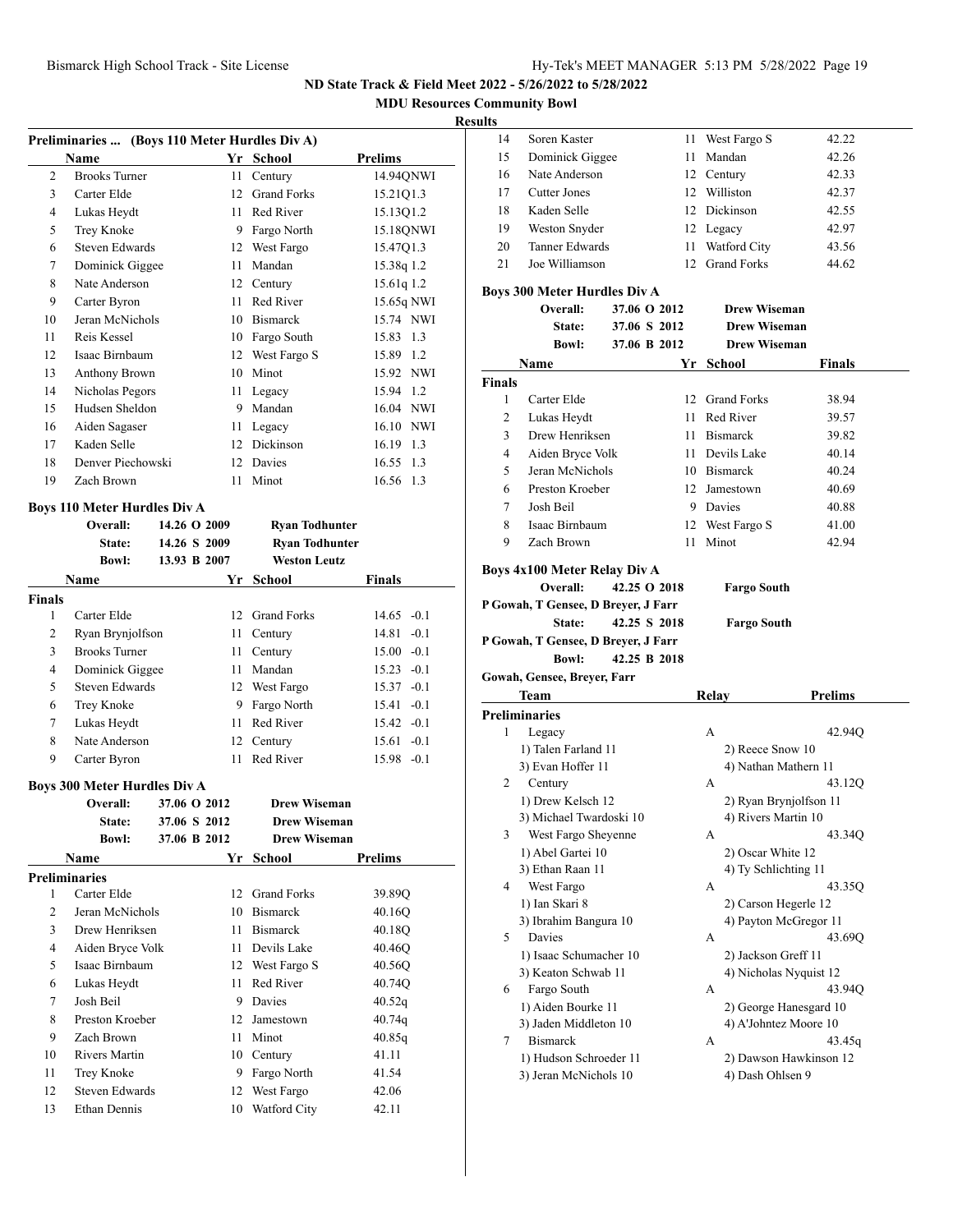## **MDU Resources Community Bowl**

## **Resul**

|               | Preliminaries  (Boys 4x100 Meter Relay Div A)<br><b>Team</b> | Relay | <b>Prelims</b>         |
|---------------|--------------------------------------------------------------|-------|------------------------|
| 8             | Red River                                                    | А     | 43.92q                 |
|               | 1) Mason Reynolds 11                                         |       | 2) Caleb Severson 11   |
|               | 3) Gannon Brooks 12                                          |       | 4) Mikey Mallory 11    |
| 9             | Watford City                                                 | А     | 44.11q                 |
|               | 1) Aaron Cutshall 11                                         |       | 2) Levi Musser 10      |
|               | 3) Ethan Dennis 10                                           |       | 4) Dakota Cluchie 12   |
| 10            | Williston                                                    | А     | 44.18                  |
|               | 1) Cutter Jones 12                                           |       | 2) JD Williams 11      |
|               | 3) Brady Powell 12                                           |       | 4) Isiah St. Romain 10 |
| 11            | Minot                                                        | А     | 44.48                  |
|               | 1) Brek Thompson 12                                          |       | 2) Tyson Ruzicka 10    |
|               | 3) Noah Urquijo 12                                           |       | 4) Manasseh Boakye 11  |
| 12            | Mandan                                                       | А     | 44.66                  |
|               | 1) Trinity Anderson 9                                        |       | 2) Isaac Peterchuk 10  |
|               | 3) Lincon Wiseman 11                                         |       | 4) Karsyn Jablonski 11 |
| 13            | St. Mary's                                                   | А     | 45.10                  |
|               | 1) Isaac Duppong 9                                           |       | 2) Colby Fleck 9       |
|               | 3) Aeyden Price 9                                            |       | 4) Cameron Naslund 10  |
| 14            | Wahpeton                                                     | А     | 45.12                  |
|               | 1) Treyton Mauch 9                                           |       | 2) Jackson DeVries 9   |
|               | 3) Beau Arenstein 11                                         |       | 4) Riley Schmit 12     |
| 15            | Valley City                                                  | А     | 45.15                  |
|               | 1) Parker Jacobson 10                                        |       | 2) Evan Mielke 12      |
|               | 3) Aiden Jacobson 11                                         |       | 4) Austin Shape 12     |
| 16            | Fargo North                                                  | А     | 45.45                  |
|               | 1) Aden Nojang 9                                             |       | 2) Dallas Bachmeier 12 |
|               | 3) Sam Adams-Vandal 10                                       |       | 4) Peder Haugo 10      |
| 17            | Shanley                                                      | A     | 45.61                  |
|               | 1) Grayson Geigle 11                                         |       | 2) Luke Hollcraft 11   |
|               | 3) John Gores 12                                             |       | 4) Chad Pollock 9      |
| 18            | Dickinson                                                    | А     | 45.74                  |
|               | 1) Christian Bowden 10                                       |       | 2) Kaiden Richter 11   |
|               | 3) Jack Homiston 12                                          |       | 4) Benett Carlson 11   |
| 19            | <b>Grand Forks Central</b>                                   | А     | 46.11                  |
|               | 1) Navy Oss 11                                               |       | 2) Cade Lindseth 11    |
|               | 3) Kevin Kubat 11                                            |       | 4) Edison Lunski 11    |
|               | Jamestown                                                    | А     | DNF                    |
|               | 1) Sam Mayhair 10                                            |       | 2) Devin Beach 12      |
|               | 3) Preston Kroeber 12                                        |       | 4) Brode Hillstrom 12  |
|               |                                                              |       |                        |
|               | Boys 4x100 Meter Relay Div A                                 |       |                        |
|               | Overall:<br>42.25 O 2018                                     |       | <b>Fargo South</b>     |
|               | P Gowah, T Gensee, D Breyer, J Farr                          |       |                        |
|               | 42.25 S 2018<br>State:                                       |       | <b>Fargo South</b>     |
|               | P Gowah, T Gensee, D Breyer, J Farr                          |       |                        |
|               | 42.25 B 2018<br><b>Bowl:</b>                                 |       |                        |
|               | Gowah, Gensee, Breyer, Farr                                  |       |                        |
|               | Team                                                         | Relay | <b>Finals</b>          |
| <b>Finals</b> |                                                              |       |                        |
| 1             | Legacy                                                       | А     | 42.34                  |
|               | 1) Talen Farland 11                                          |       | 2) Reece Snow 10       |
|               | 3) Evan Hoffer 11                                            |       | 4) Nathan Mathern 11   |

| ults |                                          |       |                                                |  |
|------|------------------------------------------|-------|------------------------------------------------|--|
| 2    | <b>Bismarck</b>                          | А     | 42.73                                          |  |
|      | 1) Hudson Schroeder 11                   |       | 2) Dawson Hawkinson 12                         |  |
|      | 3) Jeran McNichols 10                    |       | 4) Ty Allen 11                                 |  |
| 3    | West Fargo                               | А     | 42.90                                          |  |
|      | 1) Ian Skari 8                           |       | 2) Carson Hegerle 12                           |  |
|      | 3) Ibrahim Bangura 10                    |       | 4) Payton McGregor 11                          |  |
| 4    | Century                                  | А     | 42.94                                          |  |
|      | 1) Drew Kelsch 12                        |       | 2) Ryan Brynjolfson 11                         |  |
|      | 3) Michael Twardoski 10                  |       | 4) Rivers Martin 10                            |  |
| 5    | West Fargo Sheyenne                      | А     | 43.04                                          |  |
|      | 1) Abel Gartei 10                        |       | 2) Oscar White 12                              |  |
|      | 3) Ethan Raan 11                         |       | 4) Ty Schlichting 11                           |  |
| 6    | Davies                                   | А     | 43.51                                          |  |
|      | 1) Isaac Schumacher 10                   |       | 2) Jackson Greff 11                            |  |
|      | 3) Keaton Schwab 11                      |       | 4) Nicholas Nyquist 12                         |  |
| 7    | Watford City                             | А     | 43.70                                          |  |
|      | 1) Aaron Cutshall 11                     |       | 2) Levi Musser 10                              |  |
|      | 3) Ethan Dennis 10                       |       | 4) Dakota Cluchie 12                           |  |
| 8    | Red River                                | А     | 44.08                                          |  |
|      | 1) Mason Reynolds 11                     |       | 2) Caleb Severson 11                           |  |
|      | 3) Gannon Brooks 12                      |       | 4) Mikey Mallory 11                            |  |
| 9    | Fargo South                              | А     | 44.16                                          |  |
|      | 1) Aiden Bourke 11                       |       | 2) George Hanesgard 10                         |  |
|      | 3) Jaden Middleton 10                    |       | 4) A'Johntez Moore 10                          |  |
|      |                                          |       |                                                |  |
|      |                                          |       |                                                |  |
|      | Boys 4x200 Meter Relay Div A             |       |                                                |  |
|      | Overall:<br>1:27.74 O 2018               |       | <b>Bismarck Century</b>                        |  |
|      | H Wilmes, G Anderson, O Nelson, C Monger |       |                                                |  |
|      | 1:27.74 S 2018<br>State:                 |       | <b>Bismarck Century</b>                        |  |
|      | H Wilmes, G Anderson, O Nelson, C Monger |       |                                                |  |
|      | <b>Bowl:</b><br>1:27.74 B 2018           |       |                                                |  |
|      | Wilmes, Anderson, Nelson, Monger         |       |                                                |  |
|      | Team                                     | Relay | <b>Prelims</b>                                 |  |
|      | <b>Preliminaries</b>                     |       |                                                |  |
| 1    | Fargo South                              | А     | 1:28.43Q                                       |  |
|      | 1) Aiden Bourke 11                       |       | 2) Tristan Quibell 11                          |  |
|      | 3) Justin Zulu 10                        |       | 4) Austin Zulu 10                              |  |
| 2    | West Fargo Sheyenne                      | А     | 1:30.00Q                                       |  |
|      | 1) Ty Schlichting 11                     |       | 2) Brady Duttenhefer 12                        |  |
|      | 3) Ethan Raan 11                         |       | 4) Oscar White 12                              |  |
| 3    | West Fargo                               | А     | 1:28.56Q                                       |  |
|      | 1) Ian Skari 8                           |       | 2) Carson Hegerle 12                           |  |
|      | 3) Payton McGregor 11                    |       | 4) Parker Nelson 12                            |  |
| 4    | <b>Red River</b>                         | А     | 1:31.32Q                                       |  |
|      | 1) Mason Reynolds 11                     |       | 2) Caleb Severson 11                           |  |
|      | 3) Gannon Brooks 12                      |       | 4) Carter Byron 11                             |  |
| 5    | <b>Bismarck</b>                          | А     | 1:29.82Q                                       |  |
|      | 1) Jeran McNichols 10                    |       | 2) Drew Henriksen 11                           |  |
|      | 3) Charles Humann 12                     |       | 4) Dash Ohlsen 9                               |  |
| 6    | Minot                                    | А     | 1:31.68Q                                       |  |
|      | 1) Brek Thompson 12                      |       | 2) Tyson Ruzicka 10                            |  |
|      | 3) Michael George 10                     |       | 4) Jonathan Galbert 10                         |  |
| 7    | Davies                                   | А     | 1:29.91q                                       |  |
|      | 1) Keaton Schwab 11<br>3) Josh Beil 9    |       | 2) Grant Tschosik 10<br>4) Nicholas Nyquist 12 |  |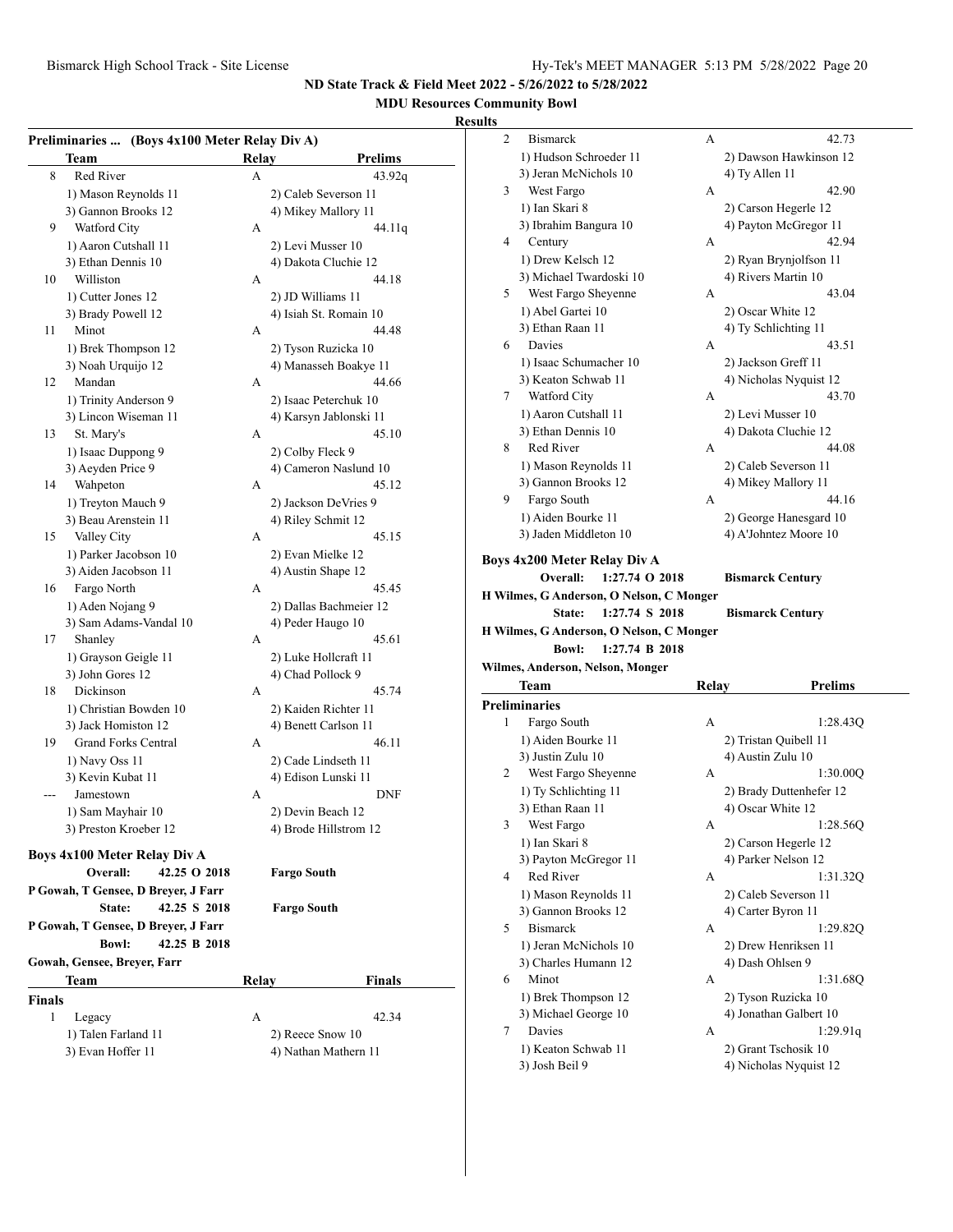## **MDU Resources Community Bowl**

|        | Team                                                                 | Preliminaries  (Boys 4x200 Meter Relay Div A)<br>Relay | <b>Prelims</b>                           |
|--------|----------------------------------------------------------------------|--------------------------------------------------------|------------------------------------------|
| 8      | Williston                                                            | A                                                      | 1:30.80q                                 |
|        | 1) JD Williams 11                                                    |                                                        | 2) Cutter Jones 12                       |
|        | 3) Brady Powell 12                                                   |                                                        | 4) Isiah St. Romain 10                   |
| 9      | Watford City                                                         | А                                                      | 1:31.83q                                 |
|        | 1) Aaron Cutshall 11                                                 |                                                        | 2) Levi Musser 10                        |
|        | 3) Ethan Dennis 10                                                   |                                                        | 4) Dakota Cluchie 12                     |
| 10     | Fargo North                                                          | A                                                      | 1:32.04                                  |
|        | 1) Nathaniel Fritel 12                                               |                                                        | 2) Isaiah Enger 12                       |
|        | 3) Aden Nojang 9                                                     |                                                        | 4) Peder Haugo 10                        |
| 11     | Dickinson                                                            | А                                                      | 1:32.09                                  |
|        | 1) Christian Bowden 10                                               |                                                        | 2) Kaiden Richter 11                     |
|        |                                                                      |                                                        |                                          |
|        | 3) Kaden Selle 12                                                    |                                                        | 4) Quentin Lewis 12                      |
| 12     | Mandan                                                               | А                                                      | 1:32.72                                  |
|        | 1) Trinity Anderson 9                                                |                                                        | 2) Isaac Peterchuk 10                    |
|        | 3) Lincon Wiseman 11                                                 |                                                        | 4) Karsyn Jablonski 11                   |
| 13     | St. Mary's                                                           | А                                                      | 1:32.98                                  |
|        | 1) Isaac Duppong 9                                                   |                                                        | 2) Colby Fleck 9                         |
|        | 3) Ethan Brintnell 9                                                 |                                                        | 4) Cameron Naslund 10                    |
| 14     | Century                                                              | А                                                      | 1:33.51                                  |
|        | 1) Drew Kelsch 12                                                    |                                                        | 2) Josh Berger 9                         |
|        | 3) Rivers Martin 10                                                  |                                                        | 4) Tyler Birst 11                        |
| 15     | <b>Grand Forks Central</b>                                           | А                                                      | 1:35.51                                  |
|        | 1) Navy Oss 11                                                       |                                                        | 2) Cade Lindseth 11                      |
|        | 3) Ryaan Alshami 10                                                  |                                                        | 4) Joe Williamson 12                     |
| ---    | Legacy                                                               | А                                                      | DO                                       |
|        | 1) Reece Snow 10                                                     |                                                        | 2) Talen Farland 11                      |
|        | 3) Evan Hoffer 11                                                    |                                                        | 4) Nathan Mathern 11                     |
|        |                                                                      |                                                        |                                          |
|        |                                                                      |                                                        |                                          |
|        | Boys 4x200 Meter Relay Div A<br>Overall:<br>1:27.74 O 2018           |                                                        |                                          |
|        |                                                                      |                                                        | <b>Bismarck Century</b>                  |
|        | H Wilmes, G Anderson, O Nelson, C Monger<br>1:27.74 S 2018<br>State: |                                                        |                                          |
|        |                                                                      |                                                        | <b>Bismarck Century</b>                  |
|        | H Wilmes, G Anderson, O Nelson, C Monger                             |                                                        |                                          |
|        | <b>Bowl:</b><br>1:27.74 B 2018                                       |                                                        |                                          |
|        | Wilmes, Anderson, Nelson, Monger                                     |                                                        |                                          |
|        | Team                                                                 | Relay                                                  | Finals                                   |
|        |                                                                      |                                                        |                                          |
| 1      | Fargo South                                                          | А                                                      | 1:28.09                                  |
|        | 1) Aiden Bourke 11                                                   |                                                        | 2) Tristan Quibell 11                    |
|        | 3) Justin Zulu 10                                                    |                                                        | 4) Austin Zulu 10                        |
| 2      | West Fargo                                                           | А                                                      | 1:28.42                                  |
|        | 1) Ian Skari 8                                                       |                                                        | 2) Carson Hegerle 12                     |
|        | 3) Payton McGregor 11                                                |                                                        | 4) Parker Nelson 12                      |
| 3      | West Fargo Sheyenne                                                  | А                                                      | 1:29.69                                  |
|        | 1) Ty Schlichting 11                                                 |                                                        | 2) Brady Duttenhefer 12                  |
|        | 3) Ethan Raan 11                                                     |                                                        | 4) Oscar White 12                        |
| 4      | Davies                                                               | A                                                      | 1:29.79                                  |
|        | 1) Keaton Schwab 11                                                  |                                                        | 2) Grant Tschosik 10                     |
|        | 3) Josh Beil 9                                                       |                                                        | 4) Nicholas Nyquist 12                   |
| 5      | <b>Bismarck</b>                                                      | А                                                      | 1:29.80                                  |
| Finals | 1) Jeran McNichols 10<br>3) Charles Humann 12                        |                                                        | 2) Drew Henriksen 11<br>4) Dash Ohlsen 9 |

| ults   |                                      |       |                                   |
|--------|--------------------------------------|-------|-----------------------------------|
| 6      | Williston                            | А     | 1:30.92                           |
|        | 1) JD Williams 11                    |       | 2) Cutter Jones 12                |
|        | 3) Brady Powell 12                   |       | 4) Isiah St. Romain 10            |
| 7      | Watford City                         | А     | 1:31.17                           |
|        | 1) Aaron Cutshall 11                 |       | 2) Levi Musser 10                 |
|        | 3) Ethan Dennis 10                   |       | 4) Dakota Cluchie 12              |
| 8      | <b>Red River</b>                     | А     | 1:31.37                           |
|        | 1) Mason Reynolds 11                 |       | 2) Caleb Severson 11              |
|        | 3) Gannon Brooks 12                  |       | 4) Carter Byron 11                |
| 9      | Minot                                | А     | 1:31.55                           |
|        |                                      |       |                                   |
|        | 1) Brek Thompson 12                  |       | 2) Tyson Ruzicka 10               |
|        | 3) Michael George 10                 |       | 4) Jonathan Galbert 10            |
|        | Boys 4x400 Meter Relay Div A         |       |                                   |
|        | Overall:<br>3:19.12 O 5/28/2022      |       | <b>Fargo South</b>                |
|        | J Zulu, T Quibell, A Bourke, A Zulu  |       |                                   |
|        | State:<br>3:19.12 S 5/28/2022        |       | <b>Fargo South</b>                |
|        | J Zulu, T Quibell, A Bourke, A Zulu  |       |                                   |
|        | <b>Bowl:</b><br>3:18.96 B 2014       |       |                                   |
|        | Neameyer, Richter, Steinwand, Jochim |       |                                   |
|        | Team                                 | Relav | Finals                            |
| Finals |                                      |       |                                   |
| 1      | Fargo South                          | А     | 3:19.12O                          |
|        | 1) Justin Zulu 10                    |       | 2) Tristan Quibell 11             |
|        | 3) Aiden Bourke 11                   |       | 4) Austin Zulu 10                 |
| 2      | Century                              | А     | 3:21.72                           |
|        | 1) Jacob Renz 12                     |       | 2) Drew Kelsch 12                 |
|        | 3) Josh Berger 9                     |       | 4) Chance Bowlinger 12            |
| 3      | Williston                            | А     | 3:24.78                           |
|        | 1) Isiah St. Romain 10               |       | 2) Cutter Jones 12                |
|        | 3) Fynn Krenz 11                     |       | 4) Ethan Moe 11                   |
| 4      | <b>Grand Forks Central</b>           | A     | 3:25.82                           |
|        | 1) Wyatt Mutzenberger 12             |       | 2) Joe Williamson 12              |
|        | 3) Quinn Roehl 11                    |       | 4) Carter Elde 12                 |
| 5      | <b>Bismarck</b>                      | А     | 3:26.57                           |
|        |                                      |       |                                   |
|        | 1) Charles Humann 12                 |       | 2) Drew Henriksen 11              |
| 6      | 3) Preston Lemar 10<br>Davies        | A     | 4) Dawson Hawkinson 12<br>3:27.08 |
|        |                                      |       |                                   |
|        | 1) Josh Beil 9                       |       | 2) Drew Rempher 11                |
|        | 3) Jaray Touray 10                   |       | 4) Jordan Edwards 9               |
| 7      | Legacy                               | А     | 3:27.23                           |
|        | 1) Chase Knoll 11                    |       | 2) Cayden Kraft 10                |
|        | 3) Dillan Heidt 10                   |       | 4) Reece Snow 10                  |
| 8      | West Fargo Sheyenne                  | А     | 3:28.34                           |
|        | 1) Brady Duttenhefer 12              |       | 2) Matt Stiel 12                  |
|        | 3) Reece Breidenbach 11              |       | 4) Deandrey Ansah 11              |
| 9      | Minot                                | А     | 3:28.66                           |
|        | 1) Daniel Santos 12                  |       | 2) Ben Lepp 12                    |
|        | 3) Grant Schaeffer 12                |       | 4) Carson Wistisen 11             |
| 10     | St. Mary's                           | А     | 3:30.67                           |
|        | 1) Isaac Wanner 12                   |       | 2) Ethan Brintnell 9              |
|        | 3) Joseph Eberle 12                  |       | 4) Isaac Felchle 12               |
| 11     | Fargo North                          | А     | 3:30.93                           |
|        | 1) Nathaniel Fritel 12               |       | 2) Jeb Gossett 10                 |
|        | 3) Isaiah Enger 12                   |       | 4) Gabe Sagvold 12                |
|        |                                      |       |                                   |
|        |                                      |       |                                   |
|        |                                      |       |                                   |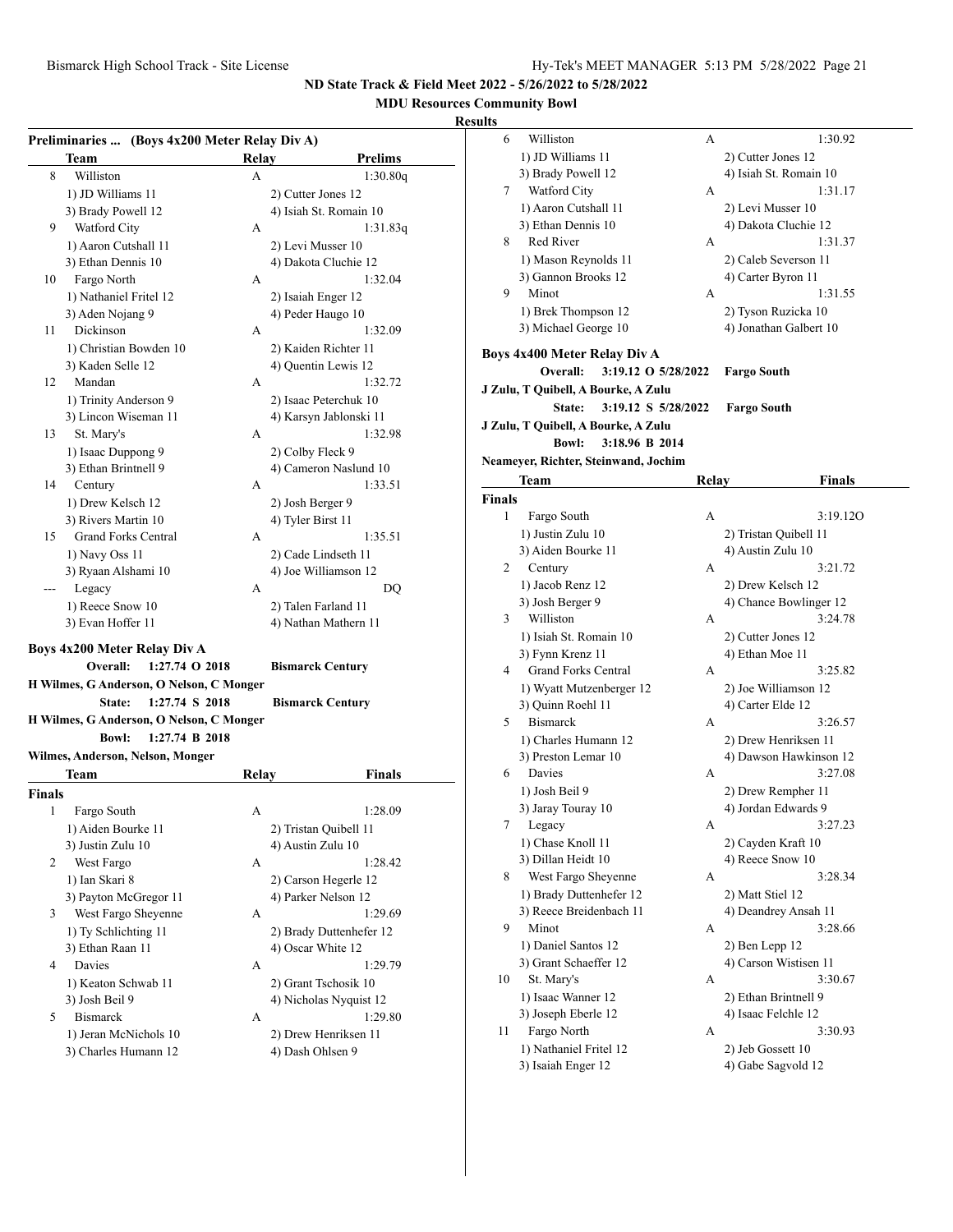## **MDU Resources Community Bowl**

|               | Finals  (Boys 4x400 Meter Relay Div A)             |       |                           |
|---------------|----------------------------------------------------|-------|---------------------------|
|               | Team                                               | Relay | Finals                    |
| 12            | Mandan                                             | А     | 3:31.40                   |
|               | 1) Trinity Anderson 9                              |       | 2) Josh Salagan 11        |
|               | 3) Karsten Hegney 11                               |       | 4) Lincon Wiseman 11      |
| 13            | Red River                                          | А     | 3:31.92                   |
|               | 1) Tanner Schiller 12                              |       | 2) Gannon Brooks 12       |
|               | 3) Lukas Heydt 11                                  |       | 4) Grant Hoffarth         |
| 14            | West Fargo                                         | A     | 3:32.72                   |
|               | 1) Hayden Pritchard 11                             |       | 2) Lane Dullum 12         |
|               | 3) Ely Svenby                                      |       | 4) Justin Smith 12        |
| 15            | Dickinson                                          | А     | 3:37.70                   |
|               | 1) Kaden Selle 12                                  |       | 2) Jack Homiston 12       |
|               | 3) Benett Carlson 11                               |       | 4) Duncan Blauer 9        |
|               | Boys 4x800 Meter Relay Div A                       |       |                           |
|               | Overall:<br>7:54.52 O 1981                         |       | Minot                     |
|               | Joe Carlson, Ken Clark, Rob Buchholz, Jon Boughner |       |                           |
|               | 7:54.52 S 1981<br>State:                           |       | <b>Minot</b>              |
|               | J Carlson, K Clark, R Buchholz, J Boughner         |       |                           |
|               | <b>Bowl:</b><br>7:48.49 B 2014                     |       |                           |
|               | Werner, Markle, Lerew, Gotta                       |       |                           |
|               | Team                                               | Relay | <b>Finals</b>             |
| <b>Finals</b> |                                                    |       |                           |
| 1             | Williston                                          | А     | 7:57.87                   |
|               | 1) Fynn Krenz 11                                   |       | 2) Charles Hardcastle 12  |
|               | 3) Ivan Askim 11                                   |       | 4) Ethan Moe 11           |
| 2             | West Fargo                                         | А     | 7:59.61                   |
|               | 1) Lincoln Retzlaff 12                             |       | 2) Lane Dullum 12         |
|               | 3) Justin Smith 12                                 |       | 4) Parker Nelson 12       |
| 3             | Century                                            | А     | 8:01.94                   |
|               | 1) Jacob Renz 12                                   |       | 2) Griffin House 12       |
|               | 3) Cyan Sorenson 11                                |       | 4) Chance Bowlinger 12    |
| 4             | Red River                                          | A     | 8:03.48                   |
|               | 1) Hunter McHenry 12                               |       | 2) Dameon Zenawick 12     |
|               | 3) Tanner Schiller 12                              |       | 4) Jonah Dafoe 11         |
| 5             | Davies                                             | А     | 8:03.74                   |
|               | 1) Jaray Touray 10                                 |       | 2) Regan Bosch 12         |
|               | 3) Carter Berney 12                                |       | 4) Drew Rempher 11        |
| 6             | Legacy                                             | А     | 8:10.90                   |
|               | 1) Chase Knoll 11                                  |       | 2) Dalton Fleckenstein 11 |
|               | 3) Ivar Martell 11                                 |       | 4) Cayden Kraft 10        |
| 7             | Minot                                              | А     | 8:11.06                   |
|               | 1) Grant Schaeffer 12                              |       | 2) Benjamin Harris 9      |
|               | 3) Carson Wistisen 11                              |       | 4) Oscar Hultz 12         |
| 8             | <b>Bismarck</b>                                    | A     | 8:14.36                   |
|               | 1) Parker Hintz 10                                 |       | 2) Noah Cowley 12         |
|               | 3) Dawson Balzer 9                                 |       | 4) Preston Lemar 10       |
| 9             | Fargo North                                        | А     | 8:15.16                   |
|               | 1) Braxton Middaugh 11                             |       | 2) Gabe Sagvold 12        |
|               | 3) James Lien 10                                   |       | 4) Elijah Pederson 11     |
| 10            | West Fargo Sheyenne                                | А     | 8:25.15                   |
|               | 1) Isaiah Robles 10                                |       | 2) Aiden Johnson 10       |
|               | 3) Matt Stiel 12                                   |       | 4) Caeden Johnson 12      |

| 11            | Devils Lake                  |                   |      | А                     | 8:42.02           |  |  |
|---------------|------------------------------|-------------------|------|-----------------------|-------------------|--|--|
|               |                              | 1) Brady Goss 11  |      |                       | 2) Adam Sobolik 9 |  |  |
|               | 3) Jacob Shomento 12         |                   |      | 4) Tyler Goss 11      |                   |  |  |
| 12            | St. Mary's                   |                   |      | A                     | 8:45.01           |  |  |
|               | 1) Ethan Brintnell 9         |                   |      | 2) Isaac Schroeder 10 |                   |  |  |
|               | 3) Kyle Marcotte 11          |                   |      | 4) Adam Eberle 10     |                   |  |  |
|               | <b>Boys High Jump Div A</b>  |                   |      |                       |                   |  |  |
|               | Overall:                     | 6-10.25 O 1999    |      | <b>Shawn Gabbert</b>  |                   |  |  |
|               | State:                       | 6-10.25 S 1999    |      | <b>Shawn Gabbert</b>  |                   |  |  |
|               | <b>Bowl:</b>                 | 6-08.50 B 2021    |      | <b>Braden Brown</b>   |                   |  |  |
|               | Name                         |                   | Yr   | <b>School</b>         | <b>Finals</b>     |  |  |
| Finals        |                              |                   |      |                       |                   |  |  |
| 1             | Ryan Brynjolfson             |                   | 11   | Century               | 6-04.00           |  |  |
| 2             | Will Mickelson               |                   | 10   | Mandan                | 6-03.00           |  |  |
| 3             | Angel Lopez                  |                   |      | 10 Grand Forks        | J6-03.00          |  |  |
| 4             | Hudsen Sheldon               |                   |      | 9 Mandan              | 6-02.00           |  |  |
| 5             | Jean Irumva                  |                   | 12   | West Fargo            | J6-00.00          |  |  |
| 5             | Aiden Jacobson               |                   | 11   | Valley City           | J6-00.00          |  |  |
| 7             | Cedric Taylor                |                   |      | 10 West Fargo         | J6-00.00          |  |  |
| 7             | Michael Nhial                |                   |      | 12 West Fargo S       | J6-00.00          |  |  |
| 9             | Ty Allen                     |                   | 11 - | <b>Bismarck</b>       | 5-10.00           |  |  |
| 9             | Ethan Stotz                  |                   |      | 12 Bismarck           | 5-10.00           |  |  |
| 9             | Darby Olson<br>11 -          |                   |      | West Fargo S          | 5-10.00           |  |  |
| 9             | Grayson Schaeffer            |                   |      | 9 Minot               | 5-10.00           |  |  |
| 9             | Trey Knoke                   |                   | 9.   | Fargo North           | 5-10.00           |  |  |
| 9             | Kasen Baer                   |                   | 11   | West Fargo S          | 5-10.00           |  |  |
| 9             | <b>Brooks Turner</b><br>11   |                   |      | Century               | 5-10.00           |  |  |
|               | <b>Boys Pole Vault Div A</b> |                   |      |                       |                   |  |  |
|               | Overall:                     | $15-07.50$ O 2021 |      | <b>Jak Urlacher</b>   |                   |  |  |
|               | <b>State:</b>                | 15-07.50 S 2021   |      | <b>Jak Urlacher</b>   |                   |  |  |
|               | <b>Bowl:</b>                 | 15-07.50 B 2021   |      | <b>Jak Urlacher</b>   |                   |  |  |
|               | Name                         |                   | Yr   | School                | <b>Finals</b>     |  |  |
| <b>Finals</b> |                              |                   |      |                       |                   |  |  |
| 1             | <b>Bradley Bertsch</b>       |                   | 12   | West Fargo S          | 14-00.00          |  |  |
| 2             | <b>Benett Carlson</b>        |                   | 11   | <b>Dickinson</b>      | 13-09.00          |  |  |
| 3             | Adam Nychyporuk              |                   |      | 10 Legacy             | 13-06.00          |  |  |
| 4             | Jack Homiston                |                   | 12   | Dickinson             | J13-06.00         |  |  |
| 5             | Alec Wardner                 |                   |      | 12 Bismarck           | 13-03.00          |  |  |
| 6             | Keaton Reinke                |                   | 11   | Minot                 | J13-03.00         |  |  |
| 7             | Lucas Meyer                  |                   | 11   | Century               | 13-00.00          |  |  |
| 8             | Andrew Withuski              |                   | 11   | Wahpeton              | J13-00.00         |  |  |
| 9             | <b>Connor Manske</b>         |                   | 10   | West Fargo S          | 12-06.00          |  |  |
| 9             | Soren Kaster                 |                   | 11   | West Fargo S          | 12-06.00          |  |  |
| 9             | Gavin Maher                  |                   | 12   | <b>Bismarck</b>       | 12-06.00          |  |  |
| 12            | Zack Thomasson               |                   | 11   | Fargo South           | 12-00.00          |  |  |
| 12            | Tristan Will                 |                   | 11   | Legacy                | 12-00.00          |  |  |
| 12            | Patrick Rach                 |                   | 11   | Fargo South           | 12-00.00          |  |  |
| 15            | Jonathan Nistler             |                   | 12   | Century               | 11-06.00          |  |  |
| ---           | Michael Griffin              |                   | 12   | <b>Bismarck</b>       | NH                |  |  |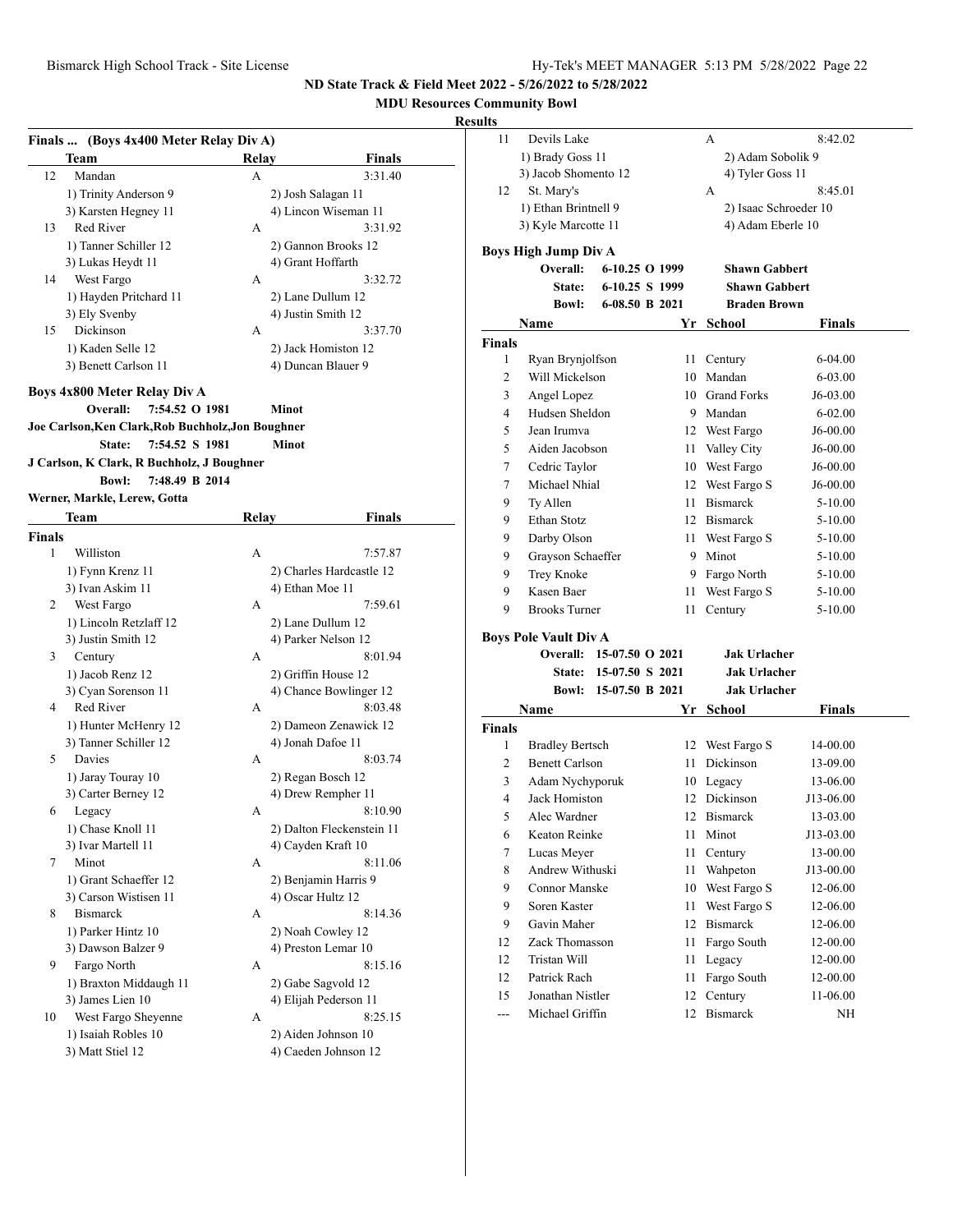**MDU Resources Community Bowl**

|               | <b>Boys Long Jump Div A</b>      |                 |                 |                            |                                  |        |
|---------------|----------------------------------|-----------------|-----------------|----------------------------|----------------------------------|--------|
|               | Overall:                         | 24-06 O 1998    |                 | <b>Nate Keller</b>         |                                  |        |
|               | State:                           | 24-06 S 1998    |                 | <b>Nate Keller</b>         |                                  |        |
|               | <b>Bowl:</b>                     | 23-09.50 B 2013 |                 |                            | <b>Jamie Heinen-Lugert</b>       |        |
|               | Name                             |                 |                 | Yr School                  | Finals                           |        |
| <b>Finals</b> |                                  |                 |                 |                            |                                  |        |
| 1             | Ryan Brynjolfson                 |                 | 11              | Century                    | $22-09.00 +0.0$                  |        |
| 2             | Thomas Schreiner                 |                 |                 | 10 Davies                  | 22-01.25                         | $-1.0$ |
| 3             | <b>Brett Lacombe</b>             |                 |                 | 12 Legacy                  | 21-07.50                         | $-0.1$ |
| 4             | Hudson Schroeder                 |                 | 11 -            | <b>Bismarck</b>            | $21-05.00 +0.0$                  |        |
| 5             | Isiah St. Romain                 |                 |                 | 10 Williston               | $21-04.00 +0.0$                  |        |
| 6             | Isaac Felchle                    |                 |                 | 12 St. Mary's              | $21-03.00 +0.0$                  |        |
| 7             | Grayson Schaeffer                |                 |                 | 9 Minot                    | $21-02.25 +0.0$                  |        |
| 8             | Ty Schlichting                   |                 | 11 -            | West Fargo S               | $21-01.50 -1.8$                  |        |
| 9             | JD Williams                      |                 | 11              | Williston                  | $20-10.50 -0.3$                  |        |
| 10            | Nick Hasbargen                   |                 |                 | 10 Davies                  | 20-06.50 1.7                     |        |
| 11            | Ethan Manock                     |                 | 11 -            | Wahpeton                   | $20-06.00 -2.0$                  |        |
| 11            | Aeyden Price                     |                 | 9.              | St. Mary's                 | $20-06.00 -0.1$                  |        |
| 13            | <b>Brode Hillstrom</b>           |                 | 12 <sup>1</sup> | Jamestown                  | $20-05.00 +0.0$                  |        |
| 14            | <b>Anthony Brown</b>             |                 |                 | 10 Minot                   | $20-04.00 -0.9$                  |        |
| 15            | Nathaniel Fritel                 |                 |                 | 12 Fargo North             | $20-03.50 +0.0$                  |        |
| 16            | Carter Byron                     |                 | 11              | Red River                  | $20-02.00 -0.8$                  |        |
| 17            | <b>Brek Thompson</b>             |                 |                 | 12 Minot                   | $20-01.00 -0.4$                  |        |
| 18            | Devin Beach                      |                 |                 | 12 Jamestown               | $19-08.00 -0.1$                  |        |
| 19            | Calin Hanson                     |                 |                 | 12 Williston               | $19-06.00 + 0.0$                 |        |
| 20            | Kasen Baer                       |                 | 11 -            |                            | $19-04.75 -1.0$                  |        |
| 21            |                                  |                 |                 | West Fargo S<br>9 Wahpeton | $19-04.00 -1.4$                  |        |
| 22            | Treyton Mauch<br>Treyton Hoffert |                 |                 |                            |                                  |        |
| 23            | Zach Brown                       |                 |                 | 10 Fargo South<br>Minot    | 19-03.50 1.1<br>$19-02.00 + 0.0$ |        |
| 24            |                                  |                 | 11 -            |                            |                                  |        |
| 25            | Dylan Beyl<br>Divine Okorn       |                 | 11 -            | West Fargo S               | 19-01.50 0.8                     |        |
|               |                                  |                 |                 | 12 Minot                   | $19-01.00 -1.0$                  |        |
| 26            | Noah Olson                       |                 |                 | 10 West Fargo S            | $19-00.00 + 0.0$                 |        |
| 27            | Beau Arenstein                   |                 | 11 -<br>9       | Wahpeton<br>Davies         | 18-10.25                         | 0.1    |
| 28            | Owen Thielges                    |                 |                 |                            | 18-07.00 0.3                     |        |
| ---           | Ty Allen                         |                 | 11              | <b>Bismarck</b>            | <b>FOUL</b>                      |        |
|               | <b>Boys Triple Jump Div A</b>    |                 |                 |                            |                                  |        |
|               | Overall:                         | 48-05 O 2019    |                 |                            | Nsengiyumva Corode               |        |
|               | State:                           | 48-05 S 2019    |                 |                            | Nsengiyumva Corode               |        |
|               | <b>Bowl:</b>                     | 48-05 B 2019    |                 |                            | Nsengiyumva Corode               |        |
|               | <b>Name</b>                      |                 | Yr              | <b>School</b>              | <b>Finals</b>                    |        |
| <b>Finals</b> |                                  |                 |                 |                            |                                  |        |
| 1             | Golden Deebom                    |                 |                 | 9 Davies                   | 45-04.50                         | $+0.0$ |
| 2             | Anthony Brown                    |                 | 10              | Minot                      | 44-00.00                         | 2.2    |
| 3             | Ty Allen                         |                 | 11 -            | <b>Bismarck</b>            | 43-10.50                         | 2.2    |
| 4             | Michael Nhial                    |                 | 12              | West Fargo S               | 43-09.75                         | 0.3    |
| 5             | Dylan Beyl                       |                 | 11              | West Fargo S               | 42-11.75                         | $+0.0$ |
| 6             | Simon Haug                       |                 |                 | 12 Red River               | J42-10.50                        | $-0.9$ |
| 7             | <b>Brett Lacombe</b>             |                 |                 | 12 Legacy                  | J42-10.50                        | $+0.0$ |
| 8             | Grayson Schaeffer                |                 |                 | 9 Minot                    | 42-10.25                         | 1.2    |
| 9             | Noah Olson                       |                 |                 | 10 West Fargo S            | 42-09.00 0.3                     |        |
| 10            | Aaron Cutshall                   |                 | 11              | Watford City               | 42-00.25                         | $+0.0$ |
| 10            | Logan Miller                     |                 | 11              | Legacy                     | 42-00.25                         | $+0.0$ |
| 12            | Isaiah Enger                     |                 | 12              | Fargo North                | 42-00.00                         | $+0.0$ |
| 13            | Josh Salagan                     |                 | 11              | Mandan                     | 41-07.75                         | 0.1    |

| ,,,,,,         |                                |                 |              |                        |                  |        |
|----------------|--------------------------------|-----------------|--------------|------------------------|------------------|--------|
| 14             | <b>Brek Thompson</b>           |                 |              | 12 Minot               | 41-07.00 0.6     |        |
| 15             | Isaiah Gaye                    |                 |              | 9 Red River            | 41-06.00         | $-0.2$ |
| 16             | Zander Albers                  |                 |              | 12 Legacy              | $41-04.00 +0.0$  |        |
| 17             | Kasen Baer                     |                 |              | 11 West Fargo S        | 41-03.75         | $+0.0$ |
| 18             | Devin Beach                    |                 |              | 12 Jamestown           | $41-03.50 -0.1$  |        |
| 19             | Darby Olson                    |                 |              | 11 West Fargo S        | 41-02.00 0.9     |        |
| 20             | Jaden Middleton                |                 |              | 10 Fargo South         | $40-08.00 + 0.0$ |        |
| 21             | Divine Okorn                   |                 |              | 12 Minot               | $40-06.75$ +0.0  |        |
| 22             | Ayden Cermak                   |                 |              | 12 Century             | $40-04.50 +0.0$  |        |
| 23             | James Weninger                 |                 |              | 11 Fargo North         | $40-01.50 +0.0$  |        |
| 24             | <b>Emanuel Spiyee</b>          |                 |              | 11 Fargo South         | 39-03.25 0.2     |        |
| 25             | Aiden Zugg                     |                 |              | 11 Williston           | $38-03.00 +0.0$  |        |
| 26             | A'Johntez Moore                |                 |              | 10 Fargo South         | $36-11.25 +0.0$  |        |
|                | <b>Boys Shot Put Div A</b>     |                 |              |                        |                  |        |
|                | Overall:                       |                 | 64-01 O 1987 | <b>Howard Hausauer</b> |                  |        |
|                | State:                         |                 | 64-01 S 1987 | <b>Howard Hausauer</b> |                  |        |
|                | <b>Bowl:</b>                   | 63-06.50 B 2015 |              | <b>Jon Tharaldsen</b>  |                  |        |
|                | Name                           |                 | Yr           | School                 | Finals           |        |
| <b>Finals</b>  |                                |                 |              |                        |                  |        |
| 1              | Jacob Burckhard                |                 |              | 11 Century             | 55-09.00         |        |
| $\overline{c}$ | Lucas Schweigert               |                 |              | 12 Century             | 54-01.00         |        |
| 3              | Joel Edland                    |                 |              | 11 Century             | 52-04.50         |        |
| $\overline{4}$ | Jaxson Walz                    |                 | 11 -         | Century                | 51-01.00         |        |
| 5              | Thomas Allmer                  |                 |              | 12 Jamestown           | 50-06.00         |        |
| 6              | Kaleb Vliem                    |                 |              | 12 Davies              | 50-04.00         |        |
| 7              | Evan Schmit                    |                 |              | 10 Century             | 49-08.50         |        |
| 8              | Jacob Kirkeby                  |                 |              | 12 West Fargo S        | 49-07.00         |        |
| 9              | Brennan Sellheim               |                 |              | 12 West Fargo S        | 49-00.00         |        |
| 10             | Eli Hayes                      |                 |              | 11 Davies              | 48-08.00         |        |
| 11             | <b>Brackston Kemmet</b>        |                 |              | 12 Legacy              | 48-04.00         |        |
| 12             | Jack Shaffer                   |                 |              | 9 Bismarck             | 47-06.50         |        |
| 13             | Logan Arason                   |                 |              | 11 Red River           | 46-09.00         |        |
| 14             | <b>Brennan Palmer</b>          |                 |              | 11 Davies              | 43-10.00         |        |
| 15             | Landon Leno                    |                 |              | 11 Legacy              | 43-00.00         |        |
| 15             | Justin Kerr                    |                 |              | 12 Grand Forks         | 43-00.00         |        |
| 17             | Vegas George                   |                 | 11           | Legacy                 | 42-06.50         |        |
|                | <b>Boys Discus Throw Div A</b> |                 |              |                        |                  |        |
|                | Overall: 192-08 O 2012         |                 |              | Bryan Bjerk            |                  |        |
|                | State:                         | 192-08 S 2012   |              | <b>Bryan Bjerk</b>     |                  |        |
|                | <b>Bowl:</b>                   | 192-08 B 2012   |              | <b>Bryan Bjerk</b>     |                  |        |
|                | Name                           |                 |              | Yr School              | Finals           |        |
| Finals         |                                |                 |              |                        |                  |        |
| 1              | Logan Arason                   |                 | 11           | Red River              | 170-07           |        |
| 2              | <b>Ethan Manock</b>            |                 | 11           | Wahpeton               | 158-02           |        |
| 3              | Jacob Burckhard                |                 | 11           | Century                | 157-11           |        |
| 4              | Thomas Allmer                  |                 | 12           | Jamestown              | 157-06           |        |
| 5              | <b>Jaxson Walz</b>             |                 | 11           | Century                | 153-05           |        |
| 6              | <b>Brackston Kemmet</b>        |                 |              | 12 Legacy              | 149-02           |        |
| 7              | Lucas Schweigert               |                 |              | 12 Century             | 146-07           |        |
| 8              | Eli Hayes                      |                 | 11           | Davies                 | 144-01           |        |
| 9              | Logan Herring                  |                 |              | 12 West Fargo          | 140-06           |        |
| 10             | Taiton Axtman                  |                 |              | 12 Davies              | 137-00           |        |
| 11             | Jake Hettinger                 |                 | 11           | <b>Bismarck</b>        | 136-10           |        |
| 12             | Kyan Barth                     |                 | 11           | Century                | 136-09           |        |
|                |                                |                 |              |                        |                  |        |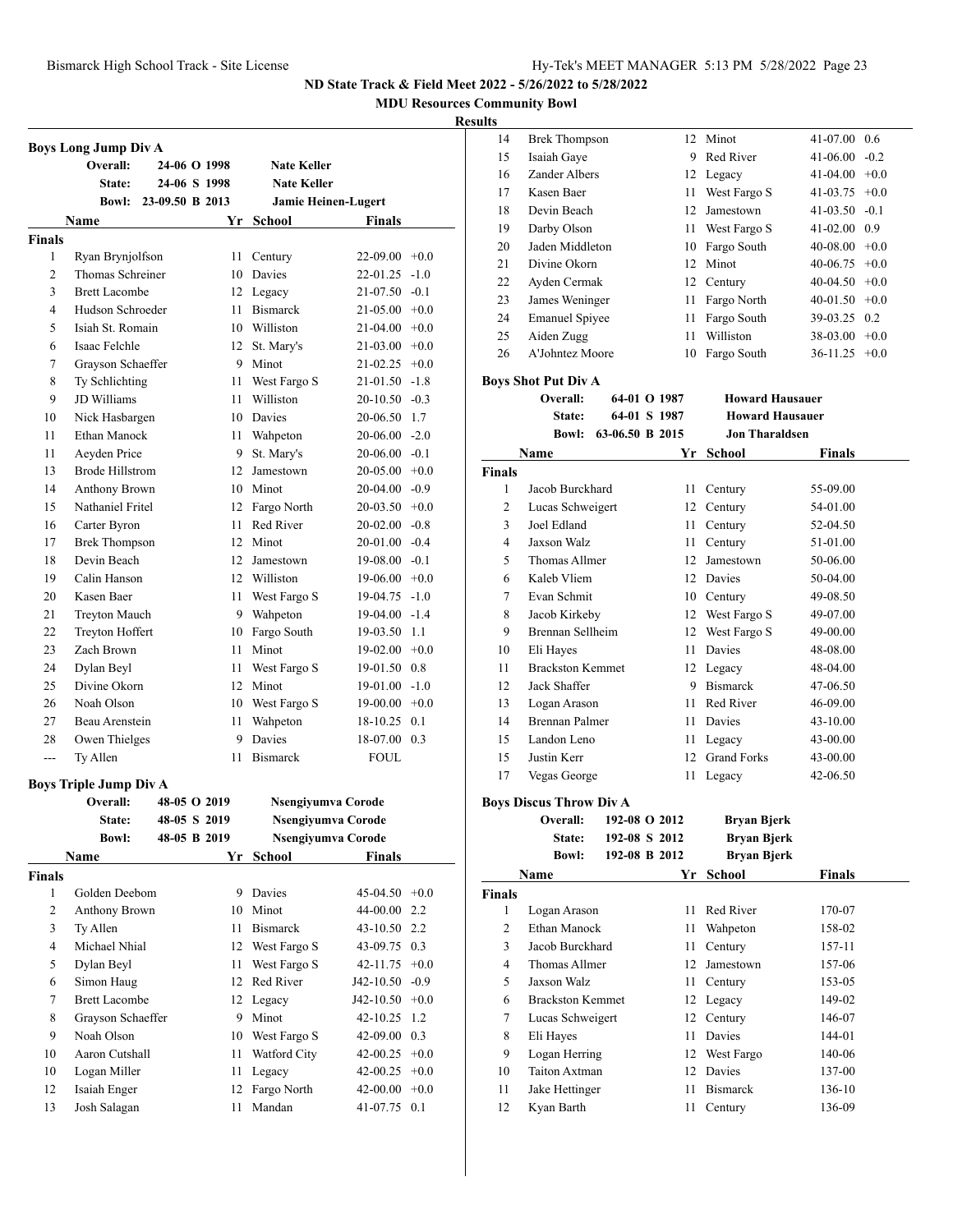**MDU Resources Community Bowl**

#### **Resul**

|                | Finals  (Boys Discus Throw Div A) |               |              |                        |                 |
|----------------|-----------------------------------|---------------|--------------|------------------------|-----------------|
|                | Name                              |               |              | Yr School              | <b>Finals</b>   |
| 13             | Joel Edland                       |               | 11 -         | Century                | 125-08          |
| 14             | Nick Kuehl                        |               | 10           | Shanley                | 123-04          |
| 15             | Kaleb Vliem                       |               |              | 12 Davies              | 120-00          |
| 16             | Vegas George                      |               | 11 -         | Legacy                 | 103-00          |
|                | <b>Boys Javelin Throw Div A</b>   |               |              |                        |                 |
|                | Overall:                          | 208-03 O 2004 |              | <b>Riley Dolezal</b>   |                 |
|                | State:                            | 201-10 S 2007 |              | <b>Paul Hoplin</b>     |                 |
|                | <b>Bowl:</b>                      | 212-08 B 2001 |              | <b>Chad Oukrop</b>     |                 |
|                | Name                              |               | Yr           | School                 | Finals          |
| <b>Finals</b>  |                                   |               |              |                        |                 |
| 1              | Ethan Manock                      |               | 11 -         | Wahpeton               | 180-01          |
| 2              | Logan Arason                      |               | 11.          | Red River              | 179-03          |
| 3              | Eli Hayes                         |               |              | 11 Davies              | 175-10          |
| 4              | Hunter Odden                      |               |              | 11 West Fargo          | 172-08          |
| 5              | Preston Lemar                     |               |              | 10 Bismarck            | 167-05          |
| 6              | Aaron Grubb                       |               |              | 12 Mandan              | 161-05          |
| 7              | Brenden Palmer                    |               |              | 12 Mandan              | 157-02          |
| 8              | Ethan Stotz                       |               |              | 12 Bismarck            | 155-04          |
| 9              | <b>Bennett Burd</b>               |               | 12           | Shanley                | 152-02          |
| 10             | Brennan Palmer                    |               | 11 -         | Davies                 | 151-07          |
| 11             | Quinn Nelson                      |               | 11.          | Red River              | 150-09          |
| 12             | Colton Schneider                  |               | 11 -         | Devils Lake            | 143-09          |
| 13             | Ethan Thomas                      |               |              | 10 Grand Forks         | 143-07          |
| 14             | Ty Wiedrich                       |               |              | 10 Williston           | 143-01          |
| 15             | Devin Heaton                      |               |              | 12 Legacy              | 138-07          |
| 16             | Romeo Alvarez                     |               |              | 12 Williston           | 137-05          |
| 17             | Jacob DeVries                     |               |              | 12 Wahpeton            | 123-03          |
|                |                                   |               |              |                        |                 |
|                | <b>Boys 100 Meter Dash Div B</b>  |               |              |                        |                 |
|                | Overall:                          |               | 10.44 O 2004 | <b>Weston Dressler</b> |                 |
|                | <b>State:</b>                     |               | 10.92 S 2015 | <b>Austin Brown</b>    |                 |
|                | <b>Bowl:</b>                      |               | 10.44 B 2004 | <b>Weston Dressler</b> |                 |
|                | Name                              |               |              | Yr School              | Prelims         |
|                | <b>Preliminaries</b>              |               |              |                        |                 |
| 1              | Frosty Wisnewski                  |               |              | 12 Central Cass        | 11.04Q1.7       |
| 2              | Paul Olson                        |               |              | 12 Kindred             | 11.14Q1.6       |
| 3 <sup>7</sup> | John Kaldor                       |               |              | 11 Hillsboro/Ce        | $11.34Q + 0.0$  |
| 4              | Jake Deutsch                      |               |              | 12 Central Cass        | 11.14Q1.7       |
| 5              | Izaak Kudrna                      |               |              | 10 Dickinson Tr        | 11.36Q1.6       |
| 6              | Kevin Gilmore                     |               |              | 12 Beulah              | J11.36Q+0.0     |
| 7              | Keaton Cole                       |               |              | 10 Nedrose             | 11.29q 1.7      |
| 8              | Evan Richman                      |               | 12           | Maple River            | 11.32q 1.7      |
| 9              | Jack Metzger                      |               | 12           | Northern Cas           | 11.33q 1.7      |
| 10             | Avery Harms                       |               | 11           | Shiloh Chris           | 11.36 1.6       |
| 11             | Christian Lormejuste              |               | 11           | <b>Bishop Ryan</b>     | 11.37<br>1.7    |
| 12             | Jamison Opp                       |               | 11           | Glen Ullin/H           | 11.38<br>1.6    |
| 13             | Cruz Hernandez                    |               | 11           | Hankinson              | 1.6<br>11.43    |
| 14             | <b>Tyson Enget</b>                |               | 11           | Powers Lake            | 11.45<br>$+0.0$ |
| 15             | Eric Martin                       |               | 11           | Velva-Drake/           | 1.6<br>11.49    |
| 16             | Esgar Rios                        |               |              | 12 Grafton             | 11.51<br>1.6    |
| 17             | Dylan Rud                         |               |              | 12 New Salem-Al        | 11.56<br>$+0.0$ |
| 18             | Matthew Rexine                    |               | 10           | May-Port CG            | 1.6<br>11.62    |
| 19             | <b>Easton Frey</b>                |               | 12           | Central McLe           | $+0.0$<br>11.65 |

| sults         |                                    |              |          |                              |                            |
|---------------|------------------------------------|--------------|----------|------------------------------|----------------------------|
| 20            | William Lundberg                   |              |          | 11 Rugby                     | $11.66 + 0.0$              |
| 20            | Kaison Kaylor                      |              | 11       | Hazen                        | 11.66<br>$+0.0$            |
| 22            | Kelby Azure                        |              | 12       | Hatton-North                 | 11.70<br>1.7               |
| 23            | <b>Trevor Moos</b>                 |              |          | 10 Kidder Count              | $11.74 +0.0$               |
|               |                                    |              |          |                              |                            |
|               | <b>Boys 100 Meter Dash Div B</b>   |              |          |                              |                            |
|               | Overall:                           | 10.44 O 2004 |          | <b>Weston Dressler</b>       |                            |
|               | <b>State:</b>                      | 10.92 S 2015 |          | <b>Austin Brown</b>          |                            |
|               | <b>Bowl:</b>                       | 10.44 B 2004 |          | <b>Weston Dressler</b>       |                            |
|               | Name                               |              | Yr       | School                       | Finals                     |
| <b>Finals</b> |                                    |              |          |                              |                            |
| $\mathbf{1}$  | Kevin Gilmore                      |              |          | 12 Beulah                    | $11.51 -2.1$               |
| 2             | Frosty Wisnewski                   |              |          | 12 Central Cass              | $11.52 -2.1$               |
| 3             | Paul Olson                         |              |          | 12 Kindred                   | $11.57 - 2.1$              |
| 4             | Jack Metzger                       |              |          | 12 Northern Cas              | $11.66 -2.1$               |
| 5             | John Kaldor                        |              |          | 11 Hillsboro/Ce              | $11.67 -2.1$               |
| 6             | Izaak Kudrna                       |              |          | 10 Dickinson Tr              | $11.70 -2.1$               |
| 7             | Keaton Cole                        |              |          | 10 Nedrose                   | $11.72 -2.1$               |
| 8             | Jake Deutsch                       |              |          | 12 Central Cass              | $11.74 - 2.1$              |
| 9             | Evan Richman                       |              |          | 12 Maple River               | $11.77 - 2.1$              |
|               | <b>Boys 200 Meter Dash Div B</b>   |              |          |                              |                            |
|               | Overall:                           | 21.36 O 2021 |          | <b>Calob Larson</b>          |                            |
|               | State:                             | 21.98 S 1998 |          | <b>Kent Kaylor</b>           |                            |
|               | <b>Bowl:</b>                       | 21.12 B 2021 |          | <b>Calob Larson</b>          |                            |
|               | Name                               |              |          | Yr School                    | <b>Prelims</b>             |
|               | <b>Preliminaries</b>               |              |          |                              |                            |
| 1             | Paul Olson                         |              |          | 12 Kindred                   | 22.47Q0.5                  |
| 2             | Jaiden Peraza                      |              |          | 12 Kindred                   | 22.48Q2.6                  |
| 3             | Frosty Wisnewski                   |              |          | 12 Central Cass              | 22.48Q2.6                  |
| 4             | Kevin Gilmore                      |              |          | 12 Beulah                    | 22.72Q0.5                  |
| 5             | Madden Thorson                     |              |          | 12 Harvey/Wells              | 22.64Q2.6                  |
| 6             | <b>Tyson Enget</b>                 |              |          | 11 Powers Lake               | 23.03Q0.5                  |
| 7             | Logan Weninger                     |              |          | 10 Carrington                | 22.85q 2.6                 |
| 8             | Jake Deutsch                       |              |          | 12 Central Cass              | 23.13q 0.5                 |
| 9             | <b>Chance Manhart</b>              |              |          | 12 Beach                     | 23.13q 2.6                 |
| 10            | John Kaldor                        |              |          | 11 Hillsboro/Ce              | 23.20 2.6                  |
| 11            | Luke Shobe                         |              |          | 10 Dickinson Tr              | 23.22 0.5                  |
| 12            | Isaac Wisnewski                    |              |          | 10 Central Cass              | 23.25 2.6                  |
| 12            | Dylan Rud                          |              |          | 12 New Salem-Al              | 23.25 0.5                  |
| 14            | William Lundberg                   |              | 11       | Rugby                        | 23.36 2.6                  |
| 15            | Logan Barnes                       |              | 12       | Linton/HMB                   | 23.53 0.5                  |
| 16            | Ty Abrahamson                      |              | 12       | Northern Lig                 | 23.69<br>2.6               |
| 17            | Christian Lormejuste               |              | 11       | Bishop Ryan                  | 23.98 0.5                  |
|               |                                    |              |          |                              |                            |
|               | <b>Boys 200 Meter Dash Div B</b>   |              |          |                              |                            |
|               | Overall:                           | 21.36 O 2021 |          | <b>Calob Larson</b>          |                            |
|               | State:                             | 21.98 S 1998 |          | <b>Kent Kaylor</b>           |                            |
|               | <b>Bowl:</b>                       | 21.12 B 2021 |          | <b>Calob Larson</b>          |                            |
|               | Name                               |              | Yr       | School                       | Finals                     |
| Finals        |                                    |              |          |                              |                            |
| $\mathbf{1}$  | Jaiden Peraza                      |              |          | 12 Kindred                   | 22.71 -1.3                 |
| 2             | Paul Olson                         |              | 12       | Kindred                      | $22.77 - 1.3$              |
| 3             | Kevin Gilmore                      |              | 12       | Beulah                       | $22.82 -1.3$               |
| 4<br>5        | Madden Thorson<br>Frosty Wisnewski |              | 12<br>12 | Harvey/Wells<br>Central Cass | $22.85 -1.3$<br>22.86 -1.3 |
|               |                                    |              |          |                              |                            |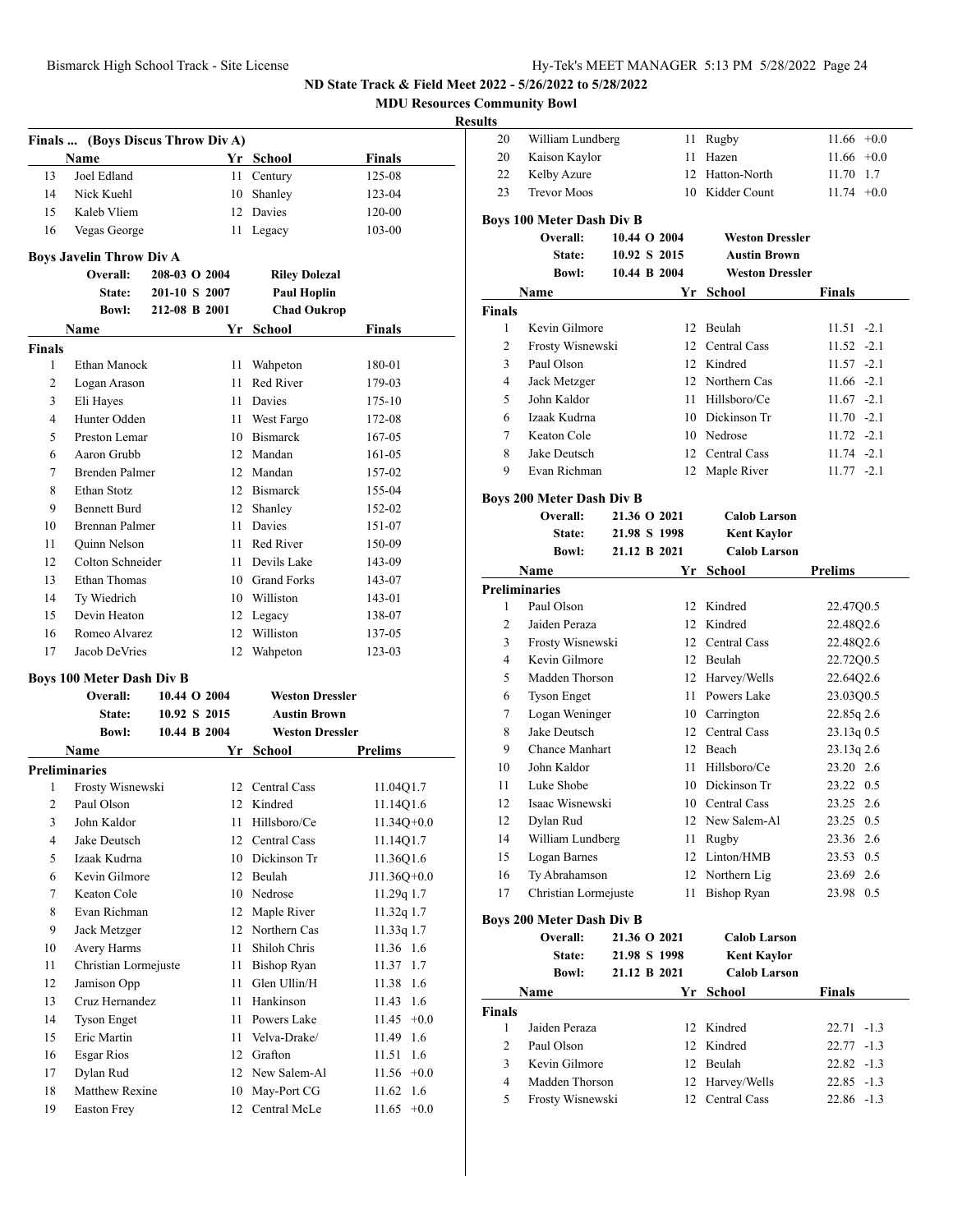**MDU Resources Community Bowl**

#### **Results**

| Finals  (Boys 200 Meter Dash Div B)<br>Yr School<br>Name<br>Finals<br>Powers Lake<br>$23.34 -1.3$<br>6<br><b>Tyson Enget</b><br>11<br>7<br>Chance Manhart<br>12 Beach<br>23.35 -1.3<br>8<br>Logan Weninger<br>10 Carrington<br>$23.45 -1.3$<br>9<br>Jake Deutsch<br>12 Central Cass<br>$23.48 - 1.3$<br><b>Boys 400 Meter Dash Div B</b><br>47.84 O 2014<br><b>Landon Jochim</b><br>Overall:<br>48.19 S 2006<br>State:<br><b>Blake Bowers</b><br><b>Landon Jochim</b><br><b>Bowl:</b><br>47.84 B 2014<br>School<br><b>Prelims</b><br>Name<br>Yr<br><b>Preliminaries</b><br>Paul Olson<br>12 Kindred<br>1<br>50.52Q<br>2<br>Frosty Wisnewski<br>12 Central Cass<br>50.74Q<br>3<br>Logan Weninger<br>10 Carrington<br>50.95Q<br>4<br>Jaiden Peraza<br>12 Kindred<br>51.15Q<br>5<br>Henry Nelson<br>11<br>Hillsboro/Ce<br>51.01Q<br>Jake Shobe<br>10 Dickinson Tr<br>6<br>51.53Q<br>Chance Manhart<br>7<br>12 Beach<br>51.07q<br>Caeden Sweet<br>12 Lisbon<br>8<br>51.87q<br>9<br>Jaran Reinhardt<br>8 Hazen<br>52.12q<br>52.23<br>10<br>Dalton Engg<br>12 Surrey<br>11<br>Dalen Engg<br>12<br>52.36<br>Surrey<br>Josh Yon<br>12<br>12 Thompson<br>52.60<br>13<br>Logan Wentz<br>12 Bishop Ryan<br>52.99<br>Cole Fahnestock<br>14<br>Rugby<br>11 -<br>53.03<br>15<br>Dawson Beck<br>Southern McL<br>53.31<br>12<br><b>Isaac Friese</b><br>15<br>12 Harvey/Wells<br>53.31<br>17<br>12 Northern Lig<br>53.79<br>Ty Abrahamson<br><b>Boys 400 Meter Dash Div B</b><br><b>Landon Jochim</b><br>Overall:<br>47.84 O 2014<br>48.19 S 2006<br><b>Blake Bowers</b><br>State:<br>47.84 B 2014<br><b>Landon Jochim</b><br><b>Bowl:</b><br><b>Name</b><br>Yr<br>School<br>Finals<br>Paul Olson<br>Kindred<br>1<br>49.98<br>12<br>$\overline{c}$<br>Jake Shobe<br>10 Dickinson Tr<br>50.67<br>3<br>Frosty Wisnewski<br>12<br>Central Cass<br>50.68<br><b>Chance Manhart</b><br>4<br>12<br>Beach<br>50.72<br>5<br>Jaiden Peraza<br>12 Kindred<br>50.95<br>Logan Weninger<br>10 Carrington<br>6<br>50.98<br>Henry Nelson<br>11 Hillsboro/Ce<br>7<br>51.55<br>Caeden Sweet<br>8<br>12 Lisbon<br>51.64<br>9<br>Jaran Reinhardt<br>8 Hazen<br>51.93<br><b>Boys 800 Meter Run Div B</b><br>1:52.02 O 1996<br>Overall:<br><b>Brian McCulley</b><br>1:54.48 S 1985<br>Paulo Costa<br>State:<br><b>Brandon Barnes</b><br><b>Bowl:</b><br>1:51.21 B 2010<br>Name<br>Yr<br>School<br>Finals<br>Finals<br>1:56.71<br>1<br>Ian Busche<br>12 Hazen<br>2<br><b>Bowman Count</b><br>Taylor Wanner<br>9.<br>1:58.85<br><b>Austin Wanner</b><br><b>Bowman Count</b><br>3<br>2:00.08<br>11 - |               |  |  |  |
|------------------------------------------------------------------------------------------------------------------------------------------------------------------------------------------------------------------------------------------------------------------------------------------------------------------------------------------------------------------------------------------------------------------------------------------------------------------------------------------------------------------------------------------------------------------------------------------------------------------------------------------------------------------------------------------------------------------------------------------------------------------------------------------------------------------------------------------------------------------------------------------------------------------------------------------------------------------------------------------------------------------------------------------------------------------------------------------------------------------------------------------------------------------------------------------------------------------------------------------------------------------------------------------------------------------------------------------------------------------------------------------------------------------------------------------------------------------------------------------------------------------------------------------------------------------------------------------------------------------------------------------------------------------------------------------------------------------------------------------------------------------------------------------------------------------------------------------------------------------------------------------------------------------------------------------------------------------------------------------------------------------------------------------------------------------------------------------------------------------------------------------------------------------------------------------------------------------------------------------------------------------------------------------------------------------------------------------------------------------------------------------------------------------------------------------------------------------------------------------------------------------------------------------------------------|---------------|--|--|--|
|                                                                                                                                                                                                                                                                                                                                                                                                                                                                                                                                                                                                                                                                                                                                                                                                                                                                                                                                                                                                                                                                                                                                                                                                                                                                                                                                                                                                                                                                                                                                                                                                                                                                                                                                                                                                                                                                                                                                                                                                                                                                                                                                                                                                                                                                                                                                                                                                                                                                                                                                                            |               |  |  |  |
|                                                                                                                                                                                                                                                                                                                                                                                                                                                                                                                                                                                                                                                                                                                                                                                                                                                                                                                                                                                                                                                                                                                                                                                                                                                                                                                                                                                                                                                                                                                                                                                                                                                                                                                                                                                                                                                                                                                                                                                                                                                                                                                                                                                                                                                                                                                                                                                                                                                                                                                                                            |               |  |  |  |
|                                                                                                                                                                                                                                                                                                                                                                                                                                                                                                                                                                                                                                                                                                                                                                                                                                                                                                                                                                                                                                                                                                                                                                                                                                                                                                                                                                                                                                                                                                                                                                                                                                                                                                                                                                                                                                                                                                                                                                                                                                                                                                                                                                                                                                                                                                                                                                                                                                                                                                                                                            |               |  |  |  |
|                                                                                                                                                                                                                                                                                                                                                                                                                                                                                                                                                                                                                                                                                                                                                                                                                                                                                                                                                                                                                                                                                                                                                                                                                                                                                                                                                                                                                                                                                                                                                                                                                                                                                                                                                                                                                                                                                                                                                                                                                                                                                                                                                                                                                                                                                                                                                                                                                                                                                                                                                            |               |  |  |  |
|                                                                                                                                                                                                                                                                                                                                                                                                                                                                                                                                                                                                                                                                                                                                                                                                                                                                                                                                                                                                                                                                                                                                                                                                                                                                                                                                                                                                                                                                                                                                                                                                                                                                                                                                                                                                                                                                                                                                                                                                                                                                                                                                                                                                                                                                                                                                                                                                                                                                                                                                                            |               |  |  |  |
|                                                                                                                                                                                                                                                                                                                                                                                                                                                                                                                                                                                                                                                                                                                                                                                                                                                                                                                                                                                                                                                                                                                                                                                                                                                                                                                                                                                                                                                                                                                                                                                                                                                                                                                                                                                                                                                                                                                                                                                                                                                                                                                                                                                                                                                                                                                                                                                                                                                                                                                                                            |               |  |  |  |
|                                                                                                                                                                                                                                                                                                                                                                                                                                                                                                                                                                                                                                                                                                                                                                                                                                                                                                                                                                                                                                                                                                                                                                                                                                                                                                                                                                                                                                                                                                                                                                                                                                                                                                                                                                                                                                                                                                                                                                                                                                                                                                                                                                                                                                                                                                                                                                                                                                                                                                                                                            |               |  |  |  |
|                                                                                                                                                                                                                                                                                                                                                                                                                                                                                                                                                                                                                                                                                                                                                                                                                                                                                                                                                                                                                                                                                                                                                                                                                                                                                                                                                                                                                                                                                                                                                                                                                                                                                                                                                                                                                                                                                                                                                                                                                                                                                                                                                                                                                                                                                                                                                                                                                                                                                                                                                            |               |  |  |  |
|                                                                                                                                                                                                                                                                                                                                                                                                                                                                                                                                                                                                                                                                                                                                                                                                                                                                                                                                                                                                                                                                                                                                                                                                                                                                                                                                                                                                                                                                                                                                                                                                                                                                                                                                                                                                                                                                                                                                                                                                                                                                                                                                                                                                                                                                                                                                                                                                                                                                                                                                                            |               |  |  |  |
|                                                                                                                                                                                                                                                                                                                                                                                                                                                                                                                                                                                                                                                                                                                                                                                                                                                                                                                                                                                                                                                                                                                                                                                                                                                                                                                                                                                                                                                                                                                                                                                                                                                                                                                                                                                                                                                                                                                                                                                                                                                                                                                                                                                                                                                                                                                                                                                                                                                                                                                                                            |               |  |  |  |
|                                                                                                                                                                                                                                                                                                                                                                                                                                                                                                                                                                                                                                                                                                                                                                                                                                                                                                                                                                                                                                                                                                                                                                                                                                                                                                                                                                                                                                                                                                                                                                                                                                                                                                                                                                                                                                                                                                                                                                                                                                                                                                                                                                                                                                                                                                                                                                                                                                                                                                                                                            |               |  |  |  |
|                                                                                                                                                                                                                                                                                                                                                                                                                                                                                                                                                                                                                                                                                                                                                                                                                                                                                                                                                                                                                                                                                                                                                                                                                                                                                                                                                                                                                                                                                                                                                                                                                                                                                                                                                                                                                                                                                                                                                                                                                                                                                                                                                                                                                                                                                                                                                                                                                                                                                                                                                            |               |  |  |  |
|                                                                                                                                                                                                                                                                                                                                                                                                                                                                                                                                                                                                                                                                                                                                                                                                                                                                                                                                                                                                                                                                                                                                                                                                                                                                                                                                                                                                                                                                                                                                                                                                                                                                                                                                                                                                                                                                                                                                                                                                                                                                                                                                                                                                                                                                                                                                                                                                                                                                                                                                                            |               |  |  |  |
|                                                                                                                                                                                                                                                                                                                                                                                                                                                                                                                                                                                                                                                                                                                                                                                                                                                                                                                                                                                                                                                                                                                                                                                                                                                                                                                                                                                                                                                                                                                                                                                                                                                                                                                                                                                                                                                                                                                                                                                                                                                                                                                                                                                                                                                                                                                                                                                                                                                                                                                                                            |               |  |  |  |
|                                                                                                                                                                                                                                                                                                                                                                                                                                                                                                                                                                                                                                                                                                                                                                                                                                                                                                                                                                                                                                                                                                                                                                                                                                                                                                                                                                                                                                                                                                                                                                                                                                                                                                                                                                                                                                                                                                                                                                                                                                                                                                                                                                                                                                                                                                                                                                                                                                                                                                                                                            |               |  |  |  |
|                                                                                                                                                                                                                                                                                                                                                                                                                                                                                                                                                                                                                                                                                                                                                                                                                                                                                                                                                                                                                                                                                                                                                                                                                                                                                                                                                                                                                                                                                                                                                                                                                                                                                                                                                                                                                                                                                                                                                                                                                                                                                                                                                                                                                                                                                                                                                                                                                                                                                                                                                            |               |  |  |  |
|                                                                                                                                                                                                                                                                                                                                                                                                                                                                                                                                                                                                                                                                                                                                                                                                                                                                                                                                                                                                                                                                                                                                                                                                                                                                                                                                                                                                                                                                                                                                                                                                                                                                                                                                                                                                                                                                                                                                                                                                                                                                                                                                                                                                                                                                                                                                                                                                                                                                                                                                                            |               |  |  |  |
|                                                                                                                                                                                                                                                                                                                                                                                                                                                                                                                                                                                                                                                                                                                                                                                                                                                                                                                                                                                                                                                                                                                                                                                                                                                                                                                                                                                                                                                                                                                                                                                                                                                                                                                                                                                                                                                                                                                                                                                                                                                                                                                                                                                                                                                                                                                                                                                                                                                                                                                                                            |               |  |  |  |
|                                                                                                                                                                                                                                                                                                                                                                                                                                                                                                                                                                                                                                                                                                                                                                                                                                                                                                                                                                                                                                                                                                                                                                                                                                                                                                                                                                                                                                                                                                                                                                                                                                                                                                                                                                                                                                                                                                                                                                                                                                                                                                                                                                                                                                                                                                                                                                                                                                                                                                                                                            |               |  |  |  |
|                                                                                                                                                                                                                                                                                                                                                                                                                                                                                                                                                                                                                                                                                                                                                                                                                                                                                                                                                                                                                                                                                                                                                                                                                                                                                                                                                                                                                                                                                                                                                                                                                                                                                                                                                                                                                                                                                                                                                                                                                                                                                                                                                                                                                                                                                                                                                                                                                                                                                                                                                            |               |  |  |  |
|                                                                                                                                                                                                                                                                                                                                                                                                                                                                                                                                                                                                                                                                                                                                                                                                                                                                                                                                                                                                                                                                                                                                                                                                                                                                                                                                                                                                                                                                                                                                                                                                                                                                                                                                                                                                                                                                                                                                                                                                                                                                                                                                                                                                                                                                                                                                                                                                                                                                                                                                                            |               |  |  |  |
|                                                                                                                                                                                                                                                                                                                                                                                                                                                                                                                                                                                                                                                                                                                                                                                                                                                                                                                                                                                                                                                                                                                                                                                                                                                                                                                                                                                                                                                                                                                                                                                                                                                                                                                                                                                                                                                                                                                                                                                                                                                                                                                                                                                                                                                                                                                                                                                                                                                                                                                                                            |               |  |  |  |
|                                                                                                                                                                                                                                                                                                                                                                                                                                                                                                                                                                                                                                                                                                                                                                                                                                                                                                                                                                                                                                                                                                                                                                                                                                                                                                                                                                                                                                                                                                                                                                                                                                                                                                                                                                                                                                                                                                                                                                                                                                                                                                                                                                                                                                                                                                                                                                                                                                                                                                                                                            |               |  |  |  |
|                                                                                                                                                                                                                                                                                                                                                                                                                                                                                                                                                                                                                                                                                                                                                                                                                                                                                                                                                                                                                                                                                                                                                                                                                                                                                                                                                                                                                                                                                                                                                                                                                                                                                                                                                                                                                                                                                                                                                                                                                                                                                                                                                                                                                                                                                                                                                                                                                                                                                                                                                            |               |  |  |  |
|                                                                                                                                                                                                                                                                                                                                                                                                                                                                                                                                                                                                                                                                                                                                                                                                                                                                                                                                                                                                                                                                                                                                                                                                                                                                                                                                                                                                                                                                                                                                                                                                                                                                                                                                                                                                                                                                                                                                                                                                                                                                                                                                                                                                                                                                                                                                                                                                                                                                                                                                                            |               |  |  |  |
|                                                                                                                                                                                                                                                                                                                                                                                                                                                                                                                                                                                                                                                                                                                                                                                                                                                                                                                                                                                                                                                                                                                                                                                                                                                                                                                                                                                                                                                                                                                                                                                                                                                                                                                                                                                                                                                                                                                                                                                                                                                                                                                                                                                                                                                                                                                                                                                                                                                                                                                                                            |               |  |  |  |
|                                                                                                                                                                                                                                                                                                                                                                                                                                                                                                                                                                                                                                                                                                                                                                                                                                                                                                                                                                                                                                                                                                                                                                                                                                                                                                                                                                                                                                                                                                                                                                                                                                                                                                                                                                                                                                                                                                                                                                                                                                                                                                                                                                                                                                                                                                                                                                                                                                                                                                                                                            |               |  |  |  |
|                                                                                                                                                                                                                                                                                                                                                                                                                                                                                                                                                                                                                                                                                                                                                                                                                                                                                                                                                                                                                                                                                                                                                                                                                                                                                                                                                                                                                                                                                                                                                                                                                                                                                                                                                                                                                                                                                                                                                                                                                                                                                                                                                                                                                                                                                                                                                                                                                                                                                                                                                            |               |  |  |  |
|                                                                                                                                                                                                                                                                                                                                                                                                                                                                                                                                                                                                                                                                                                                                                                                                                                                                                                                                                                                                                                                                                                                                                                                                                                                                                                                                                                                                                                                                                                                                                                                                                                                                                                                                                                                                                                                                                                                                                                                                                                                                                                                                                                                                                                                                                                                                                                                                                                                                                                                                                            |               |  |  |  |
|                                                                                                                                                                                                                                                                                                                                                                                                                                                                                                                                                                                                                                                                                                                                                                                                                                                                                                                                                                                                                                                                                                                                                                                                                                                                                                                                                                                                                                                                                                                                                                                                                                                                                                                                                                                                                                                                                                                                                                                                                                                                                                                                                                                                                                                                                                                                                                                                                                                                                                                                                            |               |  |  |  |
|                                                                                                                                                                                                                                                                                                                                                                                                                                                                                                                                                                                                                                                                                                                                                                                                                                                                                                                                                                                                                                                                                                                                                                                                                                                                                                                                                                                                                                                                                                                                                                                                                                                                                                                                                                                                                                                                                                                                                                                                                                                                                                                                                                                                                                                                                                                                                                                                                                                                                                                                                            |               |  |  |  |
|                                                                                                                                                                                                                                                                                                                                                                                                                                                                                                                                                                                                                                                                                                                                                                                                                                                                                                                                                                                                                                                                                                                                                                                                                                                                                                                                                                                                                                                                                                                                                                                                                                                                                                                                                                                                                                                                                                                                                                                                                                                                                                                                                                                                                                                                                                                                                                                                                                                                                                                                                            |               |  |  |  |
|                                                                                                                                                                                                                                                                                                                                                                                                                                                                                                                                                                                                                                                                                                                                                                                                                                                                                                                                                                                                                                                                                                                                                                                                                                                                                                                                                                                                                                                                                                                                                                                                                                                                                                                                                                                                                                                                                                                                                                                                                                                                                                                                                                                                                                                                                                                                                                                                                                                                                                                                                            |               |  |  |  |
|                                                                                                                                                                                                                                                                                                                                                                                                                                                                                                                                                                                                                                                                                                                                                                                                                                                                                                                                                                                                                                                                                                                                                                                                                                                                                                                                                                                                                                                                                                                                                                                                                                                                                                                                                                                                                                                                                                                                                                                                                                                                                                                                                                                                                                                                                                                                                                                                                                                                                                                                                            |               |  |  |  |
|                                                                                                                                                                                                                                                                                                                                                                                                                                                                                                                                                                                                                                                                                                                                                                                                                                                                                                                                                                                                                                                                                                                                                                                                                                                                                                                                                                                                                                                                                                                                                                                                                                                                                                                                                                                                                                                                                                                                                                                                                                                                                                                                                                                                                                                                                                                                                                                                                                                                                                                                                            | <b>Finals</b> |  |  |  |
|                                                                                                                                                                                                                                                                                                                                                                                                                                                                                                                                                                                                                                                                                                                                                                                                                                                                                                                                                                                                                                                                                                                                                                                                                                                                                                                                                                                                                                                                                                                                                                                                                                                                                                                                                                                                                                                                                                                                                                                                                                                                                                                                                                                                                                                                                                                                                                                                                                                                                                                                                            |               |  |  |  |
|                                                                                                                                                                                                                                                                                                                                                                                                                                                                                                                                                                                                                                                                                                                                                                                                                                                                                                                                                                                                                                                                                                                                                                                                                                                                                                                                                                                                                                                                                                                                                                                                                                                                                                                                                                                                                                                                                                                                                                                                                                                                                                                                                                                                                                                                                                                                                                                                                                                                                                                                                            |               |  |  |  |
|                                                                                                                                                                                                                                                                                                                                                                                                                                                                                                                                                                                                                                                                                                                                                                                                                                                                                                                                                                                                                                                                                                                                                                                                                                                                                                                                                                                                                                                                                                                                                                                                                                                                                                                                                                                                                                                                                                                                                                                                                                                                                                                                                                                                                                                                                                                                                                                                                                                                                                                                                            |               |  |  |  |
|                                                                                                                                                                                                                                                                                                                                                                                                                                                                                                                                                                                                                                                                                                                                                                                                                                                                                                                                                                                                                                                                                                                                                                                                                                                                                                                                                                                                                                                                                                                                                                                                                                                                                                                                                                                                                                                                                                                                                                                                                                                                                                                                                                                                                                                                                                                                                                                                                                                                                                                                                            |               |  |  |  |
|                                                                                                                                                                                                                                                                                                                                                                                                                                                                                                                                                                                                                                                                                                                                                                                                                                                                                                                                                                                                                                                                                                                                                                                                                                                                                                                                                                                                                                                                                                                                                                                                                                                                                                                                                                                                                                                                                                                                                                                                                                                                                                                                                                                                                                                                                                                                                                                                                                                                                                                                                            |               |  |  |  |
|                                                                                                                                                                                                                                                                                                                                                                                                                                                                                                                                                                                                                                                                                                                                                                                                                                                                                                                                                                                                                                                                                                                                                                                                                                                                                                                                                                                                                                                                                                                                                                                                                                                                                                                                                                                                                                                                                                                                                                                                                                                                                                                                                                                                                                                                                                                                                                                                                                                                                                                                                            |               |  |  |  |
|                                                                                                                                                                                                                                                                                                                                                                                                                                                                                                                                                                                                                                                                                                                                                                                                                                                                                                                                                                                                                                                                                                                                                                                                                                                                                                                                                                                                                                                                                                                                                                                                                                                                                                                                                                                                                                                                                                                                                                                                                                                                                                                                                                                                                                                                                                                                                                                                                                                                                                                                                            |               |  |  |  |
|                                                                                                                                                                                                                                                                                                                                                                                                                                                                                                                                                                                                                                                                                                                                                                                                                                                                                                                                                                                                                                                                                                                                                                                                                                                                                                                                                                                                                                                                                                                                                                                                                                                                                                                                                                                                                                                                                                                                                                                                                                                                                                                                                                                                                                                                                                                                                                                                                                                                                                                                                            |               |  |  |  |
|                                                                                                                                                                                                                                                                                                                                                                                                                                                                                                                                                                                                                                                                                                                                                                                                                                                                                                                                                                                                                                                                                                                                                                                                                                                                                                                                                                                                                                                                                                                                                                                                                                                                                                                                                                                                                                                                                                                                                                                                                                                                                                                                                                                                                                                                                                                                                                                                                                                                                                                                                            |               |  |  |  |
|                                                                                                                                                                                                                                                                                                                                                                                                                                                                                                                                                                                                                                                                                                                                                                                                                                                                                                                                                                                                                                                                                                                                                                                                                                                                                                                                                                                                                                                                                                                                                                                                                                                                                                                                                                                                                                                                                                                                                                                                                                                                                                                                                                                                                                                                                                                                                                                                                                                                                                                                                            |               |  |  |  |
|                                                                                                                                                                                                                                                                                                                                                                                                                                                                                                                                                                                                                                                                                                                                                                                                                                                                                                                                                                                                                                                                                                                                                                                                                                                                                                                                                                                                                                                                                                                                                                                                                                                                                                                                                                                                                                                                                                                                                                                                                                                                                                                                                                                                                                                                                                                                                                                                                                                                                                                                                            |               |  |  |  |
|                                                                                                                                                                                                                                                                                                                                                                                                                                                                                                                                                                                                                                                                                                                                                                                                                                                                                                                                                                                                                                                                                                                                                                                                                                                                                                                                                                                                                                                                                                                                                                                                                                                                                                                                                                                                                                                                                                                                                                                                                                                                                                                                                                                                                                                                                                                                                                                                                                                                                                                                                            |               |  |  |  |
|                                                                                                                                                                                                                                                                                                                                                                                                                                                                                                                                                                                                                                                                                                                                                                                                                                                                                                                                                                                                                                                                                                                                                                                                                                                                                                                                                                                                                                                                                                                                                                                                                                                                                                                                                                                                                                                                                                                                                                                                                                                                                                                                                                                                                                                                                                                                                                                                                                                                                                                                                            |               |  |  |  |
|                                                                                                                                                                                                                                                                                                                                                                                                                                                                                                                                                                                                                                                                                                                                                                                                                                                                                                                                                                                                                                                                                                                                                                                                                                                                                                                                                                                                                                                                                                                                                                                                                                                                                                                                                                                                                                                                                                                                                                                                                                                                                                                                                                                                                                                                                                                                                                                                                                                                                                                                                            |               |  |  |  |
|                                                                                                                                                                                                                                                                                                                                                                                                                                                                                                                                                                                                                                                                                                                                                                                                                                                                                                                                                                                                                                                                                                                                                                                                                                                                                                                                                                                                                                                                                                                                                                                                                                                                                                                                                                                                                                                                                                                                                                                                                                                                                                                                                                                                                                                                                                                                                                                                                                                                                                                                                            |               |  |  |  |
|                                                                                                                                                                                                                                                                                                                                                                                                                                                                                                                                                                                                                                                                                                                                                                                                                                                                                                                                                                                                                                                                                                                                                                                                                                                                                                                                                                                                                                                                                                                                                                                                                                                                                                                                                                                                                                                                                                                                                                                                                                                                                                                                                                                                                                                                                                                                                                                                                                                                                                                                                            |               |  |  |  |
|                                                                                                                                                                                                                                                                                                                                                                                                                                                                                                                                                                                                                                                                                                                                                                                                                                                                                                                                                                                                                                                                                                                                                                                                                                                                                                                                                                                                                                                                                                                                                                                                                                                                                                                                                                                                                                                                                                                                                                                                                                                                                                                                                                                                                                                                                                                                                                                                                                                                                                                                                            |               |  |  |  |
|                                                                                                                                                                                                                                                                                                                                                                                                                                                                                                                                                                                                                                                                                                                                                                                                                                                                                                                                                                                                                                                                                                                                                                                                                                                                                                                                                                                                                                                                                                                                                                                                                                                                                                                                                                                                                                                                                                                                                                                                                                                                                                                                                                                                                                                                                                                                                                                                                                                                                                                                                            |               |  |  |  |
|                                                                                                                                                                                                                                                                                                                                                                                                                                                                                                                                                                                                                                                                                                                                                                                                                                                                                                                                                                                                                                                                                                                                                                                                                                                                                                                                                                                                                                                                                                                                                                                                                                                                                                                                                                                                                                                                                                                                                                                                                                                                                                                                                                                                                                                                                                                                                                                                                                                                                                                                                            |               |  |  |  |

| 4  | Henry Nelson     | 11 | Hillsboro/Ce        | 2:00.34 |
|----|------------------|----|---------------------|---------|
| 5  | Ethan Schaffer   | 12 | Kindred             | 2:00.59 |
| 6  | Garrett Syverson | 12 | Nelson Count        | 2:00.76 |
| 7  | Mike Nelson      | 10 | Lisbon              | 2:00.77 |
| 8  | Eli Hansen       | 11 | Dickinson Tr        | 2:01.51 |
| 9  | Chance Manhart   | 12 | <b>Beach</b>        | 2:02.22 |
| 10 | Lucas Vollmer    | 10 | Surrey              | 2:02.55 |
| 11 | Rylee Bakkegard  | 11 | Oak Grove Lu        | 2:03.50 |
| 12 | Jacob Rexin      | 12 | Carrington          | 2:03.78 |
| 13 | Tanner Lundwall  | 12 | May-Port CG         | 2:03.82 |
| 14 | Harrison Lies    | 11 | Harvey/Wells        | 2:05.71 |
| 15 | Cal Sorenson     | 11 | Stanley             | 2:05.94 |
| 16 | Caleb Sarsland   | 11 | <b>Bowman Count</b> | 2:06.28 |
| 17 | Ben Rowan        | 12 | Thompson            | 2:07.59 |
| 18 | Kaden Fuller     | 11 | Shiloh Chris        | 2:07.92 |
| 19 | Ben DuBois       | 10 | New Town            | 2:09.80 |
| 20 | Logan Weninger   | 10 | Carrington          | 2:10.16 |
| 21 | Gunnar Larson    | 11 | <b>Benson Count</b> | 2:10.17 |
| 22 | Noah Bedlion     | 9  | <b>Bottineau</b>    | 2:13.12 |
| 23 | Logan Schwab     | 12 | Hazen               | 2:15.66 |
|    |                  |    |                     |         |

## **Boys 1600 Meter Run Div B**

**Overall: 4:12.16 O 2021 Sean Korsmo State: 4:17.58 S 2019 Isaac Huber**

|                | <b>Bowl:</b>                     | 4:08.57 B 2013 | <b>Jake Leingang</b> |               |
|----------------|----------------------------------|----------------|----------------------|---------------|
|                | Name                             | Yr             | School               | <b>Finals</b> |
| <b>Finals</b>  |                                  |                |                      |               |
| 1              | Ian Busche                       | 12             | Hazen                | 4:24.57       |
| $\overline{c}$ | Christian Brist                  | 10             | Hillsboro/Ce         | 4:29.84       |
| 3              | Austin Wanner                    | 11             | <b>Bowman Count</b>  | 4:30.12       |
| $\overline{4}$ | Taylor Wanner                    | 9              | <b>Bowman Count</b>  | 4:31.46       |
| 5              | Caleb Sarsland                   | 11             | <b>Bowman Count</b>  | 4:32.69       |
| 6              | Ethan Schaffer                   | 12             | Kindred              | 4:33.09       |
| 7              | Eli Hansen                       | 11             | Dickinson Tr         | 4:35.97       |
| 8              | Colt Spotted Bear                | 11             | New Town             | 4:40.16       |
| 9              | Lucas Vollmer                    | 10             | Surrey               | 4:42.07       |
| 10             | Kaden Fuller                     | 11             | Shiloh Chris         | 4:45.81       |
| 11             | Tanner Lundwall                  | 12             | May-Port CG          | 4:47.24       |
| 12             | Cole Campbell                    | 11             | Kindred              | 4:48.22       |
| 13             | Xavier Bell                      | 9              | New Town             | 4:50.05       |
| 14             | <b>Austin Dibble</b>             | 11             | Rugby                | 4:50.86       |
| 15             | Jacob Rexin                      | 12             | Carrington           | 4:53.16       |
| 16             | Jack Kern                        | 10             | Grafton              | 4:53.30       |
| 17             | Keaton Olson                     | 10             | Kindred              | 4:54.43       |
| 18             | <b>Brock Freer</b>               | 9              | Langdon Area         | 4:55.88       |
| 19             | Noah Bedlion                     | 9              | <b>Bottineau</b>     | 5:03.39       |
| 20             | <b>Ethan Siemens</b>             | 12             | Bottineau            | 5:12.16       |
|                | <b>Boys 3200 Meter Run Div B</b> |                |                      |               |
|                | Overall:                         | 8:57.82 O 2021 | <b>Sean Korsmo</b>   |               |
|                | State:                           | 9:23.31 S 2017 | <b>Jalen Chase</b>   |               |
|                | Rowl∙                            | 8.5782R2021    | Sean Korsmo          |               |

| <b>Bowl:</b>  |                | 8:57.82 B 2021 | <b>Sean Korsmo</b> |               |
|---------------|----------------|----------------|--------------------|---------------|
|               | Name           |                | Yr School          | <b>Finals</b> |
| <b>Finals</b> |                |                |                    |               |
|               | Ian Busche     |                | 12 Hazen           | 9:38.71       |
|               | Caleb Sarsland |                | Bowman Count       | 9:41.82       |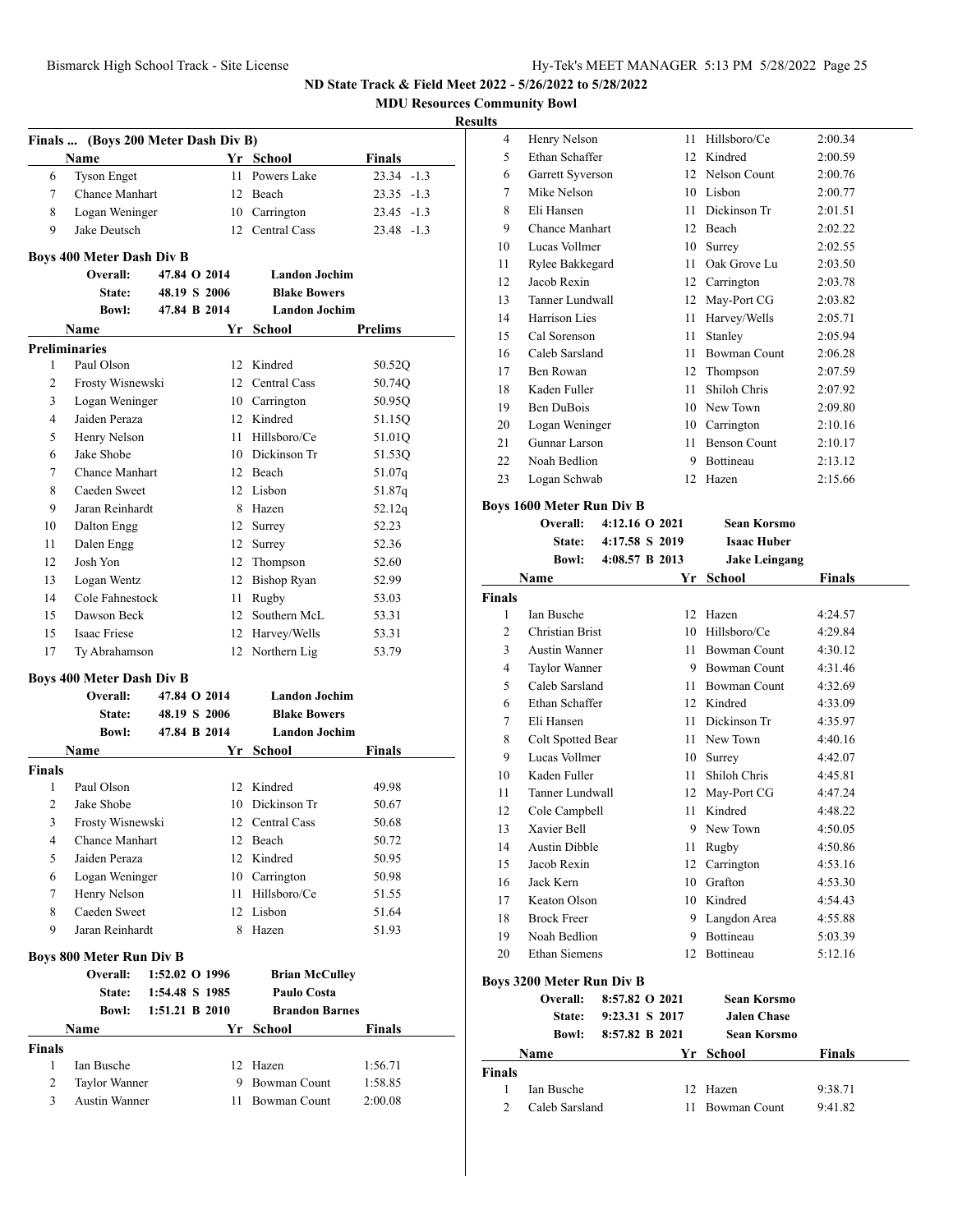**MDU Resources Community Bowl**

#### **Resu**

| Finals  (Boys 3200 Meter Run Div B) |                                     |              |    |                       |                |  |
|-------------------------------------|-------------------------------------|--------------|----|-----------------------|----------------|--|
|                                     | <b>Name</b>                         |              |    | Yr School             | Finals         |  |
| 3                                   | <b>Austin Wanner</b>                |              | 11 | <b>Bowman Count</b>   | 9:49.25        |  |
| 4                                   | Christian Brist                     |              |    | 10 Hillsboro/Ce       | 10:00.68       |  |
| 5                                   | Eli Hansen                          |              |    | 11 Dickinson Tr       | 10:07.11       |  |
| 6                                   | Colt Spotted Bear                   |              |    | 11 New Town           | 10:13.85       |  |
| 7                                   | Gavin Lambourn                      |              |    | 10 Bowman Count       | 10:16.55       |  |
| 8                                   | Ethan Schaffer                      |              |    | 12 Kindred            | 10:23.25       |  |
| 9                                   | Cole Campbell                       |              |    | 11 Kindred            | 10:28.74       |  |
| 10                                  | Owen Duttenhefner                   |              |    | 12 Killdeer           | 10:32.29       |  |
| 11                                  | <b>Austin Dibble</b>                |              |    | 11 Rugby              | 10:35.59       |  |
| 12                                  | Tanner Lundwall                     |              |    | 12 May-Port CG        | 10:36.41       |  |
| 13                                  | <b>Colter Meiers</b>                |              | 11 | Stanley               | 10:36.96       |  |
| 14                                  | Lance Bradley                       |              | 10 | <b>Standing Roc</b>   | 10:47.13       |  |
| 15                                  | Mason Christianson                  |              | 11 | Langdon Area          | 10:51.06       |  |
| 16                                  | Keaton Olson                        |              |    | 10 Kindred            | 10:54.78       |  |
| 17                                  | Ethan Suda                          |              |    | 12 Grafton            | 10:59.92       |  |
| 18                                  | Tice Sea Walker                     |              |    | 10 Standing Roc       | 11:03.39       |  |
| 19                                  | Justin Hudson                       |              |    | 10 Northern Lig       | 11:10.70       |  |
| 20                                  | Jenner Johnson                      |              | 9  | Rugby                 | 11:50.17       |  |
| 21                                  | Jerret Kelly                        |              | 9  | <b>Standing Roc</b>   | 12:18.51       |  |
|                                     | <b>Boys 110 Meter Hurdles Div B</b> |              |    |                       |                |  |
|                                     | Overall:                            | 14.26 O 2009 |    | <b>Ryan Todhunter</b> |                |  |
|                                     | State:                              | 14.39 S 1998 |    | <b>Tanner Monroe</b>  |                |  |
|                                     | <b>Bowl:</b>                        | 13.93 B 2007 |    | <b>Weston Leutz</b>   |                |  |
|                                     | Name                                |              |    | Yr School             | <b>Prelims</b> |  |
|                                     | <b>Preliminaries</b>                |              |    |                       |                |  |
| 1                                   | Madden Thorson                      |              |    | 12 Harvey/Wells       | 15.01Q2.6      |  |
| $\overline{c}$                      | Tallen Thorson                      |              | 9  | Harvey/Wells          | 15.76Q1.7      |  |
| 3                                   | Ty Giroux                           |              | 12 | <b>Standing Roc</b>   | 16.01Q1.7      |  |
| 4                                   | Nick Wulfekuhle                     |              |    | 10 Richland           | 16.40Q2.6      |  |
| 5                                   | Garrett Syverson                    |              |    | 12 Nelson Count       | 16.49Q1.7      |  |
| 6                                   | Caleb Klabunde                      |              |    | 12 Kindred            | 16.52Q1.7      |  |
| 7                                   | Colton Tapson                       |              |    | 11 Lisbon             | 16.60q 1.7     |  |
| 8                                   | <b>Carson Massey</b>                |              |    | 12 Bowman Count       | 16.80q 2.6     |  |
| 9                                   | Cy Walker                           |              |    | 10 Rugby              | 17.00q 1.7     |  |
| 10                                  | Dawson Wilson                       |              |    | 12 Dickinson Tr       | 17.19 2.6      |  |
| 11                                  | John Marshall                       |              |    | 11 Southern McL       | 17.25<br>1.7   |  |
| 12                                  | Colin Knorr                         |              |    | 11 South Prairi       | 17.26 2.6      |  |
| 13                                  | Karter Peterson                     |              |    | 9 Thompson            | 17.36 1.7      |  |
| 14                                  | <b>Tyler Syverstson</b>             |              | 11 | Garrison              | 17.40 1.7      |  |
| 15                                  | Isaac Jaggi                         |              | 11 | Killdeer              | 17.45 2.6      |  |
| 16                                  | Tate Grossman                       |              |    | 11 Harvey/Wells       | 17.74 1.7      |  |
| 17                                  | Jake Wright                         |              | 11 | Hillsboro/Ce          | 18.00 1.7      |  |
| 18                                  | Colt Nohr                           |              | 11 | Stanley               | 1.7<br>18.33   |  |
| 19                                  | Kayne Rhoads                        |              | 9  | Central McLe          | 18.89 2.6      |  |
|                                     |                                     |              |    |                       |                |  |
|                                     | <b>Boys 110 Meter Hurdles Div B</b> |              |    |                       |                |  |
|                                     | Overall:                            | 14.26 O 2009 |    | <b>Ryan Todhunter</b> |                |  |
|                                     | State:                              | 14.39 S 1998 |    | <b>Tanner Monroe</b>  |                |  |
|                                     | <b>Bowl:</b>                        | 13.93 B 2007 |    | <b>Weston Leutz</b>   |                |  |
|                                     | Name                                |              |    | Yr School             | Finals         |  |
| Finals                              |                                     |              |    |                       |                |  |
| $\mathbf{1}$                        | Madden Thorson                      |              | 12 | Harvey/Wells          | 15.41 -1.3     |  |
| 2                                   | Tallen Thorson                      |              | 9  | Harvey/Wells          | 16.08 -1.3     |  |

| ılts           |                                     |              |                     |                |
|----------------|-------------------------------------|--------------|---------------------|----------------|
| 3              | Ty Giroux                           | 12           | <b>Standing Roc</b> | $16.14 - 1.3$  |
| 4              | <b>Carson Massey</b>                | 12           | Bowman Count        | $16.43 - 1.3$  |
| 5              | Colton Tapson                       |              | 11 Lisbon           | $16.60 -1.3$   |
| 6              | Garrett Syverson                    |              | 12 Nelson Count     | $16.65 - 1.3$  |
| 7              | Nick Wulfekuhle                     |              | 10 Richland         | $16.74 - 1.3$  |
| 8              | Caleb Klabunde                      |              | 12 Kindred          | $16.85 - 1.3$  |
| 9              | Cy Walker                           |              | 10 Rugby            | $16.92 - 1.3$  |
|                | <b>Boys 300 Meter Hurdles Div B</b> |              |                     |                |
|                | Overall:                            | 37.06 O 2012 | <b>Drew Wiseman</b> |                |
|                | State:                              | 38.12 S 2000 | <b>Jared Essler</b> |                |
|                | <b>Bowl:</b>                        | 37.06 B 2012 | <b>Drew Wiseman</b> |                |
|                | <b>Name</b>                         |              | Yr School           | <b>Prelims</b> |
|                | <b>Preliminaries</b>                |              |                     |                |
| 1              | Garrett Syverson                    |              | 12 Nelson Count     | 41.07Q         |
| $\overline{c}$ | Dawson Beck                         |              | 12 Southern McL     | 41.16Q         |
| 3              | Jack Koppelsloen                    |              | 11 Beulah           | 41.92Q         |
| 4              | Ty Giroux                           |              | 12 Standing Roc     | 41.35Q         |
| 5              | Tallen Thorson                      |              | 9 Harvey/Wells      | 41.41Q         |
| 6              | Tyler Syverstson                    |              | 11 Garrison         | 42.67Q         |
| 7              | John Marshall                       |              | 11 Southern McL     | 41.49q         |
| 8              | <b>Tyrel Yoder</b>                  |              | 12 Rolette/Wolf     | 42.98q         |
| 9              | Nick Wulfekuhle                     |              | 10 Richland         | 43.58q         |
| 10             | Isaac Johnson                       |              | 11 Northern Cas     | 43.65          |
| 11             | Caeden Sweet                        |              | 12 Lisbon           | 43.78          |
| 12             | John Kaldor                         |              | 11 Hillsboro/Ce     | 44.29          |
| 13             | Tate Grossman                       | 11           | Harvey/Wells        | 44.39          |
| 14             | Carson Massey                       |              | 12 Bowman Count     | 44.40          |
| 15             | <b>Bennett Jorgenson</b>            |              | 11 Hettinger-Sc     | 44.70          |
| 16             | Dawson Wilson                       |              | 12 Dickinson Tr     | 44.73          |
| 17             | Kayne Rhoads                        |              | 9 Central McLe      | 45.01          |
| 18             | Connor Praska                       |              | 12 Thompson         | 45.70          |
| 19             | Dylan Hawkins                       | 11           | South Prairi        | 47.31          |
| 20             | Jake Wright                         | 11           | Hillsboro/Ce        | 49.02          |
| ---            | Madden Thorson                      | 12           | Harvey/Wells        | DQ             |
|                | Boys 300 Meter Hurdles Div B        |              |                     |                |
|                | Overall:                            | 37.06 O 2012 | <b>Drew Wiseman</b> |                |
|                | State:                              | 38.12 S 2000 | <b>Jared Essler</b> |                |
|                | <b>Bowl:</b>                        | 37.06 B 2012 | <b>Drew Wiseman</b> |                |
|                | Name                                | Yr           | School              | Finals         |
| <b>Finals</b>  |                                     |              |                     |                |
| 1              | Tallen Thorson                      | 9            | Harvey/Wells        | 41.05          |
| 2              | John Marshall                       | 11           | Southern McL        | 41.15          |
| 3              | Garrett Syverson                    |              | 12 Nelson Count     | 41.45          |
| 4              | Jack Koppelsloen                    | 11           | Beulah              | 41.92          |
| 5              | <b>Tyler Syverstson</b>             | 11           | Garrison            | 42.06          |
| 6              | Nick Wulfekuhle                     |              | 10 Richland         | 42.88          |
| 7              | Dawson Beck                         | 12           | Southern McL        | 43.13          |
| 8              | Ty Giroux                           | 12           | <b>Standing Roc</b> | 43.18          |
| 9              | Tyrel Yoder                         | 12           | Rolette/Wolf        | 44.27          |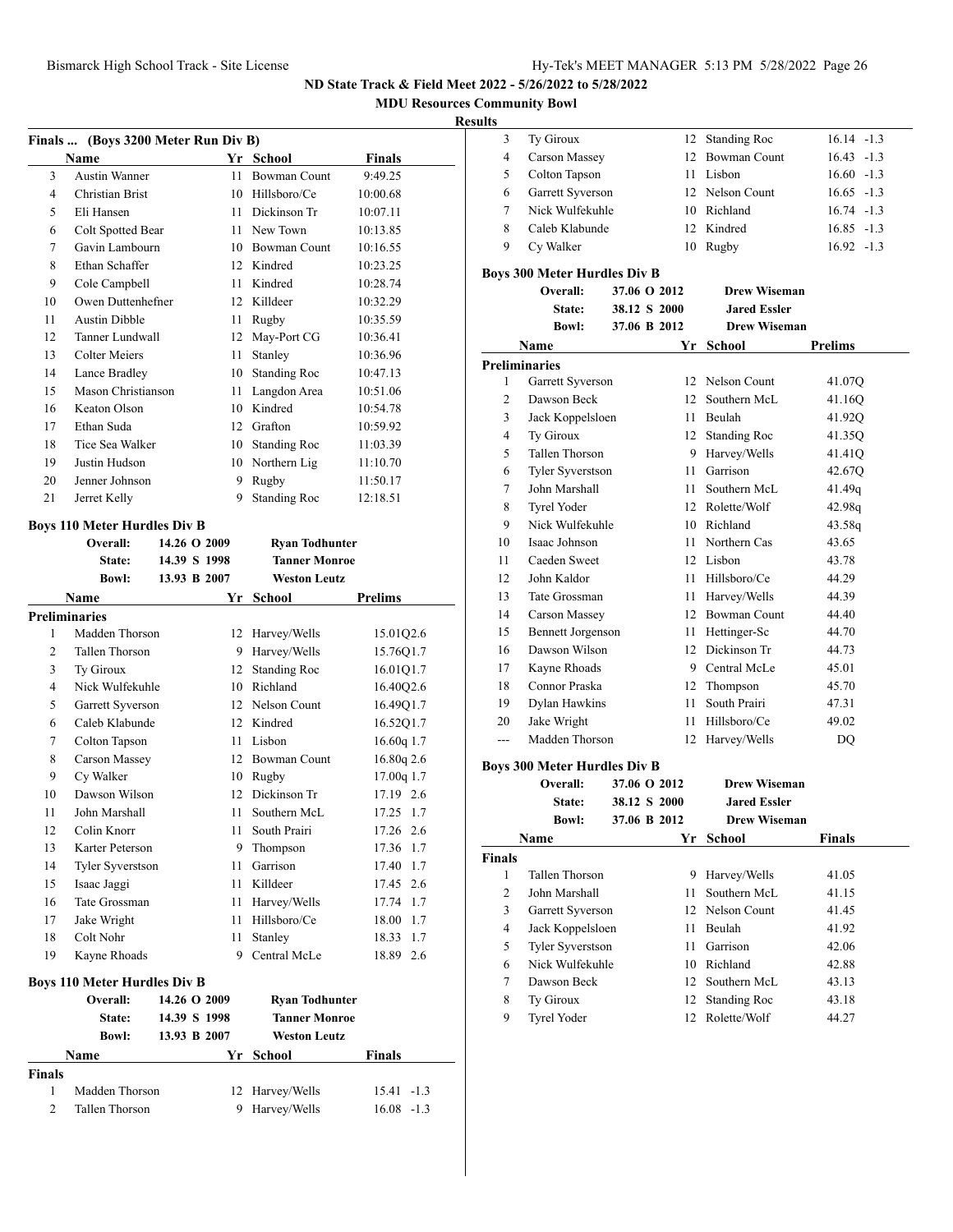**MDU Resources Community Bowl**

|    | <b>Boys 4x100 Meter Relay Div B</b><br>Overall:<br>42.25 O 2018 |              | <b>Fargo South</b>                         |
|----|-----------------------------------------------------------------|--------------|--------------------------------------------|
|    | P Gowah, T Gensee, D Breyer, J Farr                             |              |                                            |
|    | 43.62 S 2016<br>State:                                          |              | Des Lacs-Bur/L & C                         |
|    | D Lopez, M Medalen, T Akers, J Knutson                          |              |                                            |
|    | 42.25 B 2018<br><b>Bowl:</b>                                    |              |                                            |
|    | Gowah, Gensee, Breyer, Farr                                     |              |                                            |
|    | Team                                                            | <b>Relay</b> | Prelims                                    |
|    | <b>Preliminaries</b>                                            |              |                                            |
| 1  | <b>Central Cass</b>                                             | A            | 44.28Q                                     |
|    | 1) Will Ellison 12                                              |              | 2) Jake Deutsch 12                         |
|    | 3) Isaac Wisnewski 10                                           |              | 4) Frosty Wisnewski 12                     |
| 2  | Hazen                                                           | А            | 44.55Q                                     |
|    | 1) Kaison Kaylor 11                                             |              | 2) Ethan Richter 10                        |
|    | 3) Patrick Lemer 12                                             |              | 4) Hayden Dean 12                          |
| 3  | New Rockford-Sheyenne                                           | А            | 45.49Q                                     |
|    | 1) Porter Granger 9                                             |              | 2) Easton Benz 8                           |
|    | 3) Connor Knatterud 10                                          |              | 4) Kaden Jensen 12                         |
| 4  | Kindred                                                         | A            | 44.88Q                                     |
|    | 1) Jorgen Swenson 11                                            |              | 2) Xander Rath 10                          |
|    | 3) Masen Allmaras 11                                            |              | 4) Charlie Biewer 11                       |
| 5  | Harvey/Wells County                                             | A            | 45.12Q                                     |
|    | 1) Isaac Friese 12                                              |              | 2) Tallen Thorson 9                        |
|    | 3) Kayl Seig 9                                                  |              | 4) Alex Erickson 12                        |
| 6  | <b>Bowman County</b>                                            | А            | 46.02Q                                     |
|    | 1) Brody Headley 12                                             |              | 2) Clay Heimer 12                          |
|    | 3) Bohden Duffield 10                                           |              | 4) Carson Massey 12                        |
| 7  | Beulah                                                          | A            | 45.12q                                     |
|    | 1) James Dela Cruz 12                                           |              | 2) Jack Koppelsloen 11                     |
|    | 3) Isaak Barbot 12                                              |              | 4) Kevin Gilmore 12                        |
| 8  | Rugby                                                           | A            | 45.43q                                     |
|    | 1) Will Kuntz 12                                                |              | 2) Riley Tuenge 12                         |
|    | 3) Lathan DeMontigny 12                                         |              | 4) William Lundberg 11                     |
| 9  | May-Port CG                                                     | A            | 45.59q                                     |
|    | 1) Matthew Rexine 10                                            |              | 2) Xyler Carlson 11                        |
|    | 3) Ethan Bergstrom 11                                           |              | 4) Cross Kitchen 8                         |
| 10 | Oak Grove Lutheran                                              | А            | 45.65                                      |
|    | 1) Jack Bier 9                                                  |              | 2) Cole Ohnstad 9                          |
|    | 3) Kai Zabel 7                                                  |              | 4) Trevon Rodriguez 12                     |
| 11 | Surrey                                                          | А            | 45.73                                      |
|    | 1) Darian Limesand 8                                            |              | 2) Dalton Engg 12                          |
| 12 | 3) Logan Vollmer 9<br>Southern McL                              | А            | 4) Dalen Engg 12<br>45.79                  |
|    | 1) Dawson Beck 12                                               |              |                                            |
|    | 3) Gage Schuh 12                                                |              | 2) Dontaye Fetzer 9<br>4) John Marshall 11 |
| 13 | Central McLean                                                  | А            | 45.82                                      |
|    | 1) Lucas Sims 10                                                |              | 2) Andrew Eichhorst 9                      |
|    | 3) Dylan Aasheim 12                                             |              | 4) Easton Frey 12                          |
| 14 | LaMoure/Litch-Marion                                            | А            | 46.04                                      |
|    | 1) Owen Lesko 9                                                 |              | 2) Kyreece McGaughy 12                     |
|    | 3) Gunner Thielges 8                                            |              | 4) Max Musland 10                          |
| 15 | Killdeer                                                        | А            | 46.24                                      |
|    | 1) Dawson Schneider 12                                          |              | 2) Dayne Dorval 10                         |
|    | 3) Calvin Dobitz 9                                              |              | 4) Cayden Neurohr 10                       |
|    |                                                                 |              |                                            |

| ults          |                                             |       |                                              |  |
|---------------|---------------------------------------------|-------|----------------------------------------------|--|
| 16            | Des-Lacs Bur                                | A     | 46.29                                        |  |
|               | 1) Caleb Rist 12                            |       | 2) Kiesyn Officer 12                         |  |
|               | 3) Kyle Woznicki 11                         |       | 4) Michael Schwandt 12                       |  |
| 17            | Velva-Drake/Anamoose                        | А     | 46.59                                        |  |
|               | 1) Hank Bodine 9                            |       | 2) Amarie Juarez 8                           |  |
|               | 3) Eric Martin 11                           |       | 4) Lucas Siebuhr 10                          |  |
| 18            | Kidder County                               | А     | 46.60                                        |  |
|               | 1) Jacob Biegler 12                         |       | 2) Tristan Schaffner 9                       |  |
|               | 3) Joren Jangula 10                         |       | 4) Trevor Moos 10                            |  |
| 19            | New Salem-Almont                            | А     | 46.75                                        |  |
|               | 1) Brady Brandt 11                          |       | 2) Ty Wolding 11                             |  |
|               | 3) Kane Grinsteiner 11                      |       | 4) Dylan Rud 12                              |  |
| 20            | Powers Lake                                 | А     | 46.77                                        |  |
|               | 1) Tyson Enget 11                           |       | 2) Jaden Bullinger 10                        |  |
|               | 3) Kyle Huseby 9                            |       | 4) Zachary Olson 10                          |  |
| 21            | Thompson                                    | А     | 46.90                                        |  |
|               | 1) Easton Lovelace 9                        |       | 2) Josh Juve 9                               |  |
|               | 3) Wyatt Braswell 12                        |       | 4) Karter Peterson 9                         |  |
| 22            | Stanley                                     | А     | 47.21                                        |  |
|               | 1) D.J. Johnson 10                          |       | 2) Ethyn Schindler 10                        |  |
|               | 3) Jack Hynek 10                            |       | 4) Max Jackson 9                             |  |
| 23            | Hillsboro/Ce                                | А     | 47.33                                        |  |
|               | 1) Ty Davis 9                               |       | 2) Riley Olsen 11                            |  |
|               | 3) Gavin Mitzel 12                          |       | 4) Jack Paulsrud 12                          |  |
| 24            | Dickinson Trinity                           | A     | 51.77                                        |  |
|               | 1) Trevor Schagunn 12                       |       | 2) Jake Shobe 10                             |  |
|               | 3) Izaak Kudrna 10                          |       | 4) Luke Shobe 10                             |  |
|               | <b>Boys 4x100 Meter Relay Div B</b>         |       |                                              |  |
|               | Overall:<br>42.25 O 2018                    |       | <b>Fargo South</b>                           |  |
|               | P Gowah, T Gensee, D Breyer, J Farr         |       |                                              |  |
|               | 43.62 S 2016<br>State:                      |       | Des Lacs-Bur/L & C                           |  |
|               | D Lopez, M Medalen, T Akers, J Knutson      |       |                                              |  |
|               | 42.25 B 2018<br><b>Bowl:</b>                |       |                                              |  |
|               |                                             |       |                                              |  |
|               |                                             |       |                                              |  |
|               | Gowah, Gensee, Breyer, Farr                 |       |                                              |  |
|               | Team                                        | Relay | Finals                                       |  |
| <b>Finals</b> |                                             |       |                                              |  |
| 1             | <b>Central Cass</b>                         | А     | 44.10                                        |  |
|               | 1) Will Ellison 12                          |       | 2) Jake Deutsch 12                           |  |
|               | 3) Isaac Wisnewski 10                       |       | 4) Frosty Wisnewski 12                       |  |
| 2             | Hazen                                       | А     | 44.38                                        |  |
|               | 1) Kaison Kaylor 11                         |       | 2) Ethan Richter 10                          |  |
|               | 3) Patrick Lemer 12                         |       | 4) Hayden Dean 12                            |  |
| 3             | Kindred                                     | А     | 44.42                                        |  |
|               | 1) Jorgen Swenson 11                        |       | 2) Xander Rath 10                            |  |
|               | 3) Masen Allmaras 11                        |       | 4) Charlie Biewer 11                         |  |
| 4             | New Rockford-Sheyenne                       | А     | 44.55                                        |  |
|               | 1) Porter Granger 9                         |       | 2) Easton Benz 8                             |  |
|               | 3) Connor Knatterud 10                      |       | 4) Kaden Jensen 12                           |  |
| 5             | Beulah                                      | А     | 44.95                                        |  |
|               | 1) James Dela Cruz 12                       |       | 2) Jack Koppelsloen 11                       |  |
|               | 3) Isaak Barbot 12                          |       | 4) Kevin Gilmore 12                          |  |
| 6             | Rugby                                       | А     | 45.23                                        |  |
|               | 1) Will Kuntz 12<br>3) Lathan DeMontigny 12 |       | 2) Riley Tuenge 12<br>4) William Lundberg 11 |  |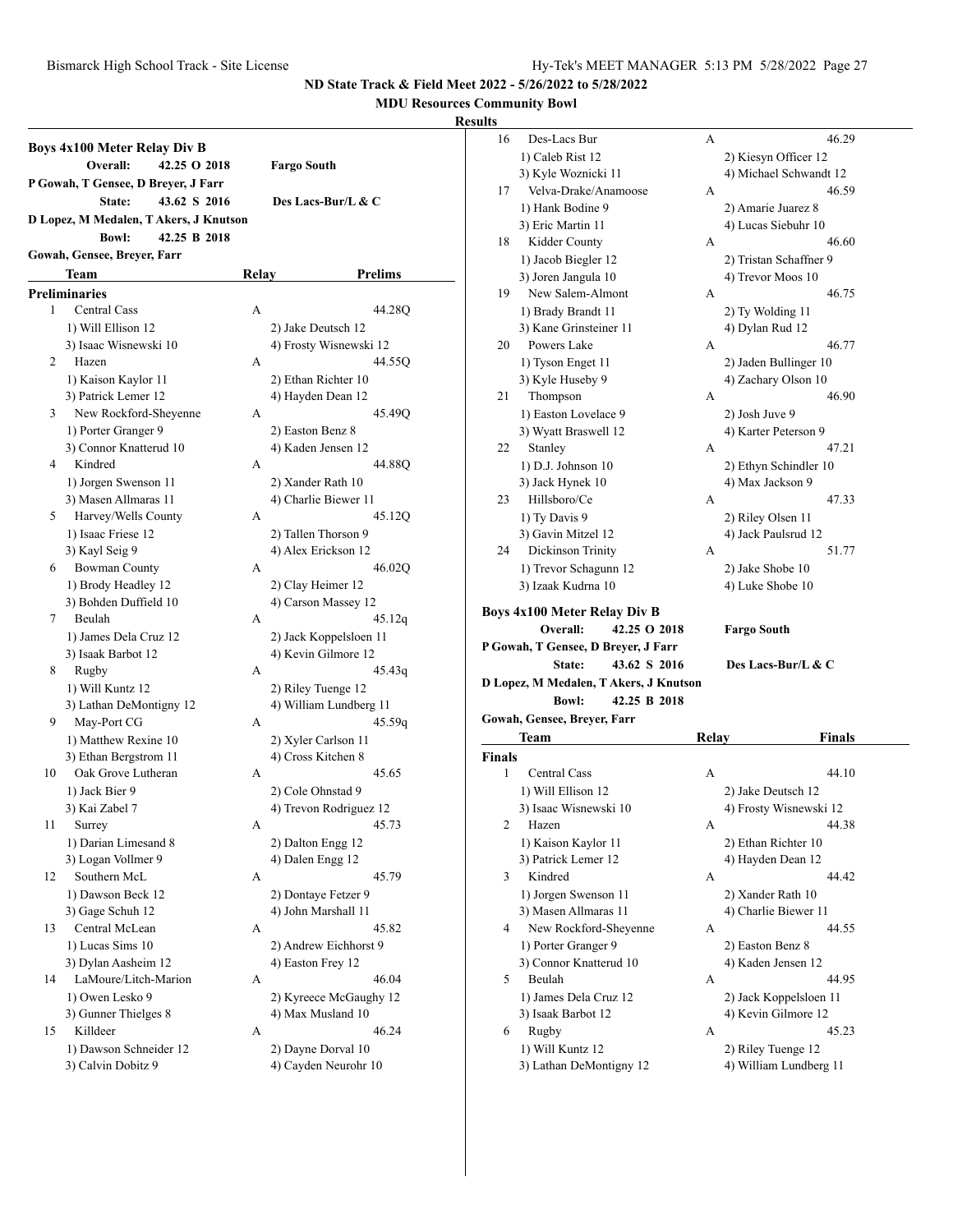## **MDU Resources Community Bowl**

#### **Results**

|    | Finals  (Boys 4x100 Meter Relay Div B)    |                |              |                                 |  |  |  |
|----|-------------------------------------------|----------------|--------------|---------------------------------|--|--|--|
|    | Team                                      |                | Relay        | <b>Finals</b>                   |  |  |  |
| 7  | <b>Bowman County</b>                      |                | А            | 45.28                           |  |  |  |
|    | 1) Brody Headley 12                       |                |              | 2) Clay Heimer 12               |  |  |  |
|    | 3) Bohden Duffield 10                     |                |              | 4) Carson Massey 12             |  |  |  |
| 8  | Harvey/Wells County                       |                | А            | 45.32                           |  |  |  |
|    | 1) Isaac Friese 12                        |                |              | 2) Tallen Thorson 9             |  |  |  |
|    | 3) Kayl Seig 9                            |                |              | 4) Alex Erickson 12             |  |  |  |
| 9. | May-Port CG                               |                | А            | 45.64                           |  |  |  |
|    | 1) Matthew Rexine 10                      |                |              | 2) Xyler Carlson 11             |  |  |  |
|    | 3) Ethan Bergstrom 11                     |                |              | 4) Cross Kitchen 8              |  |  |  |
|    |                                           |                |              |                                 |  |  |  |
|    | Boys 4x200 Meter Relay Div B              |                |              |                                 |  |  |  |
|    | Overall:                                  | 1:27.74 O 2018 |              | <b>Bismarck Century</b>         |  |  |  |
|    | H Wilmes, G Anderson, O Nelson, C Monger  |                |              |                                 |  |  |  |
|    | State:                                    | 1:29.39 S 2018 |              | <b>Hillsboro/Central Valley</b> |  |  |  |
|    | G Skager, H Hennings, O Benson, I Luithle |                |              |                                 |  |  |  |
|    | <b>Bowl:</b>                              | 1:27.74 B 2018 |              |                                 |  |  |  |
|    | Wilmes, Anderson, Nelson, Monger          |                |              |                                 |  |  |  |
|    | Team                                      |                | <b>Relay</b> | <b>Prelims</b>                  |  |  |  |
|    | <b>Preliminaries</b>                      |                |              |                                 |  |  |  |
| 1  | Dickinson Trinity                         |                | A            | 1:31.79Q                        |  |  |  |
|    | 1) Trevor Schagunn 12                     |                |              | 2) Jake Shobe 10                |  |  |  |
|    | 3) Izaak Kudrna 10                        |                |              | 4) Luke Shobe 10                |  |  |  |
| 2  | Harvey/Wells County                       |                | A            | 1:32.18O                        |  |  |  |
|    | 1) Isaac Friese 12                        |                |              | 2) Tallen Thorson 9             |  |  |  |
|    | 3) Kayl Seig 9                            |                |              | 4) Madden Thorson 12            |  |  |  |
| 3  | Hazen                                     |                | A            | 1:33.15Q                        |  |  |  |
|    | 1) Kaison Kaylor 11                       |                |              | 2) Mark Lora 9                  |  |  |  |
|    | 3) Patrick Lemer 12                       |                |              | 4) Hayden Dean 12               |  |  |  |
| 4  | Surrey                                    |                | A            | 1:33.12Q                        |  |  |  |
|    | 1) Darian Limesand 8                      |                |              |                                 |  |  |  |
|    |                                           |                |              | 2) Dalton Engg 12               |  |  |  |
|    | 3) Lucas Vollmer 10                       |                |              | 4) Dalen Engg 12                |  |  |  |
| 5  | Central Cass                              |                | А            | 1:33.24Q                        |  |  |  |
|    | 1) Will Ellison 12                        |                |              | 2) Owen Wiersma 11              |  |  |  |
|    | 3) Isaac Wisnewski 10                     |                |              | 4) Jake Deutsch 12              |  |  |  |
| 6  | <b>Bowman County</b>                      |                | А            | 1:33.35O                        |  |  |  |
|    | 1) Brody Headley 12                       |                |              | 2) Clay Heimer 12               |  |  |  |
|    | 3) Bishop Duffield 10                     |                |              | 4) Bohden Duffield 10           |  |  |  |
| 7  | Thompson                                  |                | А            | 1:33.38q                        |  |  |  |
|    | 1) Easton Lovelace 9                      |                |              | 2) Ben Rowan 12                 |  |  |  |
|    | 3) Josh Yon 12                            |                |              | 4) Max Roller 11                |  |  |  |
| 8  | Oak Grove Lutheran                        |                | А            | 1:34.49q                        |  |  |  |
|    | 1) Cole Ohnstad 9                         |                |              | 2) AJ Tyler 11                  |  |  |  |
|    | 3) Rylee Bakkegard 11                     |                |              | 4) Trevon Rodriguez 12          |  |  |  |
| 9  | Hillsboro/Ce                              |                | А            | 1:34.51q                        |  |  |  |
|    | 1) Micah Longthorne 11                    |                |              | 2) Jake Wright 11               |  |  |  |
|    | 3) Parker Gallagher 12                    |                |              | 4) John Kaldor 11               |  |  |  |
| 10 | Central McLean                            |                | А            | 1:35.03                         |  |  |  |
|    | 1) Lucas Sims 10                          |                |              | 2) Andrew Eichhorst 9           |  |  |  |
|    | 3) Dylan Aasheim 12                       |                |              | 4) Easton Frey 12               |  |  |  |
| 11 | Nedrose                                   |                | А            | 1:35.42                         |  |  |  |
|    | 1) Jodey Myers 10                         |                |              | 2) Cameron Bailey 12            |  |  |  |
|    | 3) Gavin Ball 11                          |                |              | 4) Keaton Cole 10               |  |  |  |
|    |                                           |                |              |                                 |  |  |  |
|    |                                           |                |              |                                 |  |  |  |

| uns           |                                           |              |                                 |
|---------------|-------------------------------------------|--------------|---------------------------------|
| 12            | Des-Lacs Bur                              | А            | 1:35.45                         |
|               | 1) Caleb Rist 12                          |              | 2) Kiesyn Officer 12            |
|               | 3) Kyle Woznicki 11                       |              | 4) Michael Schwandt 12          |
| 13            | Shiloh Christian                          | А            | 1:35.54                         |
|               | 1) Gabe Schafer 9                         |              | 2) Kyler Klein 11               |
|               | 3) Carter Seifert 10                      |              | 4) Avery Harms 11               |
| 14            | May-Port CG                               | А            | 1:35.71                         |
|               | 1) Matthew Rexine 10                      |              | 2) Xyler Carlson 11             |
|               | 3) Cross Kitchen 8                        |              |                                 |
| 15            | <b>Benson County</b>                      | A            | 4) Doug Geier 12<br>1:35.79     |
|               |                                           |              |                                 |
|               | 1) Logan Fossen 10                        |              | 2) Logan Maddock 10             |
|               | 3) Gunnar Larson 11                       |              | 4) Macyn Olson 10               |
| 16            | LaMoure/Litch-Marion                      | А            | 1:36.43                         |
|               | 1) Brady Lettenmaier 11                   |              | 2) Kyreece McGaughy 12          |
|               | 3) Gunner Thielges 8                      |              | 4) Max Musland 10               |
| 17            | Richardton-Taylor                         | А            | 1:36.60                         |
|               | 1) Caisen Dohrmann 10                     |              | 2) Andrew Schwartz 12           |
|               | 3) Marcus Cuevas 10                       |              | 4) Robert Bartz 12              |
| 18            | Lisbon                                    | А            | 1:36.73                         |
|               | 1) Seamus Kelly 9                         |              | 2) Boeden Greenley 11           |
|               | 3) Levi Sveum 11                          |              | 4) Wyatt Olson 10               |
| 19            | New Rockford-Sheyenne                     | А            | 1:37.07                         |
|               | 1) Porter Granger 9                       |              | 2) Lucas Yri 10                 |
|               | 3) Easton Benz 8                          |              | 4) Connor Knatterud 10          |
| 20            | Grafton                                   | A            | 1:37.39                         |
|               | 1) Anthony Gonzalez 12                    |              | 2) Shaiden Thomas 8             |
|               | 3) Omarion Brown 11                       |              | 4) Esgar Rios 12                |
| 21            | Mott/Regent-                              | A            | 1:37.82                         |
|               | 1) Tallen Binstock 10                     |              | 2) Matt Huether 10              |
|               | 3) Noah Madler 10                         |              | 4) Nathan Kaufman 12            |
| 22            | Beulah                                    | А            | 1:39.28                         |
|               | 1) James Dela Cruz 12                     |              | 2) Logan Neuberger 10           |
|               | 3) Isaak Barbot 12                        |              | 4) Jack Koppelsloen 11          |
| 23            | Rugby                                     | А            | 1:44.34                         |
|               | 1) Cole Fahnestock 11                     |              | 2) Riley Tuenge 12              |
|               | 3) Logan Gronvold 11                      |              | 4) William Lundberg 11          |
|               | Kindred                                   | А            | DO                              |
|               | 1) Jorgen Swenson 11                      |              | 2) Charlie Biewer 11            |
|               | 3) Jack Olson 12                          |              | 4) Jaiden Peraza 12             |
|               |                                           |              |                                 |
|               | <b>Boys 4x200 Meter Relay Div B</b>       |              |                                 |
|               | Overall: 1:27.74 O 2018                   |              | <b>Bismarck Century</b>         |
|               | H Wilmes, G Anderson, O Nelson, C Monger  |              |                                 |
|               | State:<br>1:29.39 S 2018                  |              | <b>Hillsboro/Central Valley</b> |
|               | G Skager, H Hennings, O Benson, I Luithle |              |                                 |
|               | <b>Bowl:</b><br>1:27.74 B 2018            |              |                                 |
|               | Wilmes, Anderson, Nelson, Monger          |              |                                 |
|               | Team                                      | <b>Relay</b> | <b>Finals</b>                   |
| <b>Finals</b> |                                           |              |                                 |
| 1             | Central Cass                              | А            | 1:31.89                         |
|               | 1) Will Ellison 12                        |              | 2) Owen Wiersma 11              |
|               | 3) Isaac Wisnewski 10                     |              | 4) Jake Deutsch 12              |
|               |                                           |              |                                 |
| 2             | Dickinson Trinity                         | А            | 1:32.08                         |
|               | 1) Gage Glaser 10                         |              | 2) Jake Shobe 10                |

3) Izaak Kudrna 10 4) Luke Shobe 10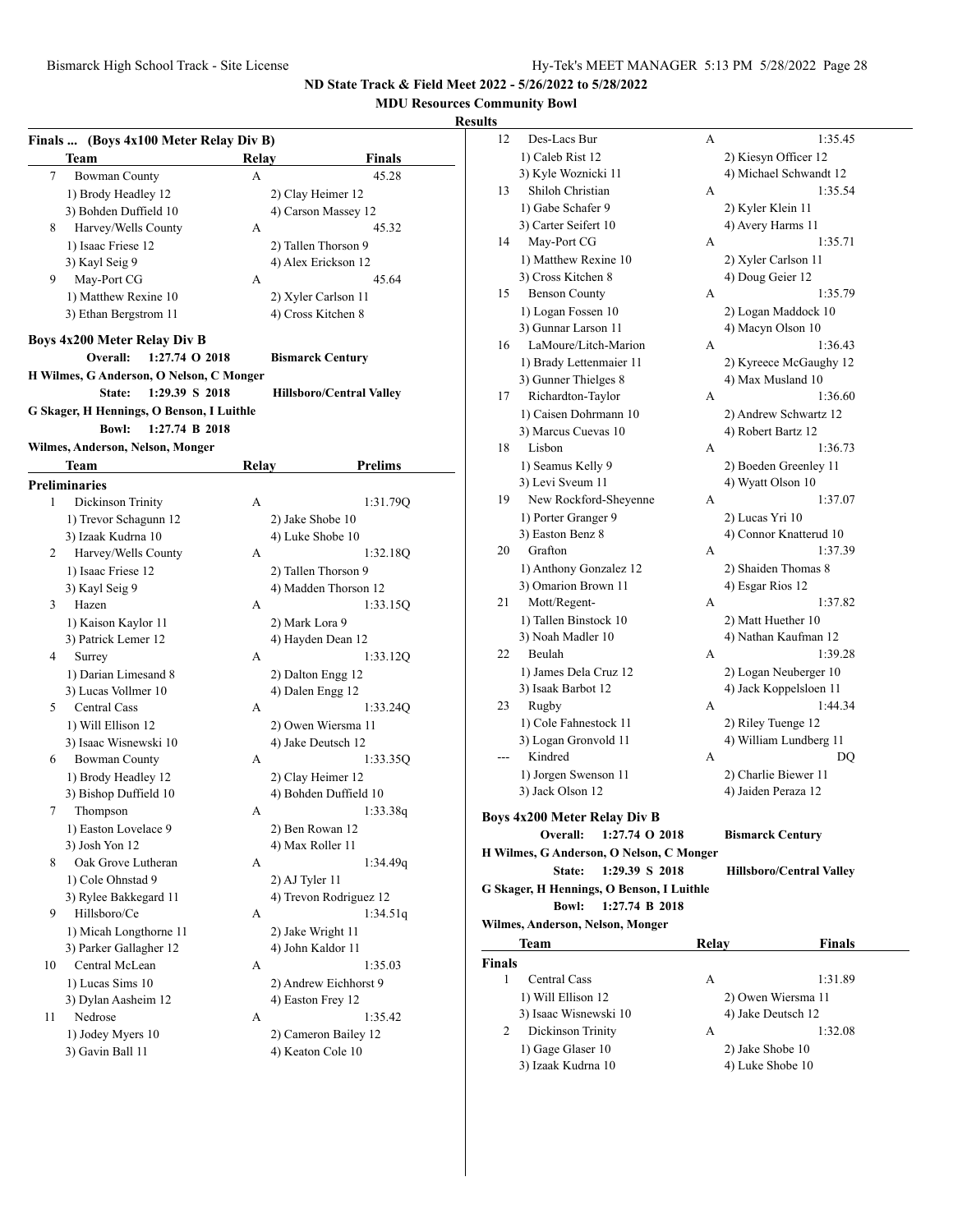## **MDU Resources Community Bowl**

|        |                                                                               | Finals  (Boys 4x200 Meter Relay Div B) |                                     |
|--------|-------------------------------------------------------------------------------|----------------------------------------|-------------------------------------|
|        | Team                                                                          | Relav                                  | <b>Finals</b>                       |
| 3      | Harvey/Wells County                                                           | A                                      | 1:32.17                             |
|        | 1) Isaac Friese 12                                                            |                                        | 2) Tallen Thorson 9                 |
|        | 3) Kayl Seig 9                                                                |                                        | 4) Madden Thorson 12                |
| 4      | Hazen                                                                         | А                                      | 1:32.34                             |
|        | 1) Kaison Kaylor 11                                                           |                                        | 2) Mark Lora 9                      |
|        | 3) Patrick Lemer 12                                                           |                                        | 4) Hayden Dean 12                   |
| 5      | <b>Bowman County</b>                                                          | А                                      | 1:32.85                             |
|        | 1) Brody Headley 12                                                           |                                        | 2) Clay Heimer 12                   |
|        | 3) Bishop Duffield 10                                                         |                                        | 4) Bohden Duffield 10               |
| 6      | Thompson                                                                      | А                                      | 1:32.89                             |
|        | 1) Easton Lovelace 9                                                          |                                        | 2) Ben Rowan 12                     |
|        | 3) Josh Yon 12                                                                |                                        | 4) Max Roller 11                    |
| 7      | Surrey                                                                        | A                                      | 1:33.02                             |
|        | 1) Darian Limesand 8                                                          |                                        | 2) Dalton Engg 12                   |
|        |                                                                               |                                        |                                     |
|        | 3) Lucas Vollmer 10                                                           |                                        | 4) Dalen Engg 12                    |
| 8      | Oak Grove Lutheran                                                            | A                                      | 1:34.16                             |
|        | 1) Cole Ohnstad 9                                                             |                                        | 2) AJ Tyler 11                      |
|        | 3) Rylee Bakkegard 11                                                         |                                        | 4) Trevon Rodriguez 12              |
| 9      | Hillsboro/Ce                                                                  | A                                      | 1:35.06                             |
|        | 1) Micah Longthorne 11                                                        |                                        | 2) Jake Wright 11                   |
|        | 3) Parker Gallagher 12                                                        |                                        | 4) John Kaldor 11                   |
|        |                                                                               |                                        | <b>Bishop Ryan</b>                  |
|        | J Whittmayer, D Limke, L Schaefer, J Essler<br>3:18.96 B 2014<br><b>Bowl:</b> |                                        |                                     |
|        | Neameyer, Richter, Steinwand, Jochim                                          |                                        |                                     |
|        | Team                                                                          | <b>Relay</b>                           | <b>Finals</b>                       |
|        |                                                                               |                                        |                                     |
| 1      | Hazen                                                                         | А                                      | 3:28.03                             |
|        | 1) Hayden Dean 12                                                             |                                        | 2) Ian Busche 12                    |
|        | 3) Ethan Richter 10                                                           |                                        | 4) Jaran Reinhardt 8                |
| 2      | Lisbon                                                                        | А                                      | 3:30.26                             |
|        | 1) Boeden Greenley 11                                                         |                                        | 2) Mike Nelson 10                   |
|        | 3) Levi Sveum 11                                                              |                                        | 4) Caeden Sweet 12                  |
| 3      | Dickinson Trinity                                                             | А                                      | 3:32.10                             |
|        | 1) Jake Shobe 10                                                              |                                        | 2) Izaak Kudrna 10                  |
|        | 3) Luke Shobe 10                                                              |                                        | 4) Max Lefor 11                     |
| 4      | <b>Bowman County</b>                                                          | А                                      | 3:33.82                             |
|        | 1) Nathan Dix 10                                                              |                                        | 2) Bishop Duffield 10               |
|        | 3) Bohden Duffield 10                                                         |                                        | 4) Taylor Wanner 9                  |
| 5      | Kindred                                                                       | А                                      | 3:34.16                             |
|        | 1) Carter Schmitz 12                                                          |                                        | 2) Charlie Biewer 11                |
|        | 3) Jordan Haakenson 10                                                        |                                        | 4) Jack Olson 12                    |
| 6      | Hillsboro/Ce                                                                  | A                                      | 3:34.46                             |
|        |                                                                               |                                        |                                     |
|        | 1) Micah Longthorne 11                                                        |                                        | 2) Parker Gallagher 12              |
| 7      | 3) Christian Brist 10                                                         | А                                      | 4) Henry Nelson 11<br>3:34.78       |
| Finals | Thompson<br>1) Josh Yon 12                                                    |                                        |                                     |
|        | 3) Connor Praska 12                                                           |                                        | 2) Max Roller 11<br>4) Ben Rowan 12 |

| 8             | Griggs Midkota                                       | А     | 3:35.73                |
|---------------|------------------------------------------------------|-------|------------------------|
|               | 1) Josiah Scott 12                                   |       | 2) Gavin Nelson 11     |
|               | 3) Aaron Moser 12                                    |       | 4) Wayland Sabinash 8  |
| 9             | Surrey                                               | А     | 3:36.09                |
|               | 1) Dalton Engg 12                                    |       | 2) Lucas Vollmer 10    |
|               | 3) Chris Jenner 12                                   |       | 4) Dalen Engg 12       |
| 10            | Des-Lacs Bur                                         | А     | 3:36.27                |
|               | 1) Caleb Rist 12                                     |       | 2) Kiesyn Officer 12   |
|               | 3) Kashdyn Officer 10                                |       | 4) Zander Grover 10    |
| 11            | Shiloh Christian                                     | А     | 3:36.71                |
|               | 1) Joey Desir 11                                     |       | 2) Kaden Fuller 11     |
|               | 3) Carter Seifert 10                                 |       | 4) Avery Harms 11      |
| 12            | Oakes                                                | А     | 3:37.15                |
|               | 1) Brandon Peters 12                                 |       | 2) Trey Skoglund 10    |
|               | 3) Joseph Heim 11                                    |       | 4) Blayson Dolney 10   |
| 13            | May-Port CG                                          | А     | 3:39.01                |
|               | 1) Xyler Carlson 11                                  |       | 2) Doug Geier 12       |
|               | 3) Tanner Lundwall 12                                |       | 4) Cross Kitchen 8     |
| 14            | Southern McL                                         | А     | 3:39.03                |
|               | 1) Dawson Beck 12                                    |       | 2) Bryce Mehlhoff 9    |
|               | 3) Gage Schuh 12                                     |       | 4) John Marshall 11    |
| 15            | South Prairie $\hat{A} \in W^*$ Max                  | А     | 3:39.58                |
|               | 1) Dylan Hawkins 11                                  |       | 2) Aiden Hawkins 10    |
|               | 3) Jayden Whanger 12                                 |       | 4) Lance Pitner 12     |
| 16            | <b>Bottineau</b>                                     | А     | 3:39.90                |
|               | 1) Trasen Pollman 12                                 |       | 2) Gabe Nero 11        |
|               | 3) Tye Marum 10                                      |       | 4) Bud Wilkie 9        |
| 17            | Beulah                                               | А     | 3:41.30                |
|               | 1) James Dela Cruz 12                                |       | 2) Foucauld Callens 12 |
|               | 3) Logan Neuberger 10                                |       | 4) Jack Koppelsloen 11 |
| 18            | Rugby                                                | А     | 3:43.02                |
|               | 1) Kory Vetsch 12                                    |       | 2) Hudson Hooker 12    |
|               | 3) Kristian Fritz 11                                 |       | 4) Austin Dibble 11    |
| 19            | Central Cass                                         | А     | 3:45.02                |
|               | 1) Will Ellison 12                                   |       | 2) Josiah Crandall 11  |
|               | 3) Owen Wiersma 11                                   |       | 4) Isaac Wisnewski 10  |
| 20            | Harvey/Wells County                                  | А     | 3:46.39                |
|               | 1) Gabe Allmaras 11                                  |       | 2) Jadyn Vollmer 10    |
|               | 3) Kayl Seig 9                                       |       | 4) Harrison Lies 11    |
|               | <b>Boys 4x800 Meter Relay Div B</b>                  |       |                        |
|               | Overall:<br>7:54.52 O 1981                           |       | Minot                  |
|               | Joe Carlson, Ken Clark, Rob Buchholz, Jon Boughner   |       |                        |
|               | 8:02.29 S 2017<br>State:                             |       | <b>New Town</b>        |
|               | Chase Hale, Robert White, Jalen Chase, Ryan Wheeling |       |                        |
|               | 7:48.49 B 2014<br><b>Bowl:</b>                       |       |                        |
|               | Werner, Markle, Lerew, Gotta                         |       |                        |
|               | Team                                                 | Relay | <b>Finals</b>          |
| <b>Finals</b> |                                                      |       |                        |

| nals |                       |                      |  |
|------|-----------------------|----------------------|--|
|      | Bowman County         | 8:12.18<br>А         |  |
|      | 1) Caleb Sarsland 11  | 2) Gavin Lambourn 10 |  |
|      | 3) Austin Wanner 11   | 4) Taylor Wanner 9   |  |
|      | Lisbon                | 8:14.86<br>А         |  |
|      | 1) Boeden Greenley 11 | 2) Mike Nelson 10    |  |
|      | 3) Rodney Olson 12    | 4) Caeden Sweet 12   |  |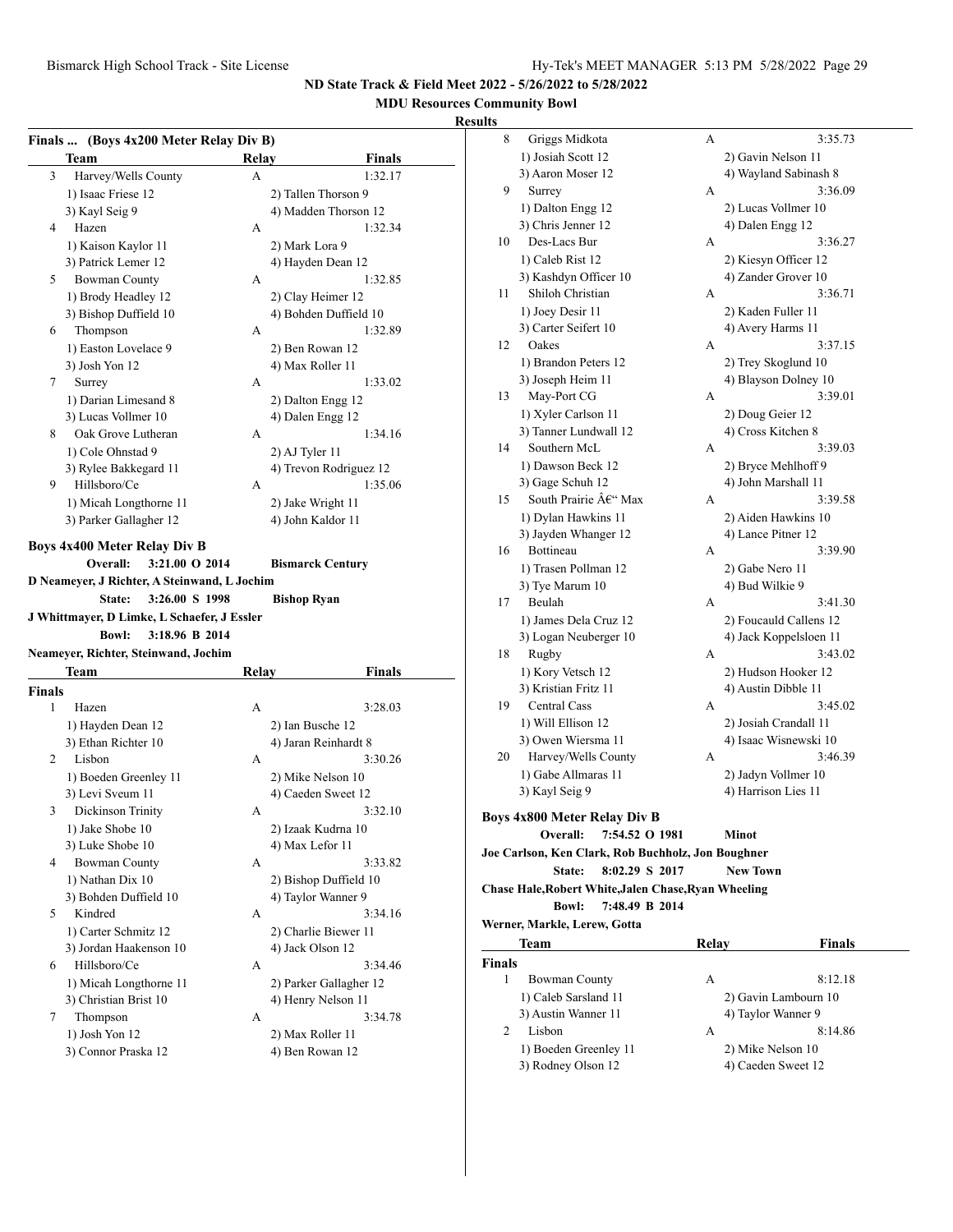## **MDU Resources Community Bowl**

## **Resu**

|    | Team                    | Relay | <b>Finals</b>           |
|----|-------------------------|-------|-------------------------|
|    | Oakes                   | А     | 8:35.15                 |
|    | 1) Brandon Peters 12    |       | 2) Andrew Wolff 11      |
|    | 3) Joseph Heim 11       |       | 4) Blayson Dolney 10    |
| 4  | Kindred                 | A     | 8:36.98                 |
|    | 1) Cole Campbell 11     |       | 2) Lucas Dahl 10        |
|    | 3) Keaton Olson 10      |       | 4) Ethan Schaffer 12    |
| 5  | Thompson                | А     | 8:44.58                 |
|    | 1) Josh Yon 12          |       | 2) Reese Nygaard 12     |
|    | 3) Connor Praska 12     |       | 4) Ben Rowan 12         |
| 6  | New Town                | А     | 8:44.89                 |
|    | 1) Ben DuBois 10        |       | 2) Colt Spotted Bear 11 |
|    | 3) Lukas Spotted Bear 8 |       | 4) Xavier Bell 9        |
| 7  | Mott/Regent-            | A     | 8:46.43                 |
|    | 1) Matt Huether 10      |       | 2) Justin Kathrein 11   |
|    | 3) Brock Ehlis 10       |       | 4) Nathan Kaufman 12    |
| 8  | Shiloh Christian        | A     | 8:47.38                 |
|    | 1) Joey Desir 11        |       | 2) Caden Englund 9      |
|    | 3) Jordan Grosz 8       |       | 4) Kaden Fuller 11      |
| 9  | Dickinson Trinity       | A     | 8:47.59                 |
|    | 1) Eli Hansen 11        |       | 2) Dawson Wilson 12     |
|    | 3) Joel Thorson 10      |       | 4) Max Lefor 11         |
| 10 | Stanley                 | A     | 8:47.62                 |
|    | 1) Cal Sorenson 11      |       | 2) Max Jackson 9        |
|    | 3) Trent Leith 12       |       | 4) Colter Meiers 11     |
| 11 | Hillsboro/Ce            | A     | 8:53.89                 |
|    | 1) Jake Wright 11       |       | 2) Parker Gallagher 12  |
|    | 3) Henry Nelson 11      |       | 4) Christian Brist 10   |
| 12 | Carrington              | A     | 8:54.05                 |
|    | 1) Ty Johnston 11       |       | 2) Jacob Rexin 12       |
|    | 3) Jacob Seaburg 12     |       | 4) Logan Weninger 10    |
| 13 | Grafton                 | A     | 8:55.26                 |
|    | 1) Ethan Suda 12        |       | 2) Omarion Brown 11     |
|    | 3) Hayden Perez 11      |       | 4) Jack Kern 10         |
| 14 | Bottineau               | A     | 8:57.18                 |
|    | 1) Ethan Siemens 12     |       | 2) Will DeMontigny 9    |
|    | 3) Noah Bedlion 9       |       | 4) Bud Wilkie 9         |
| 15 | Rugby                   | А     | 8:59.02                 |
|    | 1) John Jundt 11        |       | 2) Kristian Fritz 11    |
|    | 3) Connor Klein 10      |       | 4) Austin Dibble 11     |
| 16 | Griggs Midkota          | А     | 8:59.74                 |
|    | 1) Wayland Sabinash 8   |       | 2) Mark Sammons 12      |
|    | 3) Eli Larson 11        |       | 4) Gavin Nelson 11      |
| 17 | Central McLean          | А     | 9:04.11                 |
|    | 1) Morgan Maxwell 9     |       | 2) Cade Kjelstrup 11    |
|    | 3) Aiden Hanson 8       |       | 4) Gavin Haraseth 8     |
| 18 | <b>Benson County</b>    | А     | 9:11.63                 |
|    | 1) Gunnar Larson 11     |       | 2) Holdyn Jacobson 9    |
|    | 3) Paxton Neppl 9       |       | 4) Macyn Olson 10       |
| 19 | Des-Lacs Bur            | А     | 9:12.51                 |
|    | 1) Kashdyn Officer 10   |       | 2) Logan Rist 10        |
|    | 3) Xander Sundsbak 12   |       | 4) Zander Grover 10     |
| 20 | Central Cass            | А     | 9:16.52                 |
|    | 1) Ronnie Burchill 10   |       | 2) Easton Holland 7     |
|    | 3) Steele Bryant 9      |       | 4) Josiah Crandall 11   |

| ults           |                                  |                 |  |                  |                                |               |  |
|----------------|----------------------------------|-----------------|--|------------------|--------------------------------|---------------|--|
| 21             | Beach                            |                 |  |                  | А                              | 9:17.44       |  |
|                | 1) Justus Baker 9                |                 |  |                  | 2) Andrew Trask 10             |               |  |
|                | 3) Adam Trask 10                 |                 |  |                  | 4) Chance Manhart 12           |               |  |
|                | <b>Boys High Jump Div B</b>      |                 |  |                  |                                |               |  |
|                | Overall:                         | 6-10.25 O 1999  |  |                  | <b>Shawn Gabbert</b>           |               |  |
|                | State:                           | 6-09.50 S 1988  |  |                  | <b>Mark McDonald</b>           |               |  |
|                | <b>Bowl:</b>                     | 6-08.50 B 2021  |  |                  | <b>Braden Brown</b>            |               |  |
|                | Name                             |                 |  |                  | Yr School                      | <b>Finals</b> |  |
| <b>Finals</b>  |                                  |                 |  |                  |                                |               |  |
| 1              | Paul Olson                       |                 |  | 12 <sup>12</sup> | Kindred                        | J6-06.00      |  |
| 2              | Jaiden Peraza                    |                 |  |                  | 12 Kindred                     | J6-06.00      |  |
| 3              | Cooper Johnson                   |                 |  |                  | 11 Central Cass                | J6-02.00      |  |
| 4              | Cordel Sjokvist                  |                 |  |                  | 11 Mohall-Lansf                | J6-02.00      |  |
| 4              | Zeke Barnick                     |                 |  |                  | 10 Edgeley/Kulm                | J6-02.00      |  |
| 6              | Logan Barnes                     |                 |  |                  | 12 Linton/HMB                  | J6-02.00      |  |
| 7              | Kaden Jensen                     |                 |  |                  | 12 New Rockford                | J6-00.00      |  |
| 8              | Leighton Strommen                |                 |  |                  | 12 Northern Cas                | J6-00.00      |  |
| 9              | Gavin Mitzel                     |                 |  |                  | 12 Hillsboro/Ce                | 5-10.00       |  |
| 9              | Avery Rosinski                   |                 |  |                  | 11 Park River/F                | 5-10.00       |  |
| 9              | Alex Erickson                    |                 |  |                  | 12 Harvey/Wells                | 5-10.00       |  |
| 12             | Dontaye Fetzer                   |                 |  |                  | 9 Southern McL                 | 5-08.00       |  |
| 12             | Gage Schuh                       |                 |  |                  | 12 Southern McL                | 5-08.00       |  |
| 12             | Kyle Huseby                      |                 |  |                  | 9 Powers Lake                  | 5-08.00       |  |
| 12             | Porter Granger                   |                 |  |                  | 9 New Rockford                 | 5-08.00       |  |
| 12             | Simon Buchfinck                  |                 |  |                  | 10 Beulah                      | 5-08.00       |  |
| 12             | Erik Foster                      |                 |  | 11               | Rugby                          | 5-08.00       |  |
| $\overline{a}$ | Ian Johnson<br>Ethan Hendrickson |                 |  | 11<br>10         | <b>Bishop Ryan</b><br>Killdeer | NH            |  |
|                |                                  |                 |  |                  |                                | ΝH            |  |
|                | <b>Boys Pole Vault Div B</b>     |                 |  |                  |                                |               |  |
|                | Overall: 15-07.50 O 2021         |                 |  |                  | <b>Jak Urlacher</b>            |               |  |
|                | <b>State:</b>                    | 15-00 S 2013    |  |                  | <b>Harrison Aide</b>           |               |  |
|                | Bowl:                            | 15-07.50 B 2021 |  |                  | <b>Jak Urlacher</b>            |               |  |
|                | Name                             |                 |  |                  | Yr School                      | <b>Finals</b> |  |
| Finals         |                                  |                 |  |                  |                                |               |  |
| 1              | Parker Gallagher                 |                 |  | 12               | Hillsboro/Ce                   | 13-00.00      |  |
| 2              | Noah Mehus                       |                 |  | 11               | May-Port CG                    | 12-09.00      |  |
| 3              | Carter Schmitz                   |                 |  |                  | 12 Kindred                     | 12-00.00      |  |
| 4              | Kory Vetsch                      |                 |  | 12               | Rugby                          | J12-00.00     |  |
| 4              | Jack Olson                       |                 |  | 12               | Kindred                        | J12-00.00     |  |
| 6              | Jace Andersen                    |                 |  | 12               | Killdeer                       | J12-00.00     |  |
| 7              | Caleb Klabunde                   |                 |  | 12               | Kindred                        | 11-06.00      |  |
| 8              | Kael Kovar                       |                 |  | 11               | Carrington                     | J11-06.00     |  |
| 9              | Mike Nelson                      |                 |  | 10               | Lisbon                         | J11-06.00     |  |
| 10             | Trace Hoggarth                   |                 |  | 11               | Carrington                     | $11 - 00.00$  |  |
| 10             | Michael Cattoor                  |                 |  | 9                | Killdeer                       | 11-00.00      |  |
| 10             | Oliver Marquardt                 |                 |  | 11               | May-Port CG                    | 11-00.00      |  |
| 10             | Logan Rist                       |                 |  | 10               | Des-Lacs Bur                   | 11-00.00      |  |
| 10             | Logan Gronvold                   |                 |  | 11               | Rugby                          | 11-00.00      |  |
| 10             | Patrick Conoly<br>Vincent Wanna  |                 |  | 11               | Southern McL                   | 11-00.00      |  |
| $---$          | Jalon Chapman                    |                 |  | 10<br>8          | Trenton                        | NΗ            |  |
| ---<br>---     | <b>Bryceton Deplazes</b>         |                 |  | 11               | Trenton<br>Rugby               | NΗ            |  |
| ---            | Que Dakken                       |                 |  | 12               | Glen Ullin/H                   | NΗ<br>NΗ      |  |
|                |                                  |                 |  |                  |                                |               |  |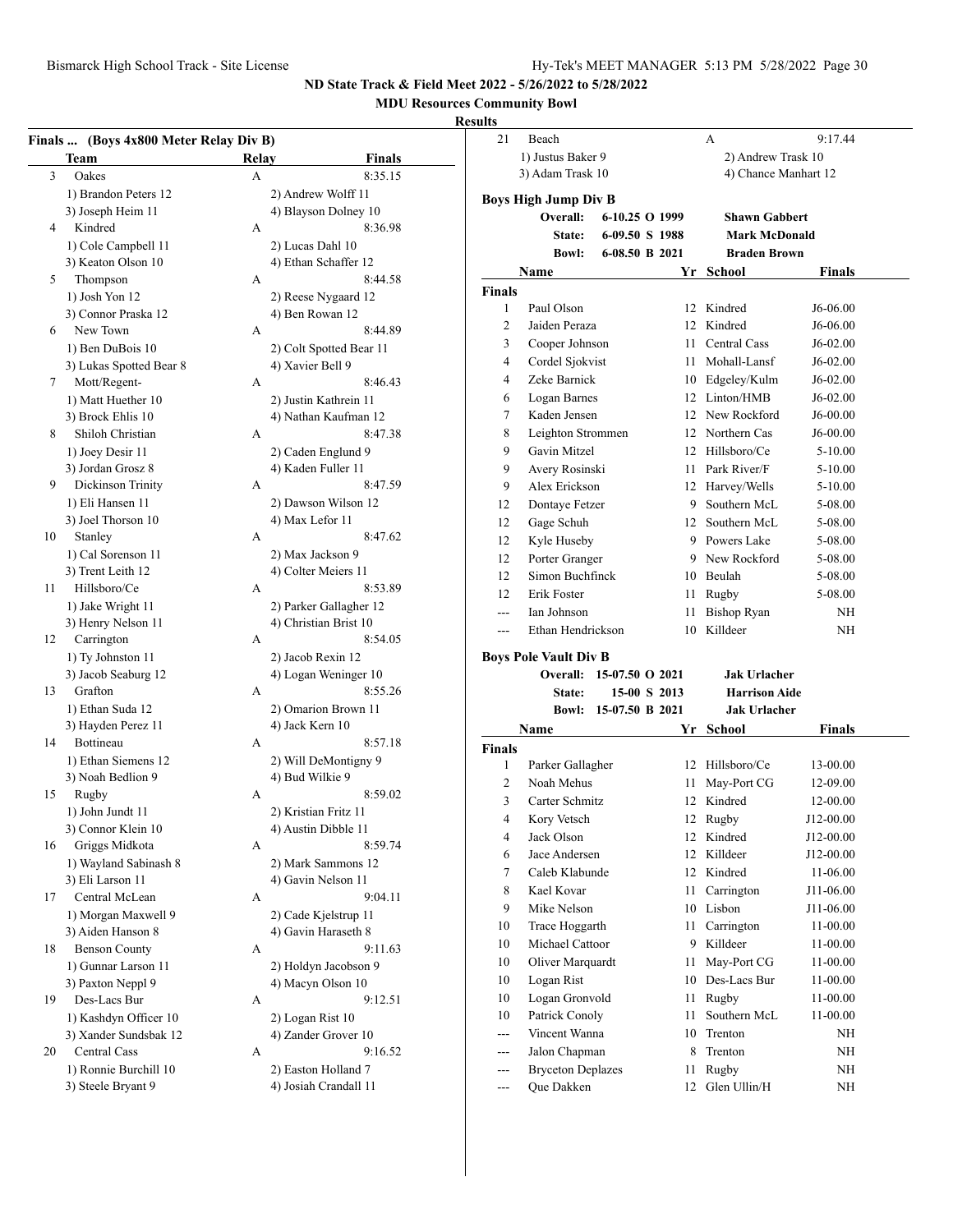**MDU Resources Community Bowl**

**Resul** 

|                    | <b>Boys Long Jump Div B</b><br>Overall: | 24-06 O 1998    |    | <b>Nate Keller</b>                 |                                 |        |
|--------------------|-----------------------------------------|-----------------|----|------------------------------------|---------------------------------|--------|
|                    | State:                                  | 23-02.50 S 1970 |    | <b>Rich Goff</b>                   |                                 |        |
|                    | Bowl:                                   | 23-09.50 B 2013 |    | <b>Jamie Heinen-Lugert</b>         |                                 |        |
|                    |                                         |                 |    |                                    |                                 |        |
|                    | Name                                    |                 | Yr | School                             | Finals                          |        |
| <b>Finals</b><br>1 | Alex Erickson                           |                 |    | 12 Harvey/Wells                    | $21-08.50 +0.0$                 |        |
| 2                  | Kaden Jensen                            |                 |    | 12 New Rockford                    |                                 |        |
|                    |                                         |                 |    | 12 Bowman Count                    | 21-08.25<br>20-11.25            | $+0.0$ |
| 3                  | Clay Heimer                             |                 |    |                                    |                                 | $+0.0$ |
| 4                  | Kevin Gilmore                           |                 |    | 12 Beulah                          | 20-10.75 0.7                    |        |
| 5                  | Bohden Duffield<br>Owen Wiersma         |                 |    | 10 Bowman Count<br>11 Central Cass | 20-09.50 0.2<br>$20-07.50 +0.0$ |        |
| 6                  |                                         |                 |    |                                    |                                 |        |
| 7                  | Trevon Rodriguez                        |                 |    | 12 Oak Grove Lu                    | 20-05.75                        | 0.8    |
| 8                  | Gabe Allmaras                           |                 |    | 11 Harvey/Wells                    | 20-04.00 NWI                    |        |
| 9                  | Logan Wentz                             |                 |    | 12 Bishop Ryan                     | $20-03.50 +0.0$                 |        |
| 10                 | <b>Bishop Duffield</b>                  |                 |    | 10 Bowman Count                    | $20-02.75$ +0.0                 |        |
| 11                 | Evan Richman                            |                 |    | 12 Maple River                     | $20-02.00 +0.0$                 |        |
| 12                 | Ethan Richter                           |                 |    | 10 Hazen                           | $20-01.75$ +0.0                 |        |
| 13                 | Presley Peraza                          |                 |    | 9 Kindred                          | 20-01.50 1.9                    |        |
| 14                 | Ethan Bergstrom                         |                 |    | 11 May-Port CG                     | $20-01.00 +0.0$                 |        |
| 15                 | Jace Narum                              |                 |    | 10 Central Cass                    | $19-11.00 +0.0$                 |        |
| 16                 | Dawson Bruner                           |                 |    | 12 Hazen                           | 19-10.00 0.8                    |        |
| 17                 | Jaylin Ross                             |                 |    | 10 Des-Lacs Bur                    | 19-07.00 0.5                    |        |
| 18                 | Jeffry Rosinski                         |                 |    | 9 Northern Lig                     | 19-05.25 0.8                    |        |
| 19                 | Cordel Sjokvist                         |                 |    | 11 Mohall-Lansf                    | 19-04.50 1.2                    |        |
| 20                 | <b>Brody Headley</b>                    |                 |    | 12 Bowman Count                    | $19-02.00 + 0.0$                |        |
| 21                 | Dontaye Fetzer                          |                 |    | 9 Southern McL                     | $19-01.25 +0.0$                 |        |
| 22                 | Max Roller                              |                 | 11 | Thompson                           | $19-01.00 +0.0$                 |        |
| 23                 | Cole Manolovits                         |                 | 11 | Mott/Regent-                       | 18-09.50 0.3                    |        |
| 24                 | Gage Schuh                              |                 | 12 | Southern McL                       | $17-10.00 + 0.0$                |        |
|                    | <b>Boys Triple Jump Div B</b>           |                 |    |                                    |                                 |        |
|                    | Overall:                                | 48-05 O 2019    |    | Nsengiyumva Corode                 |                                 |        |
|                    | <b>State:</b>                           | 46-05.50 S 2015 |    | <b>Kellemon Hinton</b>             |                                 |        |
|                    | <b>Bowl:</b>                            | 48-05 B 2019    |    | Nsengiyumva Corode                 |                                 |        |
|                    | Name                                    |                 | Yr | School                             | Finals                          |        |
| <b>Finals</b>      |                                         |                 |    |                                    |                                 |        |
| 1                  | Alex Erickson                           |                 | 12 | Harvey/Wells                       | $42-03.00 -1.4$                 |        |
| 2                  | Jaylin Ross                             |                 | 10 | Des-Lacs Bur                       | 41-11.00                        | $-0.1$ |
| 3                  | Jace Narum                              |                 | 10 | Central Cass                       | 41-06.75                        | $+0.0$ |
| $\overline{4}$     | Owen Wiersma                            |                 | 11 | Central Cass                       | 41-04.25                        | $+0.0$ |
| 5                  | Ty Abrahamson                           |                 | 12 | Northern Lig                       | 41-03.50                        | $+0.0$ |
| 6                  | Logan Wentz                             |                 | 12 | <b>Bishop Ryan</b>                 | 41-02.00                        | $+0.0$ |
| 7                  | <b>Bishop Duffield</b>                  |                 | 10 | <b>Bowman Count</b>                | 41-01.25                        | $+0.0$ |
| 8                  | Clay Heimer                             |                 | 12 | Bowman Count                       | 41-00.00                        | $-1.2$ |
| 9                  | Kaden Jensen                            |                 |    | 12 New Rockford                    | 40-07.50                        | $-0.9$ |
| 10                 | Max Roller                              |                 | 11 | Thompson                           | 40-06.25                        | $+0.0$ |
| 10                 | Jayden Bittner                          |                 | 10 | Lisbon                             | 40-06.25                        | $+0.0$ |
| 12                 | Evan Richman                            |                 | 12 | Maple River                        | 40-03.50                        | 0.3    |
| 13                 | Luma Sako                               |                 | 10 | Glen Ullin/H                       | 40-01.00                        | $+0.0$ |
| 14                 | Xyler Carlson                           |                 | 11 | May-Port CG                        | 39-09.00                        | 0.3    |
| 14                 | Cody Amble                              |                 | 9  | Langdon Area                       | 39-09.00                        | $+0.0$ |
| 16                 | Avery Klein                             |                 | 10 | Garrison                           | 39-06.75                        | 1.4    |
| 17                 | Gabe Allmaras                           |                 | 11 | Harvey/Wells                       | 39-04.50                        | 0.4    |
|                    |                                         |                 |    |                                    |                                 |        |
| 18                 | Casey Everson                           |                 | 12 | <b>Barnes Count</b>                | 39-01.00                        | 1.2    |

| ults           |                                |                 |               |                        |                 |        |
|----------------|--------------------------------|-----------------|---------------|------------------------|-----------------|--------|
| 19             | Teigen Marmon                  |                 |               | 12 Bowman Count        | $38-06.50 +0.0$ |        |
| 20             | Cole Rohrbach                  |                 |               | 12 South Border        | 38-00.00 NWI    |        |
| 21             | Cole Manolovits                |                 |               | 11 Mott/Regent-        | $37-10.50 +0.0$ |        |
| 22             | <b>Brock Norton</b>            |                 |               | 9 New Salem-Al         | $37-03.50 +0.0$ |        |
| 23             | <b>Trevor Moos</b>             |                 |               | 10 Kidder Count        | 37-00.00        | $+0.0$ |
|                | <b>Boys Shot Put Div B</b>     |                 |               |                        |                 |        |
|                | Overall:                       |                 | 64-01 O 1987  | <b>Howard Hausauer</b> |                 |        |
|                | State:                         |                 | 62-02 S 1995  | <b>Jim Kleinsasser</b> |                 |        |
|                | <b>Bowl:</b>                   | 63-06.50 B 2015 |               | <b>Jon Tharaldsen</b>  |                 |        |
|                | Name                           |                 | Yr            | School                 | <b>Finals</b>   |        |
| <b>Finals</b>  |                                |                 |               |                        |                 |        |
| 1              | Jack Packer                    |                 |               | 11 Kindred             | 58-05.00        |        |
| 2              | <b>Riley Sunram</b>            |                 |               | 10 Kindred             | 54-04.00        |        |
| 3              | Kayedenn Rivinius              |                 | 11 -          | <b>Grant County</b>    | 52-08.00        |        |
| 4              | <b>Brady Guscette</b>          |                 | 11 -          | <b>Barnes Count</b>    | 51-11.00        |        |
| 5              | <b>Blake Houska</b>            |                 |               | 11 Kindred             | 51-03.50        |        |
| 6              | Hunter Rasmussen               |                 |               | 10 Bowman Count        | 49-08.00        |        |
| 7              | Nick Thompson                  |                 |               | 12 Richland            | 49-07.00        |        |
| 8              | Caleb Olson                    |                 |               | 12 Lisbon              | 49-05.00        |        |
| 9              | Tyler Hansen                   |                 |               | 12 Killdeer            | 47-01.00        |        |
| 10             | Jagger Dickman                 |                 | 12            | Surrey                 | 46-00.00        |        |
| 11             | Aaden Olson                    |                 | 11            | Velva-Drake/           | 45-08.00        |        |
| 11             | Gabe Lakoduk                   |                 | 11            | Velva-Drake/           | 45-08.00        |        |
| 13             | Dilon Filler                   |                 |               | 10 Kindred             | 45-06.00        |        |
| 14             | Reuben Clay                    |                 |               | 10 North Star          | 43-05.00        |        |
| 14             | Kelby Azure                    |                 |               | 12 Hatton-North        | 43-05.00        |        |
| 16             | <b>Tyler Lindstrom</b>         |                 |               | 12 Powers Lake         | 43-02.00        |        |
| 17             | Landyn Miller                  |                 |               | 12 Southern McL        | 43-00.00        |        |
| 17             | Cole Potter                    |                 |               | 12 Thompson            | 43-00.00        |        |
| 19             | Jack Schaefer                  |                 |               | 12 Des-Lacs Bur        | 42-08.00        |        |
| 20             | <b>Beau Kearsley</b>           |                 |               | 11 Powers Lake         | 42-00.00        |        |
| 21             | Owen Thigpen                   |                 |               | 9 Hazen                | 41-04.00        |        |
| 22             | Marcus Henry                   |                 |               | 10 Standing Roc        | 41-02.00        |        |
| 23             | Lane Kautzman                  |                 | 12            | Griggs Midko           | 40-09.00        |        |
| 24             | <b>Easton Baesler</b>          |                 | 11 -          | Hillsboro/Ce           | 39-11.00        |        |
| 25             | Dylan McDonald                 |                 |               | 12 Glenburn            | 39-00.00        |        |
|                | <b>Boys Discus Throw Div B</b> |                 |               |                        |                 |        |
|                | Overall:                       |                 | 192-08 O 2012 | Bryan Bjerk            |                 |        |
|                | State:                         |                 | 192-00 S 2021 | <b>Kaden Pastian</b>   |                 |        |
|                | <b>Bowl:</b>                   |                 | 192-08 B 2012 | Bryan Bjerk            |                 |        |
|                | Name                           |                 | Yr            | School                 | <b>Finals</b>   |        |
| Finals         |                                |                 |               |                        |                 |        |
| $\mathbf{1}$   | Jack Packer                    |                 | 11            | Kindred                | 164-00          |        |
| $\overline{c}$ | Hunter Rasmussen               |                 |               | 10 Bowman Count        | 157-01          |        |
| 3              | Jack Schaefer                  |                 |               | 12 Des-Lacs Bur        | 144-07          |        |
| 4              | <b>Easton Baesler</b>          |                 |               | 11 Hillsboro/Ce        | 141-04          |        |
| 5              | Caleb Olson                    |                 |               | 12 Lisbon              | J141-04         |        |
| 6              | Juno Obenauer                  |                 |               | 12 Hazen               | 140-04          |        |
| 7              | Wyatt Ottmar                   |                 | 11            | <b>Grant County</b>    | 137-06          |        |
| 8              | Aidan Hill                     |                 | 12            | Drayton/Vall           | 134-00          |        |
| 9              | Dylan McDonald                 |                 |               | 12 Glenburn            | 133-11          |        |
| 10             | Cole Potter                    |                 |               | 12 Thompson            | 133-04          |        |
| 11             | Oscar Leal                     |                 | 11            | Hillsboro/Ce           | 128-02          |        |
| 12             | Ben Knopp                      |                 | 12            | Bowman Count           | 127-00          |        |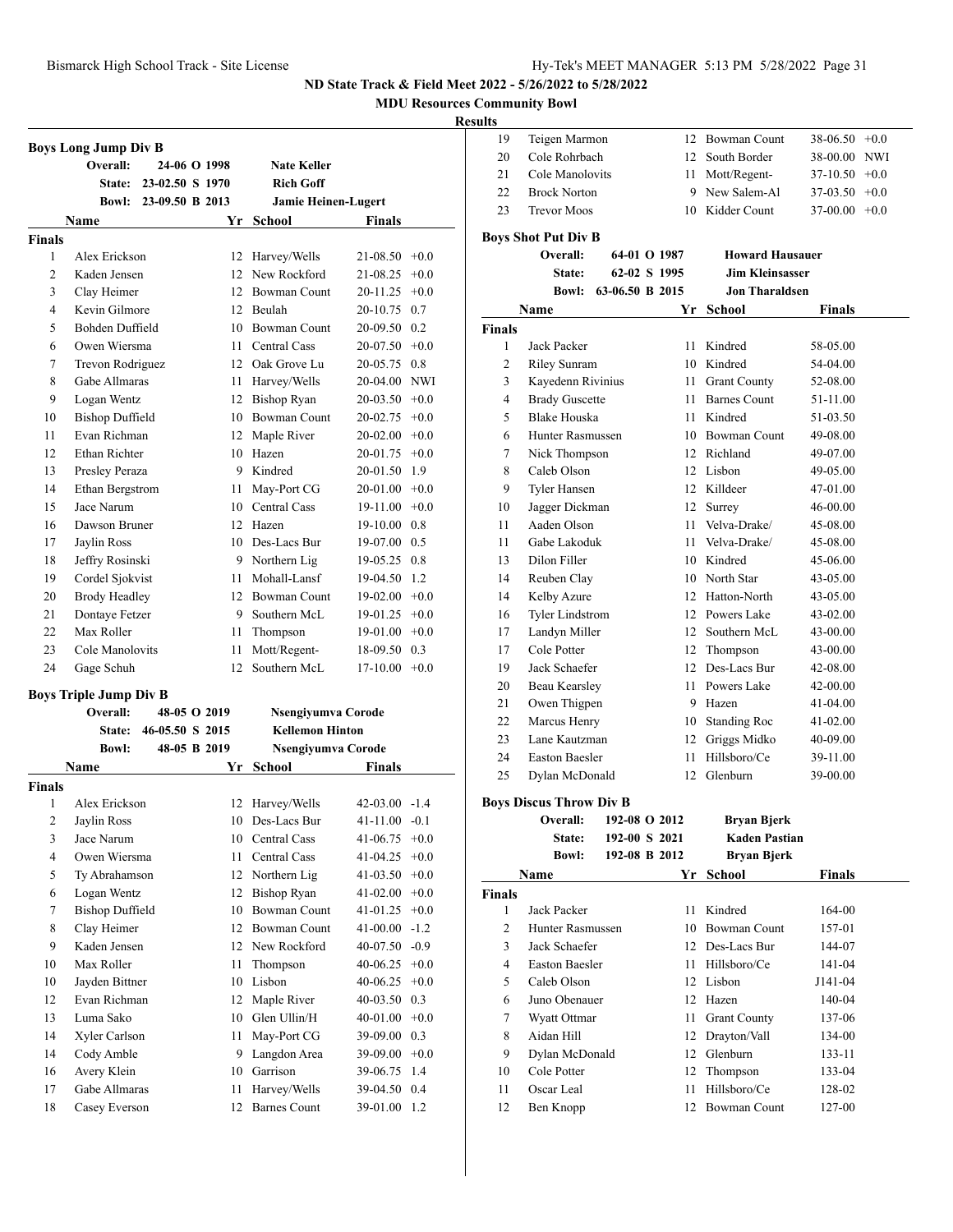## **MDU Resources Community Bowl**

| <b>Results</b> |
|----------------|
|----------------|

|                      |                                 | Finals  (Boys Discus Throw Div B) |                                                  |               |        |
|----------------------|---------------------------------|-----------------------------------|--------------------------------------------------|---------------|--------|
|                      | Name                            |                                   | Yr School                                        | <b>Finals</b> |        |
| 13                   | Tyler Lindstrom                 |                                   | 12 Powers Lake                                   | 126-05        |        |
|                      | 14<br>Riley Sunram              |                                   | 10 Kindred                                       | 126-02        |        |
| 15                   | Reuben Clay                     |                                   | 10 North Star                                    | 122-06        |        |
| 16                   | Ashton Peterson                 |                                   | 12 South Border                                  | 121-04        |        |
| 17                   | Trey Swanson                    |                                   | 11 Beach                                         | 120-05        |        |
| 18                   | Trey Boedicker                  |                                   | 11 South Prairi                                  | 119-07        |        |
| 19                   | Lane Kautzman                   |                                   | 12 Griggs Midko                                  | $117 - 10$    |        |
| 20                   | Landyn Miller                   |                                   | 12 Southern McL                                  | $116 - 10$    |        |
| 21<br>Cole Knudson   |                                 |                                   | 10 Benson Count                                  | 100-05        |        |
| 22<br>Caden Belgarde |                                 |                                   | 11 Northern Lig                                  | $90 - 01$     |        |
| $--$                 | Ethan Jepson                    |                                   | 12 Killdeer                                      | <b>FOUL</b>   |        |
| $---$                | Nathan Kaufman                  |                                   | 12 Mott/Regent-                                  | <b>FOUL</b>   |        |
|                      |                                 |                                   |                                                  |               |        |
|                      | <b>Boys Javelin Throw Div B</b> |                                   |                                                  |               |        |
|                      | Overall:                        | 208-03 O 2004                     | <b>Riley Dolezal</b>                             |               |        |
|                      | State:                          | 208-03 S 2004                     | <b>Riley Dolezal</b>                             |               |        |
|                      | <b>Bowl:</b>                    | 212-08 B 2001                     | <b>Chad Oukrop</b>                               |               |        |
|                      | <b>Name</b>                     |                                   | Yr School                                        | <b>Finals</b> |        |
| <b>Finals</b>        |                                 |                                   |                                                  |               |        |
| $\mathbf{1}$         | Levi Reis                       |                                   | 11 Ellendale                                     | 179-01        |        |
| $\overline{c}$       | Peter Dryburgh                  |                                   | 11 Hillsboro/Ce                                  | 173-06        |        |
| 3                    | <b>Ryder Bickett</b>            |                                   | 9 Carrington                                     | 164-11        |        |
| 4                    | Isaac Friese                    |                                   | 12 Harvey/Wells                                  | 162-08        |        |
| Nathan Kaufman<br>5  |                                 |                                   | 12 Mott/Regent-                                  | 156-07        |        |
| 6                    | Mack Hoselton                   |                                   | 12 Richardton-T                                  | 156-01        |        |
| 7                    | Tate Jerdee                     |                                   | 12 Wyndmere-Lid                                  | 156-00        |        |
| 8                    | Jack Hynek                      |                                   | 10 Stanley                                       | 152-03        |        |
| 9                    | Kayden Quick                    |                                   | 11 Barnes Count                                  | 151-09        |        |
| 10                   | Andrew Christensen              |                                   | 11 Kenmare/Bowb                                  | 148-10        |        |
| 11                   | <b>Riley Tuenge</b>             |                                   | 12 Rugby                                         | 145-06        |        |
| 12                   | Avery Rosinski                  |                                   | 11 Park River/F                                  | 144-05        |        |
| 13                   | Max McQuillan                   |                                   | 12 Kindred                                       | 141-09        |        |
| 14                   | <b>Brody Schneibel</b>          |                                   | 11 Rugby                                         | 140-08        |        |
| 15                   | Eric Hoffmann                   |                                   | 11 Larimore                                      | 139-00        |        |
| 16                   | Tyler Hansen                    |                                   | 12 Killdeer                                      | 138-06        |        |
| 17                   | Cameron Bailey                  |                                   | 12 Nedrose                                       | 130-09        |        |
| 18                   | Joren Jangula                   |                                   | 10 Kidder Count                                  | 128-05        |        |
| 19                   | Bohden Obenauer                 |                                   | 10 Hazen                                         | 115-01        |        |
|                      |                                 |                                   |                                                  |               |        |
|                      |                                 |                                   |                                                  |               |        |
|                      |                                 |                                   | Women - Div A - Team Rankings - 19 Events Scored |               |        |
|                      | 1) Davies                       |                                   |                                                  |               | 137    |
|                      | 2) Century                      |                                   |                                                  |               | 105    |
|                      | 3) Jamestown                    |                                   |                                                  |               | 76     |
|                      | West Fargo<br>4)                |                                   |                                                  |               | 71     |
|                      | 5) Mandan                       |                                   |                                                  |               | 52     |
|                      | Fargo North<br>6)               |                                   |                                                  |               | 38     |
|                      | Bismarck<br>6)                  |                                   |                                                  |               | 38     |
|                      | Dickinson<br>8)                 |                                   |                                                  |               | 34     |
|                      | Red River<br>9)                 |                                   |                                                  |               | 33     |
|                      | 10) Minot                       |                                   |                                                  |               | $28\,$ |
|                      | 11) Legacy                      |                                   |                                                  |               | 24     |
|                      | 12) West Fargo Sheyenne         |                                   |                                                  |               | 23     |
|                      | 13) Williston                   |                                   |                                                  |               | 22     |
|                      | 14) Shanley                     |                                   |                                                  |               | 14     |
|                      | 15) St. Mary's                  |                                   |                                                  |               | 13     |
|                      | 16) Watford City                |                                   |                                                  |               | 11     |

 $\overline{\phantom{a}}$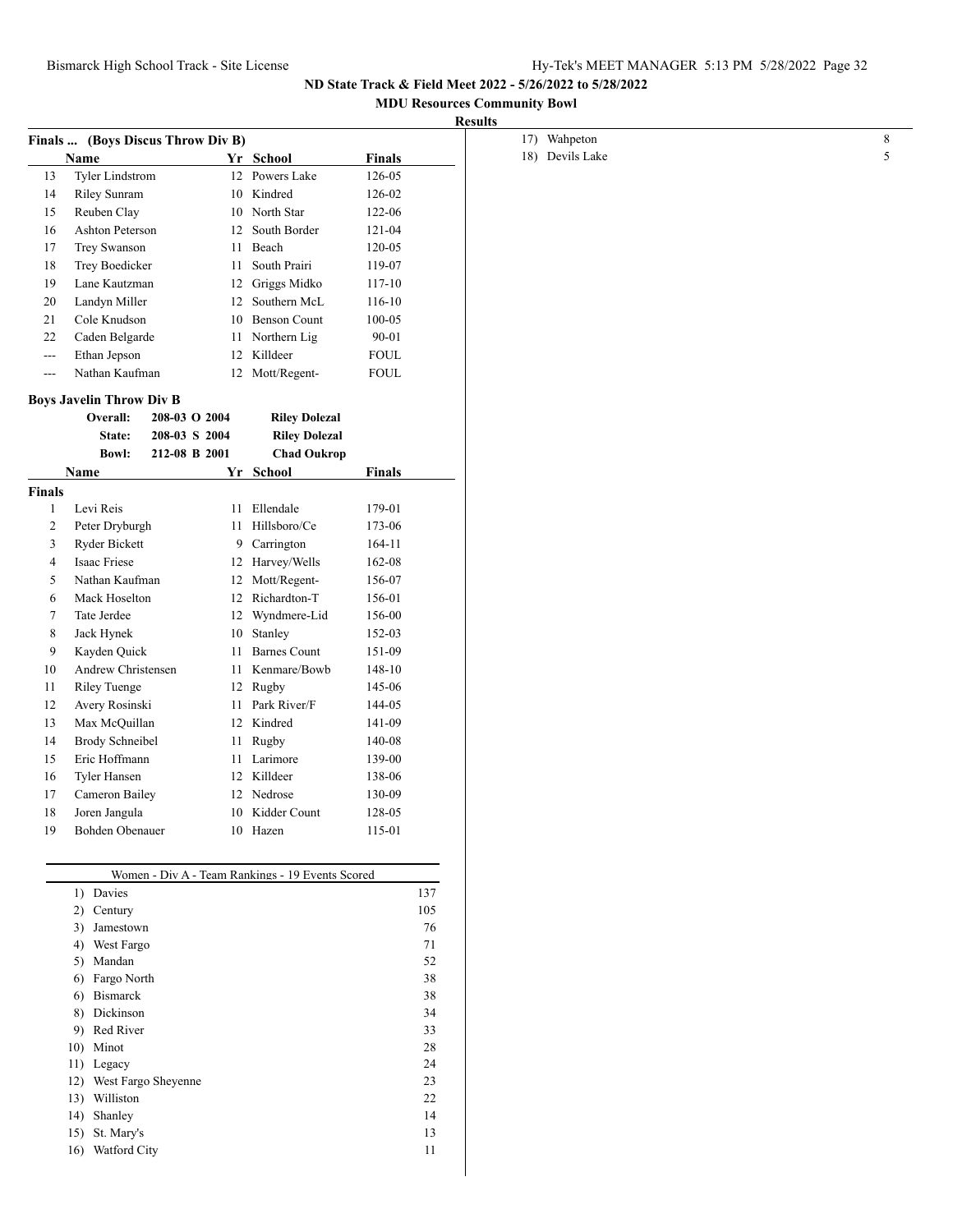**MDU Resources Community Bowl**

#### **Results**

| 20) Fargo South                                  | 4                        |
|--------------------------------------------------|--------------------------|
| Women - Div B - Team Rankings - 19 Events Scored |                          |
| 1) Central Cass                                  | 82                       |
| 2) Kindred                                       | 47                       |
| 3) Rugby                                         | 41                       |
| 4) New Rockford-Sheyenne                         | 40                       |
| 5) Beulah                                        | 38                       |
| 6) Carrington                                    | 37                       |
| 6) Lisbon                                        | 37                       |
| 8) Des-Lacs Burlington/Lewis an                  | 30                       |
| 9) Oak Grove Lutheran                            | 28                       |
| 10) Sargent County                               | 25.5                     |
| 11) Griggs Midkota                               | 21                       |
| 12) Bottineau                                    | 20                       |
| 13) Edgeley/Kulm                                 | 17                       |
| 13) Oakes                                        | 17                       |
| 15) Kidder County                                | 15.5                     |
| 16) Hatton-Northwood                             | 15                       |
| 16) Hillsboro/Central Valley                     | 15                       |
| 18) May-Port CG                                  | 14                       |
| 19) Langdon Area/Edmore/Munich                   | 13                       |
| 19) Bishop Ryan                                  | 13                       |
| 19) Bowman County                                | 13                       |
| 19) Central McLean                               | 13                       |
| 23) Dickinson Trinity                            | 12                       |
| 24) Wyndmere-Lidgerwood                          | 11                       |
| 24) Southern McLean (Washburn/Wi                 | 11                       |
| 24) Garrison                                     | 11                       |
| 27) Ellendale                                    | 10                       |
| 28) Hazen                                        | 9                        |
| 28) Stanley                                      | 9                        |
| 30) Shiloh Christian                             | 8                        |
| 30) Velva-Drake/Anamoose                         | 8                        |
| 30) Benson County                                | 8                        |
| 33) South Border (Wishek/Ashley)                 | 6                        |
| 34) LaMoure/Litch-Marion                         | 5                        |
| 34) North Star                                   | 5                        |
| 36) Northern Cass                                | 4.5                      |
| 36) Thompson                                     | 4.5                      |
| 38) Enderlin                                     | $\overline{\mathcal{L}}$ |
| 38) Drayton/Valley-Edinburg                      | 4                        |
| 38) Grafton                                      | 4                        |
| 41) Mott/Regent-New England                      | 3                        |
| 41) Trenton                                      | 3                        |
| 41) South Prairie – Max                          | 3                        |
| 44) Surrey                                       | $\overline{2}$           |
| 44) Grant County/Flasher                         | 2                        |
| 46) Linton/HMB                                   | 1                        |
| 46) Kenmare/Bowbells                             | 1                        |

18) Valley City 5

| Men - Div A - Team Rankings - 19 Events Scored |      |  |  |  |
|------------------------------------------------|------|--|--|--|
| Century                                        | 118  |  |  |  |
| <b>Bismarck</b>                                | 85   |  |  |  |
| West Fargo Sheyenne                            | 75.5 |  |  |  |
| Davies                                         | 58   |  |  |  |
| West Fargo                                     | 58   |  |  |  |
| <b>Grand Forks Central</b>                     | 52   |  |  |  |

| 7)  | Williston       | 46  |
|-----|-----------------|-----|
| 8)  | Red River       | 44  |
| 9)  | Legacy          | 41  |
| 10) | Fargo South     | 38  |
| 11) | Dickinson       | 25  |
| 12) | Mandan          | 23  |
| 13) | Wahpeton        | 19  |
| 14) | Minot           | 16  |
| 15) | Jamestown       | 12  |
|     | 16) Devils Lake | 7   |
| 16) | St. Mary's      | 7   |
| 18) | Shanley         | 6   |
| 19) | Watford City    | 4   |
| 20) | Valley City     | 3.5 |
| 21) | Fargo North     | 3   |
|     |                 |     |